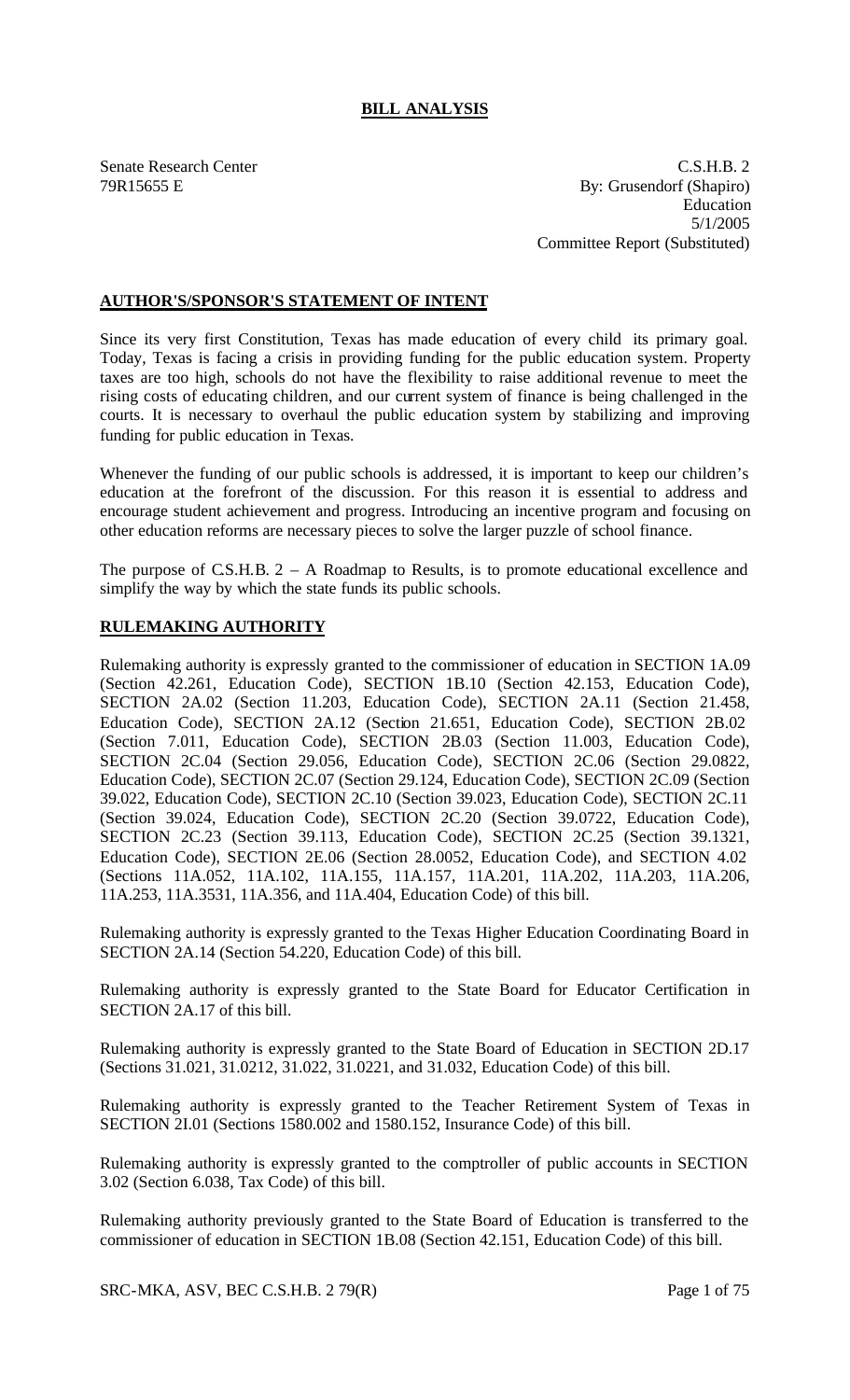Rulemaking authority previously granted to the commissioner of education is modified in SECTION 2C.10 (Section 39.023, Education Code) and SECTION 2G.02 (Section 37.008, Education Code) of this bill.

Rulemaking authority previously granted to the State Board of Education is modified in SECTION 2D.16 (Section 31.003, Education Code), SECTION 2D.17 (Sections 31.022 and 31.030, Education Code), SECTION 2D.28 (Section 31.201, Education Code), SECTION 4.34 (Section 31.030, Education Code), and SECTION 4.42 (Section 31.201, Education Code) of this bill.

Rulemaking authority previously granted to an open-enrollment charter school district is rescinded in SECTION 4.46 (Section 32.104, Education Code) of this bill.

Rulemaking authority previously granted to the nonprofit corporation established by the Texas Public Finance Authority is modified in SECTION 4.64 (Section 53.351, Education Code) of this bill.

### **SECTION BY SECTION ANALYSIS**

### ARTICLE 1. PUBLIC SCHOOL FINANCE

### PART A. EDUCATION FUNDING AND SCHOOL PROPERTY TAX RELIEF

SECTION 1A.01. Amends Sections 41.002(a) and (e), Education Code, as follows:

(a) Prohibits a school district from having a wealth per student that exceeds \$339,000, rather than \$305,000.

(e) Provides that in accordance with a determination of the commissioner of education (commissioner), the wealth per student that a school district may have after exercising an option under Section 41.003(2) or 41.003(3) (setting forth options to achieve equalized wealth) may not be less than the amount needed to maintain state and local revenue in an amount equal to state and local revenue per weighted student for maintenance and operation of the district for the 1992-1993 school year less the district's current year distribution per weighted student from the available school fund, other than amounts distributed under Chapter 31, if the district imposes an effective tax rate for maintenance and operation of the district equal to the greater of the district's current tax rate or the maximum maintenance tax rate permitted under Section 45.003 (Bond and Tax Elections), rather than \$1.50 on the \$100 valuation of taxable property, notwithstanding Subsection (a), and except as provided by Subsection (g).

SECTION 1A.02. Amends Section 41.157(d), Education Code, to make a conforming change.

SECTION 1A.03. Amends Section 42.005(a), Education Code, to provide that in this chapter, average daily attendance is, for a district that operates under a flexible school day program under Section 29.0822 (Optional Flexible School Day Program), the quotient of the sum of attendance for each full-time equivalent day of instruction divided by the minimum number of days of instruction as described under Section 25.081(a) (Operation of Schools).

SECTION 1A.04. Amends Subchapter A, Chapter 42, Education Code, by adding Section 42.008, as follows:

Sec. 42.008. REPORT ON EDUCATION SPENDING. Requires the Legislative Budget Board (LBB), before each regular session of the legislature, to submit to the commissioner of education (commissioner) and the legislature a report that includes certain information relating to spending on primary and secondary education in this state.

SECTION 1A.05. Amends Section 42.2512, Education Code, by adding Subsection (a-1), as follows:

SRC-MKA, ASV, BEC C.S.H.B. 2 79(R) Page 2 of 75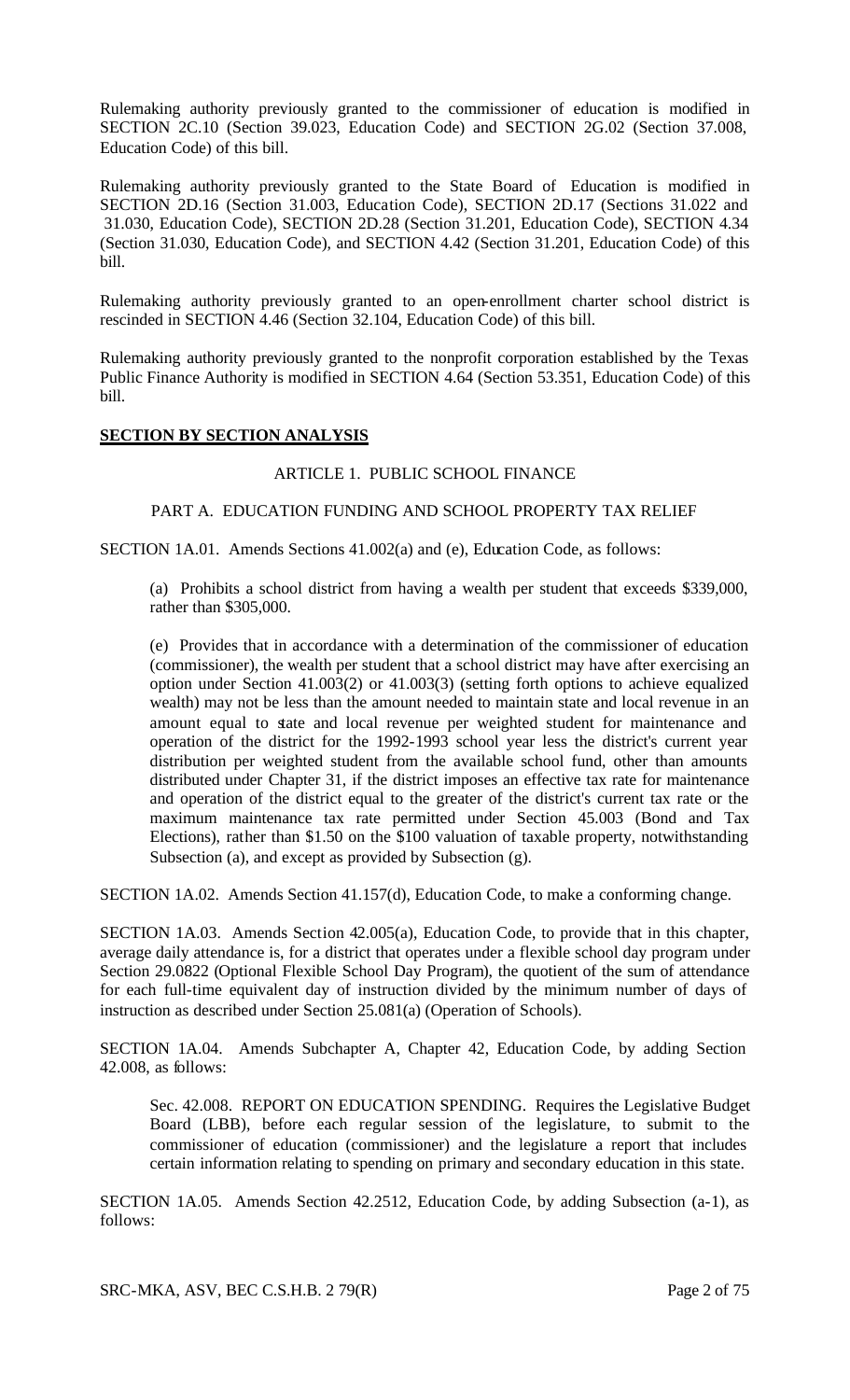(a-1) Provides that in addition to any amounts to which a school district is entitled under Section 42.2541, a school district, including a school district that is otherwise ineligible for state aid under this chapter, is entitled to state aid in an amount, as determined by the commissioner, equal to the product of certain amounts, as applicable, multiplied by the number of classroom teachers, full-time librarians, full-time counselors certified under Subchapter B, Chapter 21, and full-time school nurses employed by the district and entitled to a minimum salary under Section 21.402 (Minimum Salary Schedule for Certain Professional Staff).

SECTION 1A.06. Amends Section 42.252(a), Education Code, to set forth a specific formula for a school district's share of the Foundation School Program. Redefines "TR."

SECTION 1A.07. Amends Section 42.253, Education Code, by adding Subsection (e-2) to provide that for the 2005-2006 school year, the limit authorized by Subsection (e) is reduced by \$0.20. Provides that this subsection expires September 1, 2006.

SECTION 1A.08. Amends Subchapter E, Chapter 42, Education Code, by adding Sections 42.2541 and 42.2542, as follows:

Sec. 42.2541. ADDITIONAL TRANSITIONAL AID. (a) Defines "weighted average daily attendance."

(b) Provides that a school district is entitled to the amount of state revenue necessary to maintain state and local revenue in an amount equal to the sum of certain amounts, notwithstanding Section 42.253 (Distribution of Foundation School Fund).

(c) Authorizes the commissioner to increase the amount to which a school district is entitled under Subsection (b) as the commissioner determines necessary.

(d) Requires the commissioner to determine the amount of state funds to which a school district is entitled under this section, including the amount per student in weighted average daily attendance, and to make that determination available to LBB. Provides that the commissioner's determination is final and is prohibited from being appealed.

Sec. 42.2542. TEMPORARY LIMITATIONS ON AID. (a) Requires the commissioner to withhold from a school district the amount of state funds necessary to ensure that the district does not receive an amount of state and local revenue per student in weighted average daily attendance that is greater than 103 percent of the amount to which the district is entitled under Section 42.2541(b)(1), notwithstanding any other provision of this subtitle.

(b) Requires the commissioner to determine the amount of state funds required to be withheld under this section. Provides that the commissioner's determination is final and is prohibited from being appealed.

(c) Provides that this section expires September 1, 2006.

SECTION 1A.09. Amends Subchapter E, Chapter 42, Education Code, by adding Section 42.261, as follows:

Sec. 42.261. USE OF CERTAIN REVENUE FOR ENHANCED SUPPORT STAFF COMPENSATION. (a) Requires a school district to use state and local maintenance and operations revenue to provide enhanced compensation to district support staff, beginning with the 2005-2006 school year.

(b) Requires the commissioner to adopt rules necessary to implement this section. Requires the rules to ensure compensation provided to district support staff described by Section 22.007 (Wage Increase for Support Staff) is increased by the amounts specified by that section.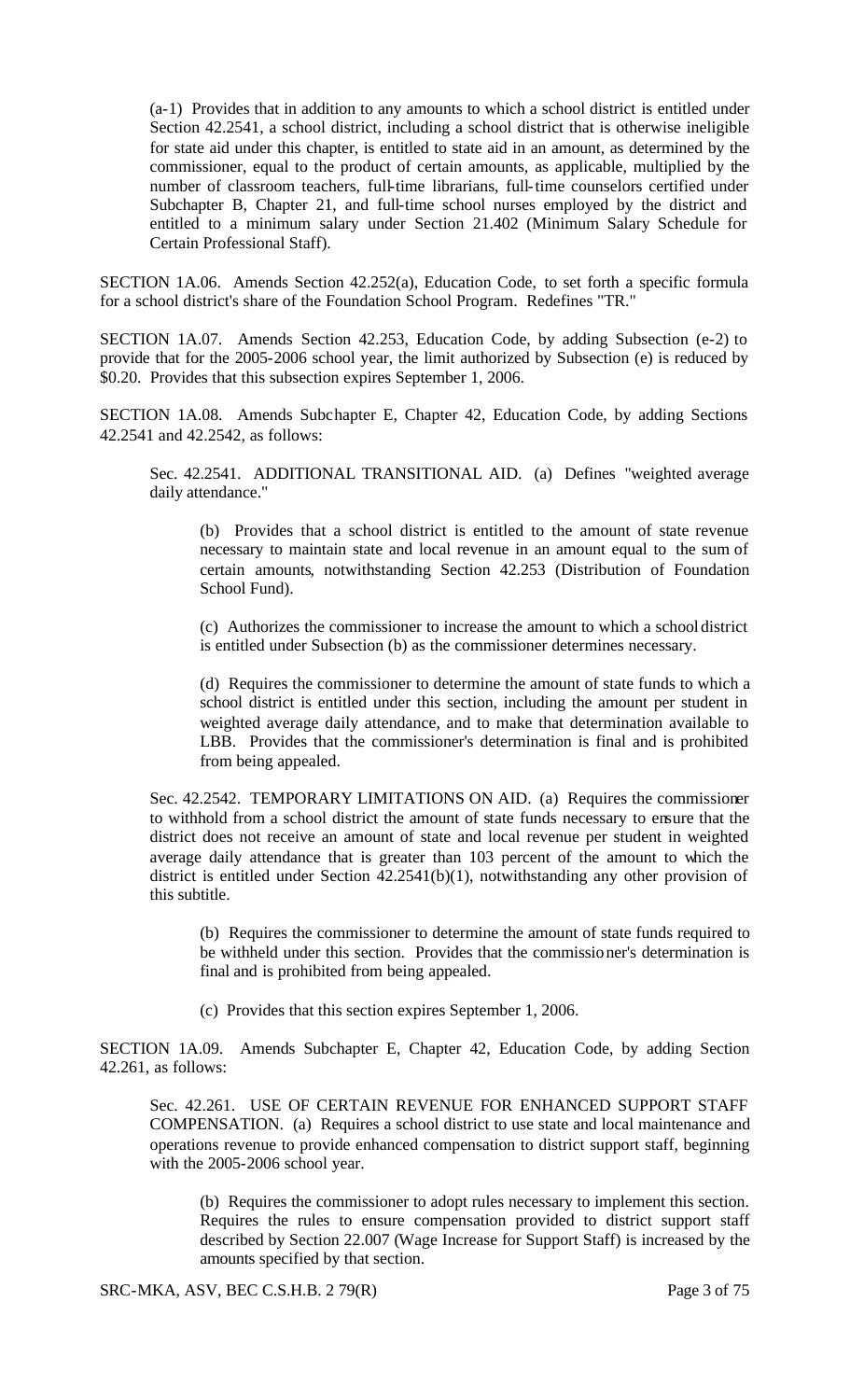SECTION 1A.10. Amends Section 42.302, Education Code, by amending Subsection (a) and adding Subsection (a-1), as follows:

(a) Sets forth the formula for determining the amount of state support. Redefines "GL" and "DTR."

(a-1) Defines "wealth per student."

SECTION 1A.11. Amends Section 42.303, Education Code, as follows:

Sec. 42.303. New heading: LIMITATION ON TAX RATE. (a) Prohibits the district tax rate ("DTR"), rather than district enrichment tax rate, under Section 42.302 (Allotment) from exceeding \$0.69, rather than \$0.64, per \$100 of valuation, or a greater amount for any year provided by appropriation.

(b) Prohibits the district tax rate ("DTR") under Section 42.302 from exceeding \$0.54 per \$100 of valua tion, for the 2005 tax year, notwithstanding Subsection (a). Provides that this subsection expires September 1, 2006.

SECTION 1A.12. Amends Section 45.003, Education Code, by amending Subsection (d) and adding Subsections (e) and (f), as follows:

(d) Requires a proposition submitted to authorize the levy of maintenance taxes to include the question of whether the governing board of commissioners court is authorized to levy, assess, and collect annual ad valorem taxes for the further maintenance of public schools, at a rate not to exceed the rate, which may be not more than \$1.45, rather than \$1.50, on the \$100 valuation of taxable property in the district, stated in the proposition.

(e) Prohibits a school district from imposing a maintenance tax at a rate that exceeds \$1.30 per \$100 of valuation, notwithstanding Subsection (d). Prohibits a district from exceeding the rate described by this subsection in a subsequent school year unless authorized by a majority of the qualified voters of the district voting at an election held for that purpose.

(f) Provides that an election held before January 1, 2005, authorizing a maintenance tax rate of at least \$1.30 on the \$100 valuation of taxable property in the district is sufficient to authorize a rate of \$1.30 or less for the 2005 tax year or subsequent tax year.

SECTION 1A.13. Amends Sections 45.006(b) and (f), Education Code, as follows:

(b) Authorizes a school district to levy, assess, and collect maintenance taxes at a rate that exceeds the maximum maintenance tax rate permitted under Section 45.003 if certain additional taxes are necessary to pay certain debts or are approved by the voters of the district at an election held for that purpose, notwithstanding Section 45.003.

(f) Makes a conforming change.

#### PART B. EDUCATION FUNDING AND STATE PROPERTY TAX

SECTION 1B.01. Amends Section 42.002(b), Education Code, to provide that the Foundation School Program consists of certain programs and components.

SECTION 1B.02. Amends Section 42.007, Education Code, by amending Subsection (c) and adding Subsection (e), as follows:

(c) Amends the list of funding elements of the Foundation School Program.

(e) Requires the State Board of Education (SBOE), notwithstanding Subsection (d), to contract for a comprehensive study of the funding elements. Requires SBOE to report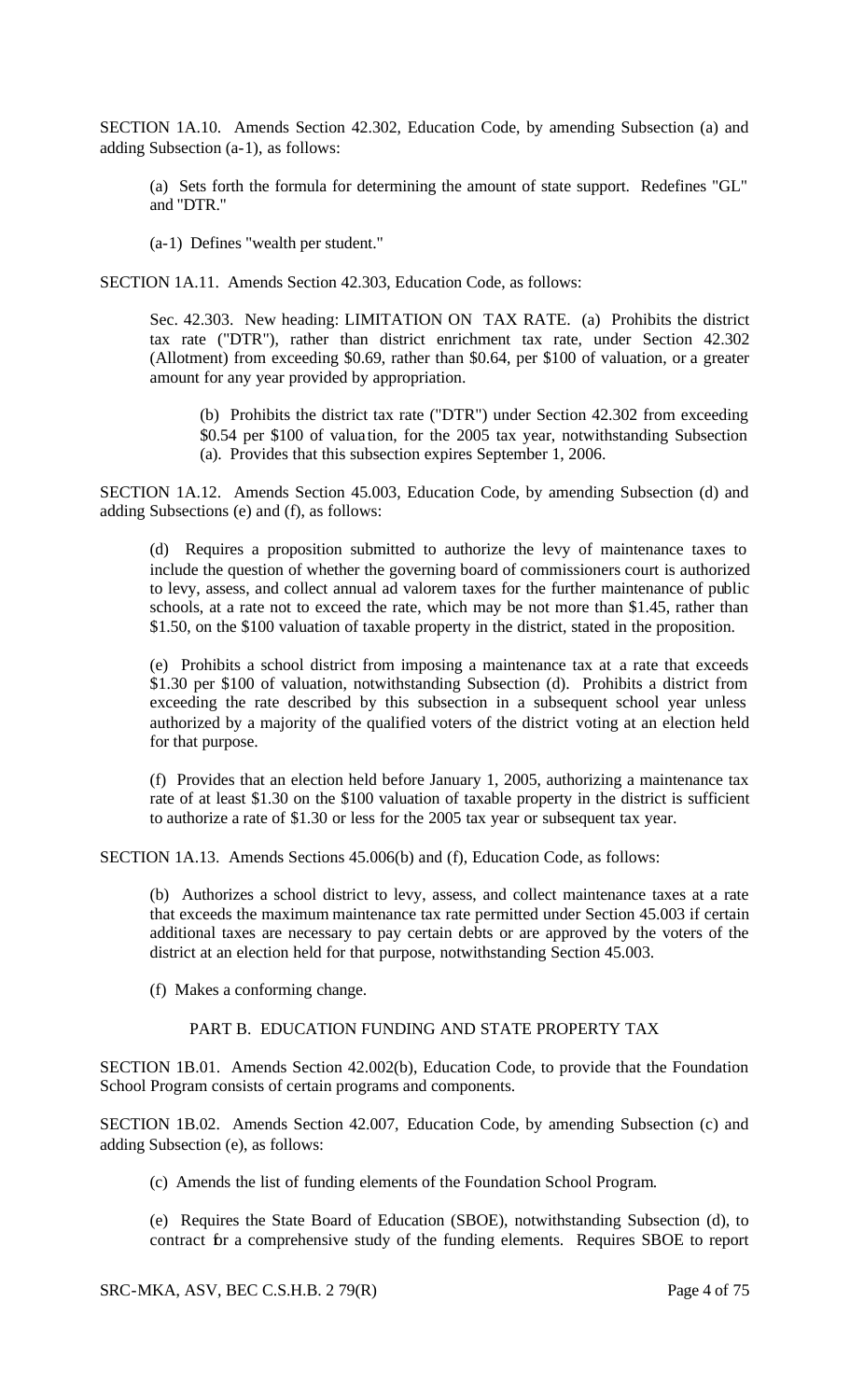the study results to the commissioner and the legislature not later than December 1, 2006, and provides that this subsection expires January 1, 2007.

SECTION 1B.03. Amends the heading to Subchapter B, Chapter 42, Education Code, to read as follows:

#### SUBCHAPTER B. BASIC PROGRAM

SECTION 1B.04. Amends Section 42.101, Education Code, as follows:

Sec. 42.101. New heading: ACCREDITATION ALLOTMENT. Provides that for each student in average daily attendance, not including the time students spend each day in special education programs in an instructional arrangement other than mainstream or career and technology education programs, for which an additional allotment is made under Subchapter C (Special Allotments), a district is entitled to an accreditation allotment of \$4,300, rather than \$2,537.

SECTION 1B.05. Amends Section 42.102, Education Code, as follows:

Sec. 42.102. COST OF EDUCATION ADJUSTMENT. (a) Provides that the accreditation, rather than basic, allotment for each district is adjusted to reflect the geographic variation in known resource costs and costs of education due to factors beyond the control of the school district. Provides that the amount of the adjustment is 71 percent of the total amount that would result from application of the cost of education index adopted under this section, or a greater amount for any year provided by appropriation.

(b) Provides that the cost of education adjustment is determined using the average of the three most recent index recomputations and adjustments adopted by the LBB under Subsection (d), except as provided by Subsection (c). Deletes existing text relating to cost of education index adjustment adopted by the foundation school fund budget committee.

(b-1) Sets forth the cost of education index formula that is to be used in determining the cost of education adjustment for certain school years. Defines "CEI," "TFE," "PCEI," "LBBA," and "LBBB."

(c) Requires that the district's adjustment, if the adjustment provided by this section for a school year is less than the adjustment to which a school district would have been entitled using the index applied during the 2005-2006 school year, to be computed using the index applied during the 2005-2006 school year.

(d) Requires the LBB to conduct a study each biennium and recompute the cost of education index and adopt certain adjustments.

(e) Provides that the LBB's determination under Subsection (d) is final. Prohibits said determination from being appealed.

(f) Provides that Subsection (b) applies beginning with the 2012-2013 school year and that Subsection (b-1) and this subsection expires September 1, 2013.

SECTION 1B.06. Amends Section 42.103, Education Code, by amending Subsections (a), (c), and (d) and adding Subsections  $(c-1)$ ,  $(c-2)$ ,  $(d-1)$ , and  $(f)$ , as follows:

(a) Provides that the accreditation allotment, rather than basic allotment, for certain small and mid-sized districts is adjusted in accordance with this section. Defines "SA" and "AA"

(c) Provides that the accreditation allotment of a school district that has not more than 1,600 students in average daily attendance is adjusted by applying a certain formula or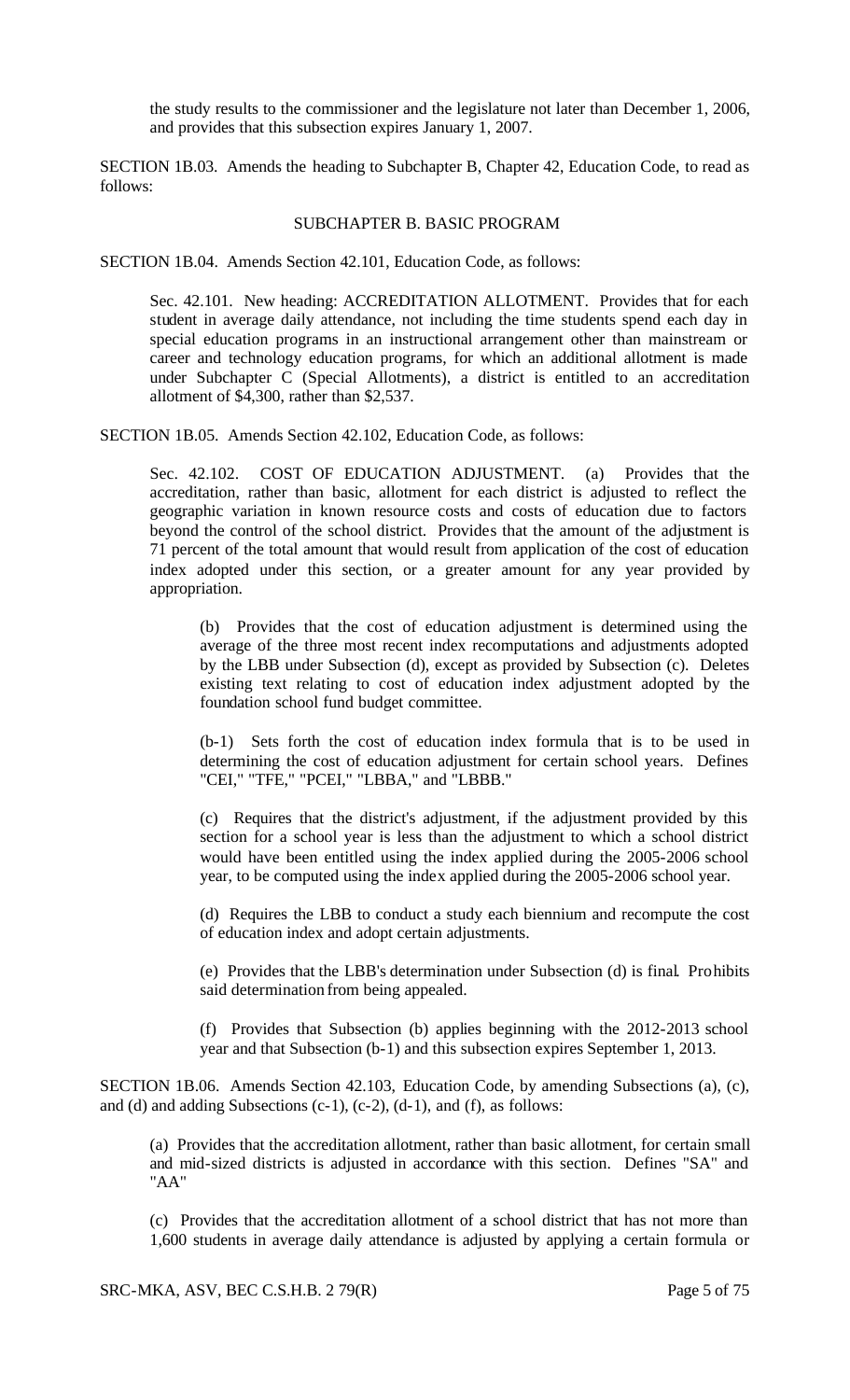the formula under Subsection (d) if that results in a greater allotment. Deletes existing text relating to a district that contains less than 300 square miles.

(c-1) Provides that the accreditation allotment of a school district that has not more 1,600 students in average daily attendance is adjusted for certain school years by applying certain formulas, or the appropriate formula under Subsection (d-1), if that results in a greater allotment, notwithstanding Subsection (c).

(c-2) Provides that the accreditation allotment of a school district that contains at least 300 square miles and has not more than 1,600 students in average daily attendance is adjusted by applying a certain formula, or the appropriate formula under Subsection (d-1) if that results in a greater allotment, for the 2006-2007, 2007-2008, 2008-2009, 2009- 2010, or 2010-2011 school year, notwithstanding Subsection (c-1).

(d) Sets forth and amends the accreditation allotment formula of a school district that offers a kindergarten through grade 12 program and has less than 5,000 students in average daily attendance.

(d-1) Provides that the accreditation allotment of a school district that offers a kindergarten through grade 12 program and has less than 5,000 students in average daily attendance is adjusted for certain school years by applying certain formulas, or the formula under Subsection (c), if that results in a greater allotment.

(f) Provides that Subsections (c) and (d) apply beginning with the 2011-2012 school year. Provides that Subsections (c-1), (c-2), and (d-1) and this subsection expire September 1, 2012.

SECTION 1B.07. Amends Sections 42.104, 42.105, and 42.106, Education Code, as follows:

Sec. 42.104. USE OF SMALL OR MID-SIZED DISTRICT ADJUSTMENT IN CALCULATING SPECIAL ALLOTMENTS. Makes conforming changes.

Sec. 42.105. SPARSITY ADJUSTMENT. Makes conforming changes.

Sec. 42.106. ADJUSTED PROPERTY VALUE FOR DISTRICTS NOT OFFERING ALL GRADE LEVELS. Provides that for purposes of this chapter, the taxable value of property of a school district that contracts for students residing in the district to be educated in another district under Section 25.039(a) is adjusted by applying a certain formula. Defines "MTR."

SECTION 1B.08. Amends Sections 42.151(a), (b), (e), (g), and (k), Education Code, as follows:

(a) Makes conforming changes.

(b) Requires a special instructional arrangement for student with disabilities residing in care and treatment facilities, other than state schools, whose parents or guardians do not reside in the district providing education services to be established under the rules of the commissioner, rather than SBOE. Makes a conforming change.

(e) Makes conforming changes.

(g) Makes a conforming change.

(k) Makes a conforming change. Deletes existing text relating to an extended year program adjusted allotment for special education students.

SECTION 1B.09. Amends Sections 42.152(a), (e), (h), and (k), Education Code, as follows:

(a) Makes a conforming change.

SRC-MKA, ASV, BEC C.S.H.B. 2 79(R) Page 6 of 75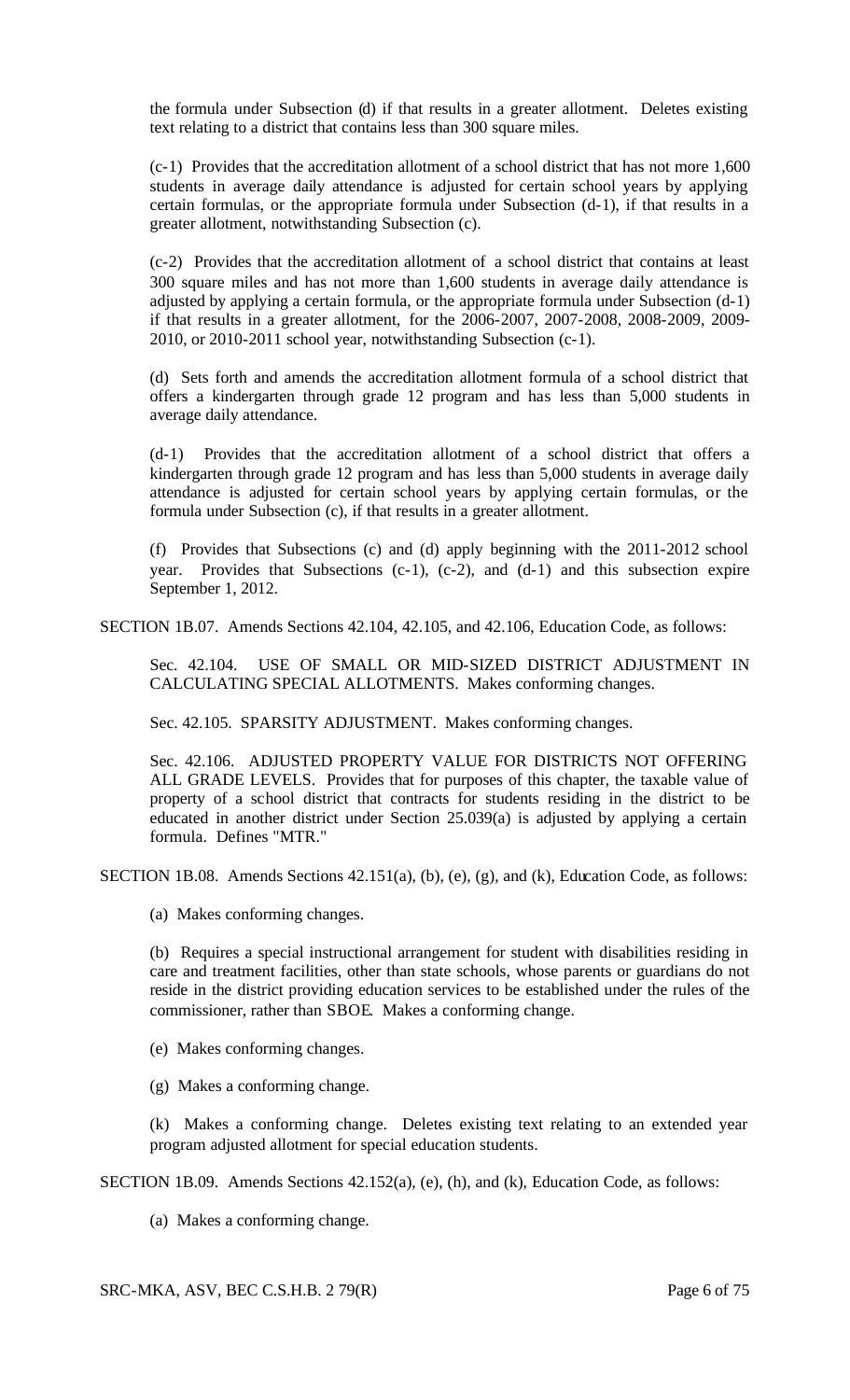(e) Authorizes the commissioner to retain a portion of the total amount allotted under Subsection (a) that the commissioner considers appropriate to finance study guides provided under Section 39.024 (Satisfactorily Performance), rather than Sections 39.024(b) and (c); and reduce district's basic program, rather than tier one, allotments in the same manner described for a reduction in allotments under Section 42.253. Deletes existing text relating to intensive accelerated instruction programs.

- (h) Makes a conforming change.
- (k) Makes a conforming change.

SECTION 1B.10 Amends section 42.153, Education Code, by amending Subsection (a) and adding Subsections (a-1) and (d), as follows:

(a) Provides an exception provided by Subsection (a-1). Makes a conforming change.

(a-1) Provides that this subsection applies only to funding for students who have been enrolled in a bilingual education or special language program for less than three years. Requires the commissioner by rule to determine a method for determining whether a student has been enrolled in a program for less than three years. Provides that for each student in average daily attendance in a bilingual education or special language program under Subchapter B, Chapter 29, who has been enrolled in the program for less than three years, a district is entitled to an annual allotment equal to the adjusted accreditation allotment multiplies by a weight according to the grade level at which the student entered the program, as a certain grade level.

(d) Provides that a district is not entitled to an allotment under this section for a student who meets the criteria for transferring out of the district's bilingual education or special language program but continues participating in the program under Section 29.056(i) (Enrollment of Students in Program).

SECTION 1B.11. Amends Sections 42.154(a) and (e), Education Code, to make conforming changes.

SECTION 1B.12. Amends Sections 42.156(a) and (d), Education Code, to make conforming changes.

SECTION 1B.13. Amends Section 42.157(a), Education Code, to make a conforming change.

SECTION 1B.14. Amends Section 42.251, Education Code, as follows:

Sec. 42.251. FINANCING; GENERAL RULE. (a) Makes conforming changes. Deletes existing text relating to guaranteed yield allotments.

(b) Requires the Foundation School Program to be financed by certain funds and ad valorem tax revenue, including revenue generated by the state ad valorem tax under Section 3-a, Article VIII, Texas Constitution, and ad valorem tax revenue generated by local school district effort for an enrichment program in accordance with Subchapter F in excess of the uniform school district effort. Deletes existing text relating to an equalized uniform school district effort.

SECTION 1B.15. Amends Section 42.2512(a), Education Code, to provide that in addition to any amounts to which a school district is entitled, a district is entitled to state aid in an amount, as determined by the commissioner, equal to the product of a certain amount, as applicable, multiplied by a certain number of school employees certified under Subchapter B (Certification of Educators), Chapter 21, and full-time school nurses employed by the district and entitled to a certain minimum salary under Section 21.402. Deletes existing text relating to a school district that is otherwise ineligible for state aid and text relating to a formula for calculating aid under this section. Makes nonsubstantive changes.

SECTION 1B.16. Amends Section 42.2515(a), Education Code, to make a conforming change.

SRC-MKA, ASV, BEC C.S.H.B. 2 79(R) Page 7 of 75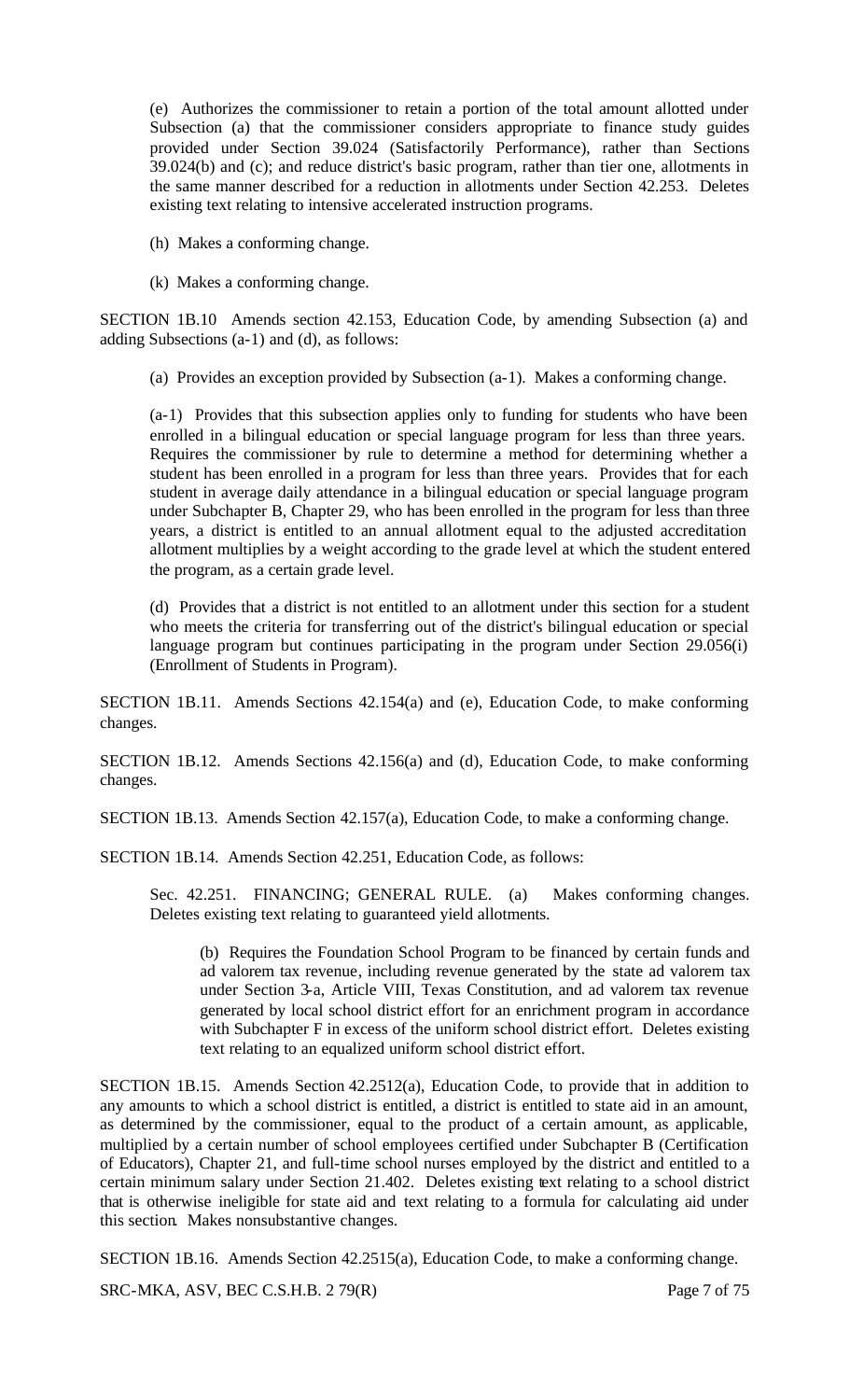SECTION 1B.17. Amends the heading to Section 42.252, Education Code, to read as follows:

Sec. 42.252. LOCAL SHARE OF BASIC PROGRAM COST.

SECTION 1B.18. Amends Section 42.252, Education Code, by amending Subsections (a) and (d) and adding Subsection (a-1), as follows:

(a) Provides that each school district's share of the basic program under the Foundation School Program is determined by a certain formula. Redefines "TR."

(a-1) Provides that if the commissioner determines that a school district can generate tax revenue in an amount equal to the amount of the district's basic program entitlement under this chapter at an adopted tax rate less than \$0.25 for each \$100 of taxable value of property, the rate determined by the commissioner is the tax rate (TR) described by Subsection (a) for purposes of determining the district's share of the Foundation School Program. Provides that if the district adopts a tax rate greater than the rate determined by the commissioner, the district's permissible enrichment tax rate under Section 42.303 is reduced one cent for each cent by which the rate adopted by the district exceeds the rate determined by the commissioner. Provides that if the district adopts a tax rate less than the rate determined by the commissioner, the amount of the district's basic program entitlement under this chapter is reduced by four percent for each cent by which the rate determined by the commissioner exceeds the rate adopted by the district.

(d) Provides that if the district adopts a tax rate less than the rate sufficient to raise its total local share, the amount of the district's basic program entitlement under this chapter is reduced by four percent for each cent by which the rate sufficient to raise its total local share exceeds the rate adopted by the district.

SECTION 1B.19. Amends Section 42.2521(a), Education Code, to make this section act in accordance with the purposes of Chapter 46 and this chapter, rather than Chapters 41 and 46.

SECTION 1B.20. Amends Section 42.253, Education Code, by amending Subsections (a) and (g)-(i) and adding Subsections (e-2) and (m), as follows:

(a) Requires the commissioner to determine for each school year the amount of the district's enrichment program local revenue, rather than tier two local share, under Section 42.302. Makes a conforming change.

(e-2) Provides that for the 2006-2007 school year, the limit authorized by Subsection (e) is an amount equal to the sum of the rate described by Section 42.252 and the rate described by Section  $42.252$  and the rate described by Section  $42.303(c)(1)$ . Provides that this subsection expires September 1, 2007.

(g) Deletes existing text relating to funds in the reserve account.

(h) Requires the commissioner, if the total amount appropriated for a year for the Foundation School Program is less than the amount of money to which school districts are entitled for that year, to reduce the total amount of state funds allocated to each district from any source by an amount determined by a method under which the application of the same number of cents in enrichment tax rate in all districts applied to the taxable value of property of each district, as determined under Subchapter M (Study of School District Property Values), Chapter 403, Government Code, together with any state aid generated by those taxes, results in a total amount of levy and aid equal to the total reduction.

(i) Deletes existing text relating to the allocation formulas for state fund entitlements for school districts.

(m) Requires payments from the foundation school fund to each school district to be made in installments of certain percentages.

SRC-MKA, ASV, BEC C.S.H.B. 2 79(R) Page 8 of 75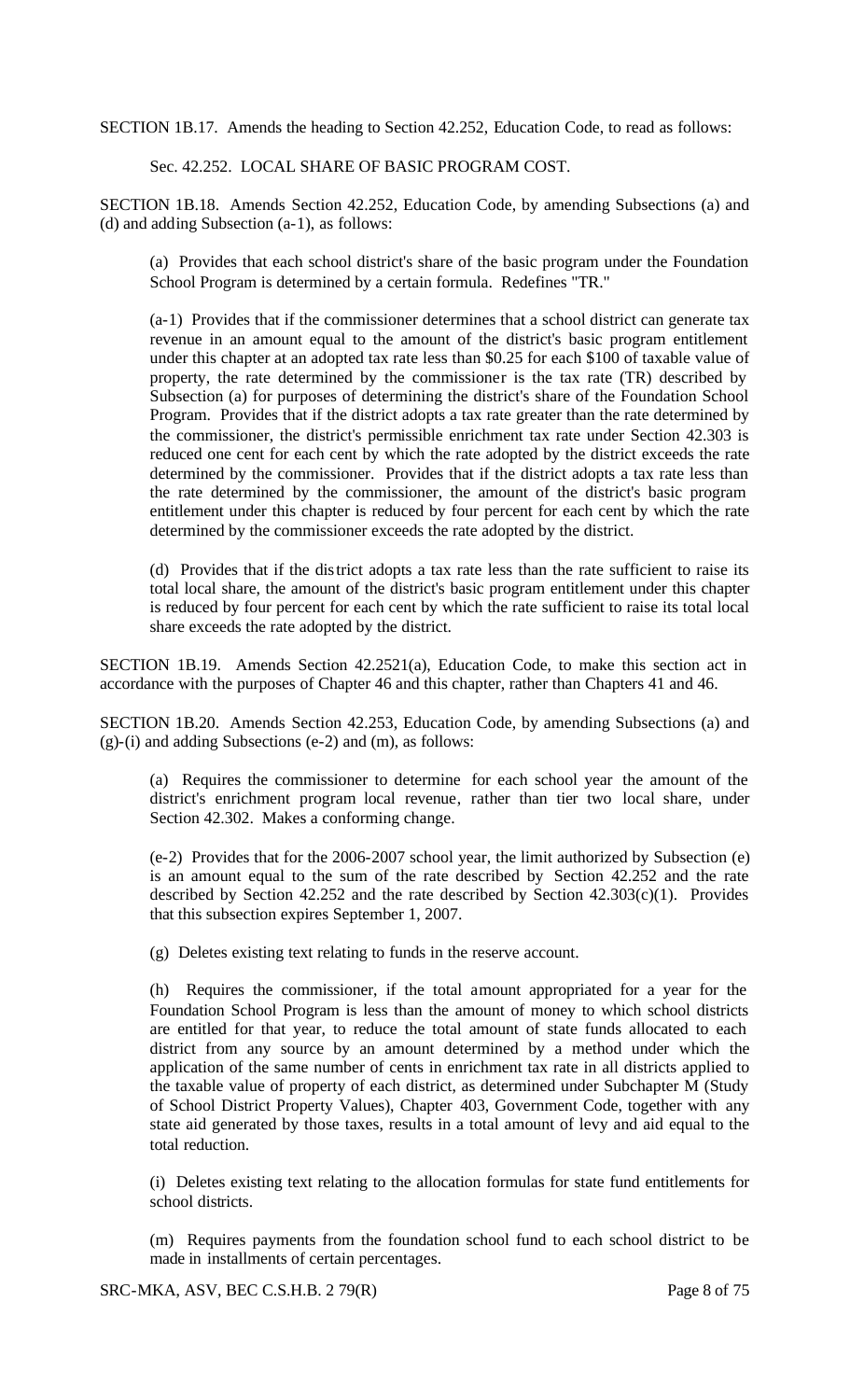SECTION 1B.21. Amends Sections 42.2531(a)-(c), Education Code, to make conforming changes.

SECTION 1B.22. Amends Subchapter E, Chapter 42, Education Code, by adding Section 42.2541 and 42.2542, as follows:

Sec. 42.2541. ADDITIONAL TRANSITIONAL AID. (a) Defines "weighted average daily attendance."

(b) Provides that a school district is entitled to the amount of state revenue necessary to maintain state and local revenue in an amount equal to a certain sum.

(c) Authorizes the commissioner to increase the amount to which a school district is entitled under Subsection (b) as the commissioner determines necessary.

(d) Requires the commissioner to compute and publish a certain amount for the 2006-2007 school year and use that amount per student in weighted average daily attendance in determining an amount to which a district is entitled under this section in subsequent school years.

(e) Requires the commissioner to determine the amount of state funds to which a school district is entitled under this section, including the amount per student in weighted average daily attendance, and to make that determination available to the LBB. Provides that the commissioner's determination is final and is prohibited from being appealed.

Sec. 42.2542. TEMPORARY LIMITATIONS ON AID. (a) Requires the commissioner, notwithstanding any other provision of this subtitle, to withhold from a school district the amount of state funds necessary to ensure that the district does not receive an amount of state and local revenue per student in weighted average daily attendance that is greater than certain percentages of the greater of certain amounts to which the district is entitled under Section 42.2541.

(b) Requires the commissioner to determine the amount of state funds required to be withheld under this section. Provides that the commissioner's determination is final and is prohibited from being appealed.

(c) Provides that any amount to which a school district is entitled under Subchapter F is not included in determining the amount that a district is authorized to receive under this section.

(d) Provides that this section expires September 1, 2009.

SECTION 1B.23. Amends Chapter 42, Education Code, by adding Subchapter F, as follows:

#### SUBCHAPTER F. ENRICHMENT PROGRAM

Sec. 42.301. PURPOSE. Provides that the purpose of the enrichment program is to provide each school district with the opportunity to supplement the basic program at a level of its own choice. Authorizes an allotment under this subchapter to be used for any legal purpose other than capital outlay or debt service.

Sec. 42.302. ALLOTMENT. (a) Defines "wealth per student."

(b) Provides that each school district is guaranteed a specified amount per student in state and local funds for each cent of enrichment tax effort up to the maximum level specified by this subchapter. Sets forth the formula for determining the amount of state support.

SRC-MKA, ASV, BEC C.S.H.B. 2 79(R) Page 9 of 75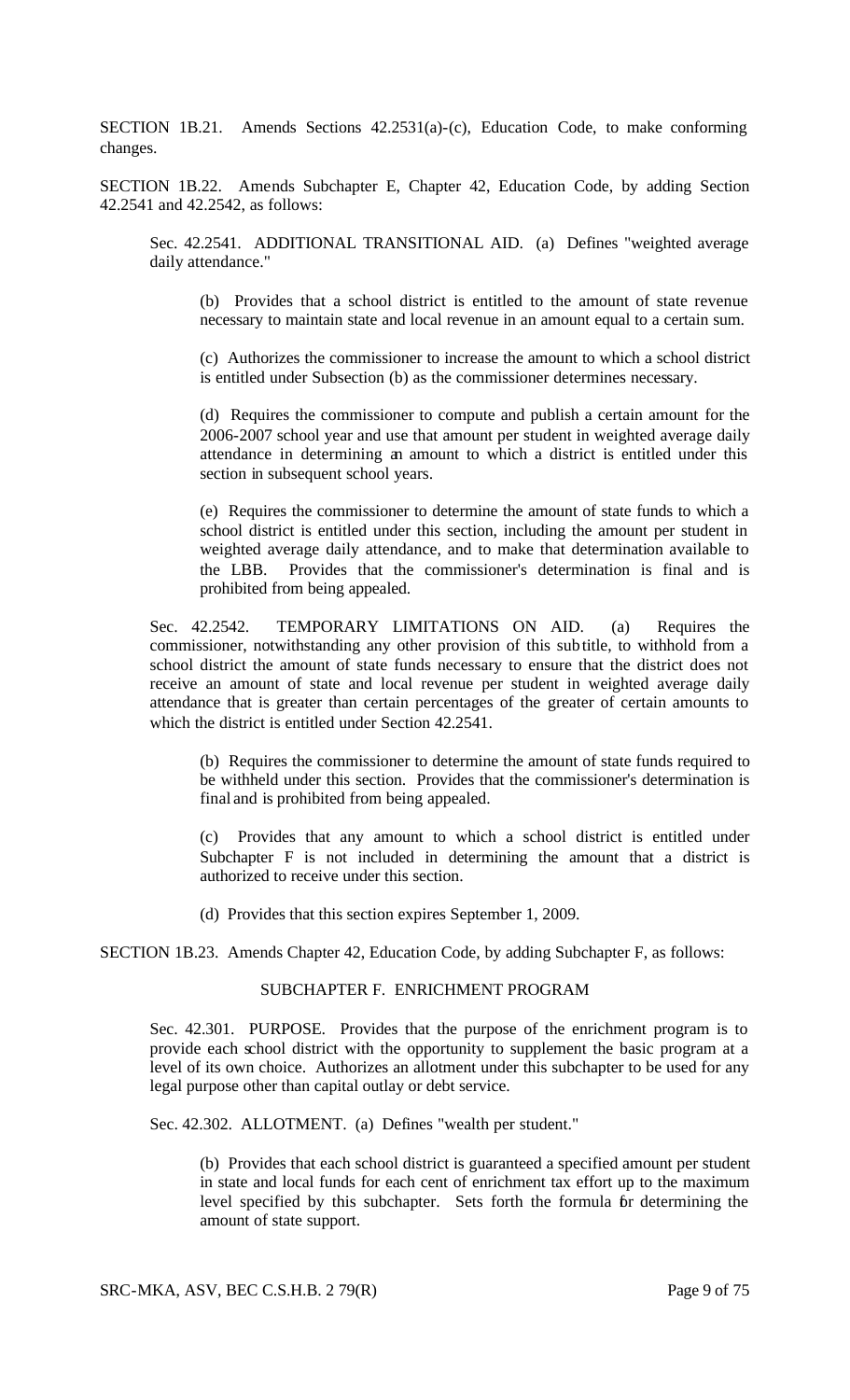(c) Provides that the percentile in wealth per student described by Subsection (b) for purposes of determining the dollar amount guaranteed level of state and local funds per student per cent of tax effort (EGL) applies beginning with the 2012- 2013 school year. Provides that for the 2006-2007 through 2011-2012 school years, EGL is determined by using certain percentiles in wealth per student.

(d) Provides that this subsection and Subsection (c) expire September 1, 2012.

Sec. 42.303. ENRICHMENT TAX. (a) Authorizes the board of trustees of a school district, subject to Section 42.304, to impose an annual ad valorem tax for the further maintenance of the public schools in the district.

(b) Prohibits the district enrichment tax from exceeding \$0.15 for each \$100 of taxable value of property, except as provided by Section 42.252(a-1).

(c) Sets forth certain restrictions for the enrichment tax rate, notwithstanding Subsection (b) but subject to Sections 42.252(a-1) and 42.306.

(d) Provides that this subsection and Subsection (c) expire January 1, 2009.

Sec. 42.304. ENRICHMENT TAX ELECTION. (a) Prohibits a school district, except as provided by Section 42.306, from imposing an enrichment tax under Section 42.303 unless authorized by a majority of the qualified voters of the district voting at an election held for that purpose.

(b) Requires a proposition submitted to authorize the imposition of an enrichment tax to include the question of whether the board of trustees is authorized to impose annual ad valorem taxes for the further enrichment of public schools at a rate not to exceed the rate stated in the proposition.

(c) Authorizes a district to tax at a rate below the rate authorized in an election under this section and provides that a district does not need additional authority to increase the rate up to the rate authorized in the election.

Sec. 42.305. COMPUTATION OF ENRICHMENT AID FOR DISTRICT ON MILITARY RESERVATION OR AT STATE SCHOOL. Provides that the amount to which a school district is entitled under this subchapter in a school district located on a federal military installation or at Moody State School is computed using the average district enrichment tax rate and property value per student of school districts in the county, as determined by the commissioner.

Sec. 42.306. ENRICHMENT TAX AVAILABLE TO CERTAIN DISTRICTS WITHOUT ELECTION. (a) Entitles the district, to the extent consistent with Subsection (b), if a school district's maintenance and operations tax rate for the 2004 tax year exceeded a rate of \$1.50 for each \$100 of taxable value of property, to impose an ad valorem tax under Section 42.303 without holding an election under Section 42.304.

(b) Prohibits the enrichment tax authorized by this section from exceeding a rate equal to the lesser of certain amounts.

(c) Provides that the portion of an enrichment tax imposed by a school district under this section that exceeds the rate permitted by Subsection (b) is subject to voter approval under Section 42.304.

(d) Provides that the portion of an enrichment tax imposed by a school district under this section that exceeds the rate permitted by Subsection (b) is subject to the limits of Section 42.303(c). Provides that this expires subsection January 1, 2009.

SECTION 1B.24. Amends Section 45.003(d), Education Code, to require a proposition submitted to authorize the levy of maintenance taxes to include the question of whether the

SRC-MKA, ASV, BEC C.S.H.B. 2 79(R) Page 10 of 75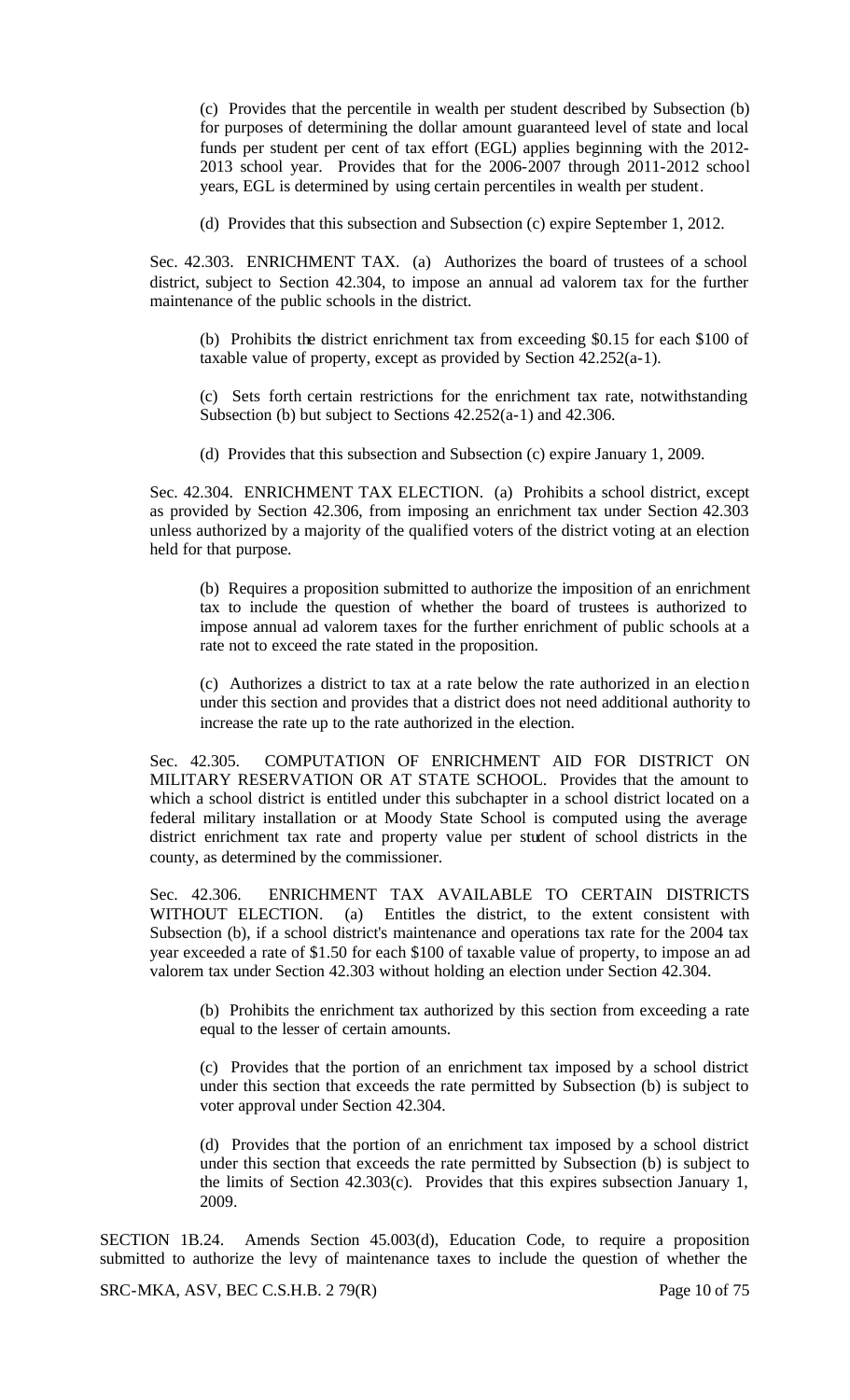governing board or commissioners court may levy, assess, and collect annual ad valorem taxes for the further maintenance of public schools, at a rate not to exceed the rate, which is prohibited from being more than \$0.25, rather than \$1.50, on the \$100 valuation of taxable property in the district, stated in the proposition.

SECTION 1B.25. Makes application of this part prospective to the 2006-2207 school year, except that Section 42.253(h), Education Code, as amended by this part, is prospective to the 2005-2006 school year.

## PART C. SCHOOL FACILITIES

SECTION 1C.01. Amends Section 46.033, Education Code, to provide that bonds are eligible to be paid with state and local funds under this subchapter if the district made payments on the bonds during the 2004-2005, rather than the 2002-2003, school year.

SECTION 1C.02. Amends Section 46.034(c), Education Code, to make a conforming change.

# ARTICLE 2. EDUCATION EXCELLENCE

# PART A. EDUCATION EMPLOYEES

SECTION 2A.01 Amends Section 11.201, Education Code, by adding Subsection (e), as follows:

(e) Prohibits a superintendent from receiving any financial benefit for personal services performed by the superintendent for any business entity that conducts business with or solicits business from the school district. Requires any financial bene fit received by the superintendent for performing personal services for any other entity to be approved by the board of trustees of the school district on a case-by-case basis in an open meeting.

SECTION 2A.02. Amends Subchapter E, Chapter 11, Education Code, by adding Section 11.203, as follows:

Sec. 11.203. SCHOOL LEADERSHIP PILOT PROGRAM FOR PRINCIPALS. (a) Requires the Texas Education Agency (TEA) to develop and operate a school leadership pilot program for principals in accordance with this section.

(b) Requires TEA to operate the program in cooperation with a nonprofit corporation that has substantial experience in developing best practices to improve certain student matters.

(c) Requires TEA to consult appropriate departments at institutions of higher education to develop course work that focuses on management and business training.

(d) Authorizes a principal or a person interested in becoming a principal to apply for participation in the program, in a form and manner determined by the commissioner.

(e) Requires a principal of a campus rated academically unacceptable, as well as any person employed to replace that principal, to participate in the program and complete the program requirements not later than a date determined by the commissioner.

(f) Requires the commissioner, to pay the costs of administering the program, to retain a portion of the total amount of funds allotted under the Foundation School Program that the commissioner considers appropriate to finance activities under this section and to reduce the total amount of state funds allocated to each district from any source in the same manner described for a reduction in allotments under Section 42.253.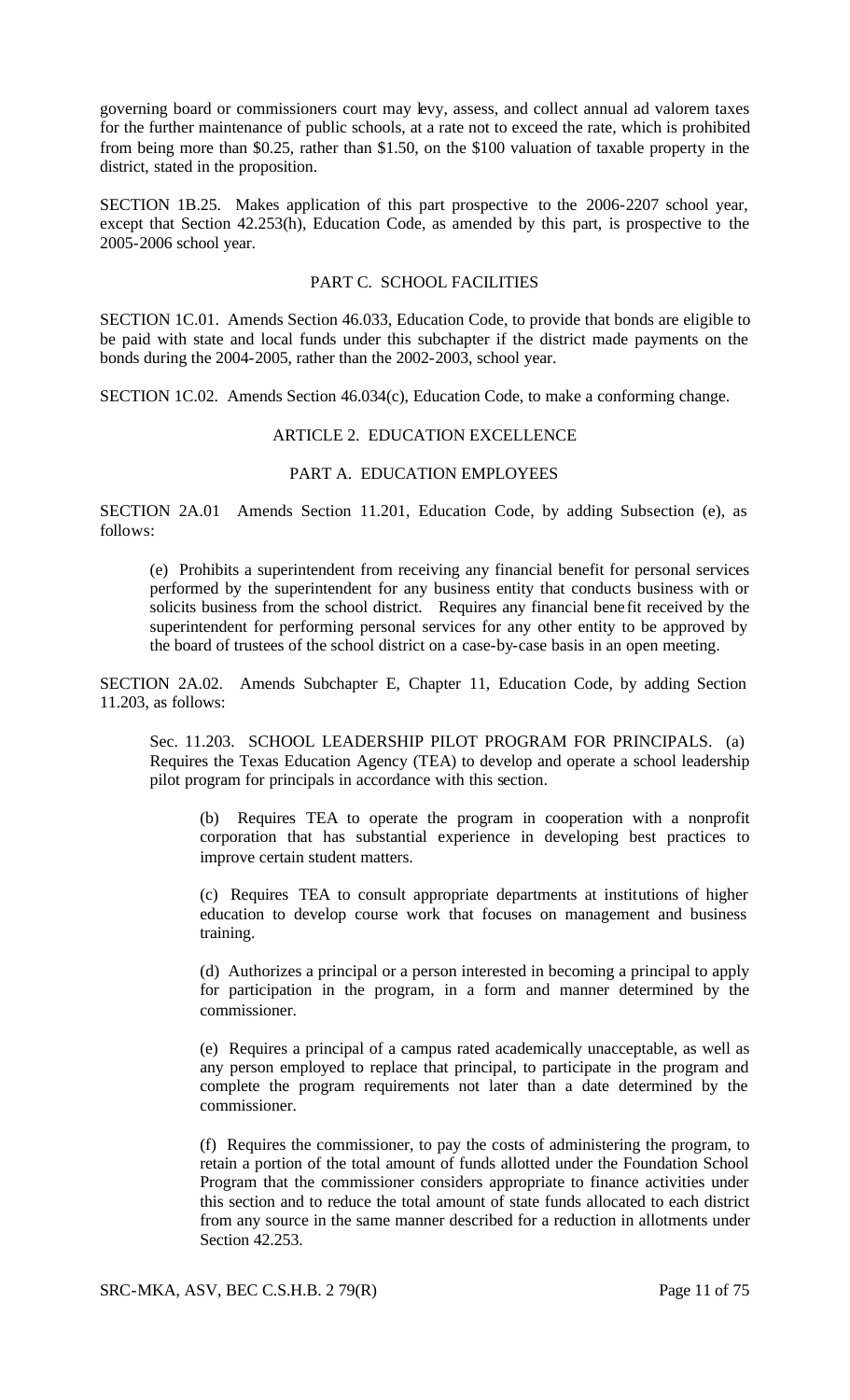(g) Authorizes the commissioner, to implement and administer the program, to accept certain funds and gifts from public and private entities.

(h) Authorizes the commissioner to adopt rules necessary to administer this section.

(i) Provides that this section expires September 1, 2010.

SECTION 2A.03. Amends Section 21.045, Education Code, by amending Subsections (a) and (b) and adding Subsection (e), as follows:

(a) Requires the State Board for Educator Certification (SBEC) to propose rules establishing standards to govern the approval and continuing accountability of all educator preparation programs based on information that is disaggregated with respect to sex and ethnicity and that includes certain information.

(b) Requires the annual report, at a minimum, to contain the performance data from Subsection (a), other than the data required for purpose of Subsection (a)(3), and certain information, disaggregated by sex and ethnicity.

(e) Requires TEA to annually submit student performance data to SBEC for purposes of Subsection (a)(3). Requires TEA to provide the data to SBEC in a manner that protects the names of individual students and otherwise complies with the confidentiality requirements prescribed by Section 39.030.

SECTION 2A.04. Amends Section 21.104(a), Education Code, to provide that a teacher employed under a probationary contract may be discharged at any time for a financial exigency that requires a reduction in personnel. Deletes existing text relating to a teacher being discharged for failure to meet certain accepted standards of conduct.

SECTION 2A.05. Amends Subchapter C, Chapter 21, Education Code, by adding Section 21.1041, as follows:

Sec. 21.1041. HEARING FOR CERTAIN DISCHARGES UNDER PROBATIONARY CONTRACT. (a) Requires the board of trustees, if the board proposes to discharge a teacher under Section 21.104(a)(2), to give written notice of the proposed action to the teacher.

(b) Requires the teacher, if the teacher desires a hearing after receiving notice of the proposed discharge, to notify the board of trustees in writing, not later than the 15th day after the date teacher receives the notice of the proposed action. Requires the board to provide for a hearing to be held not later than the 15th day after the date the board receives the request for a hearing unless the parties agree in writing to a different date. Requires the hearing to be closed unless the teacher requests an open hearing. Requires the hearing to be conducted in accordance with rules adopted by the board. Provides that the teacher has certain enumerated rights at the hearing.

(c) Requires the board of trustees, after a hearing held under Subsection (b), to take certain action and notify the teacher in writing of its decision not later than 15th day after the date of the hearing.

(d) Requires the board of trustees, if the teacher does not request a hearing under Subsection (b), to take the appropriate action to discharge the teacher and to notify the teacher in writing of that action not later than the 30th day after the date the notice of proposed discharge for a financial exigency that requires a reduction in personnel was sent to the teacher.

SECTION 2A.06. Amends Subchapter E, Chapter 21, Education Code, by adding Section 21.2111, as follows:

SRC-MKA, ASV, BEC C.S.H.B. 2 79(R) Page 12 of 75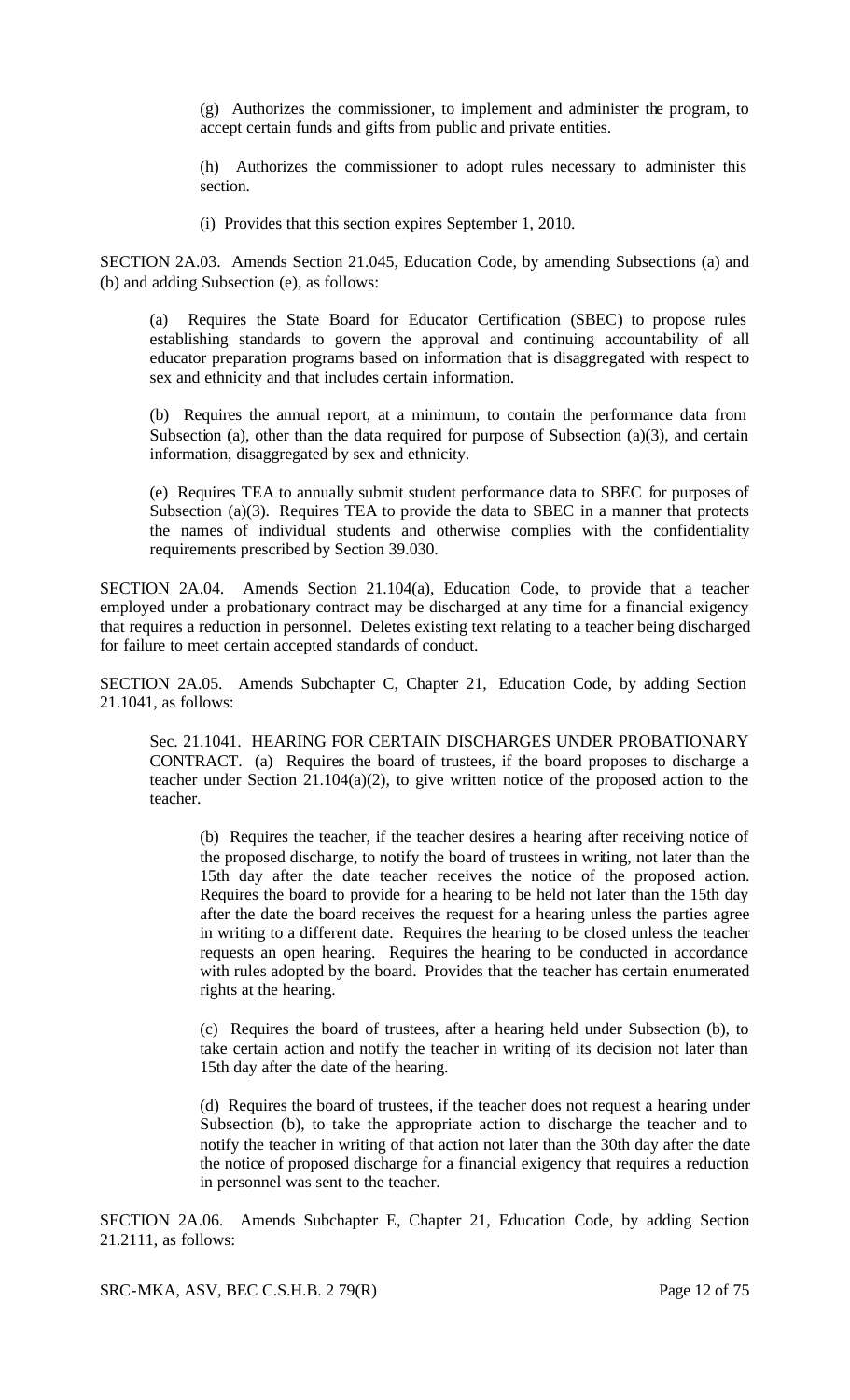Sec. 21.2111. HEARING FOR CERTAIN DISCHARGES UNDER TERM CONTRACT. (a) Requires the board of trustees, if the board proposes to discharge a teacher under Section 21.211(a)(2), to give written notice of the proposed action to the teacher.

(b) Requires the teacher, if the teacher desires a hearing after receiving notice of the proposed discharge, to notify the board of trustees in writing, not later than the 15th day after the date the teacher receives the notice of the proposed action. Requires the board to provide for a hearing to be held not la ter than the 15th day after the date the board receives the request for a hearing unless the parties agree in writing to a different date. Requires the hearing to be closed unless the teacher requests an open hearing. Requires the hearing to be conducted in accordance with rules adopted by the board. Provides that the teacher has certain rights at the hearing.

(c) Requires the board of trustees, after the hearing, to take certain action and notify the teacher in writing of its decision not later than 15th day after the date of the hearing

(d) Requires the board of trustees, if the teacher does not request a hearing under Subsection (b), to take the appropriate action to discharge the teacher and to notify the teacher in writing of that action not la ter than the 30th day after the date the notice of proposed discharge for a financial exigency that requires a reduction in personnel was sent to the teacher.

SECTION 2A.07. Amends Section 21.251, Education Code, as follows:

Sec. 21.251. APPLICABILITY. (a) Provides that this subchapter applies if a teacher requests a hearing after receiving notice of the proposed decision to terminate the teacher's probationary or term contract before the end of the contract period, except as provided by Subsection (b)(3).

(b) Provides that this subchapter does not apply to certain decisions relating to certain teacher contracts.

SECTION 2A.08. Amends Section 21.301(a), Education Code, to authorize the teacher, not later than the 20th day after the date the board of trustees advises the teacher of its decision to terminate the teacher's probationary contract under Section 21.1041(C) or (d) or term contract under Section 21.211(c) or (d), to appeal the decision by filing a petition for review with the commissioner.

SECTION 2A.09. Amends Section 21.303(a), Education Code, to prohibit the commissioner, if the board of trustees decided not to renew a teacher's term contract or decided to terminated a teacher's probationary contract under Section 21.1041(c) or (d) or term contract under Section 21.111(c) or (d), from substituting the commissioner's judgment for that of the board of trustees unless the decision was arbitrary, capricious, or unlawful or is not supported by substantial evidence.

SECTION 2A.10. Amends Section 21.402, Education Code, by amending Subsections (a), (c), and (d) and adding Subsections (a-1), (a-2), (c-1), and (d-1), as follows:

(a) Amends the formula for determining the amount that a school district must pay certain employees.

(a-1) Provides that a school district is not required to pay the minimum salary determined under Subsection (a) to an educator who receives a service retirement annuity under Chapter 824 (Benefits) , Government Code.

(a-2) Provides that a school district is not required to pay the minimum salary determined under Subsection (a) to an educator who does not hold a lifetime or standard certificate and who holds a probationary, temporary, or emergency educator certificate.

SRC-MKA, ASV, BEC C.S.H.B. 2 79(R) Page 13 of 75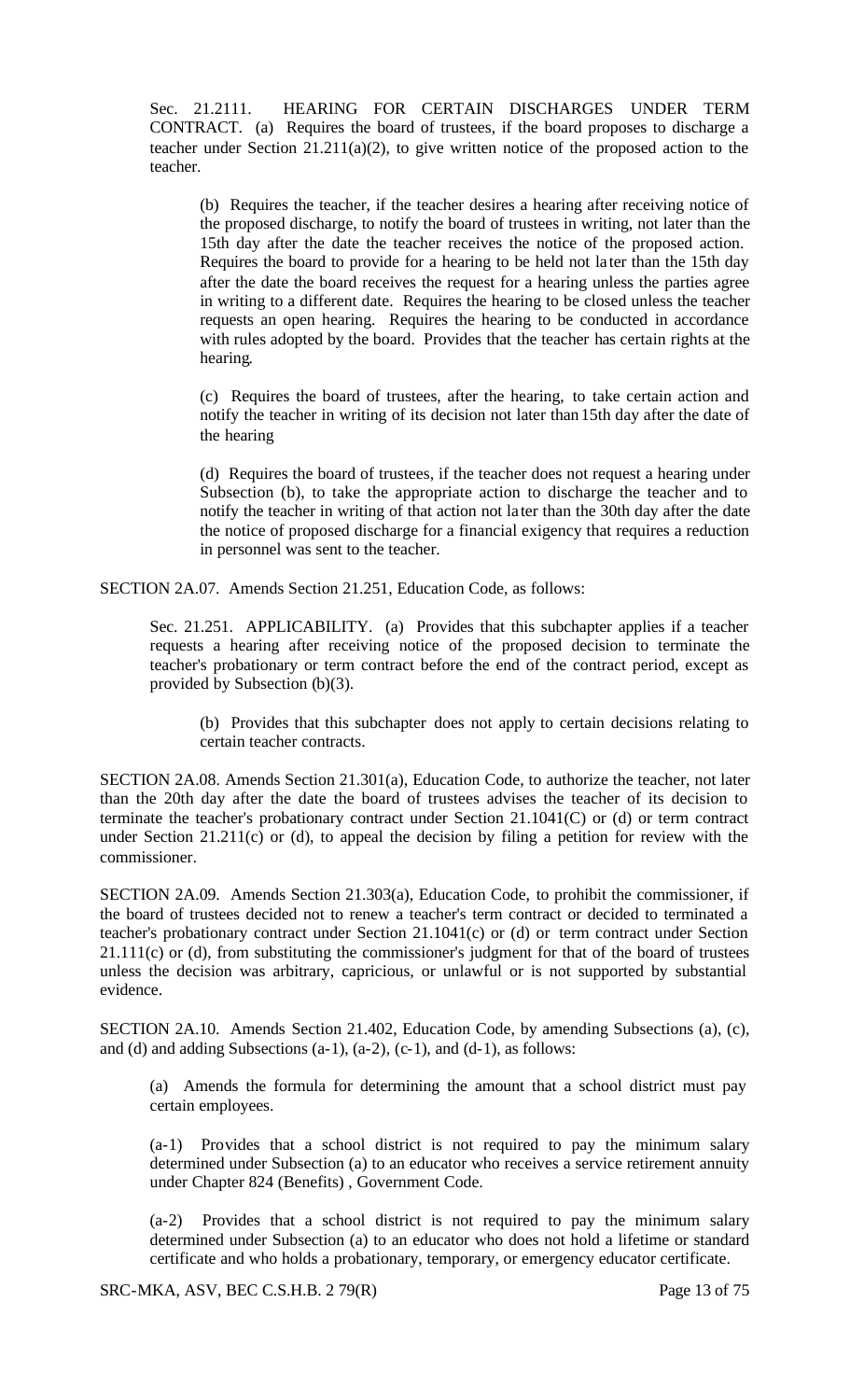(c) Sets forth and amends the salary factors per step.

(c-1) Entitles, notwithstanding Subsection (a), for the 2005-2006 school year, a classroom teacher, full-time librarian, full-time counselor certified under Subchapter B, or full-time school nurse to a monthly salary that is at least equal to the sum of certain amounts.

(c-2) Provides that Subsections (c) and (c-1) apply beginning with the 2006-2007 school year, but only if the constitutional amendment proposed by a certain resolution of the 79th Legislature, Regular Session, 2005, is approved by voters and H.B. No. 3, Acts of the 79th Legislature, Regular Session, 2005, takes effect immediately. Requires the commissioner, as necessary, for the 2005-2006 and 2006-2007 school years, to compute salary factors under Subsection (c) and amounts under Subsection  $(c-1)(2)$  to reflect certain monthly salary increases, relative to the preceding school year, for those employees.

(d) Amends this subsection by making it applicable to certain employees employed in the 2006-2007, rather than the 2000-2001, school year. Makes a conforming change.

(d-1) Authorizes certain school employees to elect to receive not more than \$1,000 of the person's annual salary as health care supplementation as provided by Chapter 1580 (Active Employee Health Coverage or Compensation Supplementation), Insurance Code.

SECTION 2A.11. Amends Subchapter J, Chapter 21, Education Code, by adding Section 21.458, as follows:

Sec. 21.458. MENTORS. (a) Authorizes each school district to assign a mentor to a teacher who has less than two years of teaching experience if the mentor satisfies certain conditions.

(b) Requires the commissioner to adopt rules necessary to administer this section, including rules concerning the duties and qualifications of a teacher who serves as a mentor. Requires the rules concerning qualifications to require a teacher to satisfy certain conditions to serve as a mentor.

(c) Requires the commissioner to develop proposed rules under Subsection (b) by negotiated rulemaking as provided by Chapter 2008 (Negotiated Rulemaking), Government Code.

(d) Requires the commissioner, from the funds appropriated to TEA for purposes of this section, to adopt rules provide funding to school districts that assign mentor teachers under this section.

(e) Requires the commissioner, in adopting rules under Subsection (d), to rely on research-based mentoring programs that, through external evaluation, have demonstrated success.

SECTION 2A.12. Amends Chapter 21, Education Code, by adding Subchapter N, as follows:

#### SUBCHAPTER N. EDUCATOR EXCELLENCE INCENTIVE PROGRAM

Sec. 21.651. EDUCATOR EXCELLENCE INCENTIVE PROGRAM. (a) Requires the commissioner to establish an educator excellence incentive program under which school districts, in accordance with locally developed plans approved by the commissioner, provide incentive payments to employees whose students demonstrate successful annual individual student growth in achievement.

(b) Requires the commissioner, from funds appropriated for the purpose of this subchapter, to award incentive payments to each school district with a local incentive plan approved by the commissioner. Requires the commissioner to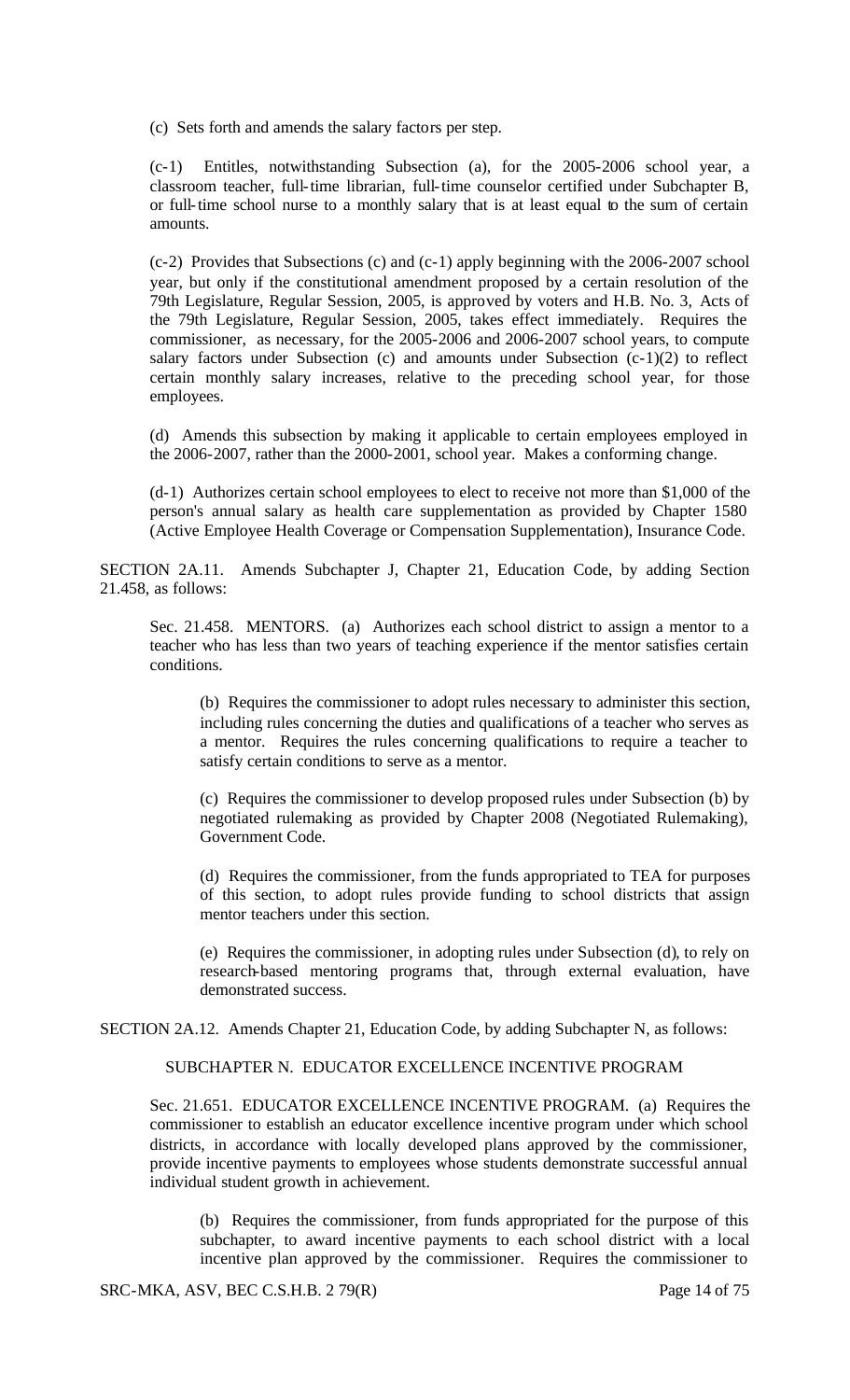distribute the incentive payments each year to a qualifying school district on the basis of the district's actual average daily attendance for the preceding school year. Prohibits the total amount of incentive payments made to school districts funds appropriated for the incentive payments program under this subchapter from exceeding \$100 million each fiscal year.

(b-1) Prohibits the commissioner from awarding incentive payments to school districts under this subchapter before the 2006-2007 school year. Provides that this subsection expires September 1, 2007.

(c) Requires each year a school district, except as provided by Subsections (d) and (e), to use funds received by the district under this subchapter to provide campus-based incentive payments in accordance with this subchapter.

(d) Authorizes a school district with an enrollment of less than 1,600 to use all of the funds received under this subchapter to provide stipends under Subsection (e).

(e) Authorizes a school district to use an amount not to exceed 50 percent of the funds received under this subchapter to provide stipends to certain teachers.

(e) Requires the commissioner to adopt rules necessary to implement this subchapter. Requires the commissioner, in adopting rules, to encourage local flexibility in designing incentive plans that promote student achievement.

Sec. 21.652. MINIMUM CRITERIA FOR LOCAL INCENTIVE PLANS. (a) Requires a school district to develop a local incentive plan for rewarding successful annual individual student growth in achievement in the district and submit the plan to the commissioner for approval.

(b) Requires a local incentive plan to be designed to reward campuses.

(c) Requires the primary criteria for making incentive payments to employees under a local incentive plan to be based on objective measures of student achievement, including a measure of annual individual achievement student growth in achievement under Section 39.034, and requires the plan to provide for incentive payments to be awarded on the basis of high achievement, incremental growth in achievement, or both. Authorizes a local incentive plan to also consider other indicators of employee performance, such as teacher evaluations conducted by principals or parents.

(d) Requires a local incentive plan to satisfy certain conditions.

(f) Requires the campus-level planning and decision-making committee to determine the appropriate distribution of funds received by a campus under this subchapter.

Sec. 21.653. EMPLOYMENT CONTRACTS. (a) Requires a school district to provide in employment contracts that qualifying employees are authorized to receive an incentive payment under the local incentive plan.

(b) Requires the school district to indicate that any incentive payment distributed is considered a bonus for performance and not an entitlement as part of an employee's salary.

Sec. 21.654. DECISION REGARDING INCENTIVE PAYMENTS. Provides that a decision in providing an incentive payment under a local incentive plan approved under this subchapter is final and is prohibited from being appealed.

SECTION 2A.13. Amends Subchapter A, Chapter 22, Education Code, by adding Section 22.007, as follows:

SRC-MKA, ASV, BEC C.S.H.B. 2 79(R) Page 15 of 75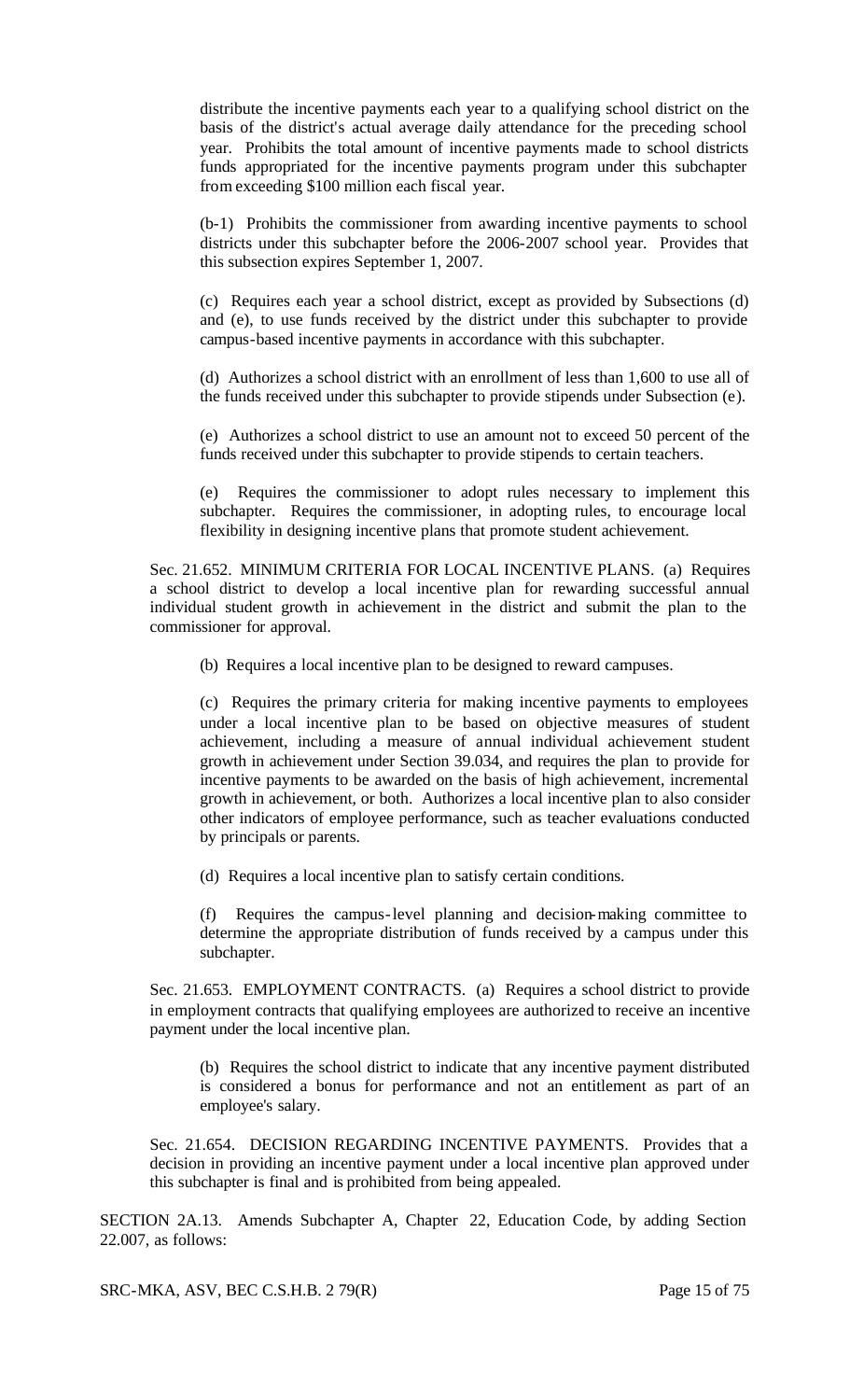Sec. 22.007. WAGE INCREASE FOR SUPPORT STAFF. (a) Requires a school district each school year to pay each full-time district employee, other than an administrator or an employee subject to the minimum salary schedule under Section 21.402, an amount at least equal to \$1,000.

(b) Requires a school district, using state funds received by the district for that purpose, to pay, each school year each part-time district employee, other than an administrator, an amount at least equal to \$500.

(c) Provides that a full-time employee entitle to a wage increase under this section may elect to receive not more than \$1,000 of the person's annual wages as health care supplementation as provided by Chapter 1580, Insurance Code, and a part-time employee to receive not more than \$500 in the same manner.

(d) Provides that a payment under this section is in addition to wages the district would otherwise pay the employee during the school year.

SECTION 2A.14. Amends Subchapter D, Chapter 54, Education Code, by adding Section 54.220, effective September 1, 2006, as follows:

Sec. 54.220. CHILDREN OF CLASSROOM TEACHERS. (a) Defines "child" and "classroom teacher."

(b) Provides that for purposes of this section, a person is another person's child if the other is the person's natural or adoptive parent, managing or possessory conservator, or legal guardian.

(c) Requires the governing board of an institution of higher education to exempt from the payment of tuition or from the payment of required fees for an academic year an eligible undergraduate student who is a child of an eligible classroom teacher and is designated by the classroom teacher to receive the exemption.

(d) Provides that a classroom teacher is eligible to designate the teacher's child to receive an exemption under this section for an academic year if, at the beginning of the academic year, the teacher is employed full-time as a classroom teacher by a school district in this state and maint ains that employment throughout the school year that corresponds to the academic year.

(e) Provides that an undergraduate student is eligible for an exemption for an academic year under this section only if the student is a resident of this state for purposes of Subchapter B (Tuition Rates) or is otherwise entitled to pay tuition and fees at the rate provided for residents of this state. Provides that a student who receives an exemption for an initial academic period is eligible for an exemption for a subsequent academic period only if the student has earned an overall grade point average of at least 2.5 on a four-point scale or the equivalent on coursework previously attempted at institutions of higher education.

(f) Provides that on the completion of a classroom teacher's 15th year of service, the teacher earns either an exemption from the payment of tuition or an exemption from the payment of required fees for one academic year for the benefit of one child. Provides that for each year of service that exceeds 15 years, the classroom teacher earns an additional tuition exemption or an additional fee exemption for one academic year for the benefit of one child. Authorizes the classroom teacher to elect the type of exemption the child is authorized to receive under this section at the time the teacher designates the child to receive the exemption. Authorizes the exemption earned by a classroom teacher for one year of service to be used for the benefit of only one child. Provides that years of service as a classroom teacher are not required to be consecutive. Prohibits a classroom teacher from designating a child to receive an exemption under this section for an academic year unless the teacher's most recent five years of service were in this state.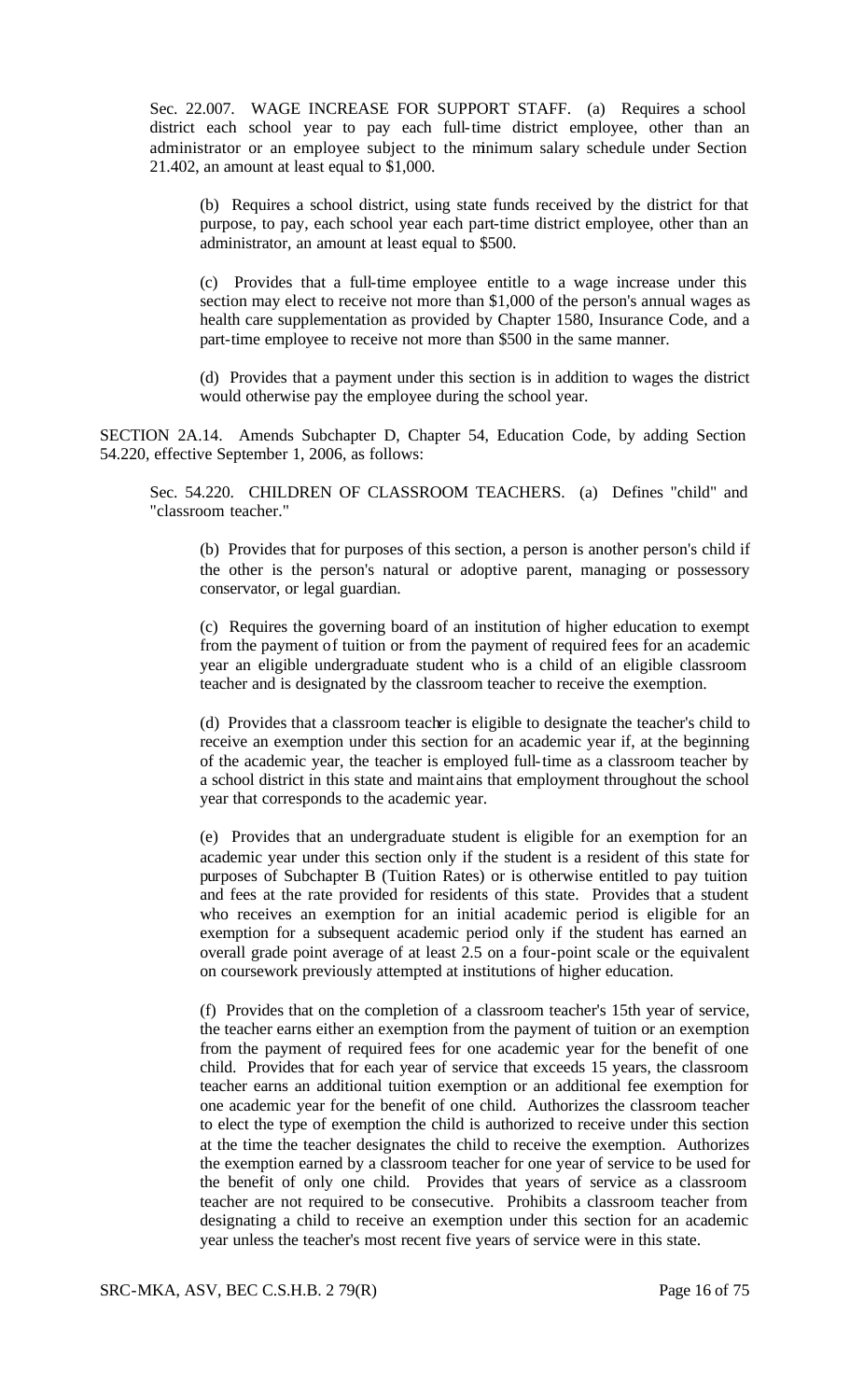(g) Authorizes a classroom teacher with at least 19 years of service to elect to use any earned but unused exemptions toward the payment of both the tuition and the required fees of one child during an academic year or to use the unused exemptions toward the payment of the tuition or the required fees, or both tuition and fees as permitted by the number of unclaimed exemptions, of more than one child during an academic year. Authorizes two classroom teachers to aggregate years of service to earn one or more exemptions for the benefit of one or more of their children in common, but requires each classroom teacher to maintain eligibility under Subsection (d) during the academic period for which the exemption is used.

(h) Prohibits an undergraduate student, if the student fails to meet any eligibility requirement of Subsection (e) for an academic period, from receiving an exemption under this section for that academic period. Authorizes an undergraduate student to become eligible to receive the exemption in a subsequent academic period of the same academic year if the student reestablishes eligibility before that period begins.

(i) Prohibits a student, if a classroom teacher whose child receives an exemption earned by the teacher under this section does not remain employed as required by Subsection (d), from receiving an exemption for a subsequent academic period of the same academic year under this section until the next academic period that begins after the classroom teacher reestablishes eligibility under Subsection (d).

(j) Authorizes an institution of higher education to require an undergraduate student to pay prorated tuition or required fees, as applicable, for an academic period if the student's eligibility for the exemption under Subsection (e) or the teacher's eligibility for the exemption under Subsection (d) is lost during that period.

(k) Provides that certain undergraduate students are not eligible to receive an exemption under this section.

(l) Authorizes an undergraduate student who, for any reason other than a loss of relevant eligibility of the student or the classroom teacher, fails to use an exemption from the payment of tuition or an exemption from the payment of required fees in one or more academic periods in the academic year for which the student is designated to receive the exemption to carry forward and use that exemption in an academic period of substantially similar length in a subsequent academic year. Authorizes the student to use only one exemption for each academic period under this subsection unless the use of more than one exemption is permitted under Subsection (g).

(m) Requires the Texas Higher Educating Coordinating Board to adopt rules and forms relating to granting students exemptions.

(n) Requires the legislature to account in the General Appropriations Act for the exemptions authorized by this section in a manner that provides a corresponding increase in the general revenue funds appropriated to the institution granting an exemption.

(o) Provides that, notwithstanding any other provision of this section, only certain undergraduate students who meet the eligibility requirements of Subsection (e) are eligible to receive an exemption under this section.

(p) Provides that this subsection and Subsection (o) expire September 1, 2009.

SECTION 2A.15. Amends Sections 401.314(a)-(d), Occupations Code, as follows:

(a) Deletes existing text relating to certain eligible persons under certain chapters of the Acts of the 68th and 69th Legislatures, for certain years of employment by a school

SRC-MKA, ASV, BEC C.S.H.B. 2 79(R) Page 17 of 75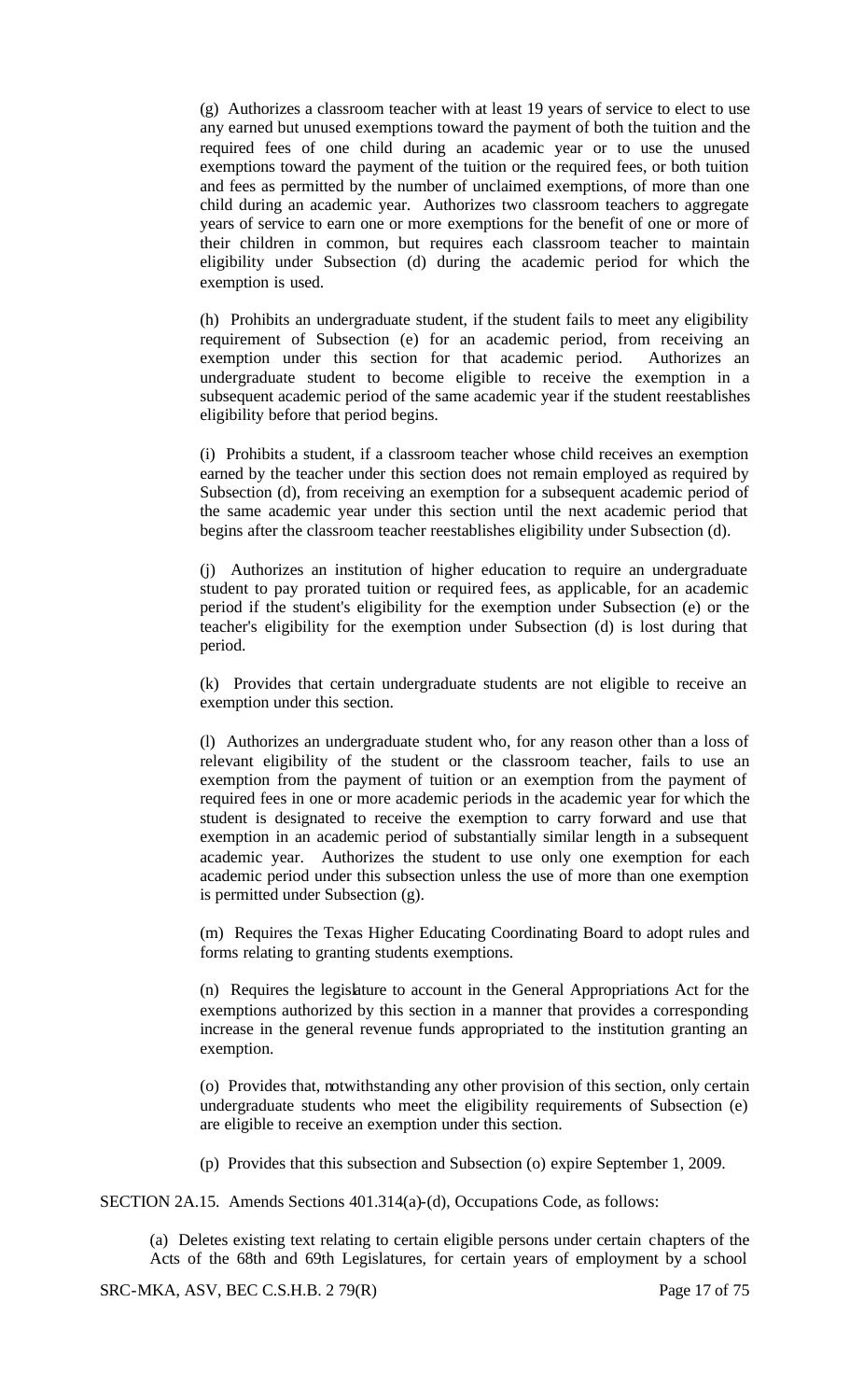district, under a certain written statement by the superintendent, and applicant who successfully completes a certain examination, for a limited license to practice in the public schools as a fully licensed speech-language pathologist.

(b) Requires TEA to determine and monitor the requirements for certification under this section, provided that an applicant must have training in the unique aspects of speech disorders in students who are at least three years of age, but not older than 12 years of age and services that support educational programs for students described by Subdivision (1). Deletes existing text relating licensing, issuance of a limited license, requirements of Subsections (a)(2)-(5) and enrollment in a program of study towards certain degrees.

(c) Authorizes a person certified, rather than licensed, under this section to provide speech-language pathology services only in certain situations. Deletes existing text relating to certain State Board of Examiners for Speech-Language Pathology and Audiology qualifications.

(d) Authorizes a person certified, rather than who holds a limited license issued, under this section to provide any service permitted or not specifically prohibited by the Individuals Disabilities Education Improvement Act of 2004 (20 U.S.C. Section 1400 et seq.). Deletes existing text relating to an application for a full license.

SECTION 2A.16 Makes application of Section 11.201(e), Education Code, as added by this Act, prospective to September 1, 2005.

SECTION 2A.17 (a) Requires SBEC, as soon as possible after September 1, 2005, to review the rules adopted under Section 21.044, Education Code, relating to educator training requirements and revise those rules as necessary to ensure that the training requirements are sufficient to produce educators capable of certain standards and certain results.

(b) Requires SBEC, in conducting the review required by Subsection (a) of this section, to give specific attention to the degree to which educator training requirements prepare educators to serve students of limited English proficiency and students with learning disabilities.

SECTION 2A.18. Makes application of Sections 21.104, 21.151, 21.301, and 21.303, Education Code, as amended by this Act, and Sections 21.1041 and 21.2111, Education Code, as added by this Act, prospective to September 1, 2005.

SECTION 2A.19. Makes application of Section 21.402(a-1), Education Code, as added by this Act, prospective.

SECTION 2A.20. Makes application of Section 21.402(a-2), Education Code, as added by this Act, prospective.

SECTION 2A.21. Requires the Texas Higher Education Coordinating Board to adopt rules and forms for the administration of Section 54.220, Education Code, as added by this Act, not later than January 1, 2006.

### PART B. ADMINISTRATIVE EFFICIENCY

SECTION 2B.01. Amends Subchapter A, Chapter 7, Education Code, by adding Sections 7.008 and 7.009, as follows

Sec. 7.008. ELECTRONIC STUDENT RECORDS SYSTEM. (a) Defines "institution of higher education."

(b) Requires each school district, open-enrollment charter school and institution of higher education to participate in an electronic student records system that satisfies standards approved by the commissioner of education and the commissioner of higher education.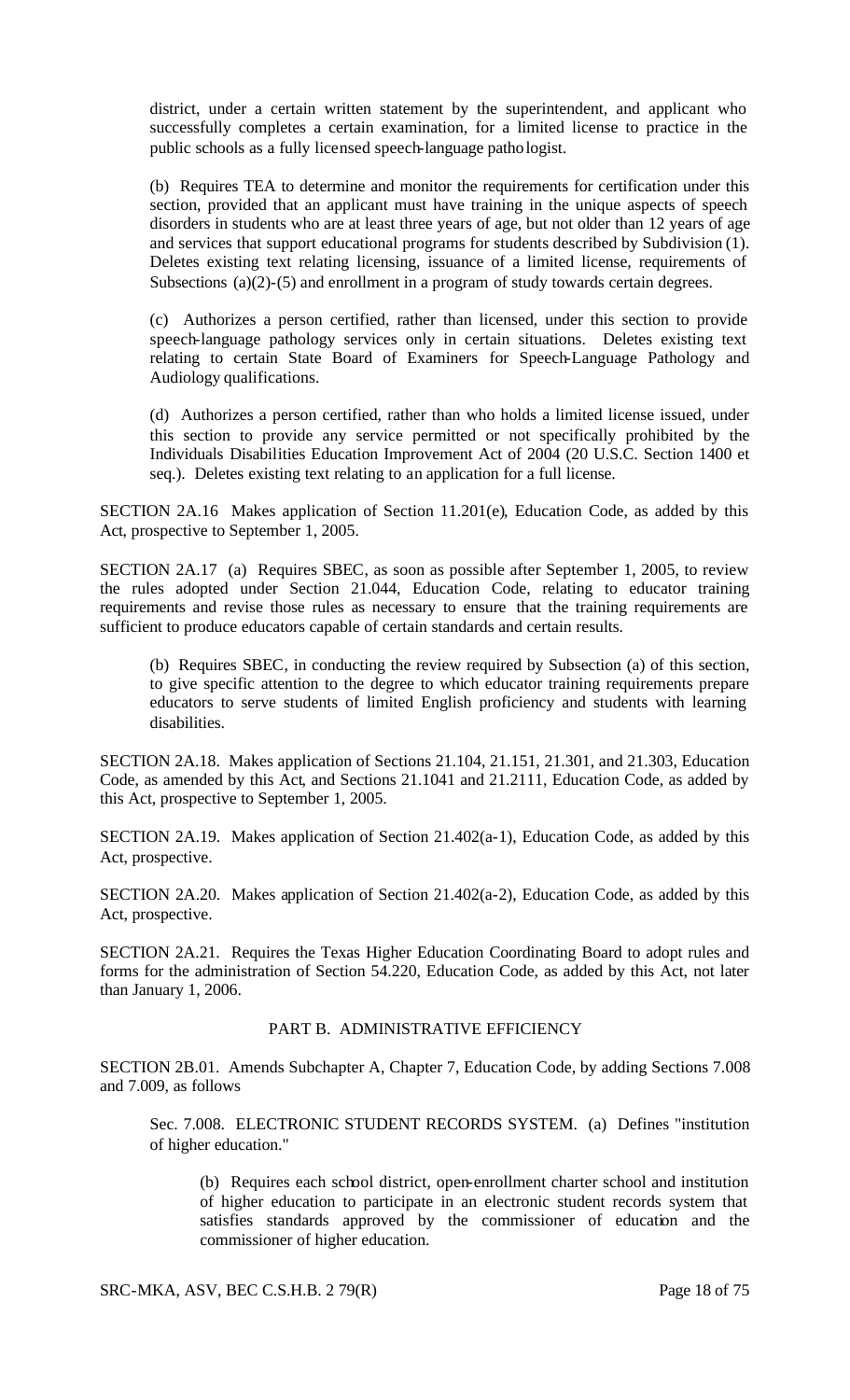(c) Requires the electronic student records system to permit an authorized certain officials or an authorized representative of an institution of higher education to electronically transfer and retrieve student information generally found in student transcripts, including information concerning a student's course or grade completion and assessment instrument results, to and from an educational institution in which the student is enrolled.

(d) Requires the commissioner of education or the commissioner of higher education to solicit and accept grant funds to maintain the electronic student records system and to make the system available to school districts, openenrollment charter schools, and institutions of higher education.

(e) Authorizes a private or independent institution of higher education, as defined by Section 61.003 (Definitions), to participate in the electronic student records system under this section. Requires a private or independent institution of higher education, if a institution elects to participate, to provide the funding to participate in the system.

(f) Provides that any person involved in the transfer and retrieval of student information under this section is subject to any state or federal law governing the release of or providing access to any confidential information to the same extent as the educational institution from which the data is collected. Prohibits a person from releasing or distributing the data to any other person in a form that contains confidential information.

(g) Requires the electronic student records system to be implemented not later than the beginning of the 2006-2007 school year. Provides that this subsection expires September 1, 2007.

SECTION 2B.02. Amends Subchapter A, Chapter 7, Education Code, by adding Section 7.011, as follows:

Sec. 7.011. STATEWIDE FUNDS MANAGEMENT INFORMATION SYSTEM FOR AT-RISK STUDENT SERVICES. (a) Defines "student at risk of dropping out of school."

(b) Requires TEA to develop a management information system for funds awarded and allocated to school districts and open-enrollment charter schools for the purpose of providing services to students at risk of dropping out of school.

(c) Requires the funds management information system to produce complete, accurate, and timely reports for TEA officials and policy makers. Requires the reports to provide information on funding for services for students at risk of dropping out of school, statewide and aggregated by school district, including certain information.

(d) Requires the commissioner to adopt rules as necessary to administer this section. Sets forth certain conditions that the rules must address.

SECTION 2B.03. Amends Subchapter A, Chapter 11, Education Code, by adding Section 11.003, as follows:

Sec. 11.003. ADMINISTRATIVE EFFICIENCY. (a) Requires the commissioner, not later than December 1, 2005, to evaluate the feasibility of including a uniform indicator under Section 39.202(b) (Development and Implementation) that measures effective administrative management through the use of cooperative shared service arrangements. Requires the commissioner by rule, if the commissioner determines that the adoption of a uniform indicator described by this subsection is feasible, to include the indicator in the financing accountability rating system under Subchapter I (Financial Accountability), Chapter 39, for school districts beginning with 2006-2007 school year. Provides that this subsection expires September 1, 2007.

SRC-MKA, ASV, BEC C.S.H.B. 2 79(R) Page 19 of 75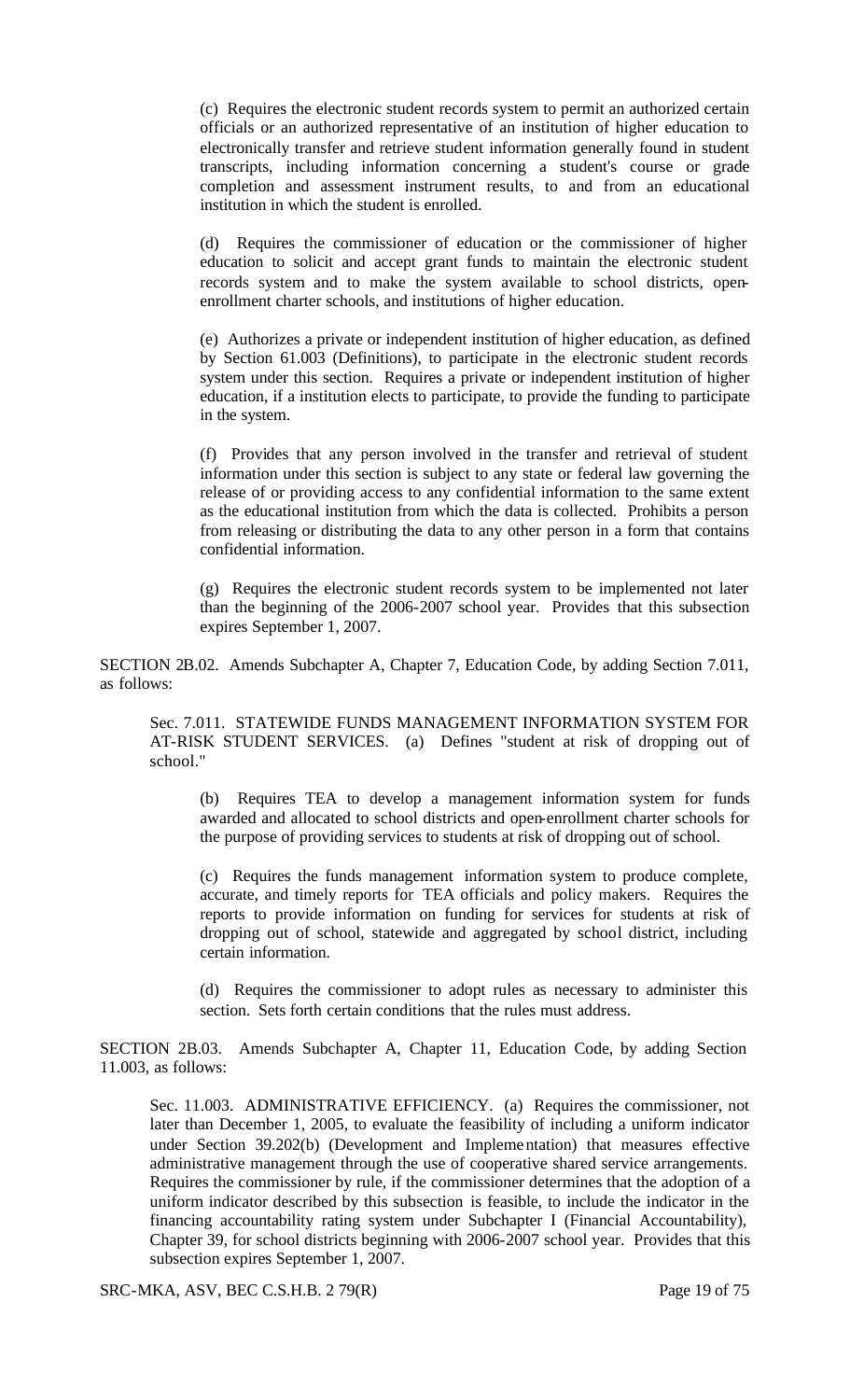(b) Requires each regional education service center to make certain notifications and certain evaluations regarding the center's cooperative shared service arrangements.

(c) Requires each regional education service center to assist a school district board of trustees in entering into an agreement with another district or political subdivision, a regional education service center, or an institution of higher education as defined by Section 61.003, for a cooperative shared service arrangement regarding administrative services, including transportation, food service, purchasing, and payroll functions.

(d) Authorizes the commissioner to require a district or an open-enrollment charter school to enter into an agreement for a cooperative shared service arrangement under this section if the commissioner determines that the financial management performance of the district or school is unsatisfactory.

SECTION 2B.04. Amends Subchapter A, Chapter 28, Education Code, by adding Section 28.0022, as follows:

Sec. 28.0022. CURRICULUM MANAGEMENT ASSISTANCE. (a) Requires the commissioner to identify available curriculum management materials recommended by school districts that may be used to assist school districts in certain capacities.

(b) Authorizes the commissioner, unless otherwise prohibited by law, to use federal funds to implement this section.

(c) Requires the commissioner, not later than January 1, 2007, to prepare and submit to the legislature a report that describes certain information in detail.

(d) Provides that Subsection (b) and this subsection expire January 31, 2007.

SECTION 2B.05. Amends Subchapter C, Chapter 29, Education Code, by adding Sections 29.092, 29.093, and 29.094, as follows:

Sec. 29.092. CONSOLIDATED FUNDING FOR PROGRAMS AND SERVICES FOR STUDENTS AT RISK OF DROPPING OUT OF SCHOOL. (a) Defines "student at risk of dropping out of school."

(b) Requires the commissioner, to enable school districts and open-enrollment charter schools to provide supplemental programs and services for the benefit of students at risk of dropping out of school, to award funds each year to a school district or open-enrollment charter school in accordance with a streamlined and simplified grant process developed by the commissioner.

(c) Requires the commissioner to consolidate funding from certain currently funded programs and types of services, excluding early childhood care and education programs and accelerated reading or mathematics initiatives under Section 28.006, 28.007, or 28.0211.

(d) Authorizes the commissioner to redistribute the funding of programs described under Subsection (c) as necessary to accomplish the purpose of improving the achievement of students at risk of dropping out of school.

(e) Authorizes a school district or open-enrollment charter school that receives an award of funds under this section to use the funds to provide certain academic and support services to students at risk of dropping out of school.

(f) Requires TEA to make available research-based guidance to districts and open-enrollment charter schools to enable successful implementation of the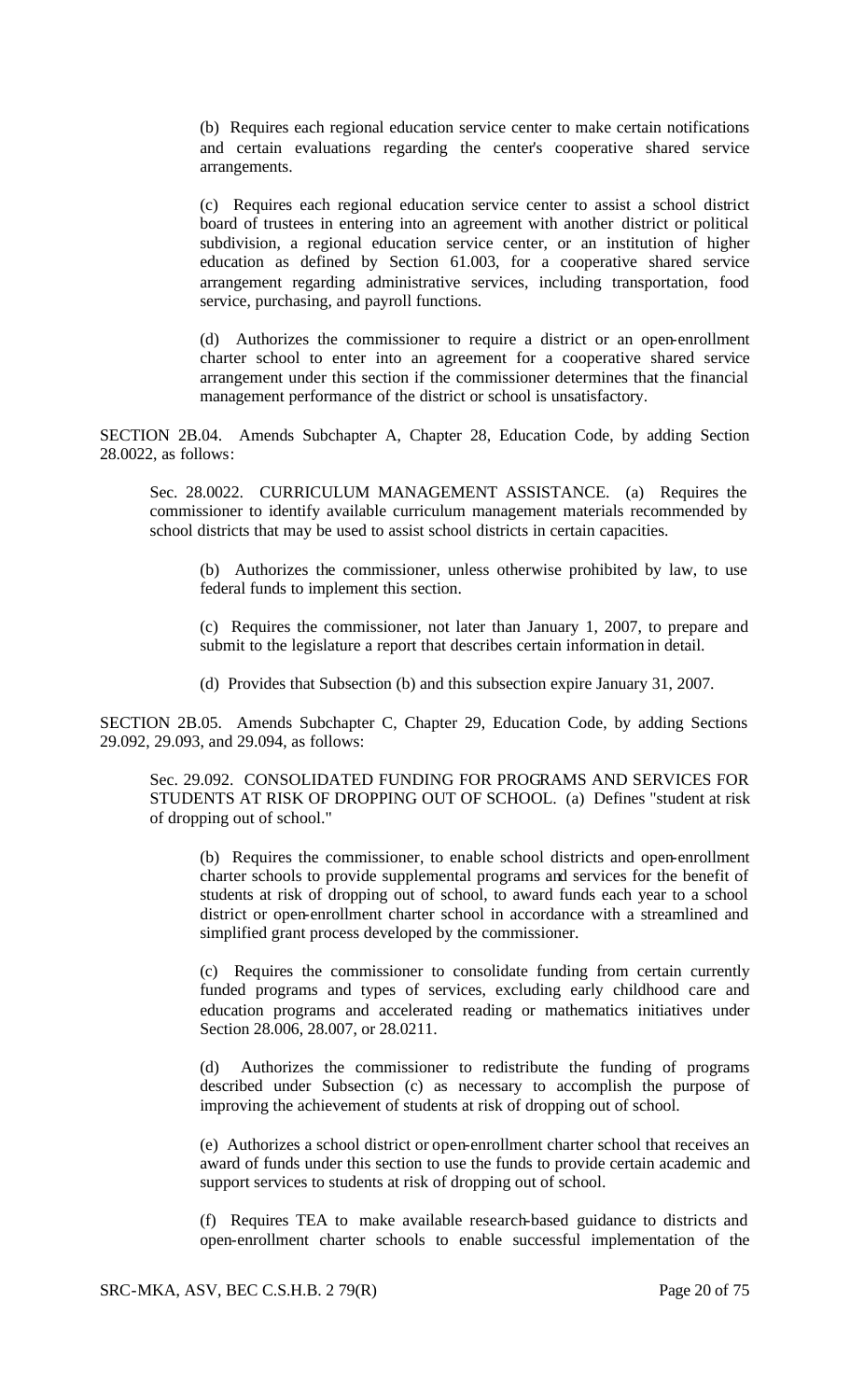academic and support services described by Subsection (e) that assist students at risk of dropping out of school succeed in school.

(g) Authorizes a school district or open-enrollment charter school, not later than November 1 of each year, to submit an application for funding for programs or services under this section. Requires the school district or open-enrollment charter school to include an assessment of needs for students at risk of dropping out of school, a comprehensive plan for providing services for those students based on TEA's research-based implementation guidance provided under Subsection (f), and a report of all sources of funding for providing services for those students. Requires the commissioner to distribute an award of funds in the form of a block grant not later than March 15 of each year.

Sec. 29.093. COST-OUTCOME ANALYSIS. (a) Requires TEA and LBB to jointly develop a request for proposals for a qualified third party to conduct a comprehensive cost-outcome analysis of federal and sate funding for programs targeting at risk of dropping out of school, as described by Section 29.081, and the impact of those programs on student achievement outcomes. Requires a party, in order to be qualified under this section, at a minimum, to have experience in educational program evaluation and statistical analysis of public education data.

(b) Provides that the cost-outcome methodology developed by the contractor under this section is subject to joint review and approval by the agency and the LBB. Sets forth the required components for cost-outcome analysis.

(c) Requires TEA and LBB to report certain findings and make certain recommendations not later than December 1 of each year.

(d) Requires the commissioner, during the state fiscal biennium beginning September 1, 2005, to retain an amount not to exceed \$500,000 from the total amount of funds allotted under the Foundation School Program to finance the comprehensive cost-outcome analysis and to reduce the total amount of state funds allocated to each district from any source in the same manner described for a reduction in allotments under Section 42.253.

(e) Provides that this section expires September 1, 2010.

Sec. 29.094. TEMPORARY PROVISION: COMMISSIONER'S COST-OUTCOME ANALYSIS. (a) Requires the commissioner to adopt a cost-outcome analysis methodology for use in assessing the effectiveness of school districts and openenrollment charter schools in providing services for student at risk of dropping out of school, as described by Section 29.081 (Compensatory, Intensive, and Accelerated Instruction). Requires the commissioner to use the adopted methodology until the commissioner determines that an alternate methodology approved by TEA and LBB under Section 29.093(b) more accurately portrays the cost-effectiveness of the analyzed services.

(b) Requires the methodology adopted by the commissioner to include certain components.

(c) Requires the commissioner, based on the cost-outcome analysis methodology, to use the ranking system under Subsection (b)(3) to determine annually the level at which school districts and open-enrollment charter schools are cost-effective in serving students at risk of dropping out of school.

(d) Requires the commissioner, not later than December 1 of each year, to report the results of the methodology to certain state elected officials and make it available to the public under subdivision.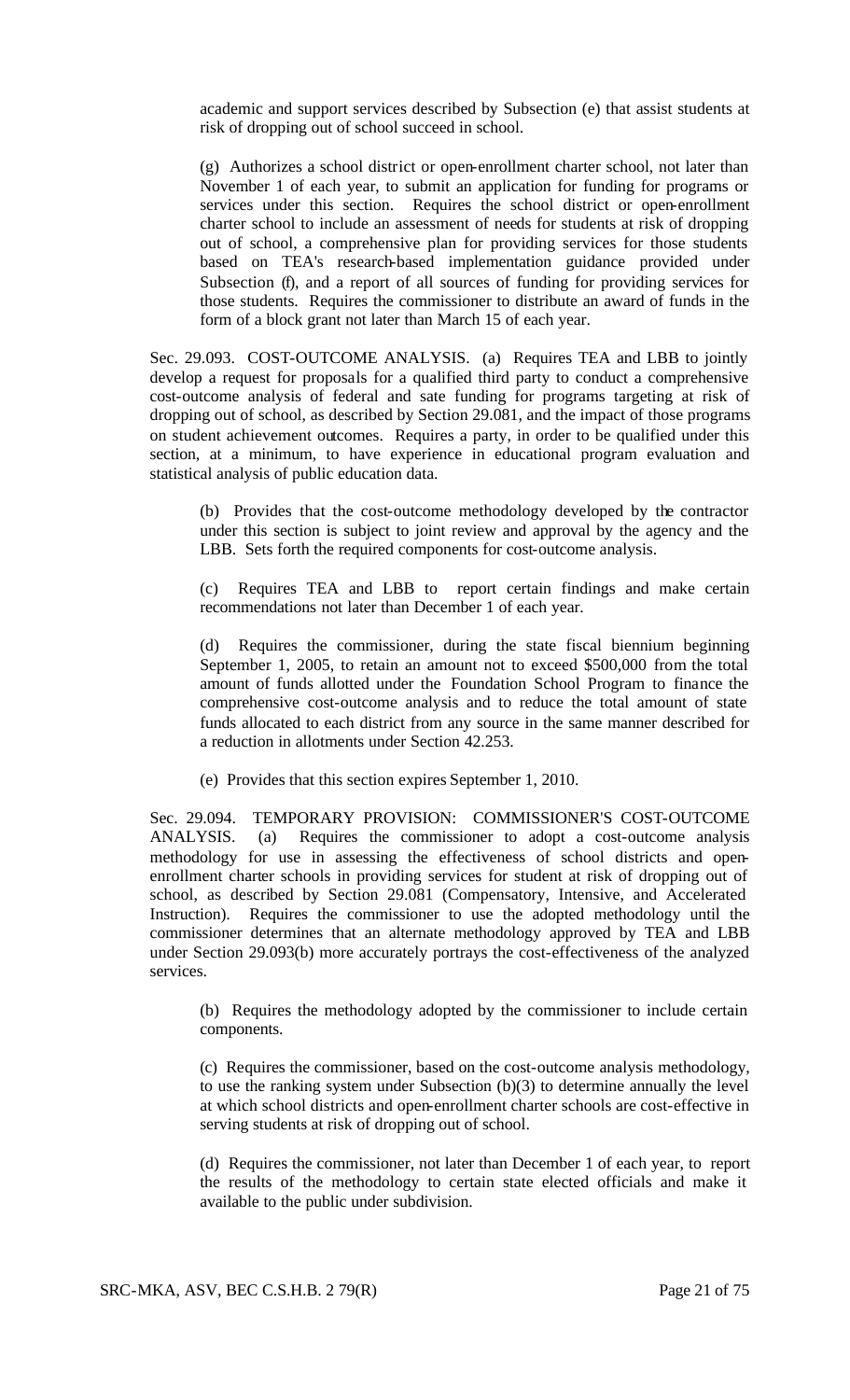(e) Provides that this section expires on the earlier of the approval of a costoutcome methodology by TEA and LBB under Section 29.093(b) or September 1, 2010.

SECTION 2B.06. Requires TEA, not later than January 1, 2007, to adopt a five-year plan to renovate the Public Education Information System (PEIMS) to provide for efficient and effective information storage and retrieval for the purposes of allocating scarce school resources. Requires the renovation to include a redesign of the records layout.

### PART C. ACCOUNTABILITY

SECTION 2C.01. Amends Section 28.006(j), Education Code, to make a conforming change.

SECTION 2C.02. Amends, effective September 1, 2006, Subchapter B, Chapter 28, Education Code, by adding Section 28.027, as follows:

Sec. 28.027. FUNDING FOR COLLEGE ENTRANCE ASSESSMENTS. (a) Requires TEA to pay for any student who chooses to take, on one occasion, an assessment instrument that is currently accepted by colleges and universities for use in determining admissions. Requires TEA to reduce the amount TEA pays for a student to take the assessment instrument by the amount of any discount or fee waiver offered by the vendor of the assessment instrument to which the student is entitled. Requires TEA to pay the fee for the administration of the assessment instrument directly to the vendor of the assessment instrument from certain funds.

(b) Requires TEA to select and approve vendors of the specific assessment instruments for which funding is provided under this section.

(c) Requires TEA to compile the results of any assessment instrument for which funding is provided under this section and make the results available to the public in a manner that does not identify individual students.

SECTION 2C.03. Amends Sections 29.053(b) and (d), Education Code, as follows:

(b) Requires the language proficiency assessment committee established under Section 29.063 to make a certain determination and report to the board of trustees certain information within the first five, rather than four, weeks following the first day of school.

(d) Requires each district that is required to offer bilingual education and special language programs under this section to offer bilingual education in prekindergarten at campuses that offer prekindergarten classes to students of limited English proficiency.

SECTION 2C.04. Amends Section 29.056, Education Code, by amending Subsections (a), (d), and  $(g)$  and adding Subsections  $(g-1)$  and  $(i)$ , as follows:

(a) Requires a school district to inform a student's parent of a student's exit from a bilingual education and special language program. Makes conforming changes.

(d) Requires the language proficiency assessment committee, not later than the 20th, rather than the 10th, day after the date of the student's classification as a student of limited English proficiency, to give written notice of the classification to the student's parent.

(g) Makes conforming changes.

(g-1) Authorizes a school district to transfer a student of limited English proficiency who is eligible for special education services under Subchapter A out of bilingual education or special language program and into a special education program if the language proficiency assessment committee and the student's admission, review, and dismissal committee agree that the student has a learning disability and would be better served in a special education program. Requires the student's admission, review, and dismissal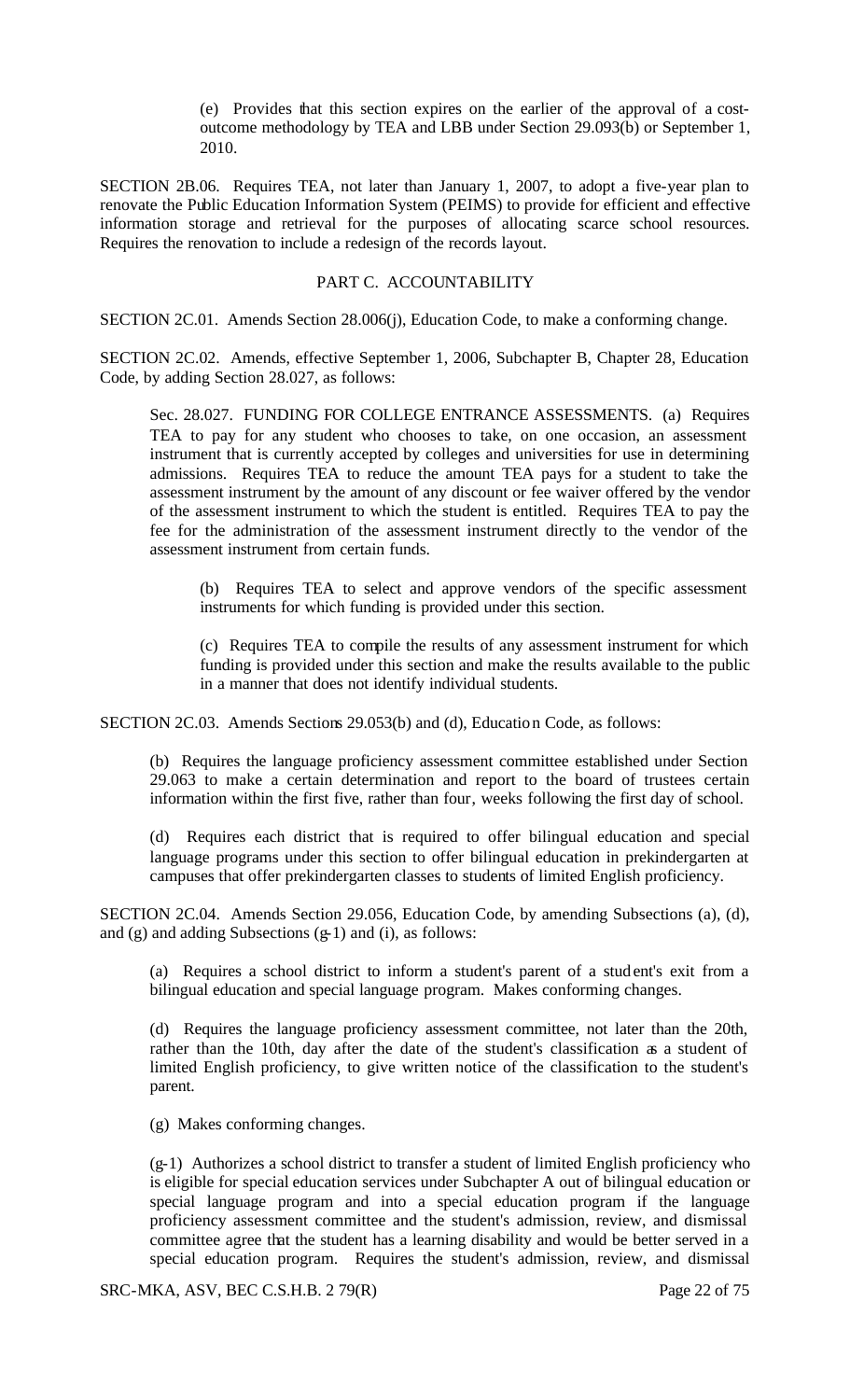committee to document that the student has a learning disability that cannot be addressed effectively in a bilingual education or special language program and that the student's learning disability is not due to the student's limited English proficiency. Requires the commissioner by rule to adopt criteria for a school district to use in transferring a student under this subsection.

(i) Authorizes a school district, on approval of the student's parent, to allow a student of limited English proficiency who meets the criteria for being transferred out of a bilingual education or special language program to continue participating in the program.

SECTION 2C.05. Amends Subchapter B, Chapter 29, Education Code, by adding Section 29.0561, as follows:

Sec. 29.0561. EVALUATION OF TRANSFERRED STUDENTS; REENROLLMENT. (a) Requires the language proficiency assessment committee to reevaluate a student who is transferred out of a bilingual education or special language program under Section  $29.056(g)$  if the student earns a failing grade in a subject in the foundation curriculum under Section 28.002(a)(1) during any grading period in the first two school years after the student is transferred to determine whether the student should be reenrolled in a bilingual education or special language program.

(b) Requires the language proficiency assessment committee, during the first two school years after a student is transferred out of a bilingual education or special language program under Section 29.056(g), to review the student's performance and consider certain information relating to the student.

(c) Authorizes the language proficiency assessment committee, after an evaluation under this section, to require intensive instruction for the student or reenroll the student in a bilingual education or special language program.

SECTION 2C.06. Amends Subchapter C, Chapter 29, Education Code, by adding Section 29.0822, as follows:

Sec. 29.0822. OPTIONAL FLEXIBLE SCHOOL DAY PROGRAM. (a) Authorizes a school district, notwithstanding Section 25.081 or 25.082, to provide a flexible school day program for students in grades 9 through 12 who have dropped out of school or who are at risk of dropping out of school.

(b) Authorizes a school district to provide certain opportunities to enable a school district to provide a program under this section that meets the needs of students described by Subsection (a).

(c) Requires a course offered in a program under this section to provide for at least the same number of instructional hours as required for a course offered in a program that meets the required minimum number of instructional days under Section 25.081 and the required length of school day under Section 25.082.

(d) Requires the commissioner to compute daily attendance for students served under this section for purposes of determining state funding. Authorizes a student, in computing average daily attendance for purposes of this section, to accumulate hours of instruction. Provides that funding under this subsection is determined based on the number of instructional days provided in the district calendar and a seven-hour school day. Authorizes hours of attendance under this subsection to be accumulated over the school year, including any summer vacation sessions, to determine average daily attendance. Requires the attendance of a student who accumulates less than the number of attendance hours required under this subsection to be proportionately reduced for funding purposes. Authorizes the commissioner to set a maximum funding amount for an individual course under this section.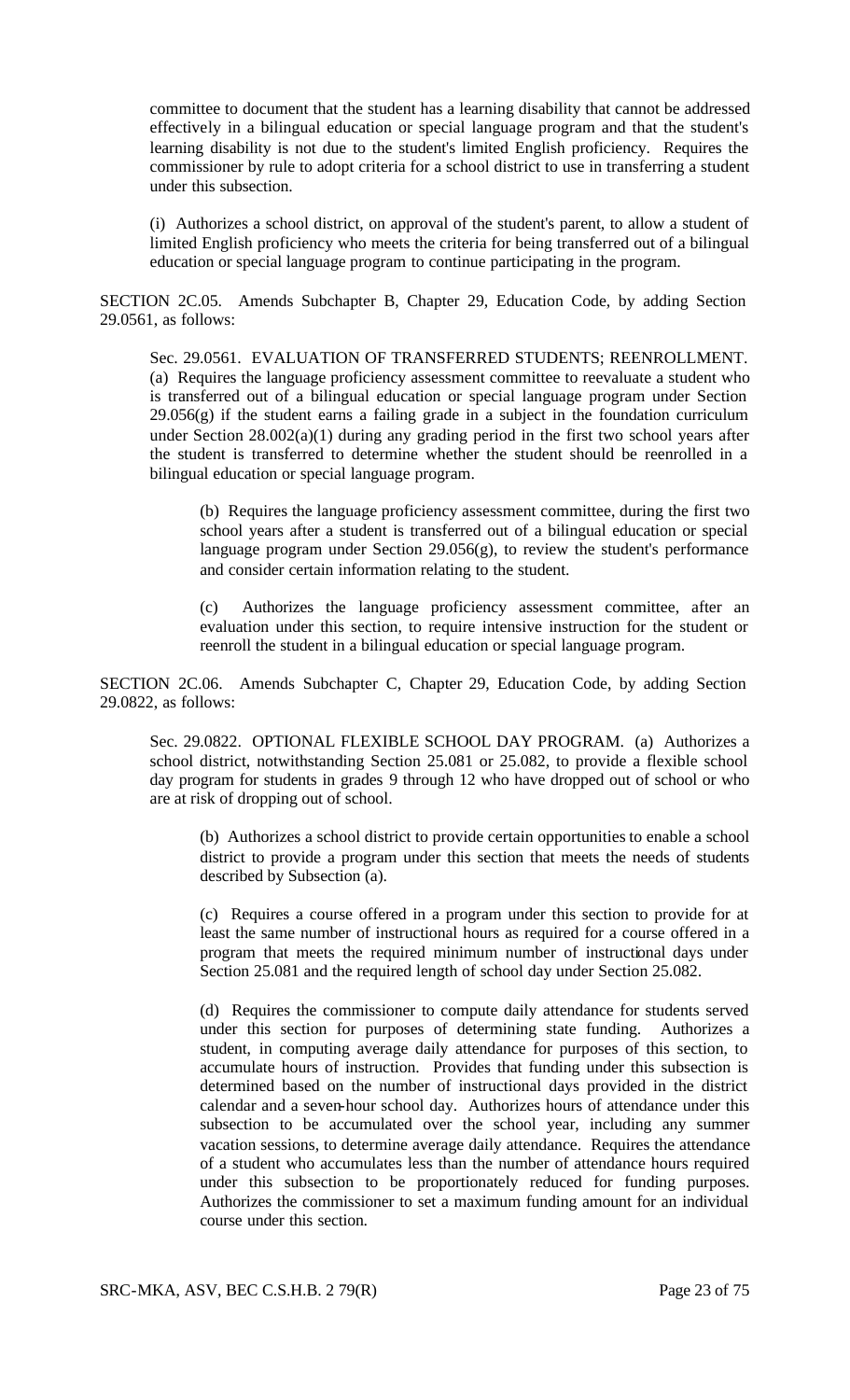(e) Authorizes the commissioner to adopt rules for the administration of this section.

SECTION 2C.07. Amends, effective September 1, 2006, Subchapter D, Chapter 29, Education Code, by adding Section 29.124, as follows:

Sec. 29.124. PERFORMANCE STANDARDS; STATE FUNDING. (a) Requires the commissioner to adopt the performance standards developed by TEA under the pilot project required by Rider 52, page III-17, Chapter 1330, Acts of the 78th Legislature, Regular Session, 2003 (the General Appropriations Act), for assessing the performance in English language arts, mathematics, science, and social studies of students in a program for gifted and talented students. Authorizes the commissioner to adopt performance standards for assessing the performance in other subjects or at other grade levels of students in a program for gifted and talented students. Requires the commissioner to establish the minimum level of student performance necessary to comply with the performance standards and authorizes the commissioner to periodically raise the minimum level as the commissioner determines necessary.

(b) Provides that a school district is not required to use the performance standards adopted under Subsection (a).

(c) Entitles a school district to \$100, from funds appropriated for that purpose, for each student who meets the minimum level of performance on the performance standards adopted under Subsection (a). Requires a school district to use funds received under this subsection in providing a program for gifted and talented students under this subchapter. Prohibits the amount appropriated for any fiscal year for purposes of this subsection from exceeding \$6 million.

(d) Authorizes the commissioner to adopt rules necessary to administer this section.

(e) Authorizes the commissioner, from the funds appropriated under this section, to designate an amount necessary to fund TEA's administrative costs of implementing this section.

SECTION 2C.08. Amends Section 37.008, Education Code, by adding Subsection (n) to provide that, for purposes of accountability under Chapter 39, a student placed in a disciplinary alternative education program is reported as if the student were enrolled at the student's assigned campus in the student's regularly assigned education program, including a special education program.

SECTION 2C.09. Amends Section 39.022, Education Code, as follows:

(a) Creates this subsection from existing text.

(b) Requires the commissioner by rule to provide for the administration of assessment instruments under this subchapter.

SECTION 2C.10. Amends Section 39.023, Education Code, by amending Subsections (a)-(e),  $(i)$ ,  $(i)$ , and  $(l)$ - $(n)$  and adding Subsections  $(a-1)$  and  $(b-1)$ , as follows:

(a) Requires all students, except as otherwise provided by this subchapter, to be assessed in certain academic subjects in certain grades.

(a-1) Authorizes an assessment under this section to include questions that test a broader range of knowledge and skills or that are at a higher difficulty level for the purpose off differentiating student achievement. Prohibits a student from being required to answer a question described by this subsection correctly to perform satisfactorily on the assessment instrument or being promoted to the next grade level. Provides that, to ensure a valid bank of questions for use each year, TEA is not required to release a question that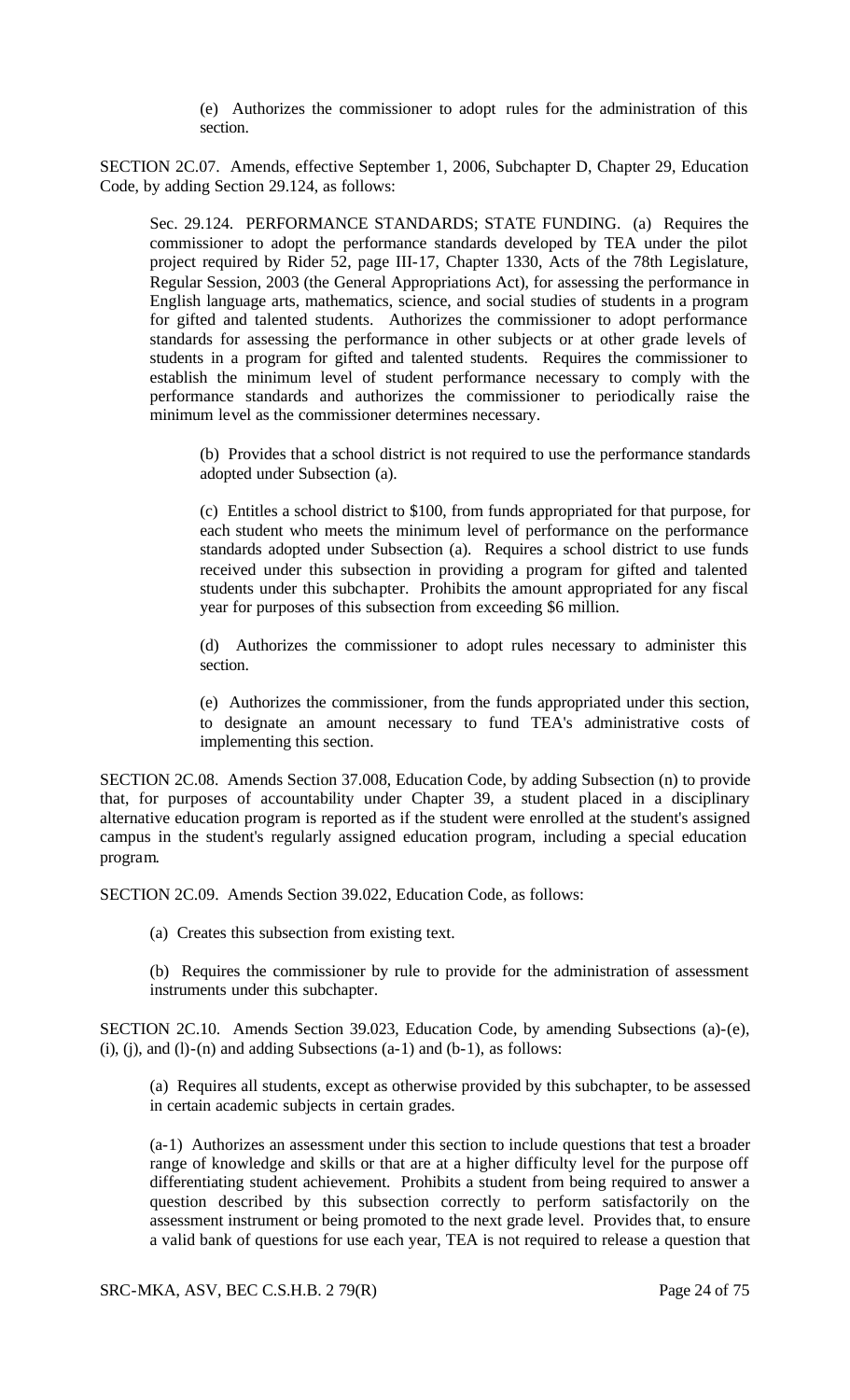is developed for purposes of this subsection until after the fifth school year the question is used on an assessment instrument administered under this section.

(b) Requires a student's admission, review, and dismissal committee to determine whether any allowable accommodation, rather than modification, is necessary in administering to a student an assessment instrument required under this subsection or whether an alternate assessment instrument must be used to measure alternate academic achievement standards. Requires a student's admission, review, and dismissal committee to determine the high school graduation assessment requirements for a student in a special education program under Subchapter A, Chapter 29, and authorizes the committee to use local alternative assessment instruments if multiple testing opportunities are not available for a student. Requires, to the extent practicable, the assessment instruments required under this subsection to be administered on the same schedule as the assessment instruments administered under Subsection (a). Requires the commissioner to adopt rules to implement this subsection. Makes conforming changes.

(b-1) Requires TEA to adopt or develop appropria te criterion-referenced instruments as required by federal law designed to measure alternate academic achievement standards for students in a special education program under Subchapter A, Chapter 29, with the most significant cognitive disabilities.

(c) Deletes existing test relating to the administration of assessment instruments by the admission, review, and dismissal committee to a student who is in a special education program under Subchapter A, Chapter 29. Makes conforming changes.

(d) Makes conforming changes.

(e) Requires TEA, under rules adopted by SBOE, to release the questions and answer keys to each assessment instrument administered under Subsection (a), (b), (c), (d), or (l) or Section 39.027 not later than the second anniversary of the date the instrument was administered. Makes conforming changes.

(i) Requires each assessment instrument adopted or developed under this section to be reliable and valid and to meet any applicable federal requirements for measurement of student progress. Makes a conforming change.

(j) Makes conforming changes.

(l) Requires TEA to adopt or develop a Spanish version of the assessment instruments adopted under Subsection (a) for certain students. Makes conforming changes.

(m) Requires the commissioner by rule to develop procedures under which a student who is exempt from the administration of an assessment instrument under Section 39.027 is administered a linguistically accommodated assessment instrument as necessary to comply with federal requirements. Makes conforming changes.

(n) Deletes existing text relating to the administration of assessment instruments. Makes conforming changes.

SECTION 2C.11. Amends Sections 39.024(a) and (c), Education Code, as follows:

(a) Requires the commissione r by rule, rather than the admission, review, and dismissal committee, to determine the level of performance considered to be satisfactory on the assessment instruments administered under Section 39.023(b) or (b-1) in accordance with applicable federal requirements. Makes conforming changes.

(c) Makes conforming changes.

SECTION 2C.12. Amends Section 39.025(a), Education Code, to make a conforming change.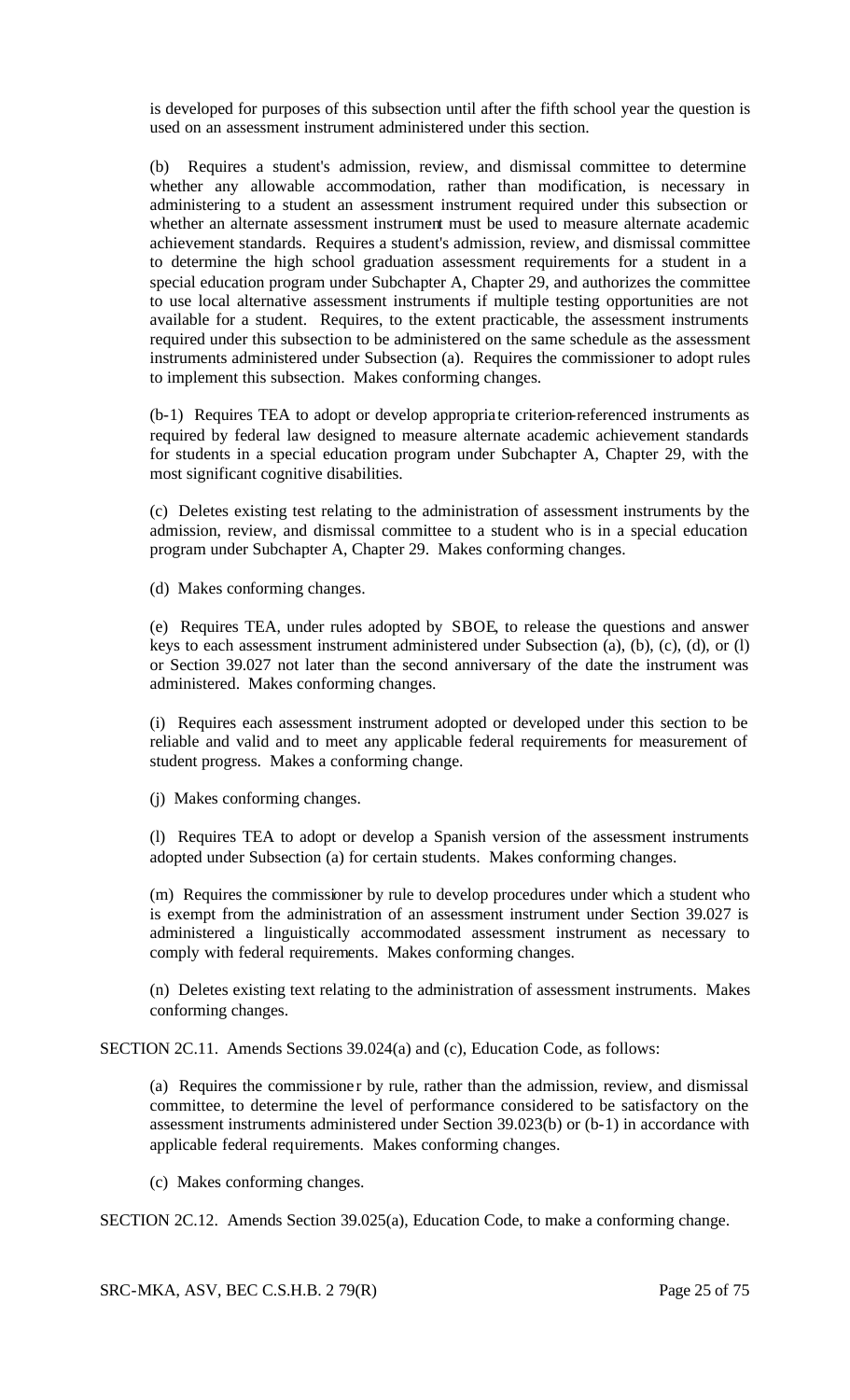SECTION 2C.13. Amends, effective September 1, 2006, Subchapter B, Chapter 39, Education Code, by adding Section 39.0261, as follows:

Sec. 39.0261. COLLEGE PREPARATION ASSESSMENTS. (a) Authorizes a school district, in addition to the assessment instruments otherwise authorized or required by this subchapter, to administer to students in any grade an established, valid, reliable and nationally normed college preparation assessment instrument.

(b) Requires TEA to take certain actions regarding the administration of the assessment instruments.

(c) Authorizes TEA to pay only for the administration of the assessment instrument at two different grade levels in each district each year.

(d) Requires a vendor that administers an assessment instrument under this section to report the results of the assessment instrument to TEA.

SECTION 2C.14. Amends Sections 39.027(a), (e), and (g), Education Code, as follows:

(a) Deletes existing text relating to statutes that permit a student to be exempted from the administration of an assessment instrument. Makes conforming changes.

(e) Requires the commissioner, as provided by applicable federal requirements, to develop an assessment system that is required to be used for evaluating the academic progress toward attaining academic language proficiency in English, including reading proficiency in English, of all students of limited English proficiency, as defined by Section 29.052. Provides that a student who has demonstrated the designated level of reading proficiency in English as determined by the assessment system developed under this subsection is not eligible for an exemption under Subsection  $(a)(1)$  or  $(2)$ . Deletes existing text relating to the administration of the assessment instruments. Makes conforming changes.

(g) Makes a conforming change.

SECTION 2C.15. Amends Subchapter B, Chapter 39, Education Code, by adding Sections 39.034 and 39.035, as follows:

Sec. 39.034. MEASURE OF INDIVIDUAL STUDENT GROWTH ON ASSESSMENT INSTRUMENTS. (a) Requires the commissioner to determine a method by which TEA may measure individual student growth in achievement from one school year to the next on an assessment instrument required under this subchapter.

(b) Requires TEA to report to each school district the comparisons made under Subsection (a). Requires each school district to provide the comparisons to each teacher for certain students.

(c) Requires the school a student attends to provide a record of the comparison made under this section and provided to the school under Subsection (b) in a written notice to the student's parents.

(d) Requires TEA, to the extent practicable, to combine the report of the comparisons required under this section with the report of the student's performance on assessment instruments administered under Section 39.023.

(e) Requires the commissioner to implement this section not later than September 1, 2006. Provides that this subsection expires January 1, 2008.

Sec. 39.035. CRIMINAL PENALTY RELATED TO ADMINISTRATION OF ASSESSMENT INSTRUMENT. (a) Provides that an administrator, teacher, other employee, contractor, or volunteer of a school district or public charter district commits an offense if, for the primary purpose of influencing the results of an assessment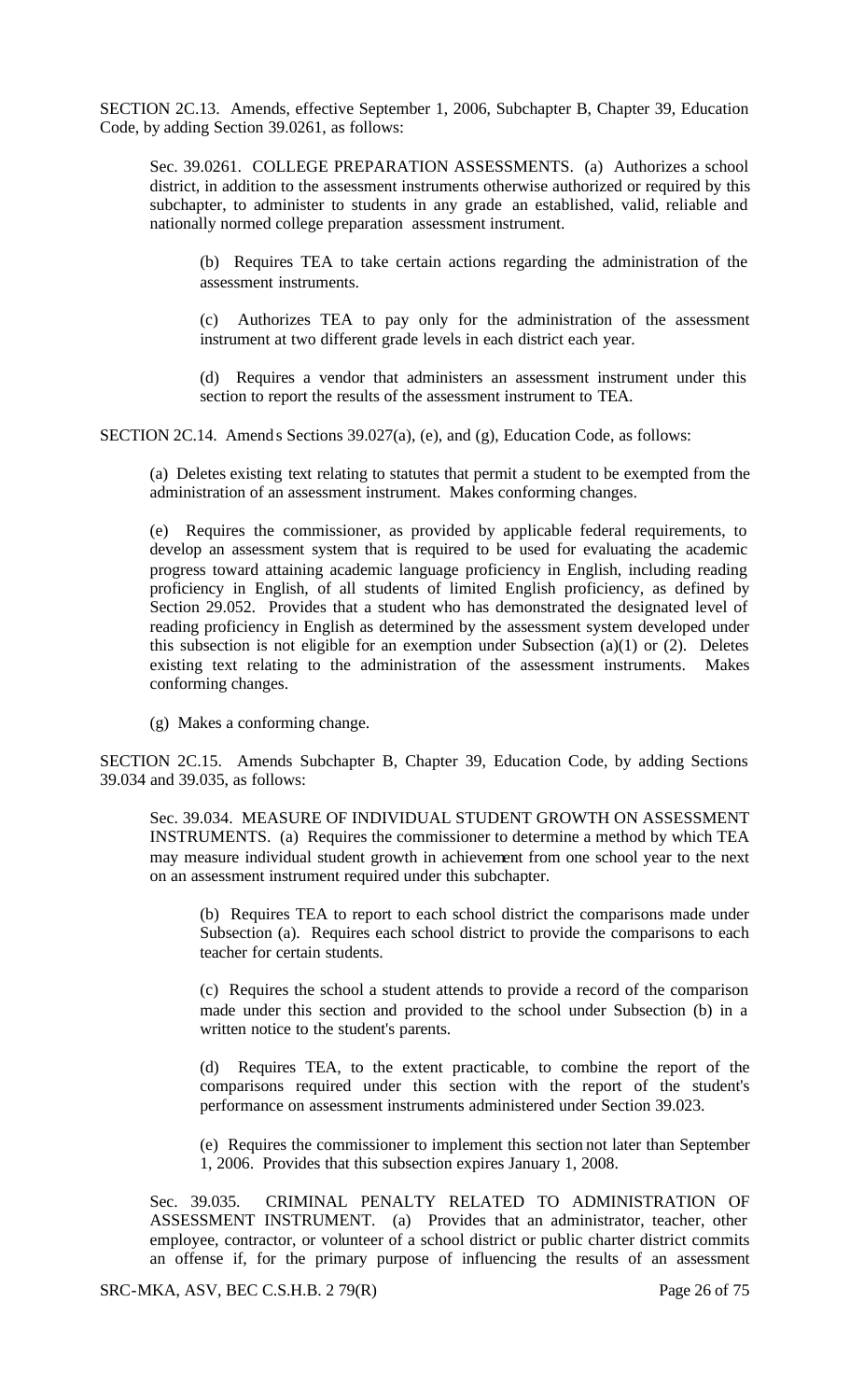instrument administered under this subchapter, the person intentionally takes certain actions.

(b) Provides that an offense under this section is a Class A misdemeanor.

(c) Provides that an offense under Subsection  $(a)(4)$  is in addition to any offense under Section  $37.10(c)(2)$ , Penal Code, arising from the same action.

SECTION 2C.16. Reenacts and amends Section 39.051(b), Education Code, as amended by Chapters 433 and 805, Acts of the 78th Legislature, Regular Session, 2003, as follows:

(b) Requires the academic excellence indicators to be based on information that is disaggregated by race, ethnicity, gender, and socioeconomic status, and must include certain amended information. Makes conforming and nonsubstantive changes.

SECTION 2C.17. Amends Section 39.051(d), Education Code, to make conforming changes.

SECTION 2C.18. Amends Section 39.052(b), Education Code, to amend the information that a campus report card is required to include, and make a conforming change.

SECTION 2C.19. Amends, effective September 1, 2006, Sections 39.072(b) and (c), Education Code, to include the cost-effectiveness of the district services for students at risk of dropping out in the criteria TEA may consider in rating a district under this section. Makes conforming changes.

SECTION 2C.20. Amends Subchapter D, Chapter 39, Education Code, by adding Section 39.0722, as follows:

Sec. 39.0722. MEASURE OF POSTSECONDARY PREPARATION. (a) Requires the commissioner, in addition to school district performance ratings under Section 39.072, to annually rate districts according to the degree to which the districts prepare students for postsecondary success, including student performance on the applicable indicators under Sections 39.051(b) and 39.0721. Requires the commissioner to consult with the P-16 Council established under Section 61.077 when adopting criteria under this section.

(b) Authorizes the commissioner to adopt rules as necessary to administer this section.

SECTION 2C.21. Amends Sections 39.073(a) and (b), Education Code, as follows:

(a) Requires, rather than authorizes, the commissioner, notwithstanding any other provision of this code, to determine how all indicators adopted under Section 39.051(b) to may be used to determined accountability ratings and to select districts and campuses for acknowledgment. Makes conforming changes.

(b) Makes a conforming change.

SECTION 2C.22. Amends Section 39.074(e), Education Code, to make a conforming change.

SECTION 2C.23. Amends Subchapter F, Chapter 39, Education Code, by adding Section 39.113, as follows:

Sec. 39.113. STATE INCENTIVE PROGRAM FOR IMPROVING STUDENT PERFORMANCE ON AT-RISK CAMPUSES. (a) Requires the commissioner to adopt rules to create an incentive award system for annual growth in student achievement. Provides that a school that achieves incremental growth in student achievement, as described in Subsection (b), is eligible for an award if the school satisfies certain conditions.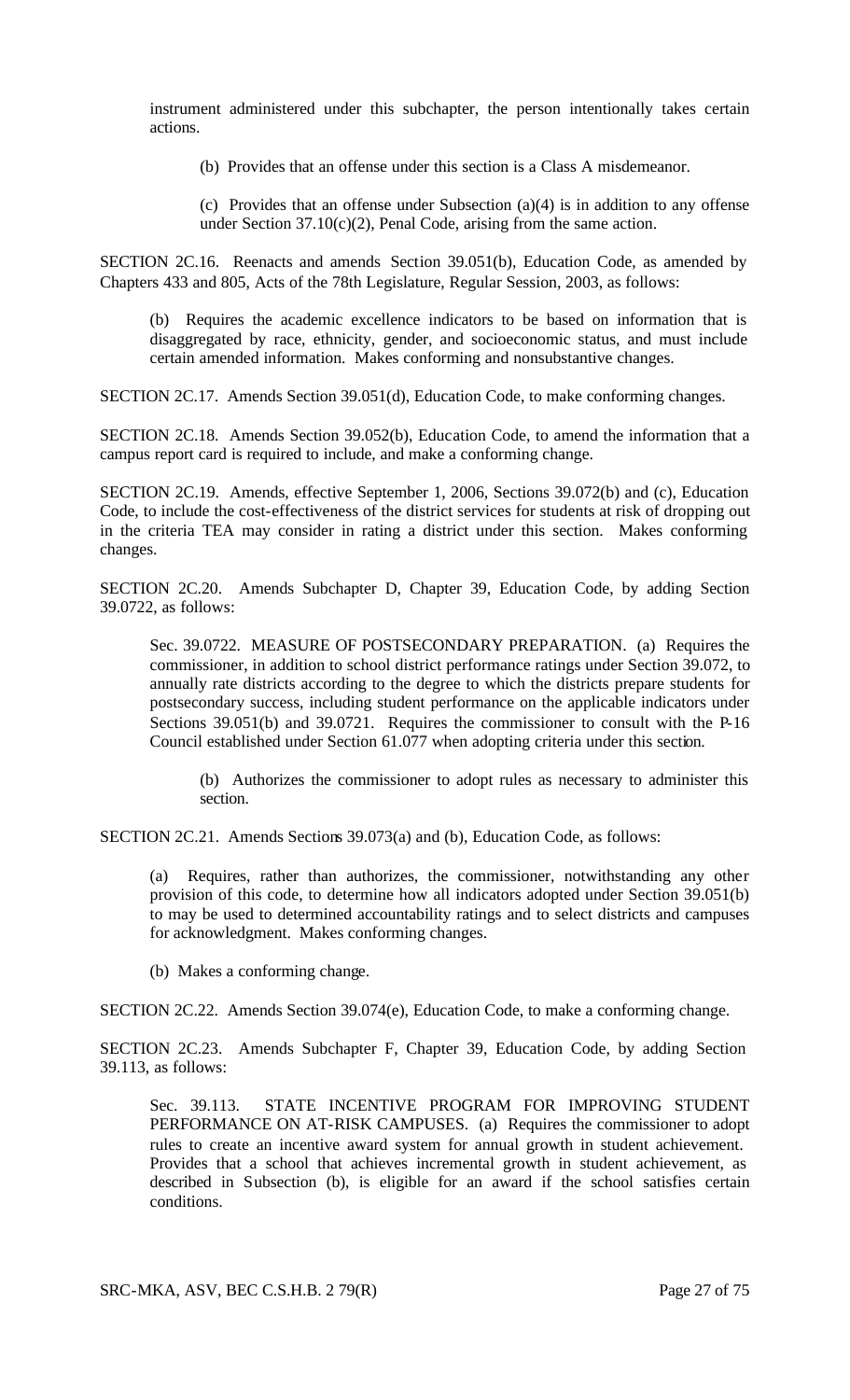(b) Requires the commissioner by rule to adopt performance criteria to measure annual growth in student academic performance. Requires the commissioner to consider certain criteria, as applicable.

(c) Requires the commissioner, from funds appropriated for the purposes of this section, to award grants to campuses that meet performance criteria adopted under Subsection (b). Requires the commissioner to allocate awards to campuses not later than December 1 of each year, based on growth in student achievement as measured for the preceding two school years.

(c-1) Requires the commissioner to award grants under this section beginning September 1, 2006. Provides that this subsection expires January 1, 2007.

(d) Requires at least 75 percent of an award under this section to be used for additional teacher compensation at the campus level. Requires the commissioner by rule to provide for allocating awards under this subsection, including providing individual awards of at least \$3,000 for each teacher at a campus receiving an award under this subsection.

(e) Prohibits grants from funds appropriated for the award program from exceeding \$50 million each year except as expressly authorized by the General Appropriations Act or other law.

(f) Provides that a determination of the commissioner under this subsection is final and is prohibited from being appealed.

SECTION 2C.24. Amends Section 39.132, Education Code, as follows:

Sec. 39.132. New heading: SANCTIONS FOR ACADEMICALLY UNACCEPTABLE CAMPUSES. (a) Authorizes the commissioner to permit an academically unacceptable campus to participate in an innovative redesign of the campus to improve campus performance or requires, rather than authorizes, the commissioner to take certain actions, to the extent the commissioner determines necessary. Deletes existing text relating to the severity of the commissioner's actions and existing text relating to the preparation of certain reports. Makes conforming and nonsubstantive changes.

(a-1) Requires the commissioner, notwithstanding Subsection (a), if a campus has been identified as academically unacceptable under this section or the campus is rated academically acceptable for the current school year but would be rated as academically unacceptable if performance standards to be used for the following school year were applied to the current school year to select and assign a technical assistance team to assist the campus in executing a school improvement plan and any other school improvement strategies the commissioner determines appropriate. Requires the commissioner to select and assign the technical assistance team by a certain date.

(a-2) Requires a technical intervention team assigned under Subsection (a-1) to a campus that is academically unacceptable to conduct a comprehensive on-site evaluation of the campus to determine the cause of the campus's low performance and lack of progress. Requires the team to have the wide latitude to determine factors to assess and how to do the assessment. Sets forth some factors to be considered.

(a-3) Provides that upon completion of the evaluation the intervention team will recommend actions, including any necessary reallocation of resources and/or additional funds taken from funds to be set aside by TEA to assist campuses in meeting the standards specified in the intervention plan, technical assistance, changes in school procedures or operations, staff development for instructional and administrative staff, intervention for individual administrators or teachers, waivers from state statute or rule, or other actions the team considers appropriate.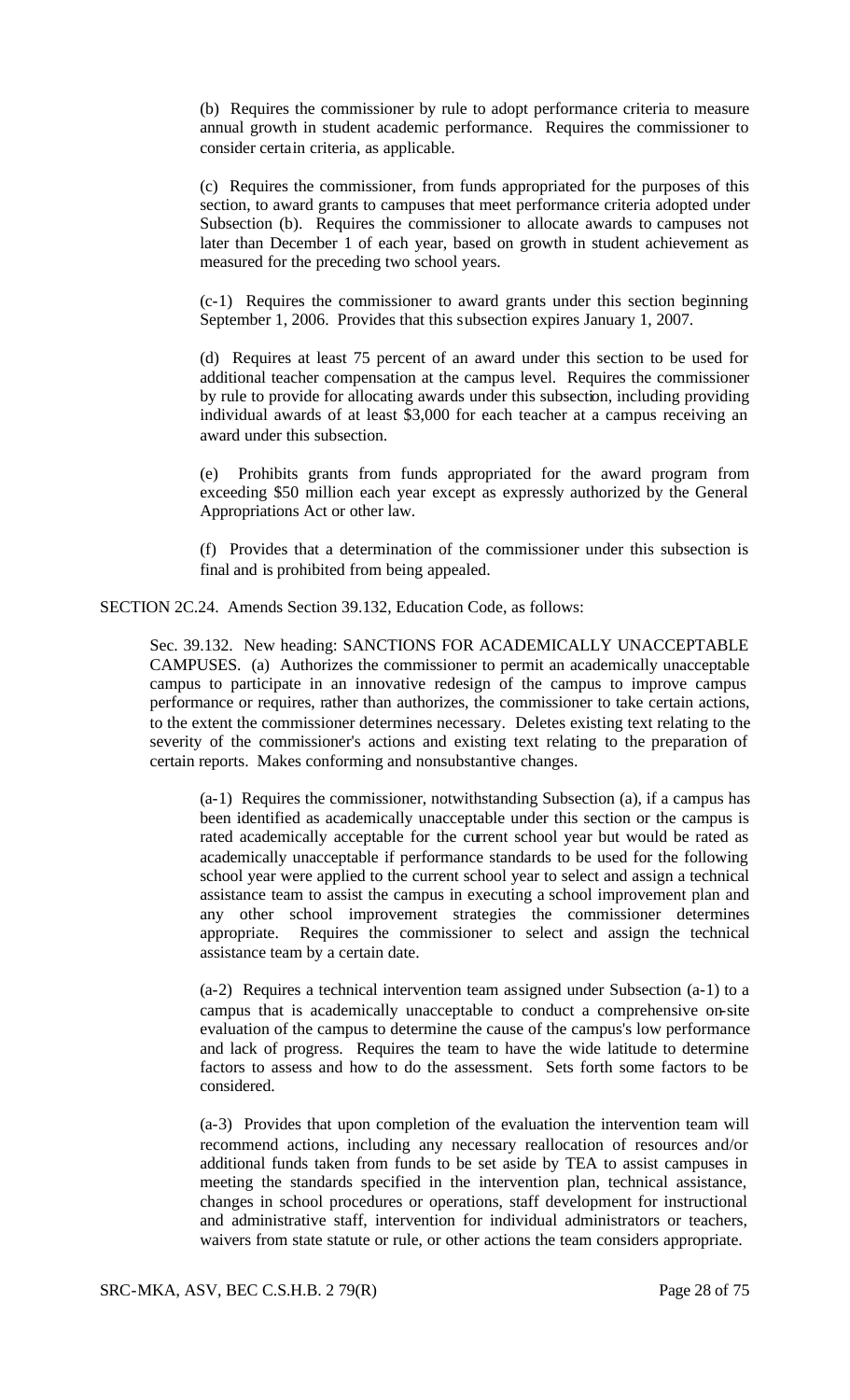(a-4) Requires the commissioner, after all the conditions of the intervention plan have been certified by the technical intervention team, if the campus fails to meet the accreditation standards for two consecutive years then to order the campus to be reconstituted or pursue alternative management under Section 39.1321. Requires the technical intervention team, in reconstituting the campus, to decide which educators may be retained at that campus. Authorizes an educator, if the educator is not retained, to be assigned to another position in the district.

(b) Requires the commissioner, notwithstanding Subsection (a), if a campus has been identified as academically unacceptable for two consecutive school years, to order the reconstitution of the campus or pursue alternative management under Section 39.1321. Requires a special campus intervention team, in reconstituting the campus, to assist the campus in certain matters. Makes conforming changes.

(c) Requires the special campus intervention team to decide which educators may be retained at the campus. Prohibits a principal who has been employed by the campus in that capacity during the two-year period described by Subsection (b) from being retained at that campus. Authorizes a teacher of a subject assessed by an assessment instrument under Section 39.023 to be retained only if the special campus intervention team determines that a pattern exists of significant academic growth by students taught by the teacher.

(d) Requires the special campus intervention team to perform certain tasks in developing and executing a school improvement plan under Subsection (b).

(e) Requires a special campus intervention team assembled under Subsection (b) to work with a campus until a certain rating is achieved and authorizes the team to continually update the school improvement plan, with approval from the commissioner, to meet the needs of the campus.

SECTION 2C.25. Amends Subchapter G, Chapter 39, Education Code, by adding Sections 39.1321 and 39.1322, as follows:

Sec. 39.1321. MANAGEMENT OF CERTAIN ACADEMICALLY UNACCEPTABLE CAMPUSES. (a) Provides that a campus is subject to this section if the campus has been identified as academically unacceptable under Section 39.132 for two consecutive school years.

(b) Requires the commissioner to solicit proposals from qualified entities to assume management of a campus subject to this section.

(c) Authorizes the commissioner to take certain actions if the commissioner determines that the basis for identifying a campus as academically unacceptable is limited to a specific condition that may be remedied with targeted technical assistance.

(d) Authorizes the commissioner to annually solicit proposals under this section for the management of a campus subject to this section. Requires the commissioner to notify a qualified entity that has been approved as a provider under this section. Requires the district to execute a contract with an approved provider and relinquish control of the campus before January 1 of the school year.

(e) Requires an entity, to qualify for consideration as a managing entity under this section, to submit a proposal that provides information relating to the entity's management and leadership team that will participate in management of the campus under consideration, including information relating to individuals who meet certain criteria.

(f) Authorizes the school district to negotiate the term of a management contract for not more than five years with an option to renew the contract. Requires the management contract to include a provision describing the district's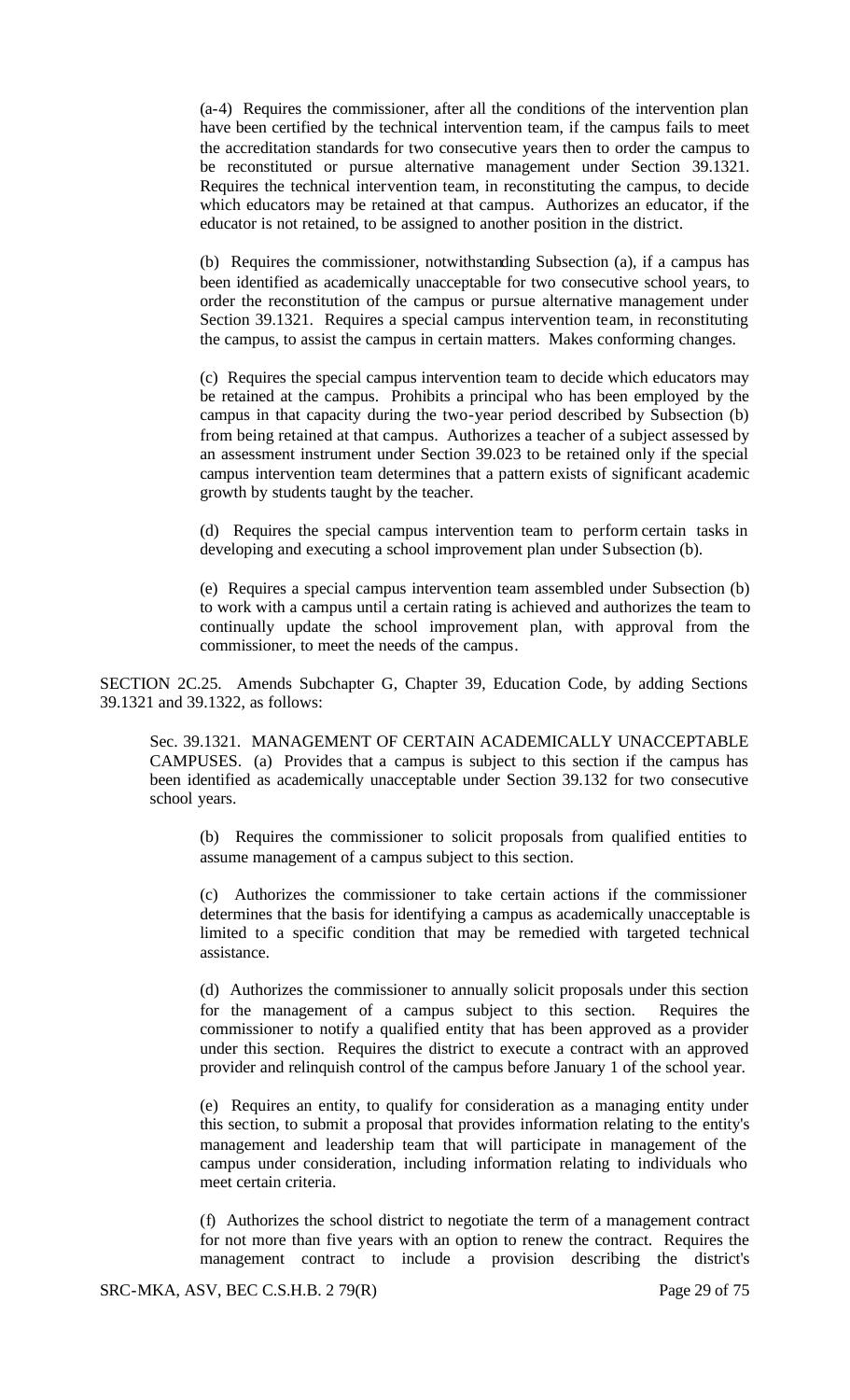responsibilities in supporting the operation of the campus. Requires the commissioner to approve the contract before the contract is executed and, as appropriate, authorizes the commissioner to require the district, as a term of the contract, to support the campus in the same manner as the district was required to support the campus before the execution of the management contract.

(g) Requires a management contract under this section to include provisions approved by the commissioner that require the managing entity to demonstrate improvement in campus performance, including negotiated performance measures. Requires the performance measures to be consistent with the priorities of this chapter. Requires the commissioner to evaluate a managing entity's performance on the first and second anniversary of the date of the management contract. Authorizes the district, if the evaluation fails to demonstrate improvement as negotiated under the contract, to terminate the management contract with the commissioner's consent, for nonperformance or breach of contract and to select another provider from an approved list provided by the commissioner. Requires the district, if the evaluation fails to demonstrate significant improvement, as determined by the commissioner, by the second anniversary of the date of the management contract, to terminate the management contract and select another provider from an approved list provided by the commissioner or resume operation of the campus if approved by the commissioner. Requires the commissioner to assign a technical assistance team to assist the campus if the commissioner approves the district's operation of the campus.

(h) Requires the funding for a campus operated by a managing entity, notwithstanding any other provision of this code, to be equivalent to the funding of the other campuses in the district on a per student basis so that the managing entity receives the same funding the campus would otherwise have received.

(i) Provides that each campus operated by a managing entity under this section is subject to this chapter in the same manner as any other campus in the district.

(j) Authorizes the commissioner to adopt rules necessary to implement this section.

Sec. 39.1322. REVIEW OF SANCTIONS FOR CAMPUSES SERVING RESIDENTIAL FACILITIES. (a) Authorizes a school district or public charter district to petition the commissioner to review an academically unacceptable rating assigned to a campus if the campus predominantly served students residing in a residential facility during the rating period.

(b) Authorizes the commissioner to take certain actions as the commissioner determines appropriate if the commissioner determines that the basis for identifying the campus as academically unacceptable was limited to a condition that was not related to the educational purpose of the residential facility.

(c) Authorizes the commissioner to consider a factor other than a factor used to assign a rating in evaluating a campus under this section. Authorizes the commissioner to assign a special campus intervention team under Section 39.132(a)(5) at the expense of the school district or public charter school district as provided by Section 30.134 to develop a long-term intervention plan to improve services for students.

(d) Authorizes the commissioner, on a determination that a campus subject to this section is appropriately meeting the educational needs of its students, to waive revocation of a public charter district under Section 11A.107(b) for a period not to exceed two years. Authorizes a waiver under this subsection to be extended for additional two-year periods based on subsequent evaluations of the campus.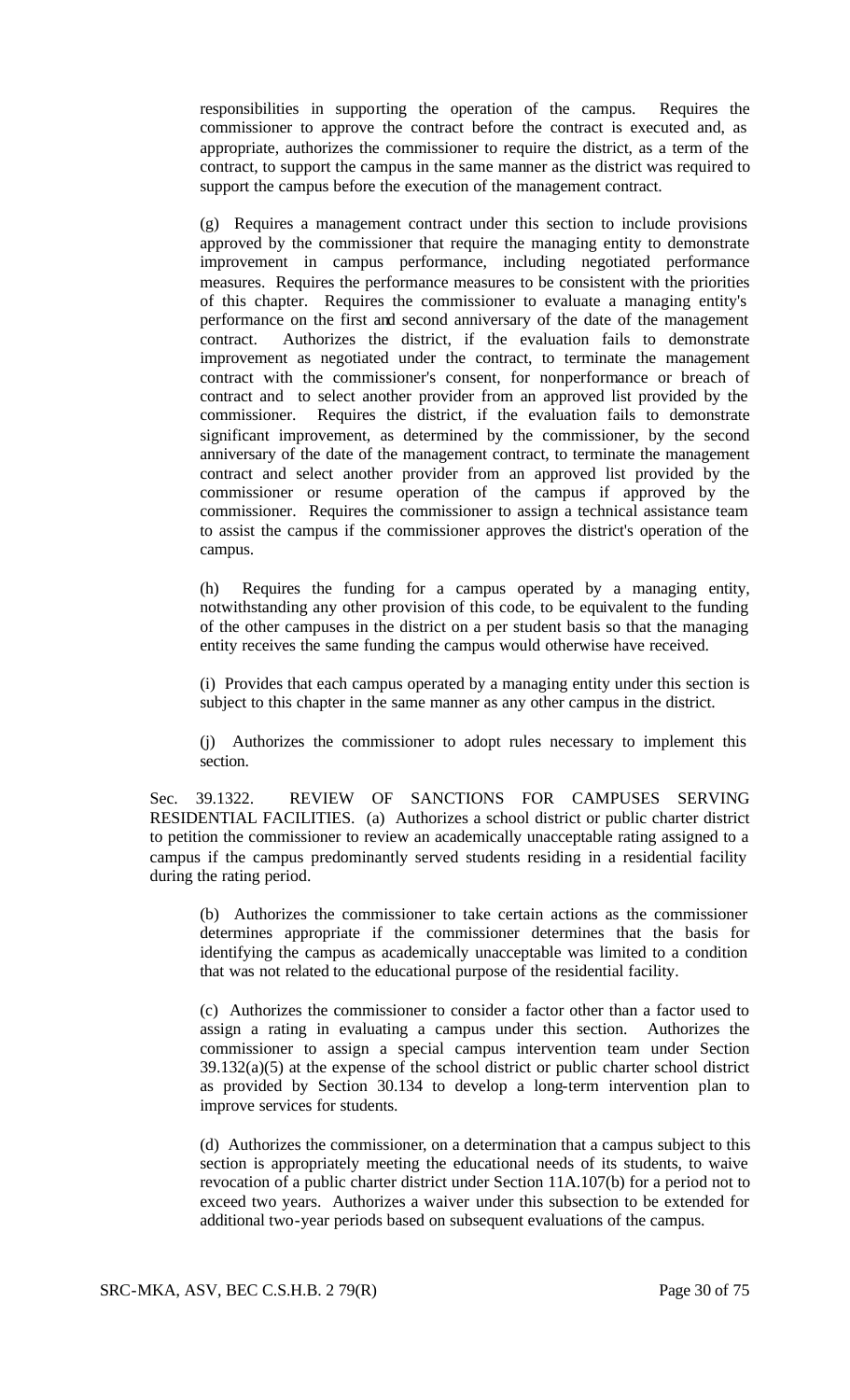(e) Provides that this section does not limit the commissioner's ability to sanction a public charter district for the performance of a campus subject to this section under Section 11A.107(a) or any other law.

(f) Provides that a decision by the commissioner under this section is final and prohibited from being appealed.

SECTION 2C.26. Amends Subchapter G, Chapter 39, Education Code, by adding Section 39.1371, as follows:

Sec. 39.1371. INTERVENTION OPERATIONS. (a) Provides that TEA is responsible for managing an intervention of a campus subject to sanctions under this subchapter.

(b) Requires TEA to take certain actions relating to monitoring the progress and activities of the certain management entities.

(c) Requires TEA to take certain actions relating to public school improvement.

(d) Authorizes the commissioner to contract for services under this section.

SECTION 2C.27. Amends Section 39.182(a), Education Code, to amend the information required to be included in the comprehensive report addressed in this subsection. Makes conforming changes.

SECTION 2C.28. Amends Section 39.202(a), Education Code, to require the commissioner, in consultation with the comptroller of public accounts (comptroller), to develop and implement a financial accountability rating system for school districts in this state that distinguishes among districts' varying levels of financial performance.

SECTION 2C.29. Amends Subchapter I, Chapter 39, Education Code, by adding Section 39.205, as follows:

Sec. 39.205. REPORT TO THE LEGISLATURE. (a) Requires TEA, not later than September 1, 2006, to submit a report to the legislature on the status of the financial accountability system that recommends to the legislature methods for linking school district financial management performance and academic performance.

(b) Provides that this section expires September 2, 2006.

SECTION 2C.30. Amends Subchapter A, Chapter 44, Education Code, by adding Section 44.0073, as follows:

Sec. 44.0073. INSTRUCTIONAL COSTS. (a) Defines "direct instructional costs" and "indirect constructional costs."

(b) Requires TEA, for purposes of school district financial accountability, to identify each district's direct and indirect instructional costs for the preceding fiscal year and make that information available to the public on TEA's Internet website.

# PART D. INSTRUCTIONAL MATERIALS

SECTION 2D.01. Amends Section 7.055(b)(28), Education Code, to require the commissioner to perform duties relating to the funding, adoption, and purchase of instructional materials, rather than textbooks, under Chapter 31. Makes a conforming change.

SECTION 2D.02. Amends Section 7.056(f), Education Code, to make a conforming change.

SECTION 2D.03. Amends Section 7.102(c)(23), Education Code, to make a conforming change.

SRC-MKA, ASV, BEC C.S.H.B. 2 79(R) Page 31 of 75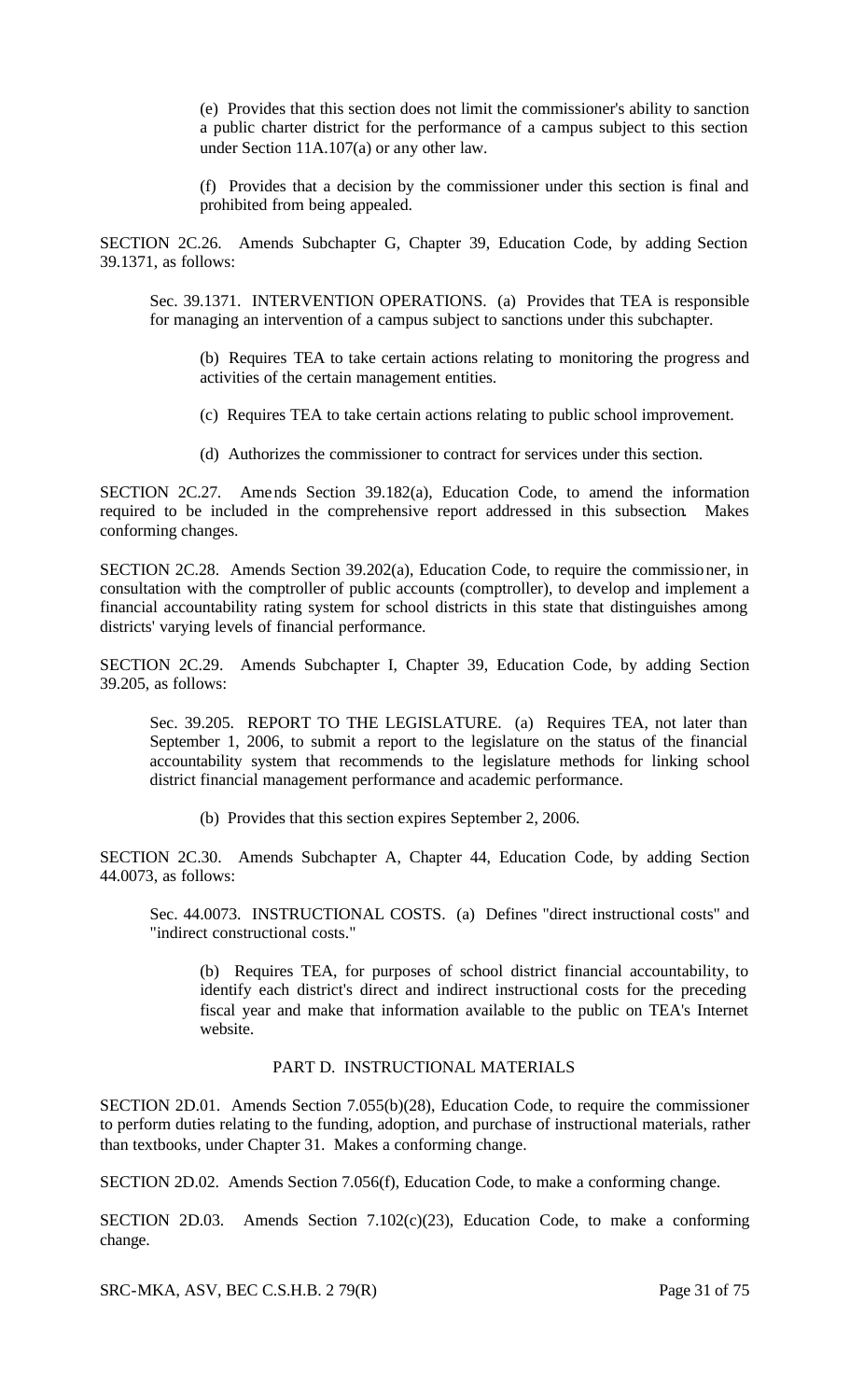SECTION 2D.04. Amends Sections 7.108(a) and (c), Education Code, as follows:

(a) Makes this section applicable to a publisher as well as any other person engaged in manufacturing, shipping, selling, or advertising instructional materials. Makes conforming changes.

(c) Defines "instructional material" and "publisher." Makes a conforming change.

SECTION 2D.05. Amends the heading to Section 7.112, Education Code, to read as follows:

Sec. 7.112. REPRESENTATION OF PUBLISHER OF INSTRUCTIONAL MATERIALS BY FORMER MEMBER OF BOARD.

SECTION 2D.06. Amends Section 7.112(a), Education Code, to make conforming changes.

SECTION 2D.07. Amends Section 7.112(c)(2), Education Code, to define "instructional material." Makes a conforming change.

SECTION 2D.08. Amends Section 11.158(b), Education Code, to make conforming changes.

SECTION 2D.09. Amends Section 11.164(a), Education Code, to make a conforming change.

SECTION 2D.10. Amends Section 19.007(e), Education Code, to make a conforming change.

SECTION 2D.11. Amends Sections 26.006(a) and (c), Education Code, to make conforming changes.

SECTION 2D.12. Amends Sections 28.002(c) and (h), Education Code, as follows:

(c) Makes a conforming change.

(h) Requires SBOE and each school district to foster the continuation of the tradition of teaching United States and Texas history and the free enterprise system in regular subject matter, in social studies, economics, and reading courses and in the adoption of instructional materials.

SECTION 2D.13. Amends the heading to Chapter 31, Education Code, to read as follows:

#### CHAPTER 31. INSTRUCTIONAL MATERIALS

SECTION 2D.14. Amends Section 31.001, Education Code, as follows:

Sec. 31.001. New heading: FREE INSTRUCTIONAL MATERIALS. Makes a conforming change.

SECTION 2D.15. Amends Section 31.002, Education Code, to define "instructional material," and "state-adopted." Redefines "publisher" and "technological equipment." Deletes existing definitions of "electronic textbook" and "textbook." Makes conforming changes.

SECTION 2D.16. Amends Section 31.003, Education Code, to make a conforming change.

SECTION 2D.17. Amends Subchapter B, Chapter 31, Education Code, by amending Sections 31.021-31.024 and 31.026-31.030 and adding Sections 31.0211, 31.0212, 31.0221, 31.031, and 31.032, as follows:

Sec. 31.021. New heading: STATE INSTRUCTIONAL MATERIALS FUND. (a) Sets forth and amends the composition of the state instructional materials fund. Makes conforming changes.

(b) Requires SBOE to annually set aside out of the available school fund (ASF) of the state an amount sufficient for the instructional materials allotment to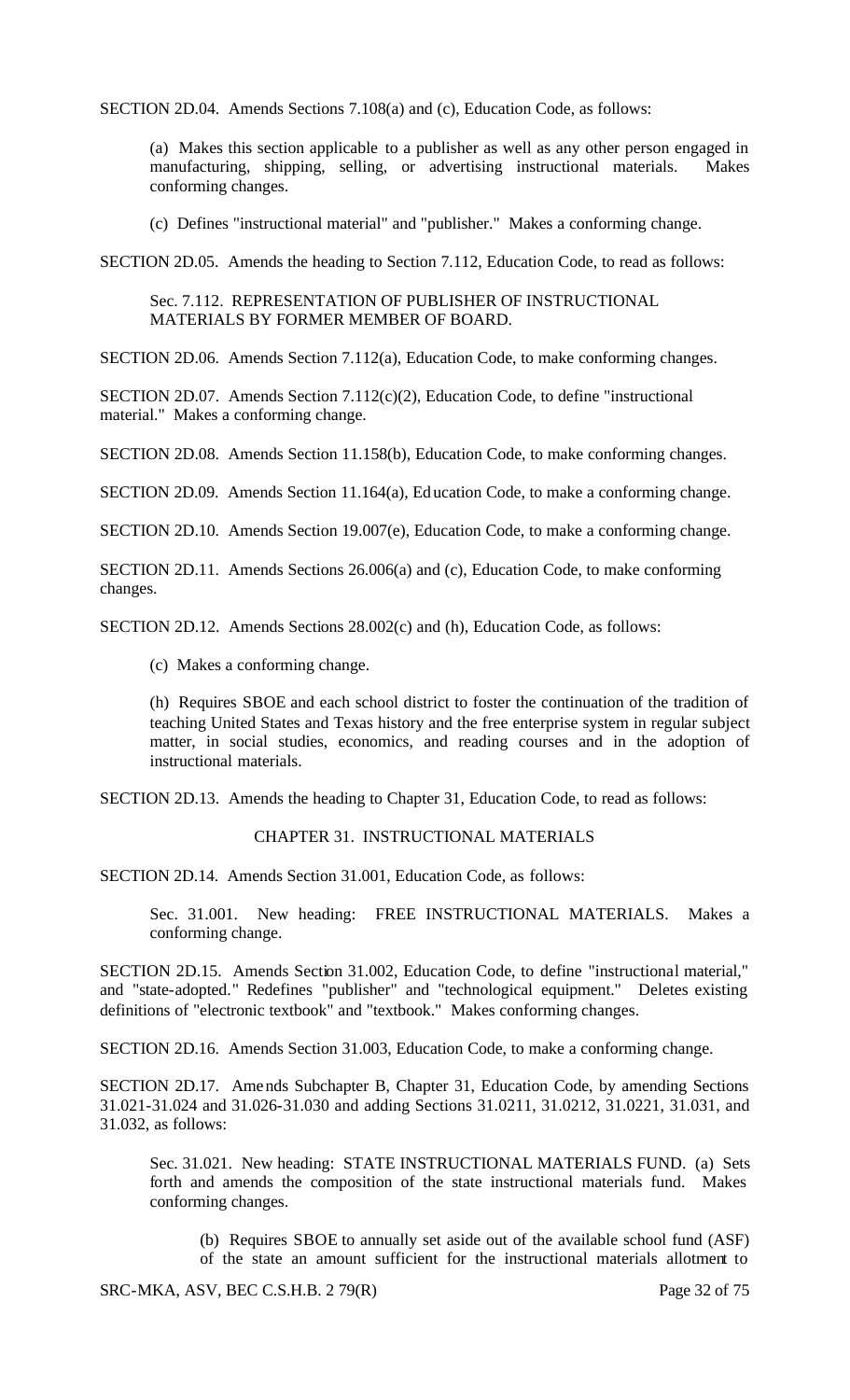provide school districts and open-enrollment charter schools with the funds required to purchase and distribute the necessary instructional materials for the use of the students of this state for the following school year. Requires SBOE to determine the amount of the ASF to set aside for the state instructional materials fund based on the amount of the allotment under Section 31.0211 and on reports of maximum attendance and anticipated enrollment growth submitted under Section 31.103. Deletes existing text relating to a former method of determining the appropriate amount for allotment. Makes conforming changes.

(c) Authorizes funds allotted under this section to be used only to purchase stateadopted instructional materials.

(d) Makes a conforming change. Deletes existing Subsection (c) relating to paying all necessary expenses incurred under this chapter with funds from the state textbook fund.

Sec. 31.0211. INSTRUCTIONAL MATERIALS ALLOTMENT. (a) Entitles a school district, for the maximum attendance and anticipated enrollment growth reported under Section 31.103 in a school year, to an annual allotment of \$70 for each student or a greater amount provided by appropriation, to be paid from the instructional materials fund. Authorizes the commissioner to determine for each district the amount of anticipated enrollment growth for which an allotment is provided under this subsection.

(b) Authorizes funds allotted under this section to be used only to purchase certain instructional materials.

(c) Provides that this section applies beginning with the 2007-2008 school year. Provides that this subsection expires September 1, 2008.

Sec. 31.0212. INSTRUCTIONAL MATERIALS ALLOTMENT FOR JUVENILE JUSTICE ALTERNATIVE EDUCATION PROGRAMS. (a) Entitles a juvenile justice alternative education program operating under Section 37.011, notwithstanding any other provision of this chapter, to receive an instructional materials allotment under Section 31.0211 to be used in purchasing state-adopted instructional materials as if the program were a school district or open-enrollment charter school.

(b) Requires SBOE, in coordination with the Texas Juvenile Probation Commission, to adopt rules as necessary to administer this section.

(c) Entitles a juvenile justice alternative education program operating under Section 37.011, notwithstanding Section 31.0211(c), to the annual allotment described by Section 31.0211(a) beginning with the 2005-2006 school year. Provides that this subsection expires September 1, 2008.

Sec. 31.022. New heading: INSTRUCTIONAL MATERIALS REVIEW AND ADOPTION CYCLE. (a) and (b) Make conforming changes.

(c) Requires SBOE to adopt rules to provide for a full and complete investigation of the instructional materials for each subject in the enrichment curriculum on a cycle SBOE considers appropriate, but not less than every eight years. Makes a conforming change.

(d) Makes conforming changes.

(e) Requires SBOE to take into account certain considerations in organizing the cycle for review and adoption of instructional materials.

(f) Requires SBOE by rule, in addition to organizing a review and adoption cycle, to allow an instructional material to be submitted, reviewed, and adopted at a time when the subject or grade level is not scheduled in the cycle, in conformance with the procedures for adoption of other state-adopted instructional materials.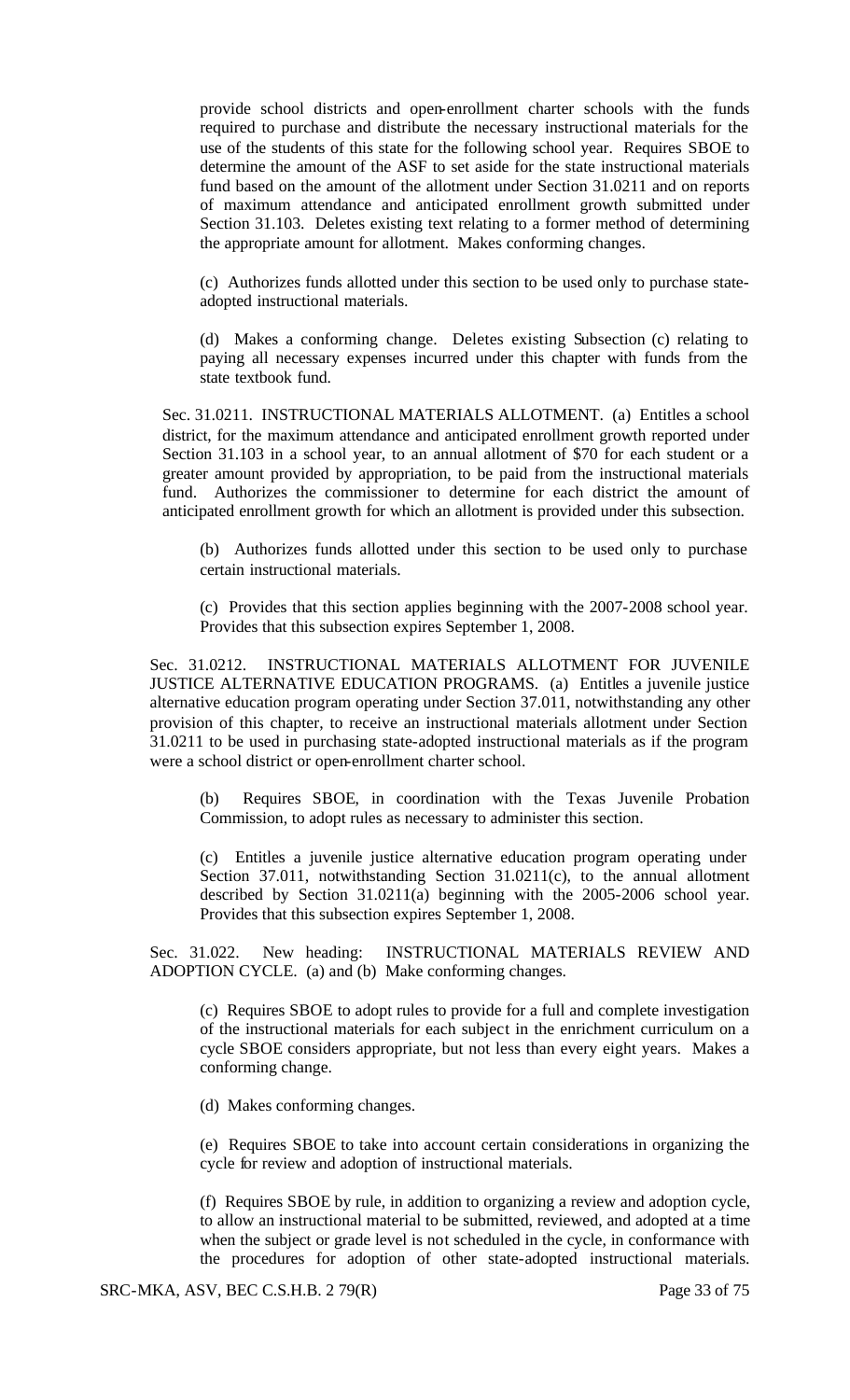Requires SBOE to place each instructional material submitted under this subsection and adopted under Section 31.024 on an applicable list under Section 31.023.

Sec. 31.0221. CORRECTION OF FACTUAL ERRORS. (a) Requires SBOE, to promote efficiency in the correction of factual errors during the instructional materials review and adoption process, to take certain actions regarding instructional materials.

(b) Requires the publisher of instructional materials proposed for adoption in this state, during the instructional materials review and adoption process, to promptly correct any factual errors discovered in the instructional materia ls. Provides that, for the purposes of this subsection, a factual error includes an objectively verifiable mistake, including an incorrect reference to date, place, or person, an incorrect computational process or result, or similar incorrect provisions. Provides that a factual error does not include a difference in professional opinion, conclusion, emphasis, or perspective expressed in instructional materials.

(c) Requires SBOE, if it believes that the content of an instructional material is factually inaccurate because the content is incomplete or expresses only one viewpoint or opinion that is not widely accepted in the academic community, to appoint a panel of experts and scholars to determine whether the material is factually inaccurate.

(d) Requires SBOE to adopt rules authorizing the imposition of an administrative penalty in the manner provided by Section 31.151 against a publisher who knowingly violates Subsection (b). Requires SBOE, in setting the amount of any penalty to be imposed under this subsection, to consider the stage of the instructional materials review and adoption process at which the violation occurs and set progressively higher penalties for violations that occur later in the process.

Sec. 31.023. New heading: LISTS OF STATE-ADOPTED INSTRUCTIONAL MATERIALS. Makes conforming changes.

Sec. 31.024. ADOPTION BY STATE BOARD OF EDUCATION. Makes conforming changes.

Sec. 31.026. CONTRACT; PRICE. (a) Requires the commissioner, with the assistance of the Department of Information Resources, SBOE, and the office of the attorney general, to develop model contracts that may be used by school districts and openenrollment charter schools for the purchase or licensing of state-adopted instructional materials under this chapter. Dele tes existing text requiring SBOE to execute a contract with certain functions. Makes conforming changes.

(b) Requires a contract to require the publisher to provide all of the instructional materials required by school districts in this state for the term of the contract. Makes a conforming change.

(c) Authorizes the price of purchase of instructional materials to decrease if the lowest price paid by another state or another school or school district decreases during the term of the contract. Makes a conforming change.

Sec. 31.027. INFORMATION TO SCHOOL DISTRICTS; SAMPLE COPIES. (a) Makes conforming changes.

(b) Requires a publisher to provide at least two sample copies of each stateadopted instructional material to be maintained for at least two years at each regional education service center or an alternate location designated by the applicable service center.

Sec. 31.028. New heading: SPECIAL INSTRUCTIONAL MATERIALS. (a) Makes conforming changes.

SRC-MKA, ASV, BEC C.S.H.B. 2 79(R) Page 34 of 75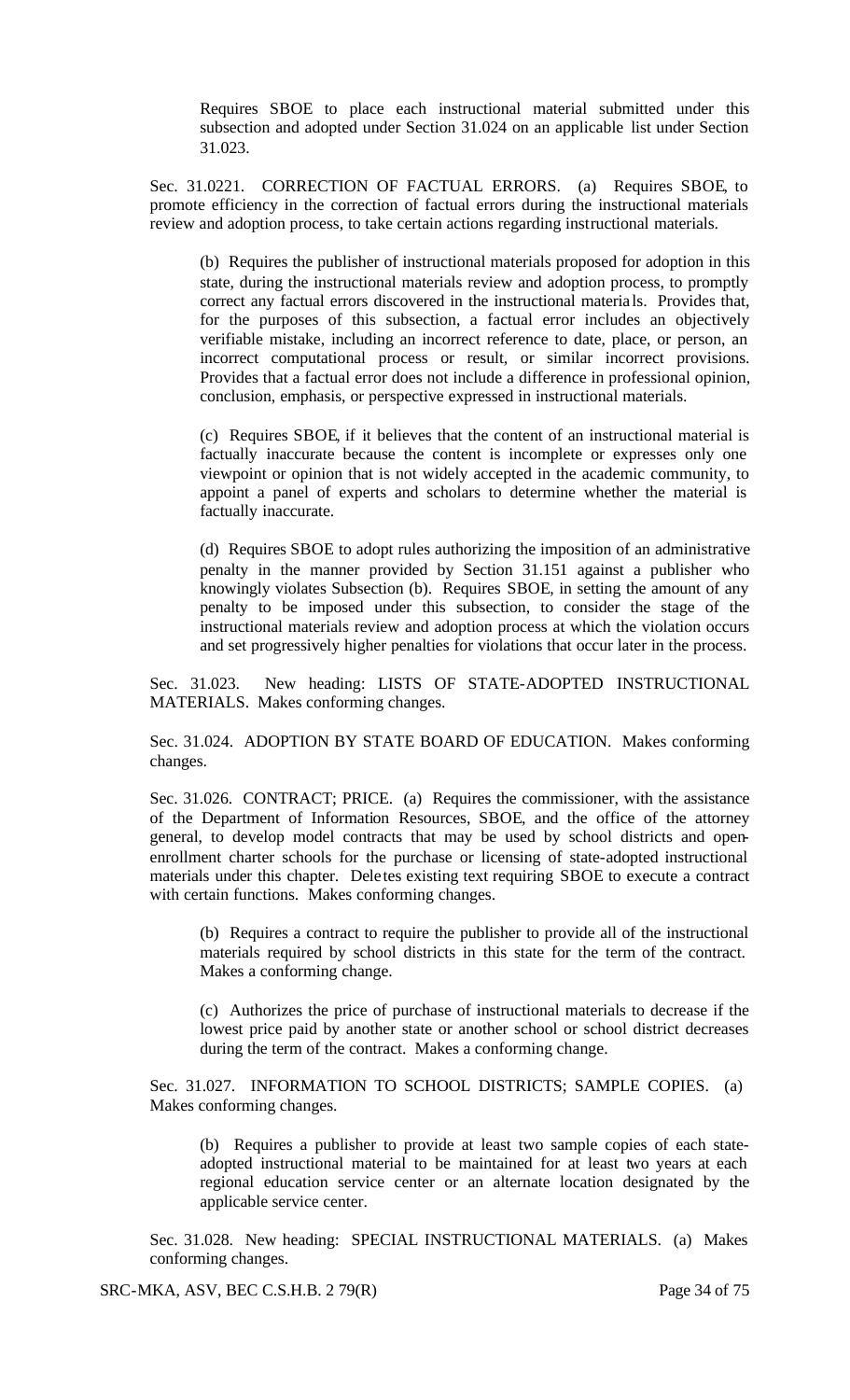- (b) Makes conforming changes.
- (c) Makes a conforming change.

(c-1) Requires SBOE to require electronic instructional materials included on the conforming list and nonconforming list under Section 31.023 to comply with the standards established under Section 508, Rehabilitation Act of 1973 (29 U.S.C. Section 794d), if the materials are for use by students enrolled in certain types of schools.

(d) Redefines "blind or visually impaired student" and defines "special instructional materials" to make conforming changes.

Sec. 31.029. New heading: BILINGUAL INSTRUCTIONAL MATERIALS. Requires SBOE to adopt instructional materials for use in bilingual education classes. Makes a conforming change.

Sec. 31.030. New heading: USED INSTRUCTIONAL MATERIALS. Makes conforming changes.

Sec. 31.031. SUBSCRIPTION-BASED ELECTRONIC INSTRUCTIONAL MATERIALS. Authorizes a publisher of a state-adopted electronic instructional material to offer the material to school district and open-enrollment charter schools on a subscription basis.

Sec. 31.032. UPDATES. Authorizes the publisher of a state-adopted instructional material to update the instructional material, and a school district or open-enrollment charter school to purchase the update. Requires SBOE by rule to provide for an expedited review process to determine the extent to which updated instructional material aligns with the essential knowledge and skills and does not contain factual errors.

SECTION 2D.18. Amends Section 31.101, Education Code, as follows:

Sec. 31.101. New heading: SELECTION AND PURCHASE OF INSTRUCTIONAL MATERIALS BY SCHOOL DISTRICTS. (a) Requires the board of trustees of each school district and the governing body of each open-enrollment charter school, each year, during any period established by the board, to take certain actions regarding instructional materials. Deletes existing text relating to the selection of textbooks. Makes conforming and nonsubstantive changes.

(b) Requires the board of trustees of each school district or the governing body of each open-enrollment charter school to use the instructional materials allotment to purchase state-adopted instructional materials selected by the board of trustees or governing body for a subject in the required, rather than enrichment, curriculum. Makes conforming changes. Deletes existing text relating to state funds for textbooks not on the conforming or nonconforming list.

(c) Authorizes a school district or open-enrollment charter school to purchase an instructional material under Subsection (b) only if the instructional material is purchased not later than the beginning of the second school year that begins after the adoption of the conforming or nonconforming list that includes the instructional material. Provides that this subsection does not apply to certain instructional materials or the purchase of certain instructional materials. Deletes existing Subsection (d) relating to the use of certain textbooks. Makes conforming changes.

SECTION 2D.19. Amends Section 31.102, Education Code, as follows:

Sec. 31.102. TITLE AND CUSTODY. (a) Provides that, except as provided by this subsection, each instructional material purchased by the state as provided by this chapter

SRC-MKA, ASV, BEC C.S.H.B. 2 79(R) Page 35 of 75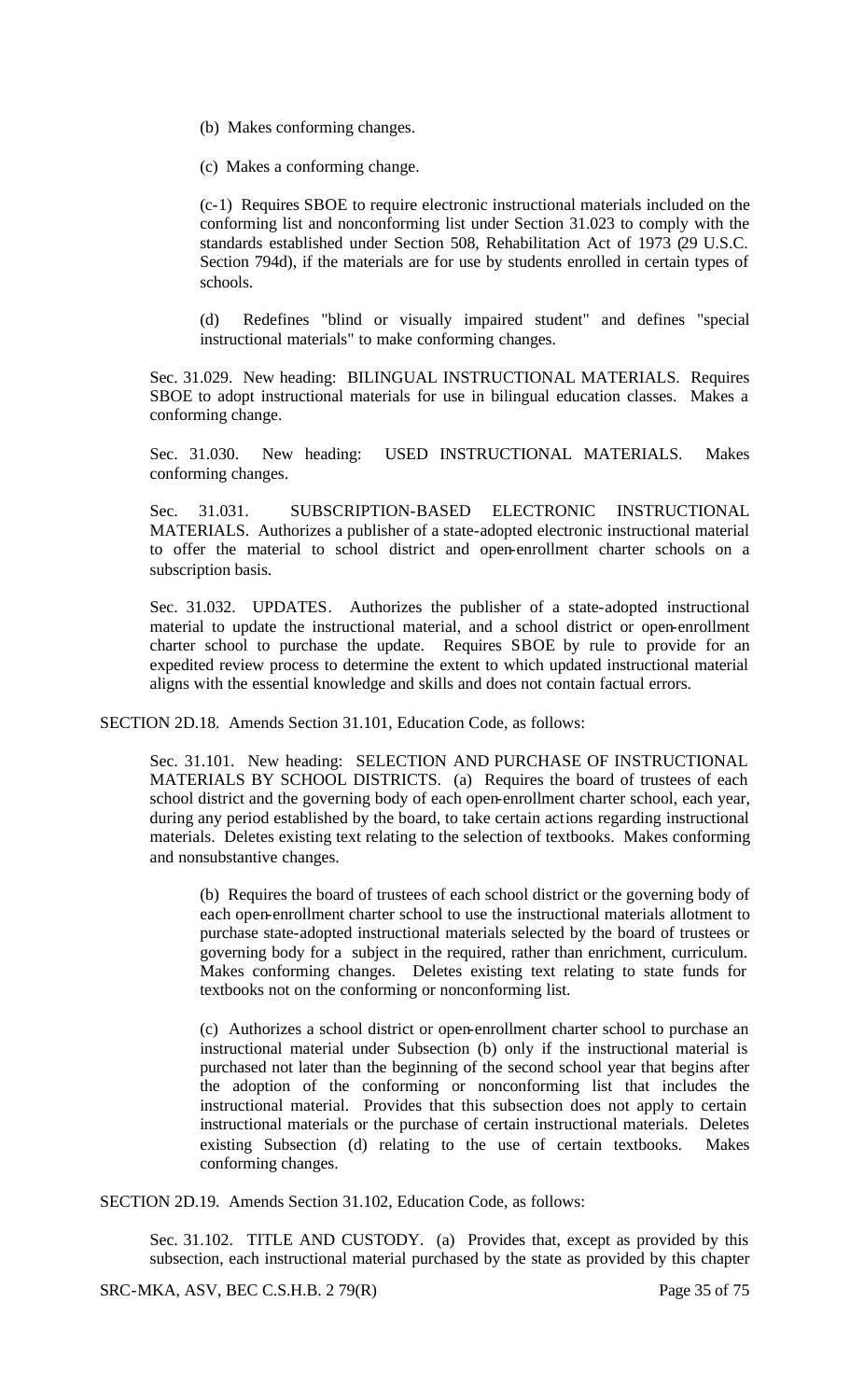is the property of this state. Provides that, beginning with the 2007-2008 school year, each instructional material purchased through the instructional materials allotment by a school district or open-enrollment charter school is the property of the district or charter school.

(b) Makes a conforming change.

(c) Makes conforming and nonsubstantive changes.

(d) Prohibits an open-enrollment charter school from transferring instructional materials unless the transfer is approved by the commissioner. Prohibits the commissioner from approving such a transfer unless the transfer is to another public school of this state.

SECTION 2D.20. Amends Section 31.103, Education Code, as follows:

Sec. 31.103. New heading: INSTRUCTIONAL MATERIALS REQUISITIONS. (a) Makes conforming changes.

(b) and (c) Deletes existing text relating to the requisition of textbooks.

SECTION 2D.21. Amends Sections 31.104-31.106, Education Code, as follows:

Sec. 31.104. DISTRIBUTION AND HANDLING. Makes conforming changes.

Sec. 31.105. New heading: SALE OF INSTRUCTIONAL MATERIALS. Makes conforming changes.

Sec. 31.106. USE OF LOCAL FUNDS. Makes conforming changes.

SECTION 2D.22. Amends the heading to Section 31.151, Education Code, to read as follows:

Sec. 31.151. DUTIES OF PUBLISHERS.

SECTION 2D.23. Amends Sections 31.151(a), (b), and (d), Education Code, to make conforming changes.

SECTION 2D.24. Amends the heading to Section 31.152, Education Code, to read as follows:

Sec. 31.152. ACCEPTING REBATE ON INSTRUCTIONAL MATERIALS.

SECTION 2D.25. Amends Sections 31.152(a), (b), and (d), Education Code, as follows:

(a) and (b) Make conforming changes.

(d) Redefines what "gift, favor, or service" does not include. Deletes existing text within the definition relating to instructional materials that convey information to the student or otherwise contribute to the learning process.

SECTION 2D.26. Amends the heading to Section 31.153, Education Code, to read as follows:

Sec. 31.153. VIOLATION OF FREE INSTRUCTIONAL MATERIALS LAW.

SECTION 2D.27. Amends Section 31.153(a), Education Code, to make a conforming change.

SECTION 2D.28. Amends Subchapter E, Chapter 31, Education Code, as follows:

SUBCHAPTER E. New heading: DISPOSITION OF INSTRUCTIONAL MATERIALS

Sec. 31.201. New heading: DISPOSITION OF INSTRUCTIONAL MATERIALS. Makes conforming changes.

SRC-MKA, ASV, BEC C.S.H.B. 2 79(R) Page 36 of 75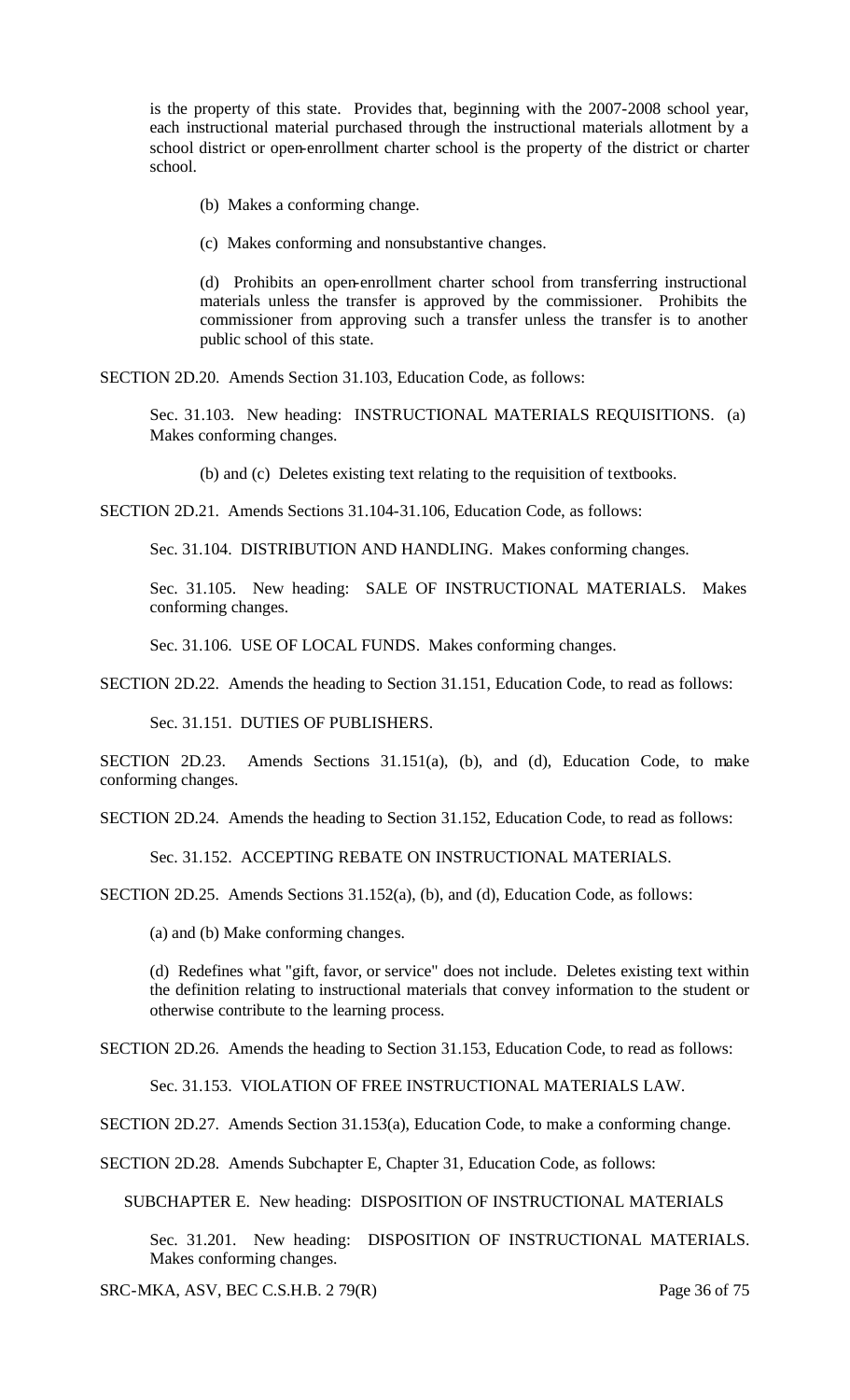SECTION 2D.29. Amends the heading to Section 32.005, Education Code, to read as follows:

Sec. 32.005. INSTRUCTIONAL MATERIALS AND TECHNOLOGY ALLOTMENT.

SECTION 2D.30. Amends Sections 32.005(a) and (b), Education Code, as follows:

(a) Entitles a school district or open-enrollment charter school, for each student in average daily attendance in a school year, to an allotment of \$30, or a greater, rather than different, amount for any year provided by appropriation, to be used as provided by Subsection (b).

(b) Authorizes an allotment under this section to be used for certain amended purposes. Deletes existing text relating to the use of an allotment for certain purposes.

SECTION 2D.31. Amends Section 32.156, Education Code, as added by Chapter 1216, Acts of the 78th Legislature, Regular Session, 2003, as follows:

Sec. 32.156. New heading: ON-LINE INSTRUCTIONAL MATERIALS. Makes conforming changes.

SECTION 2D.32. Amends Section 32.161(b), Education Code, to make conforming changes.

SECTION 2D.33. Makes application of Section 31.0221, Education Code, as added by this part, prospective.

SECTION 2D.34. (a) Makes application of this section as it applies to a contract entered into by the board before January 1, 2005, retrospective.

(b) Provides that a contract described under Subsection (a) continues in effect as a state contract for the remainder of the contract term and the former law continues in effect for that purpose.

# PART E. DUAL LANGUAGE EDUCATION

SECTION 2E.01. Amend Subchapter B, Chapter 21, Education Code, by adding Sections 21.0485 and 21.0486, as follows:

Sec. 21.0485. DUAL LANGUAGE EDUCATION TEACHER CERTIFICATION. (a) Requires the State Board for Educator Certification (SBEC), to ensure that there are teachers with special training to work with other teachers and with students in a dual language education program, to establish a dual language education teaching certificate.

Requires SBEC to propose rules establishing the training requirements, including the minimum academic qualifications, a person must accomplish to obtain a certificate under this section.

(c) Requires SBEC to propose rules establishing the requirements for a teacher who receives training in a foreign country to obtain a certificate under this section.

Sec. 21.0486. MASTER LANGUAGE TEACHER CERTIFICATION. (a) Requires SBEC to establish certain teaching certificates to ensure that there are teachers with special training to work with other teachers and with students in order to improve student performance in English and other languages.

(b) Requires SBEC to issue the appropriate master language teacher certificate to each eligible person.

(c) Requires a person to fulfill certain criteria to be eligible for a master language teacher certificate.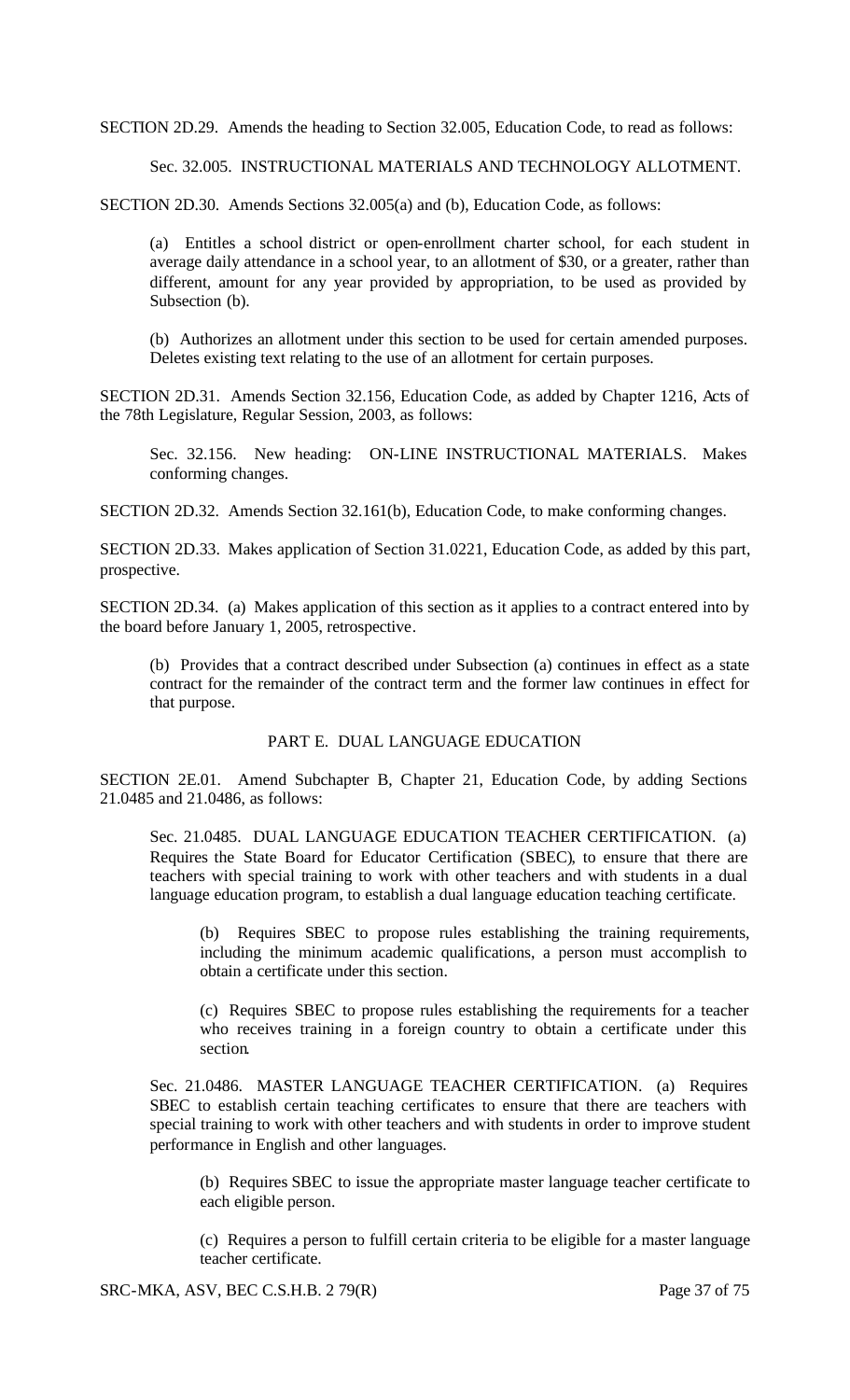SECTION 2E.02. Amends Section 21.050(b), Education Code, to make a conforming change.

SECTION 2E.03. Amends Section 21.054, Education Code, by adding Subsection (c), to require rules proposed under Subsection (a) to permit an educator to fulfill continuing education requirements by acquiring conversational skills in one ore more languages other than English and academic language development in the subject area for which the educator provides instruction. Requires the rules to permit educators to obtain anguage instruction through a variety of methods, including attendance at workshops offered by qualified entities and enrollment on noncredit basis in courses offered by public or private colleges and universities.

SECTION 2E.04. Amends Subchapter B, Chapter 21, Education Code, by adding Section 21.060, as follows:

Sec. 21.060. NOTICE OF EDUCATIONAL AIDE TUITION EXEMPTION. Requires SBEC to notify the person to whom the certificate is issued of the existence of the educational aide exemption under Section 54.214 on issuing an educator certificate to an educational aide or renewing such a certificate.

SECTION 2E.05. Amends Section 28.0051, Education Code, by adding Subsection (d), to require SBEC to provide for the issuance of teaching certificates appropriate for dual language instruction to certain teachers.

SECTION 2E.06. Amends Subchapter A, Chapter 28, Education Code, by adding Section 28.0052, as follows:

Sec. 28.0052. DUAL LANGUAGE EDUCATION PILOT PROJECT. (a) Requires the commissioner to establish a pilot project in school districts selected by the commissioner under which the agency examines dual language education programs and the effect of those programs on a student's ability to graduate from high school.

(b) Requires the commissioner to take certain considerations into account in selecting school districts under Subsection (a).

(c) Requires the commissioner by rule to require a district to limit activities of the dual language education program during the first year of the program to planning certain activities.

(d) Requires the commissioner, from amounts appropriated for the purpose, to award grants to school districts that participate in the program. Requires a grant under this section to be in an amount sufficient to pay the costs to the district of participating in the program, as determined by the commissioner. Provides that a determination of the commissioner is final and prohibited from being appealed.

(e) Provides that a school district that applies for the expansion of an existing dual language education program is eligible for a grant under Subsection (d).

(f) Authorizes a school district to use a grant awarded under Subsection (d) for certain purposes.

(g) Requires TEA to report to the legislature describing TEA's activities under the pilot project, the effect of the project on grade-level completion, and the recommendations arising from the project. Requires TEA to submit an interim report under this subsection not later than January 1, 2009, and a final report not later than January 1, 2011.

(h) Provides that this section expires August 1, 2011.

SECTION 2E.07. Requires SBEC to propose rules relating to certain certifications in language instruction not later than January 1, 2006.

SRC-MKA, ASV, BEC C.S.H.B. 2 79(R) Page 38 of 75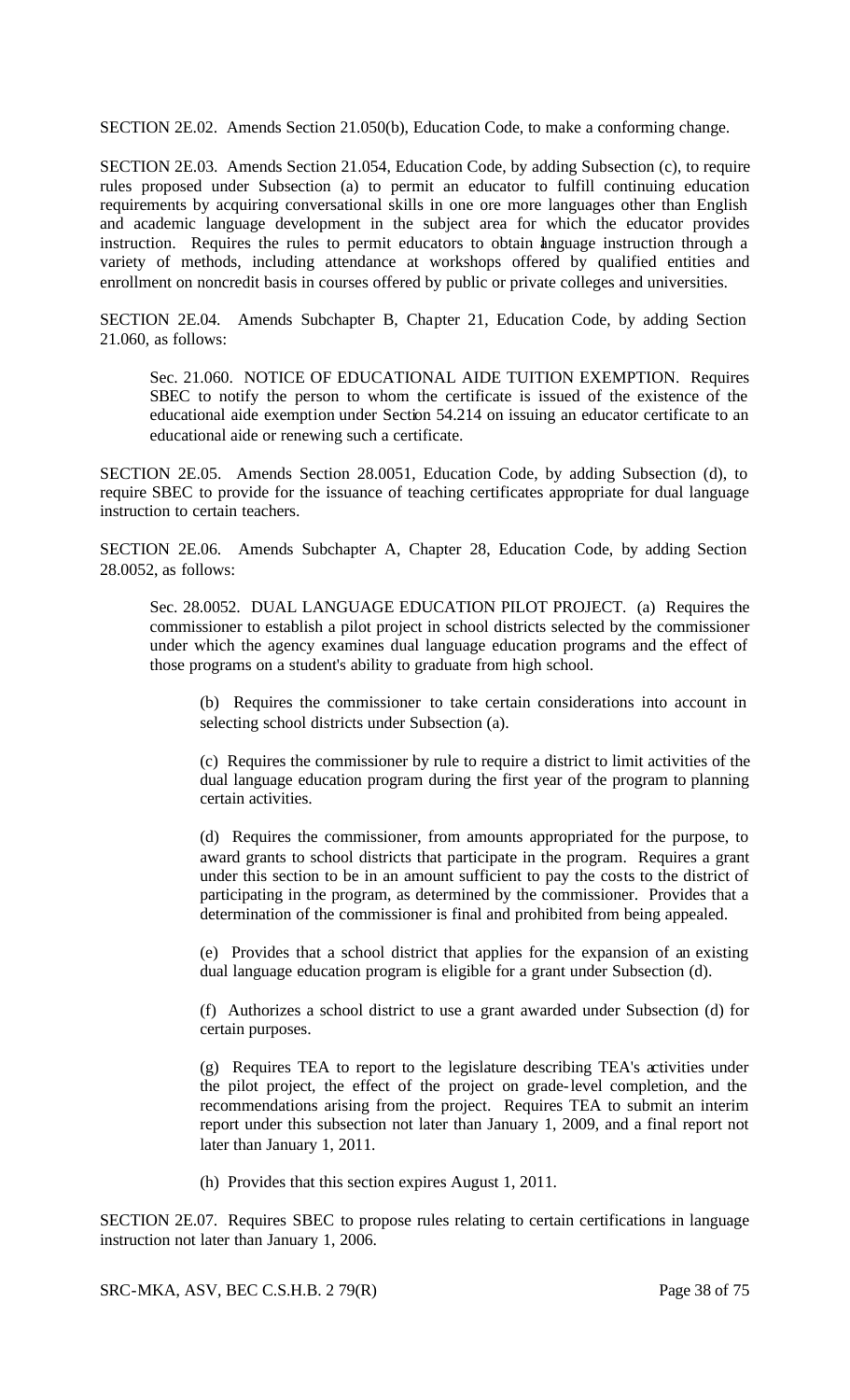### PART F. STATE GOVERNANCE

SECTION 2F.01. Amends Subchapter B, Chapter 7, Education Code, by adding Section 7.0211, as follows:

Sec.70211. GIFTS, GRANTS, OR DONATIONS. Authorizes TEA to receive gifts, grants, or donations from any public or private source to perform any educational function TEA is authorized to perform by law.

SECTION 2F.02. Amends Section 61.076, Education Code, by adding Subsections (c) and (d), as follows:

(c) Requires the P-16 council to take certain actions relating to improving school district programs on or before January 1, 2007.

(d) Provides that Subsection (c) and this subsection expire January 2, 2007.

## PART G. SCHOOL DISCIPLINE

SECTION 2G.01. Amends Chapter 26, Education Code, by adding Section 26.0083, as follows:

Sec. 26.0083. RIGHT TO PROMPT NOTICE OF DISCIPLINARY ACTION. (a) Entitles a parent to notice from a school district or open-enrollment charter school as provided by this section if the parent's child is removed from class under Section 37.006 for placement in a disciplinary alternative education program or under Section 37.007 for expulsion or placement in a juvenile justice alternative education program. Requires a school district or open-enrollment charter school to make a good faith effort to provide the notice required by this subsection on the same day the parent's child is removed from class. Requires a district or school to provide or mail the notice not later than 5 p.m. on the first business day after the day the student is removed from class if the district or school fails to provide the notice that day.

(b) Entitles a noncustodial parent who has requested notice of disciplinary actions as provided by Section 37.0091 to notice under Subsection (a).

SECTION 2G.02. Amends Section 37.008, Education Code, by amending Subsection (m) and (m-1) and adding Subsection (n), as follows:

(m) Requires the commissioner, notwithstanding Section 7.027, as added by Chapter 201, Acts of the 78th Legislature, Regular Session, 2003, to adopt rules necessary to evaluate through an annual monitoring process the performance of each district's disciplinary alternative education program established under this subchapter. Authorizes the monitoring process, rather than the evaluation, required by this section to be electronic and requires it to be based on indicators defined by the commissioner, but must include student performance assessment instruments required under Section 39.023(a) and at least one indicator that measure student academic progress. Makes conforming changes.

(m-1) Requires TEA to integrate the monitoring process developed under Subsection (m) with the monitoring TEA is authorized to conduct under Section 7.027(a), as added by Chapter 201, Acts of the 78th legislature, Regular Session, 2003. Authorizes the commissioner to require a school district to contract at the district's expense in the manner provided by Section 39.134 with a public or private service provider for services determined by the commissioner to be necessary to serve certain purposes. Deletes existing requiring the commissioner to develop an electronic evaluation process.

(n) Deletes existing text relating to procedure for the commissioner to issue an objection to the board of trustees regarding a district's disciplinary alternative education program.

SECTION 2G.03. Amends Sections 37.020(b) and (c), Education Code, as follows:

SRC-MKA, ASV, BEC C.S.H.B. 2 79(R) Page 39 of 75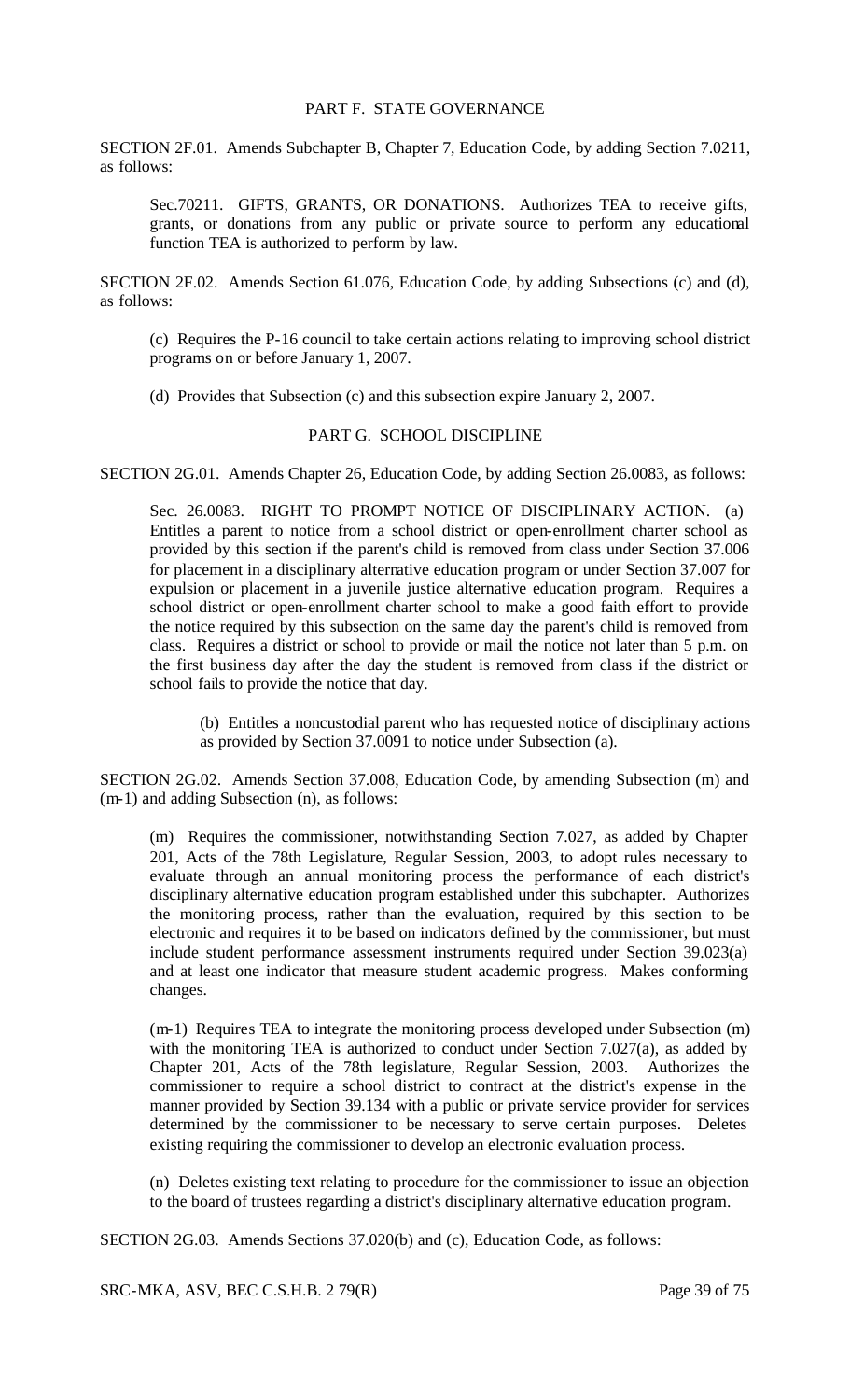(b) Requires a district to report information indicating whether a student was enrolled in a special education program under Subchapter A, Chapter 29, at the time of placement for each placement in a disciplinary alternative education program established under Section 37.008. Makes conforming changes.

(c) Makes conforming changes.

## PART H. CRIMINAL HISTORY RECORDS INFORMATION

SECTION 2H.01. Amends Subchapter B, Chapter 21, Education Code, by adding Section 21.0401, as follows:

Sec. 21.0401. COLLECTION OF FINGERPRINTS REQUIRED. Requires SBEC to obtain a complete a complete list of fingerprints from certain persons.

SECTION 2H.02. Amends Section 21.041(c), Education Code, to require SBEC to propose rules adopting fees for certain amended costs.

SECTION 2H.03. Amends Section 22.082, Education Code, as follows:

Sec. 22.082. ACCESS TO CRIMINAL HISTORY RECORDS BY STATE BOARD FOR EDUCATOR CERTIFICATION. (a) Creates subsection from existing text and makes a conforming change.

(b) Requires SBEC to require each applicant, holder, and person described by Subsection (a)(2) to pay any costs to SBEC related to obtaining criminal history record information related to the person under this section.

SECTION 2H.04. Amends Section 411.090, Government Code, as follows:

Sec. 411.090. New heading: ACCESS TO CRIMINAL HISTORY RECORD INFORMATION AND FINGERPRINTS: STATE BOARD FOR EDUCATOR CERTIFICATION. (a) Amends the list of persons subject to this subsection.

(b) Amends the provisions applicable to the criminal history record information obtained by SBEC.

(c) Authorizes SBEC to keep on file with the department all fingerprints obtained by SBEC under Section 21.0401, Education Code. Requires the department to notify SBEC of the arrest of any person who has fingerprints on file with the department pursuant to that section.

(d) Requires SBEC to notify a public charter district affected on receipt of notice from the department of an arrest of a person described by Section 11A.153 or 21.0032, Education Code.

### PART I. HEALTH COVERAGE OR COMPENSATION SUPPLEMENTATION

SECTION 2I.01. Reenacts and amends Chapter 1580, Insurance Code, as follows:

### CHAPTER 1580. ACTIVE EMPLOYEE HEALTH COVERAGE OR COMPENSATION SUPPLEMENTATION

# SUBCHAPTER A. GENERAL PROVISIONS

Sec. 1580.001. DEFINITIONS. Defines "cafeteria plan," "employee," "participating charter school," "regional education service center," and "trustee."

Sec. 1580.002. AUTHORITY TO ADOPT RULES; OTHER AUTHORITY. Authorizes the Teacher Retirement System of Texas (TRS) to adopt rules to implement this chapter.

# SRC-MKA, ASV, BEC C.S.H.B. 2 79(R) Page 40 of 75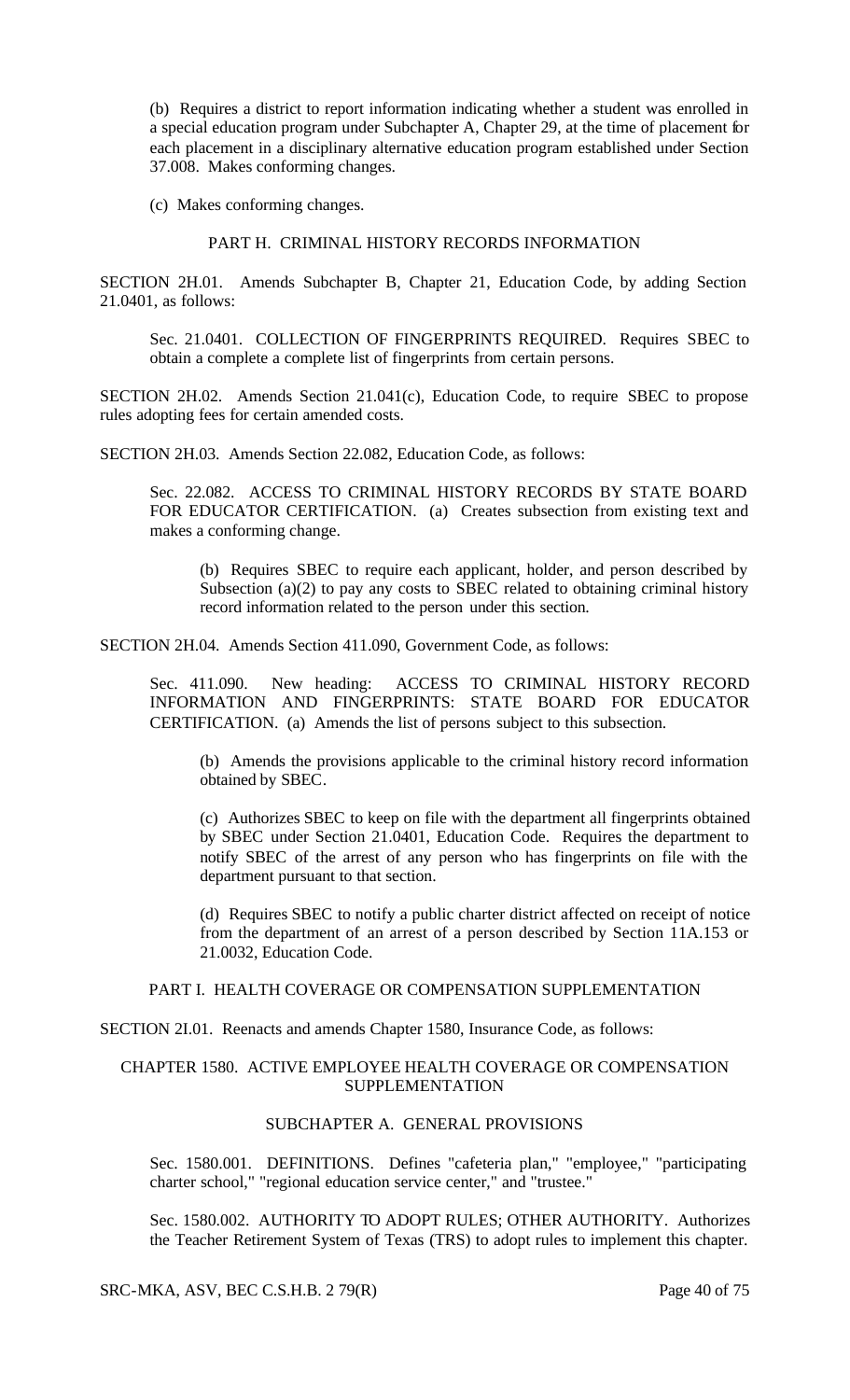Authorizes TRS to enter into interagency contracts with any agency of this state for the purpose of assistance in implementing this chapter.

### SUBCHAPTER B. New heading: DESIGNATION OF COMPENSATION AS HEALTH CARE SUPPLEMENTATION

Sec. 1580.051. New heading DESIGNATION OF COMPENSATION AS HEALTH CARE SUPPLEMENTATION. (a) Authorizes, as provided by Section 21.402 or 22.007, Education Code, and subject to Section 1580.102, an employee of a school district, other educational district that is a member of TRS, participating charter school, or regional education service provider to elect to designate a portion of the employee's compensation to be used as health care supplementation under this chapter.

(b) Provides that, notwithstanding Subsection (a), an administrator, as defined by the trustee, employed by a school district, another educational district, a participating charter school, or a regional education service center is not eligible to elect to designate a portion of the person's compensation to be used as health care supplementation under this chapter. Deletes existing text relating to state funds for districts.

Sec. 1580.053. FUNDS HELD IN TRUST. Makes no changes to this section. Deletes existing subsequent Sections 1580.054 (Recovery of Distributions) and 1580.055 (Determination of Trustee Final).

# SUBCHAPTER C. EMPLOYEE ELECTION

Sec. 1580.101. WRITTEN ELECTION REQUIRED. (a) Requires an active employee, each school year, to elect in writing whether to designate a portion of the employee's compensation to be used as health care supplementation under this chapter.

(b) Provides that this section does not apply to an employee to whom Section 1580.102 applies.

Sec. 1580.1011. EMPLOYEE COVERED BY CAFETERIA PLAN. (a) Redesignated from existing Section 1580.101. Requires an active employee, to elect to designate a portion of the employee's compensation to be used as health care supplementation under this chapter, to be covered by a cafeteria plan of a school district, other educational district, participating charter school, or regional service center. Deletes existing text relating to the state's contribution being deposited in the cafeteria plan.

(b) Makes conforming changes.

Sec. 1580.102. EMPLOYEE NOT COVERED BY CAFETERIA PLAN. Provides that an employee is not eligible to elect to designate a portion of the employee's compensation to be used as health care supplementation under this chapter if the active employee is not covered by a cafeteria plan of a school district, other educational district, participating charter school, or regional service center. Deletes existing text relating to supplemental compensation and makes conforming changes. Deletes text of existing Section 1580.103 (Supplemental Compensation).

Sec. 1580.104. TIME FOR ELECTION. Makes no changes to this section.

Sec. 1580.105. WRITTEN EXPLANATION; ELECTION FORM. Makes no changes to this section. Deletes text of existing Section 1580.106 (Return of Unencumbered Funds).

# SUBCHAPTER D. MEDICAL SAVINGS ACCOUNT

Sec. 1580.151. DEFINITION. Defines "qualified health care expenses."

Sec. 1580.152. RULES. Makes no changes to this section.

SRC-MKA, ASV, BEC C.S.H.B. 2 79(R) Page 41 of 75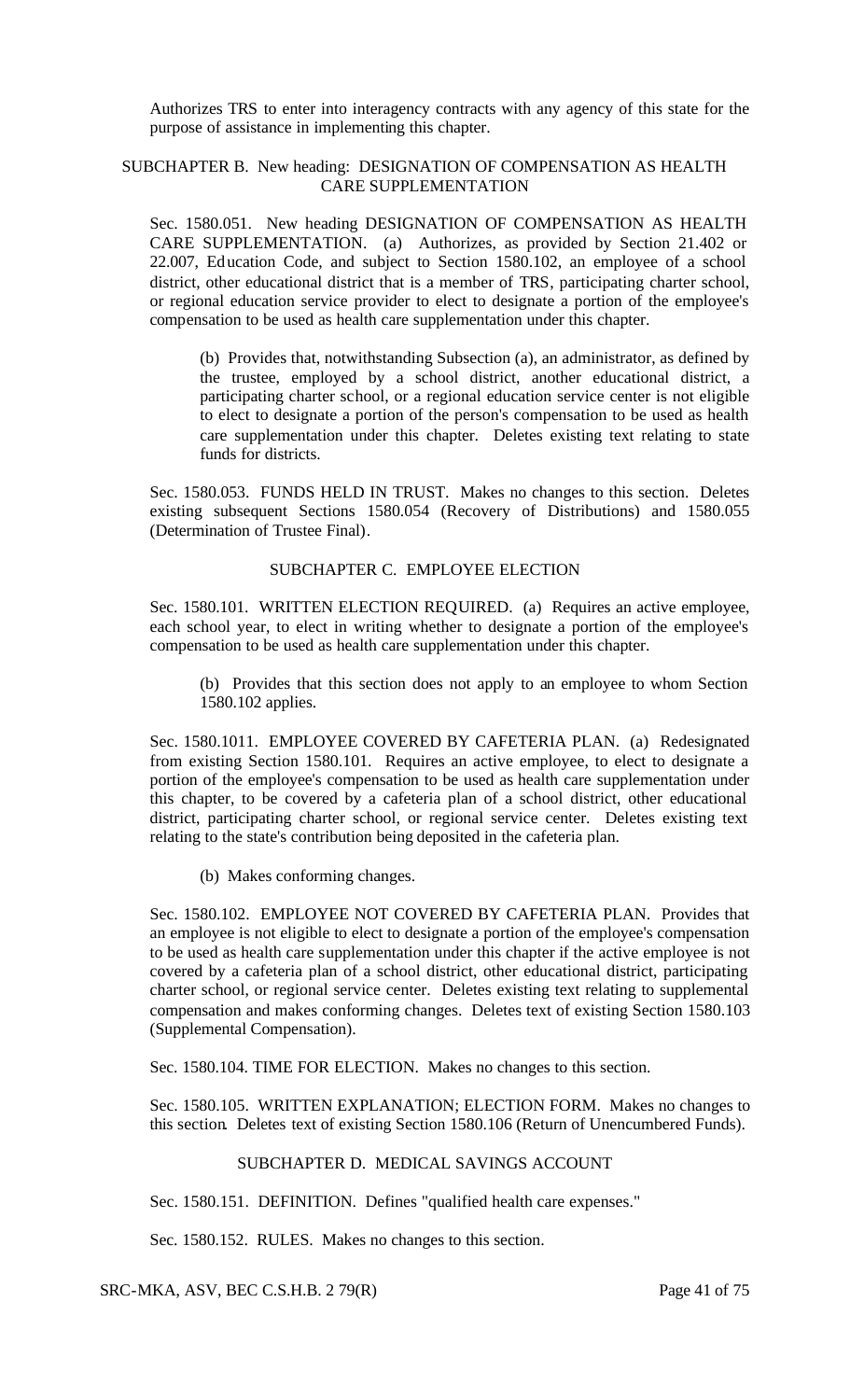Sec. 1580.153. QUALIFICATIONS OF ACCOUNT. Makes no changes to this section.

Sec. 1580.154. EMPLOYEE ELECTION. Makes no changes to this section.

### ARTICLE 3. STATE PROPERTY TAX

SECTION 3.01. Amends Chapter 45, Education Code, by adding Subchapter I, as follows:

## SUBCHAPTER I. STATE AD VALOREM TAX

Sec. 45.251. STATE AD VALOREM TAX. (a) Provides that a state ad valorem tax for elementary and secondary school purposes is imposed on all taxable property in this state.

(b) Provides that the tax is imposed at the rate of \$0.85 per \$100 of taxable value of property subject to the tax.

(c) Requires the state, except as otherwise provided by law, to be treated, for purposes of the state ad valorem tax, as a taxing unit under Title 1, Tax Code.

Sec. 45.2511. ADOPTION OF TAX RATE; NOTICE AND HEARINGS; LIMITATIONS ON RATE. (a) Provides that in this section, each house of the legislature is exercising its constitutional authority to adopt the rules of its own proceedings.

(b) Requires the LBB, on or before the 30th day of each regular session of the legislature, to calculate and submit to the legislature the maximum tax rate allowed under Section 3-a(b), Article VII, Texas Constitution, as proposed by S.J.R. No. 38, 79th Legislature, Regular Session, 2005, for each of the two tax years described by that section.

(c) Requires the LBB to promptly take certain actions relating to publicizing the tax rates after submitting the tax rates to the legislature under Subsection (b).

(d) Prohibits either house of the legislature from considering a measure on second reading that proposes a state ad valorem tax rate unless the committee of that house to which the measure is referred conducts at least one public hearing on the measure at which interested persons are allowed to speak for or against the proposed tax rate. Requires the committee to request the cooperation of all news media in the state in notifying the public of the hearing.

(e) Authorizes a measure establishing a state ad valorem tax rate to be adopted only by a record vote of each house of the legislature.

Sec. 45.252. APPRAISAL OF PROPERTY. (a) Requires property subject to the state ad valorem tax to be appraised by the appraisal district that appraises property for taxation by the school district in which the property has taxable situs under Chapter 21 (Taxable Situs), Tax Code.

(b) Requires property subject to the state ad valorem to be appraised in the manner provided by Title 1, Tax Code, for the appraisal of property that is subject to ad valorem taxation by a school district.

Sec. 45.253. TAX COLLECTION. (a) Requires the assessor and collector for each school district to assess and collect, as applicable, state ad valorem taxes imposed on property included on the appraisal roll for state taxation certified to the comptroller and to the assessor for that school district under Section 26.01 (Submission of Rolls to Taxing Units), Tax Code, unless the governing body of the school district contracts with an official, taxing unit, or political subdivision of this state for the assessment or collection of the ad valorem taxes of the district, in which event the official, taxing unit, or political subdivision that assess or collects taxes for the school district is required to also assess or collect, as applicable, the state ad valorem taxes.

SRC-MKA, ASV, BEC C.S.H.B. 2 79(R) Page 42 of 75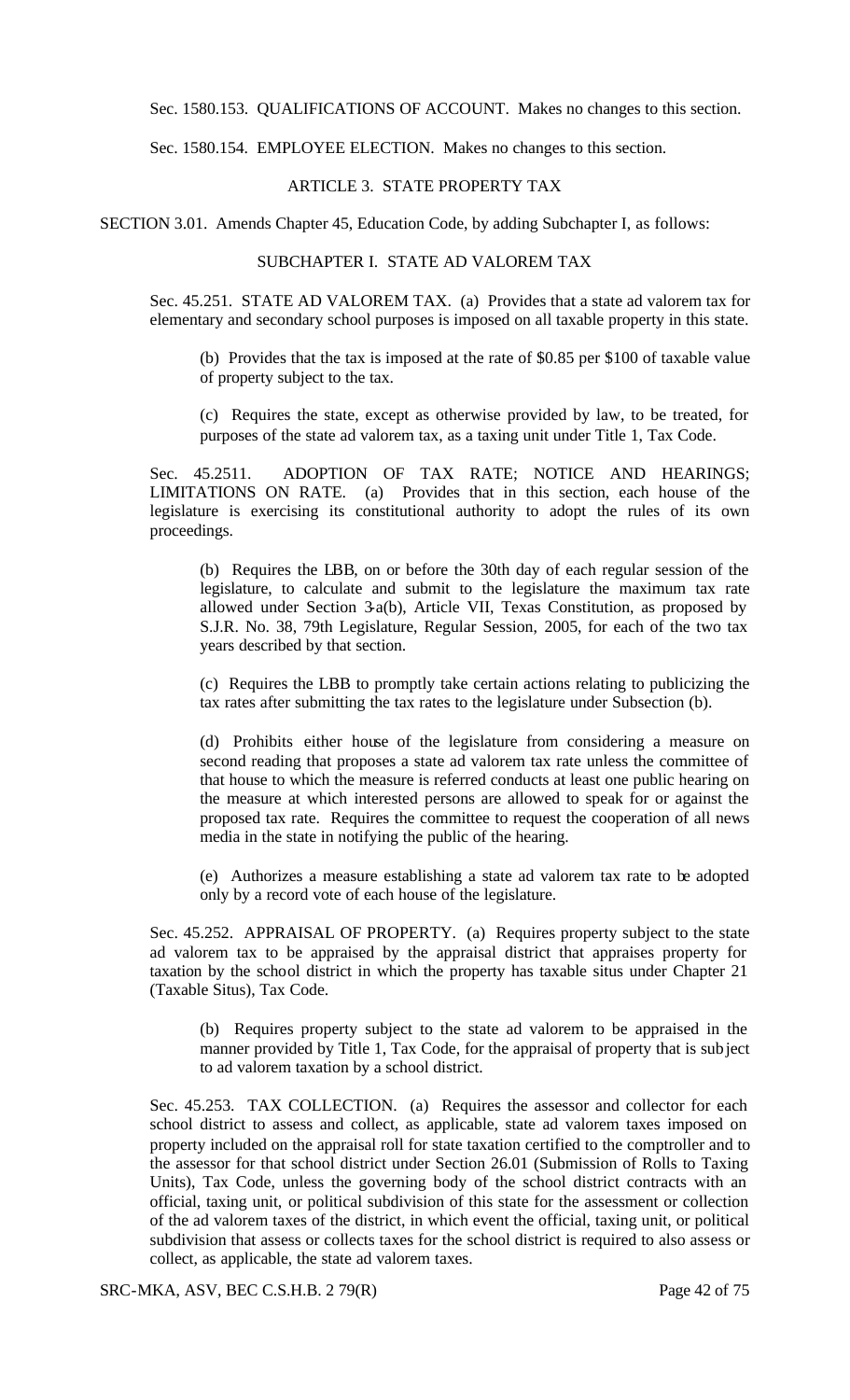(b) Entitles each assessor or collector of state ad valorem taxes to be reimbursed by the comptroller for the actual costs incurred by the assessor or collector in assessing or collecting state ad valorem taxes. Provides that an assessor or collector, however, is not entitled to be reimbursed for any amount that is greater than the additional incremental costs incurred in assessing or collecting the state ad valorem taxes.

(c) Requires the comptroller to take certain actions in regards to ad valorem taxes.

(d) Authorizes the comptroller to require an assessor or collector of state ad valorem taxes to give a bond to the state, conditioned on the faithful performance of the person's duties as assessor or collector, in the amount the comptroller considers appropriate to protect the state from potential losses with regard to collection of state ad valorem taxes.

Sec. 45.254. DUTIES AND POWERS OF COMPTROLLER. (a) Provides that, except as otherwise provided by this subchapter, a duty imposed on or power granted to the governing body of a taxing unit by Title 1, Tax Code, is authorized, for purpose of the state ad valorem tax, to be exercised by the comptroller. Provides that a reference to the presiding officer of a governing body in Title 1, Tax Code, is a reference to the comptroller for the purposes of the state tax.

(b) Authorizes the comptroller to delegate to the assessor or collector for a school district any function of the comptroller with respect to the assessment or collection of the state ad valorem tax and to designate a school district assessor or collector as the comptroller's agent for purposes of administration of assessment or collection of the state ad valorem tax.

Sec. 45.255. ADMINISTRATION AND REFUND ACCOUNTS. Requires the comptroller to deposit to the credit of the general revenue fund in appropriately designated accounts an amount of revenue collected from the state ad valorem tax to pay for the expenses of administering this subchapter and for the payment of tax refunds that may become payable.

Sec. 45.256. NONAPPLICABILITY OF CERTAIN OTHER TAX LAWS. Provides that Title 2, Tax Code, does not apply to the state ad valorem tax.

Sec. 45.257. TAX INCREMENT FINANCING. (a) Prohibits the state, except as otherwise provided by Section 311.013 (Collection and Deposit of Tax Increments), Tax Code, from paying any portion of the tax increment produced by the state into the tax increment fund for a reinvestment zone designated under Chapter 311 (Tax Increment Financing Act), Tax Code.

Sec. 45.258. TAX ABATEMENT. (a) Prohibits the state, except as otherwise provided by this section, from participating in tax abatement under Section 311.0125 (Tax Abatement Agreements) or 311.013(g) (Collection and Deposit of Tax Increments) or Chapter 312 (Property Development and Tax Abatement Act), Tax Code.

(b) Provides that, if school district property taxes on property located in the taxing jurisdiction of a school district are abated under a tax abatement agreement entered into by the school district under Chapter 312, Tax Code, the terms of the agreement regarding the portion of the value of the property that is to be exempted from taxation in each year of the agreement apply to the taxation of the property by the state. Provides that a modification of the agreement by the parties to the agreement under Section 312.208 (Modification or Termination of Agreement), Tax Code, that increases the portion of the value of the property that is to be exempted from taxation or that extends the duration of the agreement does not apply to the imposition of the state ad valorem tax unless the modification is entered into before January 1, 2005.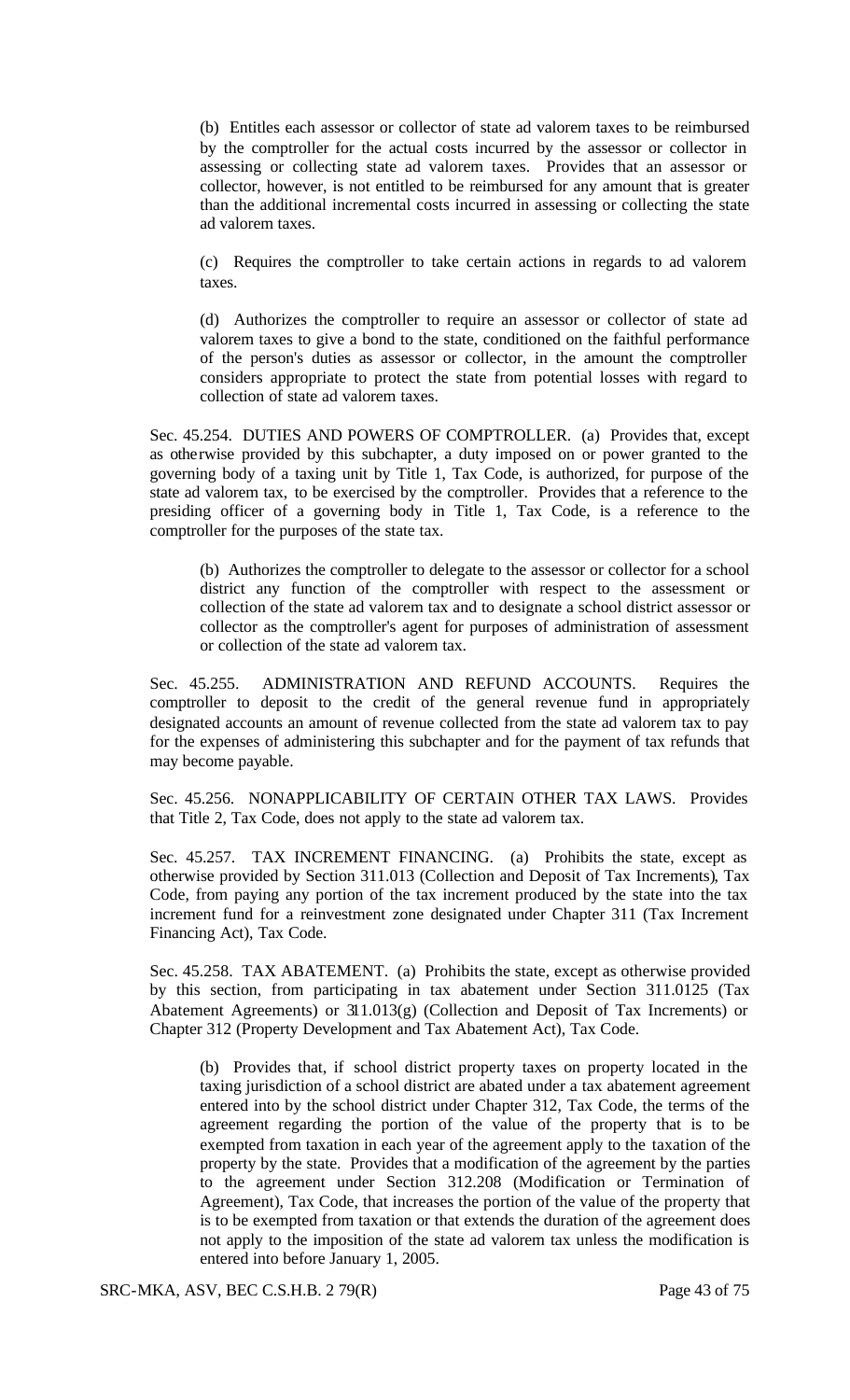Sec. 45.259. LIMITATION ON APPRAISED VALUE OF CERTAIN PROPERTY FOR STATE TAXATION. Provides that this section applies only in connection with property for which before April 1, 2005, the owner of the property has submitted to a school district an application under Section 313.025 (Application; Action on Application), Tax Code, for a limitation on appraised value under Subchapter B or C, Chapter 313, Tax Code, that is subsequently approved by the district, and applies only to the amount stated in the application. Provides that, in each tax year in which the appraised value of the property is subject to the limitation, the appraised value of the property for purposes of the state ad valorem tax is the same as the appraised value of the property for school district tax purposes.

SECTION 3.02. Amends Subchapter A, Chapter 6, Tax Code, by adding Section 6.038, as follows:

Sec. 6.038. STATE PARTICIPATION. (a) Provides that the comptroller and the state do not participate in the election of the board of directors of an appraisal district, the governance or management of the district, or the determination of the district's finances and budget.

(b) Requires the comptroller by rule to establish guidelines and criteria under which, if the comptroller finds that generally accepted appraisal standards and practices were not used by the appraisal district appraising property subject to the state ad valorem tax or that the appraised values assigned to property subject to that tax are invalid, the comptroller is authorized to take certain actions regarding the district's finances.

SECTION 3.03. Amends Section 6.06(d), Tax Code, to provide that the state and each taxing unit, rather than only the taxing unit, participating in the district are each allocated a portion of the amount of the budget equal to the proportion that the total dollar amount of property taxes imposed in the district by the state or taxing unit for the tax year in which the budget proposal is prepared bears to the sum of the total dollar amount of property taxes imposed in the district by the state an each participating unit for that year. Provides that, for purposes of this subsection, only state ad valorem taxes imposed in a school district or portion of a school district for which the appraisal district appraises property for taxation are considered as state ad valorem taxes imposed in the district. Makes conforming changes.

SECTION 3.04. Amends Sections 11.13(b) and (c), Tax Code, as follows:

(b) Entitles an adult to exemption from taxation by the state for elementary and secondary public school purposes in addition to the preexisting purposes for exemption. Makes a conforming change.

(c) Entitles an adult who is disabled or is 65 years of age or older, in addition to the exemption provided by Subsection (b), to an exemption from taxation by the state for elementary and secondary public school purpose or by a school district of \$10,000 of the appraised value of the adult's residence homestead. Makes conforming and nonsubstantive change s.

SECTION 3.05. Amends Section 11.14, Tax Code, by adding Subsection (f), to provide that Subsection (c) (relating to taxation of tangible personal property otherwise exempt from taxation) does not apply to the comptroller or to the state ad valorem tax.

SECTION 3.06. Amends Section 11.251, Tax Code, by adding Subsection (l), to provide that the exemption provided by Subsection (b) does not apply to the state ad valorem tax unless the property is exempt from that tax under Section 1-j(d), Article VIII, Texas Constitution.

SECTION 3.07. Amends the heading to Section 11.26, Tax Code, to read as follows:

Sec. 11.26. LIMITATION OF SCHOOL TAXES ON HOMESTEADS OF ELDERLY OR DISABLED.

SRC-MKA, ASV, BEC C.S.H.B. 2 79(R) Page 44 of 75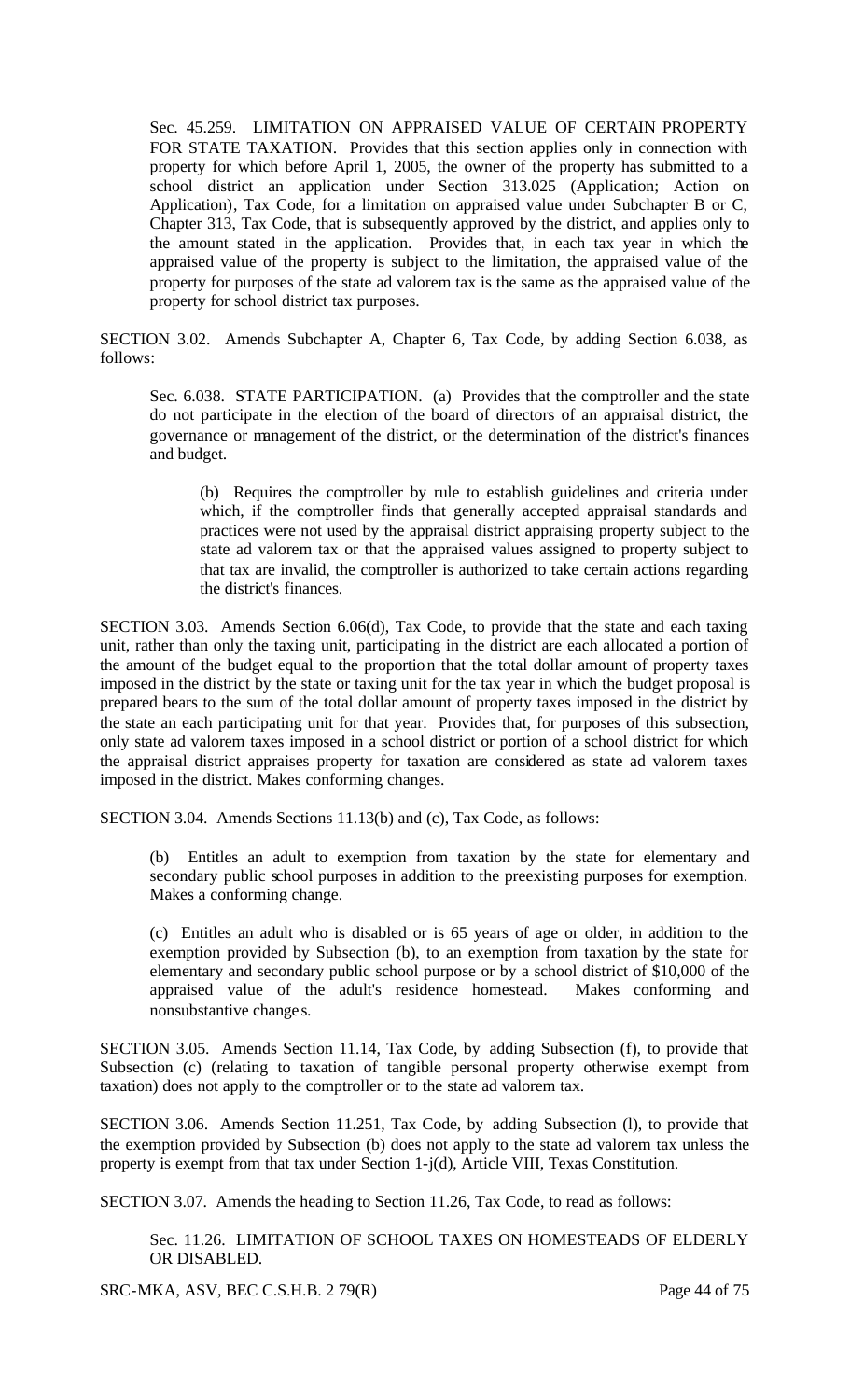SECTION 3.08. Amends Section 11.26, Tax Code, by amending Subsections (a), (b), (g), (h),  $(j)$ , and  $(k)$  and adding Subsections  $(a-1)$  and  $(g-1)$ , as follows:

(a) Makes conforming changes.

(a-1) Provides that, if the first tax year the individual qualified the residence homestead for the exemption provided by Section 11.13(c) for individuals 65 years of age or older was a tax year before the 2006, rather than 1997, tax year, except as provided by Subsection (b), then the amount of limitation on state and school district taxes is affected in a certain manner.

- (b) Makes a conforming change.
- (g) Makes conforming changes.

(g-1) Provides that Subsection (g) does not apply to a residence homestead to which this subsection applies. Provides that, except as provided by Subsection (b), if an individual who receives a limitation on tax increases imposed by this section in a tax year before the 2006 tax year, including a surviving spouse who receives a limitation under Subsection (i), subsequently qualifies a different residence homestead for an exemption under Section 11.13(c) and the first year in which the subsequently qualified homestead qualifies for the exemption is a tax year after the 2005 tax year, then the state and the school district are prohibited from imposing certain taxes on the subsequently qualified homestead.

(h), (j), and (k) Make conforming changes.

SECTION 3.09. Amends Section 21.03(a), Tax Code, to make conforming changes.

SECTION 3.10. Amends Section 21.031(a), Tax Code, to make conforming changes.

SECTION 3.11. Amends Section 22.28, Tax Code, as follows:

Sec. 22.28. PENALTY FOR DELINQUENT REPORT. (a) Requires the chief appraiser, except as otherwise provided by Section 22.30, to impose a penalty on a person who fails to timely file a rendition statement or property report required by this chapter in an amount equal to 10 percent of the total amount of taxes imposed on the property for that year by the state, if the property has taxable situs in a school district or portion of a school district for which the appraisal district appraises the property for taxation, and by the other taxing units participating in the appraisal district. Makes a conforming change.

(b) Makes conforming changes.

SECTION 3.12. Amends Sections 22.29(a) and (d), Tax Code, to make conforming changes.

SECTION 3.13. Amends Section 23.46(d), Tax Code, to make conforming and nonsubstantive changes.

SECTION 3.14. Amends Section 23.55(b), Tax Code, to make a conforming change.

SECTION 3.15. Amends Section 23.76(b), Tax Code, to make a conforming change.

SECTION 3.16. Amends Section 23.86(b), Tax Code, to make a conforming change.

SECTION 3.17. Amends Section 23.96(b), Tax Code, to make a conforming change.

SECTION 3.18. Amends Section 23.9807(c), Tax Code, to make a conforming change.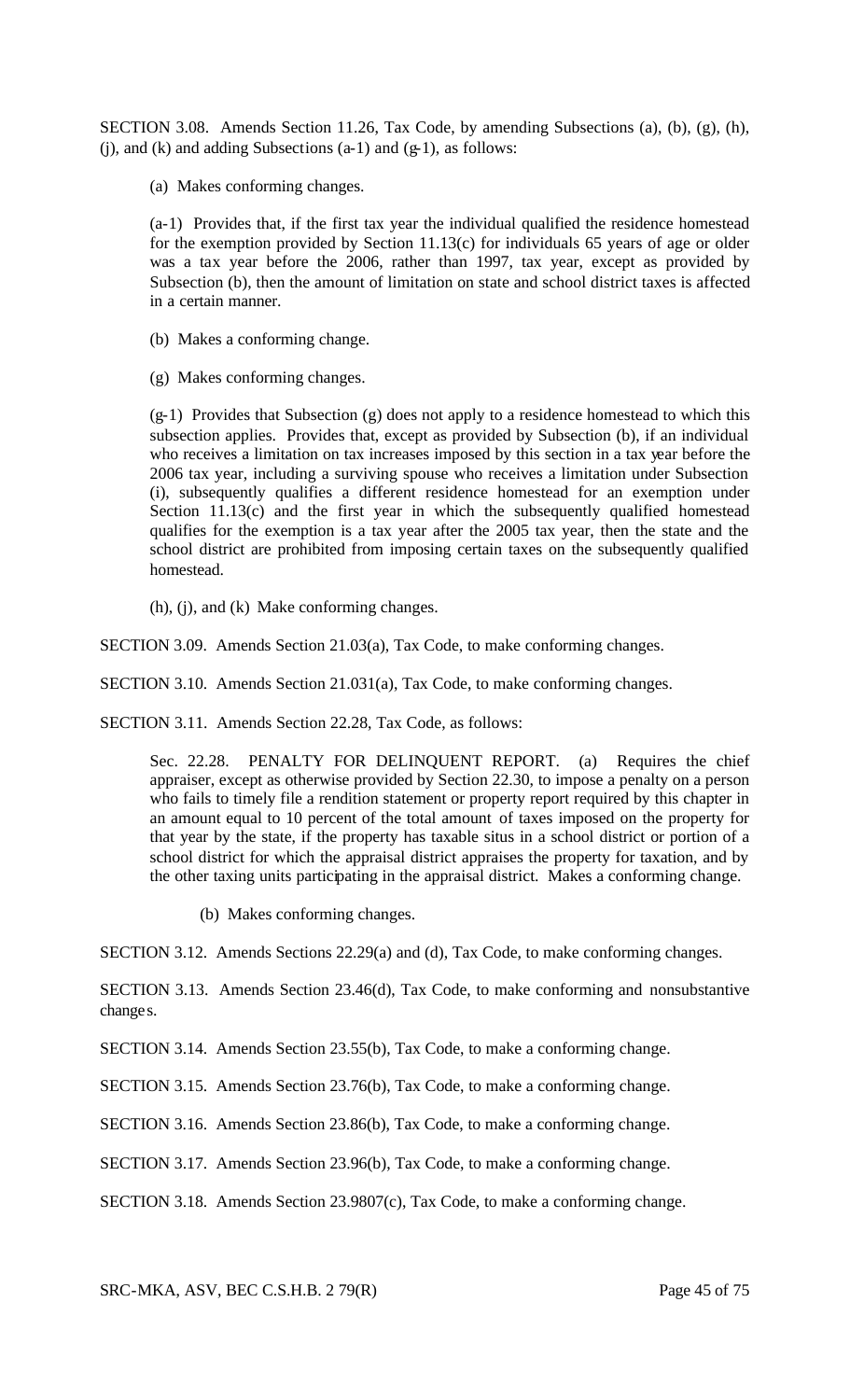SECTION 3.19. Amends Section 25.19(b), Tax Code, as amended by Chapters 1358 and 1517, Acts of the 76th Legislature, Regular Session, 1999, to require the chief appraiser to separate real from personal property and include in the notice for each certain amended information.

SECTION 3.20. Amends the heading to Section 26.01, Tax Code, to read as follows:

Sec. 26.01. SUBMISSION OF ROLLS TO STATE AND TAXING UNITS.

SECTION 3.21. Amends Sections 26.01(a), (c), and (d), Tax Code, as follows:

(a) Requires the chief appraiser to prepare and certify to the assessor for each taxing unit participating in the appraisal district that part of the appraisal roll for the appraisal district that lists the property taxable by the unit. Requires the chief appraiser, by that date, to prepare and certify to the comptroller and to the assessor for each school district that participates in the appraisal that part of the appraisal roll for the appraisal district that lists property for which the appraisal district appraises the property for state taxation. Provides that the part certified to the assessor is the appraisal roll for the taxing unit. Requires the chief appraiser to consult with the assessor for each taxing unit and the comptroller and notify each taxing unit and the comptroller in writing by April 1 of the form in which the roll will be provided to each unit and to the comptroller. Makes conforming changes.

- (c) Makes conforming and nonsubstantive changes.
- (d) Makes conforming changes.

SECTION 3.22. Amends Chapter 26, Tax Code, by adding Section 26.011, as follows:

Sec. 26.011. PROVISIONS NOT APPLICABLE TO STATE TAX. Provides that Sections 26.04, 26.041, 26.05, 26.051, 26.06, 26.07, and 26.08 do not apply to the state ad valorem tax or to the comptroller.

SECTION 3.23. Amends Section 26.09(c), Tax Code, to amend the method for calculating tax. Makes conforming changes.

SECTION 3.24. Amends Section 26.12, Tax Code, by adding Subsection (e), to provide that, for purposes of this section, the state is not a taxing unit.

SECTION 3.25. Amends Section 26.15(c), Tax Code, to authorize the comptroller to order changes in the state tax roll to correct errors in the mathematical computation of the state ad valorem tax.

SECTION 3.26. Amends Section 31.11(a), Tax Code, to prohibit the tax collector from making the refund unless certain conditions are satisfied for taxes other than state ad valorem taxes. Makes conforming changes.

SECTION 3.27. Amends Sections 32.01(a) and (d), Tax Code, as follows:

(a) Provides that the lien to secure the payment of state ad valorem taxes and applicable penalties and interest exist in favor of the state. Provides that the lien to secure the payment of taxes imposed by a taxing unit and applicable penalties and interest exists in favor of the taxing unit having power to tax the property. Makes conforming changes.

(d) Makes a conforming change.

SECTION 3.28. Amends Section 33.01(a), Tax Code, to include a delinquent state ad valorem tax as subject to this subsection. Makes a conforming change.

SECTION 3.29. Amends Subchapter A, Chapter 33, Tax Code, by adding Section 33.11, as follows:

SRC-MKA, ASV, BEC C.S.H.B. 2 79(R) Page 46 of 75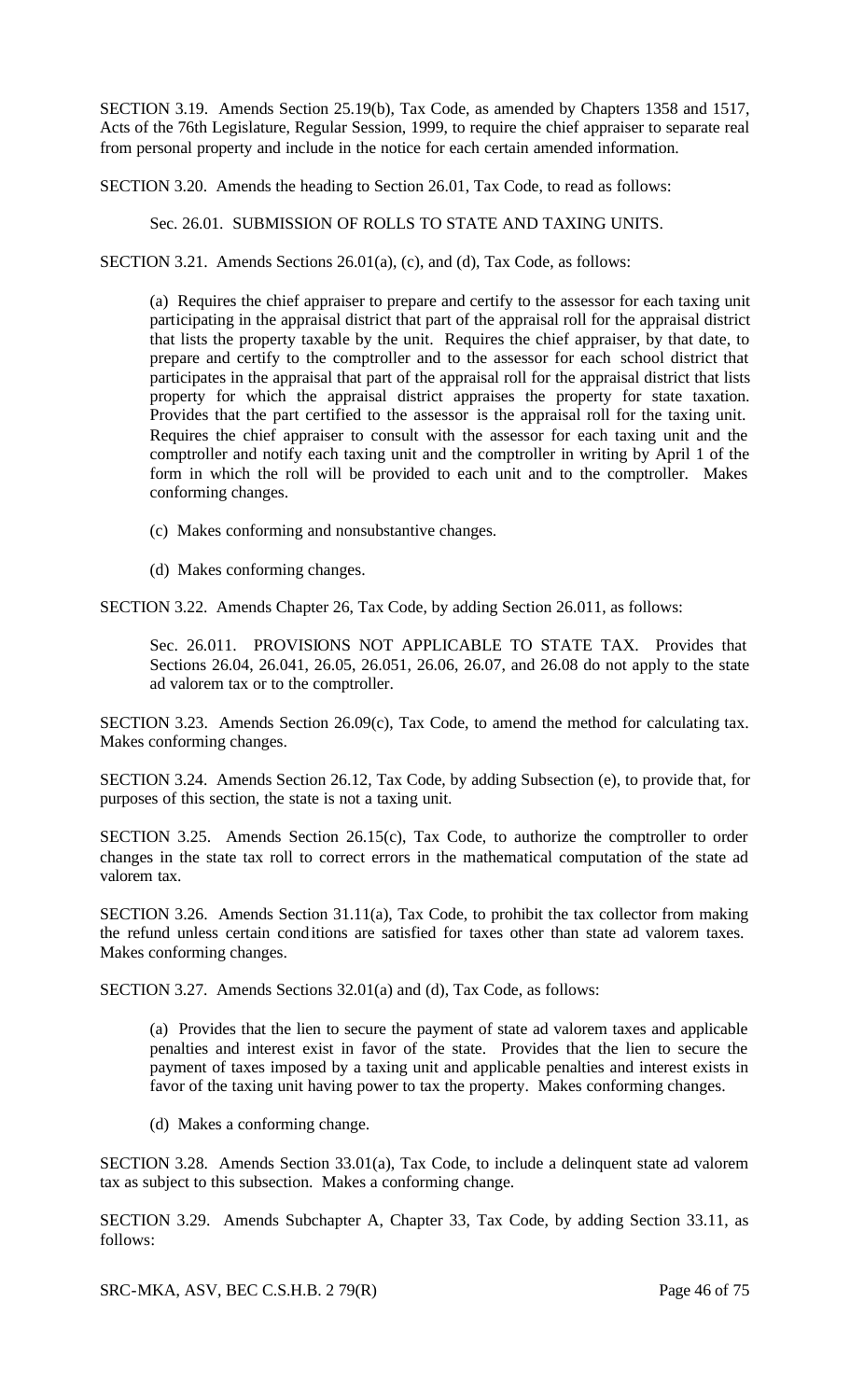Sec. 33.11. COLLECTION OF DELINQUENT STATE AD VALOREM TAXES; PENALTY. (a) Provides that the collector for a school district has the same powers and duties regarding the collection of delinquent state ad valorem taxes imposed on property having taxable situs in the school district as the collector has regarding delinquent school district taxes on that property.

(b) Provides that the attorney who represents a school district to enforce the collection of delinquent school district taxes represents the state to enforce the collection of delinquent state ad valorem taxes imposed on property having taxable situs in the school district. Provides that if the governing body of a school district contracts with a private attorney to enforce the collection of delinquent school district ad valorem taxes, the contract applies to the collection of delinquent state ad valorem taxes on property taxable by that school district without further action. Provides that the compensation of the private attorney for collecting delinquent state ad valorem taxes is equal to a percentage of the amount collected that represents the portion of that amount attributable to the additional penalty provided by Subsection (c). Provides that if the governing body of a school district contracts with an official, taxing unit, or political subdivision of this state for the collection of the ad valorem taxes of the school district that includes the collection of delinquent state ad valorem taxes on property taxable by that school district without further action.

(c) Provides that state ad valorem taxes that remain delinquent on July 1 of the year in which they become delinquent incur an additional penalty to defray costs of collection if the collection of the delinquent taxes is covered by a contract with a private attorney under Subsection (a) or (b). Provides that the amount of the penalty is the amount of the compensation specified in the contract.

(d) Provides that a tax lien attaches in favor of the state to the property on which the tax is imposed to secure payment of the penalty.

(e) Requires the person responsible for collecting the delinquent state ad valorem tax to deliver a notice of delinquency and of the penalty to the property owner at least 30 and not more than 60 days before July 1.

(f) Provides that Sections 6.30, 33.07, and 33.08 do not apply to the state ad valorem tax.

SECTION 3.30. Amends Sections 33.21(a) and (b), Tax Code, to make conforming and nonsubstantive changes.

SECTION 3.31. Amends Section 33.23(b), Tax Code, to make a conforming change.

SECTION 3.32. Amends Section 33.44(b), Tax Code, to require citation, for purposes of joining the state, to be served on the school district collector who collects state ad valorem taxes on the property. Makes nonsubstantive changes.

SECTION 3.33. Amends Section 34.04(b), Tax Code, to require, if the state is a party to the underlying action, the copy of the petition to be served on the state to be served on the school district collector who collects state ad valorem taxes on the subject property. Requires the attorney who represents the state to enforce the collection of delinquent state ad valorem taxes in the school district in which the property is located to represent the state at the hearing.

SECTION 3.34. Amends the heading to Chapter 41, Tax Code, to read as follows:

### CHAPTER 41. ADMINISTRATIVE REVIEW

SECTION 3.35. Amends Section 41.03, Tax Code, as follows:

Sec. 41.03. New heading: CHALLENGE BY STATE OR TAXING UNIT. Makes conforming changes.

SRC-MKA, ASV, BEC C.S.H.B. 2 79(R) Page 47 of 75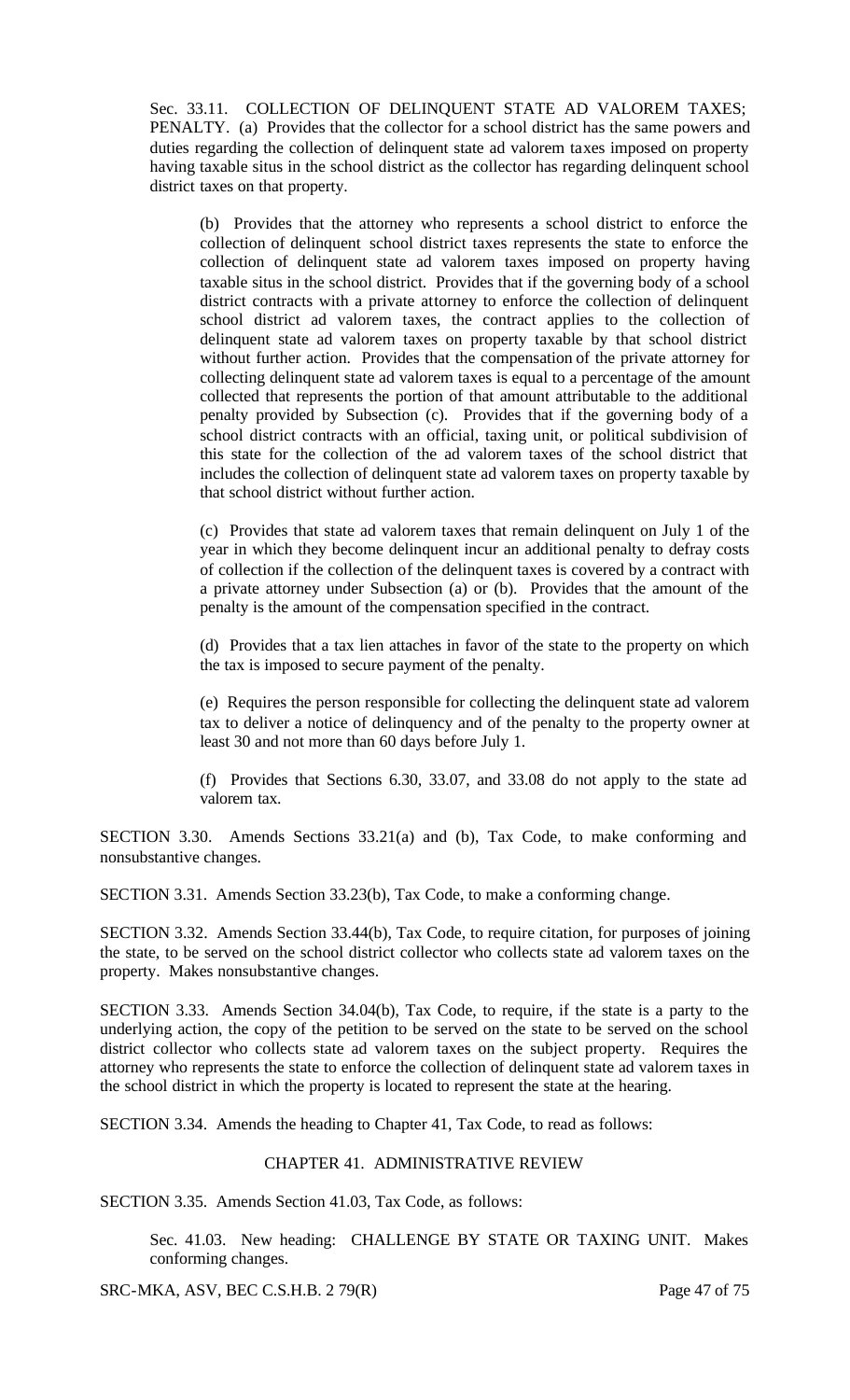SECTION 3.36. Amends Subchapter A, Chapter 41, Tax Code, by adding Sections 41.031 and 41.032, as follows:

Sec. 41.031. CHALLENGE BY STATE. Entitles the state to challenge before the appraisal review board the exclusion of property from the appraisal roll for state ad valorem taxes.

Sec. 41.032. REPRESENTATION OF STATE. Provides that the comptroller represents the state in a challenge by the state under this subchapter. Authorizes the comptroller to delegate that function to the appropriate school district assessor or collector.

SECTION 3.37. Amends Section 41.06(a), Tax Code, to make conforming changes.

SECTION 3.38. Amends Section 41.07(d), Tax Code, to require the appraisal review board to deliver by certified mail a notice of the issuance of the order and a copy of the order to the taxing unit. Requires the appraisal review board, if the order of the board excludes property from the appraisal roll for state ad valorem taxes, to deliver a notice of issuance and a copy of the order to the comptroller in the manner prescribed by the comptroller.

SECTION 3.39. Amends Section 41.47(d), Tax Code, to require the appraisal review board, if the order of the board excludes property from the appraisal roll for state ad valorem taxes, to deliver a notice of issuance and a copy of the order to the comptroller and the appropriate school district assessor in the manner prescribed by the comptroller.

SECTION 3.40. Amends Subchapter A, Chapter 42, Tax Code, by adding Section 42.032, as follows:

Sec. 42.032. RIGHT OF APPEAL BY COMPTROLLER. (a) Entitles the comptroller to appeal an order of the appraisal review board excluding property from the appraisal roll for state ad valorem taxes.

(b) Requires the attorney general to represent the comptroller in an appeal under this section. Authorizes the attorney general to delegate its duties under this section to a county or district attorney or to contract with a private attorney for the performance of those duties.

SECTION 3.41. Amends Sections 42.06(a) and (c), Tax Code, as follows:

(a) Makes a conforming change.

(c) Requires the chief appraiser, if the chief appraiser, a taxing unit, a county, or the comptroller appeals an order of the appraisal review board, to deliver a copy of the notice to the property owner whose property is involved in the appeal. Requires the comptroller, if the appeal is an order of the comptroller, to deliver a copy of the notice to the property owner. Requires the chief appraiser or the comptroller to deliver the copy of the notice within 10 days after the date the notice is filed.

SECTION 3.42. Amends Sections 42.43(a), (b), and (c), Tax Code, to make conforming changes.

SECTION 3.43. Amends Sections 43.01 and 43.04, Tax Code, to make conforming changes.

CHAPTER 3.44. Amends Subchapter A, Chapter 313, Tax Code, by adding Section 313.008, as follows:

Sec. 313.008. REPORT TO LEGISLATURE. (a) Requires the LBB, not later than December 1, 2006, to submit a report to the legislature that includes recommended changes to this chapter to provide incentives and credits relating to the state ad valorem tax that are consistent with the purposes described by Section 313.003.

SRC-MKA, ASV, BEC C.S.H.B. 2 79(R) Page 48 of 75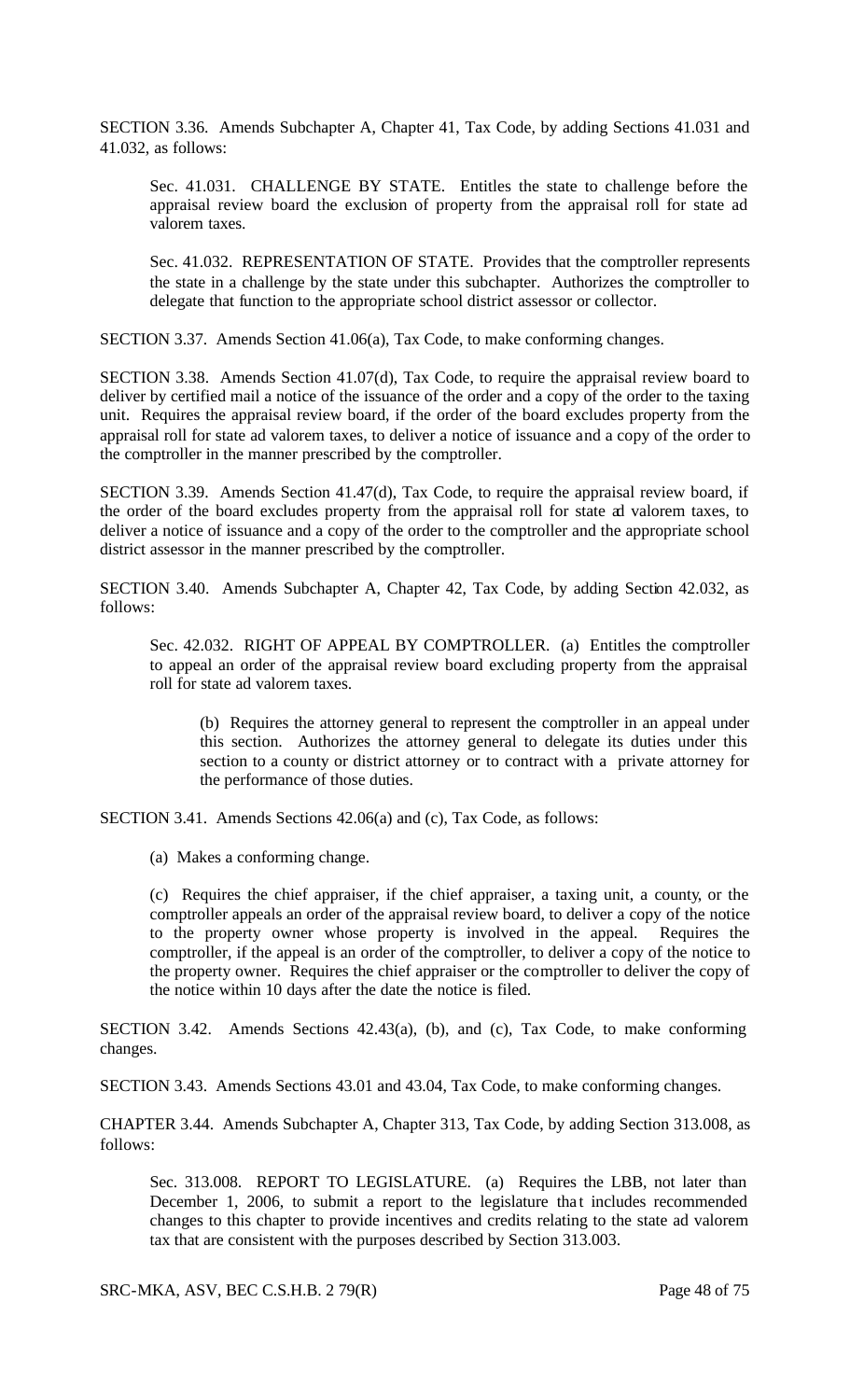(b) Provides that this section expires January 1, 2007.

SECTION 3.45. Amends Chapter 311, Tax Code, by adding Section 311.0131, as follows:

Sec. 311.0131. SCHOOL DISTRICT ANNUAL OBLIGATION TO TAX INCREMENT FUND; STATE PAYMENT OF PORTION OF OBLIGATION. (a) Provides that this section applies only to a reinvestment zone created before September 1, 1999, for which a school district enters into an agreement under Section 311.013(f) with the governing body of the municipality that created the zone to pay into the tax increment fund for the zone a portion of the school district's tax increment produced from property located in the zone.

(b) Provides that, notwithstanding the terms of the agreement regarding the portion of the school district's tax increment required to be paid into the fund, in each year, the portion of the school district's tax increment the school district is required to pay into the fund is the school district annual obligation for the school district for that year calculated under Subsection (c).

(c) Requires the municipality that created the zone or its designee to calculate the school district annual obligation for a school district by applying the applicable school district's tax rate for the 2004 tax year to the captured appraised value for the school district for the year for which the obligation is calculated and multiplying that amount by the percentage of the school district's tax increment for the year for which the obligation is calculated that the school district agreed to pay into the tax increment fund in that year under Section 311.013(f).

(d) Requires the school district annual obligation for each year to be apportioned between the school district and the state in proportion to the amount of taxes each of those entities imposes on the captured appraised value for the zone in that year as calculated under this subsection. Provides that the amount of taxes the state imposes on that captured appraised value is calculated by multiplying the rate of the state ad valorem tax rate for that year by the captured appraised value for the state. Provides that the amount of taxes the school district imposes on that captured appraised value used in making the apportionment is calculated by multiplying the school district local fund assignment tax rate for that year by the captured appraised value of the school district. Provides that the tax increment base for the state under Section 311.012 is determined as if this section were in effect for the year in which the reinvestment zone was created.

(e) Provides that, if more than one school district imposes taxes on property in a reinvestment zone, the school district annual obligation for each school district and the portion of that obligation that the state is required to pay under this section is required to be calculated separately for the portion of the property in the reinvestment zone located in each school district.

(f) Requires the comptroller to verify the payments to be made by the state under this section and to retain from state property tax collections sufficient funds to make the calcula ted payments. Requires the comptroller, from the retained funds, to pay to the school district or, if required by the agreement, to the municipality the portion of the school district annual obligation appointed to the state under Subsection (c).

(g) Requires a school district, on receipt of the state's portion of the school district annual obligation by the school district, to pay promptly the state's portion to the municipality. Requires the school district, at the time of payment of the state's portion to the municipality, to pay to the municipality any unpaid balance of the school district's portion of the school district annual obligation.

(h) Requires amounts paid to a municipality under Subsections (f) and (g) to be deposited to the credit of the tax increment fund on behalf of the school district.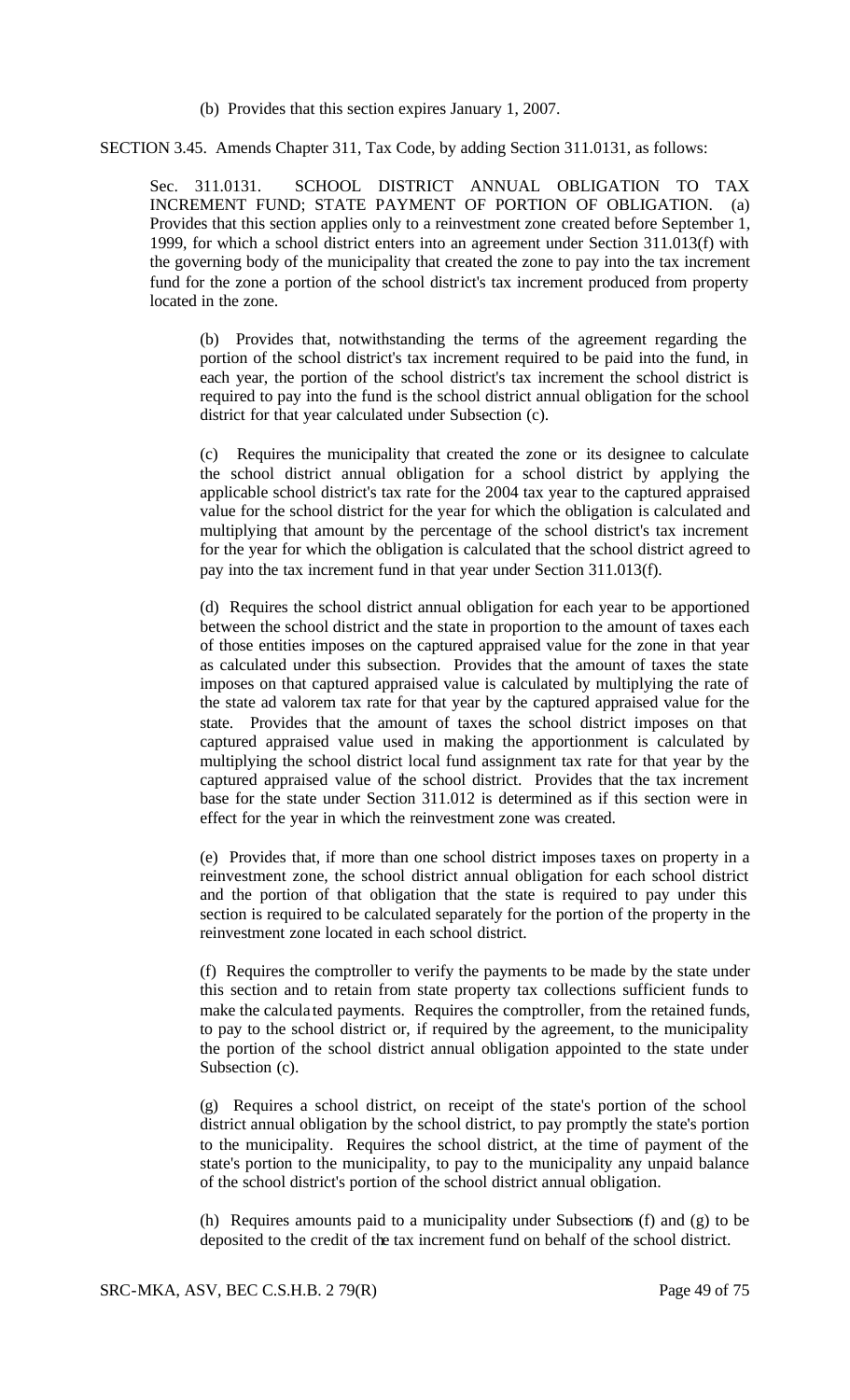(i) Provides that this section ceases to apply to a reinvestment zone on the earlier date specified by Section 311.017(a)(1) or (2) for the reinvestment zone. Provides that, if the agreement provides that the termination date may be extended, the state's obligation to pay a portion of the school district annual obligation ceases on the date the school district ceases to be required to pay any tax increment produced by the school district into the tax increment fund for the zone.

CHAPTER 3.46. Makes application of this article, as it affects Chapter 41, Tax Code, prospective.

SECTION 3.47. Makes application of this article prospective to January 1, 2006.

#### ARTICLE 4. CHARTER SCHOOLS

SECTION 4.01. (a) Repealer: Subchapter D (Open-Enrollment Charter School), Chapter 12, Education Code, effective August 1, 2006.

(b) Requires each open-enrollment charter school operating or holding a charter to operate on August 1, 2006, except as provided by Section 11A.1041, Education Code, to be dissolved in accordance with Subchapter I, Chapter 11A, Education Code, as added by this Act.

SECTION 4.02. Amends Subtitle C, Title 2, Education Code, by adding Chapter 11A, as follows:

## CHAPTER 11A. PUBLIC CHARTER DISTRICTS

### SUBCHAPTER A. GENERAL PROVISIONS

Sec. 11A.001. DEFINITIONS. Defines "charter holder," "governing body of a charter holder," "governing body of a public charter district," "management company," "management services," and "officer of a public charter district."

Sec. 11A.002. AUTHORIZATION. (a) Authorizes SBOE, in accordance with this chapter, to grant a charter on the application of an eligible entity for a public charter district to operate in a facility of a commercial or nonprofit entity, an eligible entity, or a school district, including a home-rule school district. Defines "eligible entity."

(b) Authorizes SBOE to grant a charter for a public charter district only to an applicant that meets all financial, governing, and operational standards adopted by the commissioner under this chapter.

(c) Prohibits SBOE from granting more than a total of 215 charters for public school districts.

(d) Prohibits an educator employed by a school district before the effective date of a charter for a public charter district operated at a school district facility from being transferred to or employed by the public charter district over the educator's objection.

Sec. 11A.003. AUTHORITY UNDER CHARTER. Sets forth certain requirements for and characteristics of a public charter district.

Sec. 11A.004. STATUS. Provides that a public charter district or campus is part of the public school system of this state.

Sec. 11A.005. IMMUNITY FROM LIABILITY. Provides that in matters related to operation of a public charter district, a public charter district is immune from liability to the same extent as a school district, and its employees and volunteers are immune from liability to the same extent as school district employees and volunteers. Provides that, except as provided by Section 11A.154, a member of the governing body of a public

SRC-MKA, ASV, BEC C.S.H.B. 2 79(R) Page 50 of 75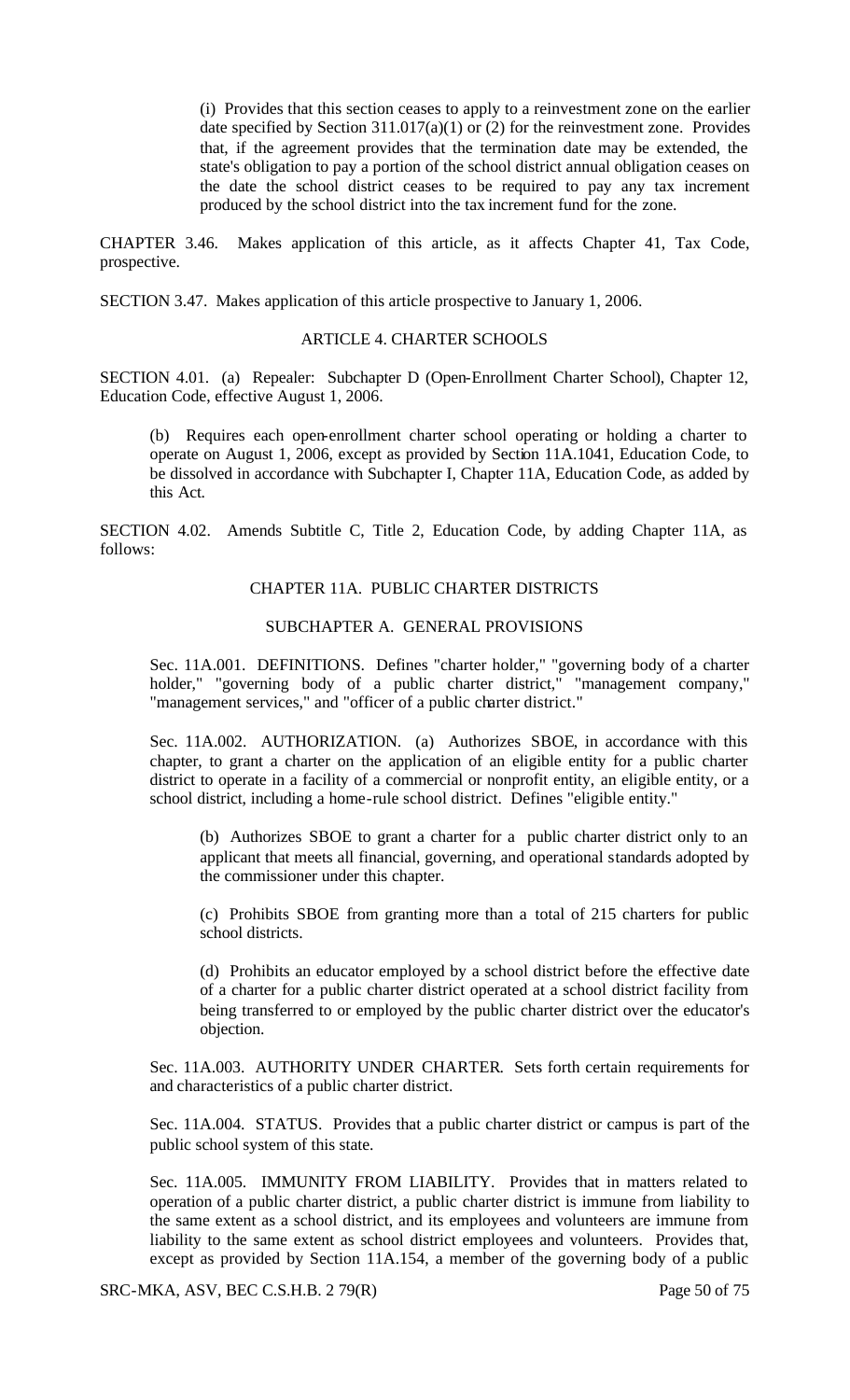charter district or of a charter holder is immune from liability to the same extent as a school district trustee.

Sec. 11A.006. REFERENCE TO OPEN-ENROLLMENT CHARTER SCHOOL. Provides that a reference in law to an open-enrollment charter school means a public charter district or public charter campus, as applicable.

[Reserves Sections 11A.007-11A.050 for expansion.]

# SUBCHAPTER B. APPLICABILITY OF CERTAIN LAWS

Sec. 11A.051. GENERAL APPLICABILITY OF LAWS, RULES, AND ORDINANCES TO PUBLIC CHARTER DISTRICT. (a) Provides that, except as provided by Subsection (b) or (c), a public charter district is subject to federal and state laws and rules governing public schools and to municipal zoning ordinances governing public schools.

(b) Provides that a public charter district is subject to this code and rules adopted under this code only to the extent the applicability to a public charter district of a provision of this code or a rule adopted under this code is specifically provided.

(c) Provides that, notwithstanding Subsection (a), a campus of a public charter district located in whole or in part in a municipality with a population of 20,000 or less is not subject to a municipal zoning ordinance governing public schools.

Sec. 11A.052. APPLICABILITY OF TITLE. (a) Provides that a public charter district has the powers granted to schools under this title.

(b) Provides that a public charter district is subject to certain provisions.

(c) Entitles a public charter district to the same level of services provided to school districts by regional education service centers. Requires the commissioner to adopt rules that provide for the representation of public charter districts on the boards of directors of regional education service centers.

(d) Authorizes the commissioner by rule to permit a public charter district to voluntarily participate in any state program available to school districts, including a purchasing program, if the public charter district complies with all terms of the program.

Sec. 11A.053. APPLICABILITY OF OPEN MEETINGS AND PUBLIC INFORMATION LAWS. (a) Provides that, with respect to the operation of a public charter district, the governing body of a charter holder and the governing body of a public charter district are considered to be governmental bodies for purposes of Chapter 551 (Open Meetings) and Chapter 552 (Public Information), Government Code.

(b) Provides that, with respect to the operation of a public charter district, any requirement in Chapter 551 or Chapter 552, Government Code, that applies to a school district, the board of trustees of a school district, or public school students applies to a public charter district, the governing body of a charter holder, the governing body of a public charter district, or students in attendance at a public charter district campus.

Sec. 11A.054. APPLICABILITY OF LAWS RELATING TO LOCAL GOVERNMENT RECORDS. (a) Provides that, with respect to the operation of a public charter district, a public charter is considered to be a local government for purposes of Subtitle C, Title 6, Local Government Code, and Subchapter J, Chapter 441 (Libraries and Archives), Government Code.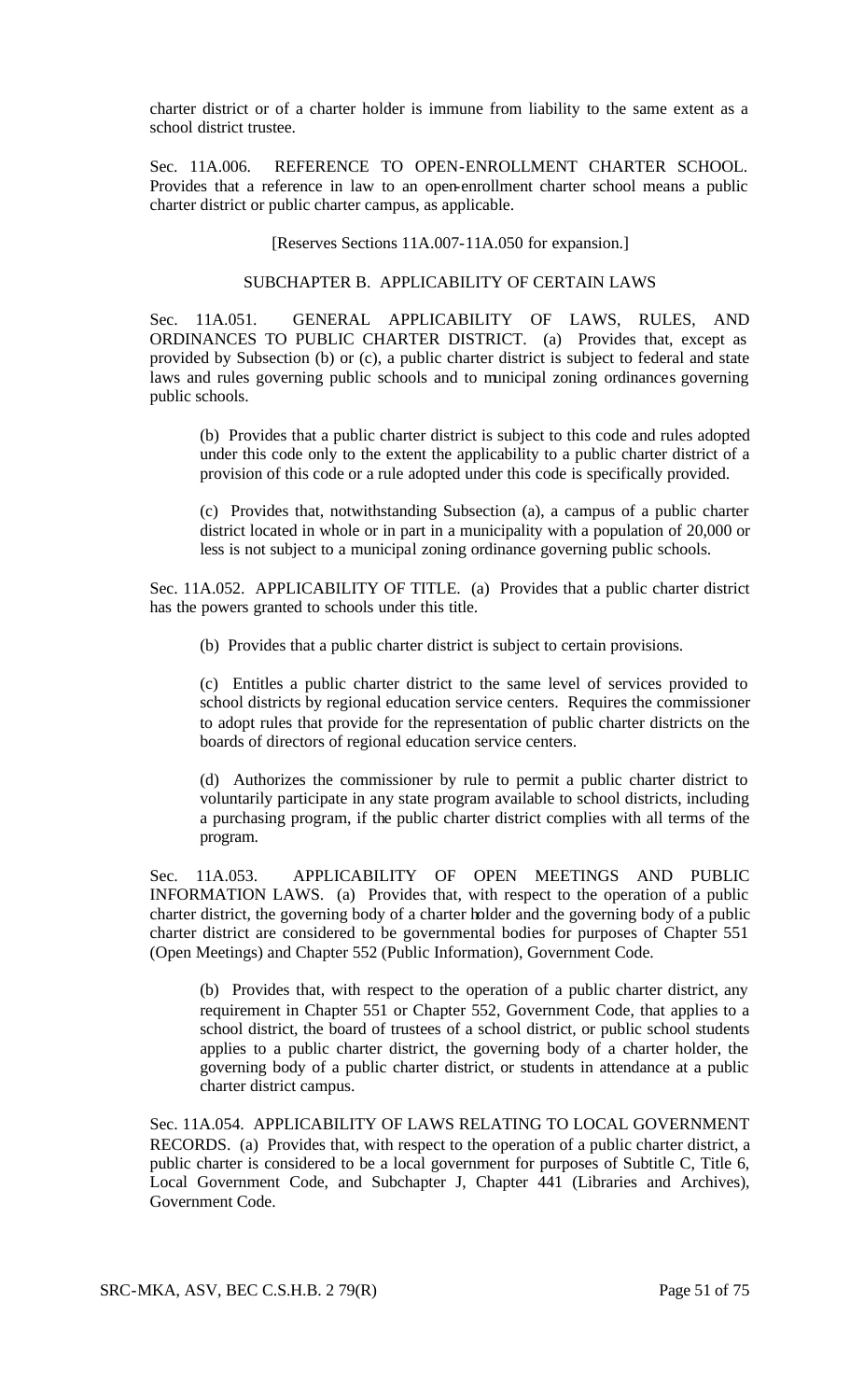(b) Provides that records of a public charter district, a charter holder, or a management company that relate to a public charter district are government records for all purposes under state law.

(c) Provides that any requirement in Subtitle C, Title 6, Local Government Code, or Subchapter J, Chapter 441, Government Code, that applies to a school district, the board of trustees of a school district, or an officer or employee of a school district applies to a public charter district or management company, the governing body of a charter holder, the governing body of a public charter district, or an officer or employee of a public charter district or management company except that the records of a public charter district or management company that ceases to operate is required to be transferred in the manner prescribed by Subsection (d).

(d) Requires the records of a public charter district or management company that ceases to operate to be transferred in the manner specified by the commissioner to a custodian designated by the commissioner. Authorizes the commissioner to designate any appropriate entity to serve as custodian, including TEA, a regional education service center, or a school district. Requires the commissioner, in designating a custodian, to ensure that the transferred records, including student and personnel records, are transferred to a custodian capable of performing certain tasks.

(e) Authorizes the commissioner, if the charter holder of a public charter district that ceases to operate or an officer or employee of the district or a management company refuses to transfer school records in the manner specified by the commissioner under Subsection (d), to ask the attorney general to petition a court for recovery of the records. Requires the court to award attorney's fees and court costs to the state if the court grants the petition.

(f) Provides that a record described by this section is a public school record for purposes of Section 37.10(c)(2) (Tampering with Governmental Record), Penal Code.

Sec. 11A.055. APPLICABILITY OF LAWS RELATING TO PUBLIC PURCHASING AND CONTRACTING. (a) Provides that this section applies to a public charter district unless the district's charter otherwise describes procedures for purchasing and contracting and the procedures are approved by SBOE.

(b) Provides that, for certain purposes, a public charter district is considered to be a governmental entity, a political subdivision, and a local government.

(c) Provides that, to the extent consistent with this section, a requirement in a law listed in this section that applies to a school district or the board of trustees of a school district applies to a public charter district, the governing body of a charter holder, or the governing body of a public charter district.

Sec. 11A.056. APPLICABILITY OF LAWS RELATING TO CONFLICT OF INTEREST. (a) Provides that a member of the governing body of a charter holder, a member of the governing body of a public charter district, or an officer of a public charter district is considered to be a local public official for purposes of Chapter 171 (Regulation of Conflicts of Interest of Officers of Municipalities, Counties, and Certain Other Local Governments), Local Government Code. Provides that, for purposes of that chapter, certain conditions apply to members of a governing body of a charter holder.

(b) Provides that, to the extent consistent with this section, a requirement of a law listed in this section that applies to a school district or the board of trustees of a school district applies to a public charter district, the governing body of a charter holder, or the governing body of a public charter district.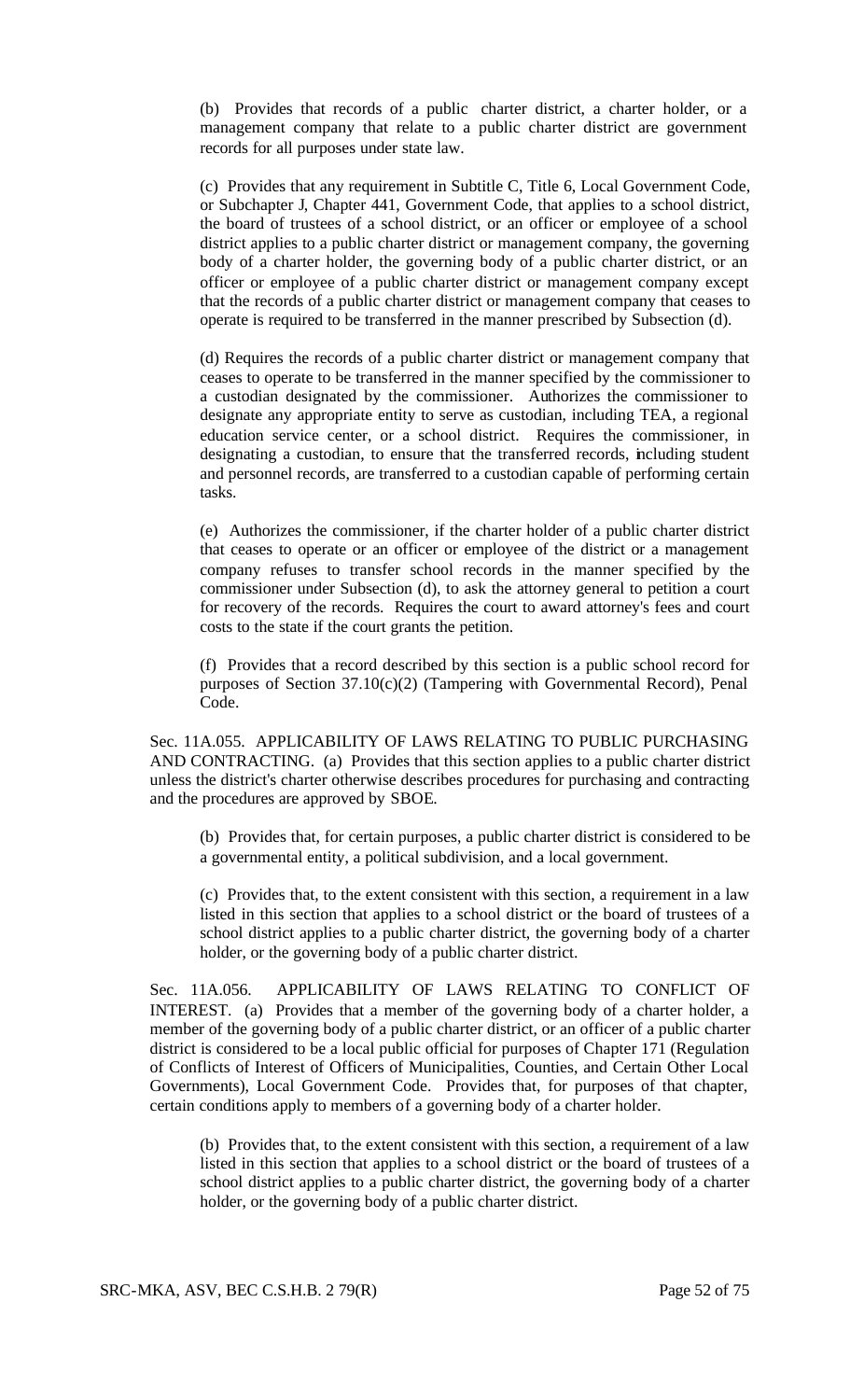(c) Authorizes an employee who is not a teacher to serve as a member of the governing body of a charter holder or the governing body of a public charter district under certain circumstances.

(d) Prohibits the individual, if under Subsection (c) an individual continues to be employed and serve as a member of the governing body, from participating in any deliberation or voting on the appointment, reappointment, confirmation of the appointment or reappointment, employment, reemployment, change in the status, compensation, or dismissal of the individual if that action applies only to the individual and is not taken regarding a bona fide class or category of employees. Prohibits the individual from hearing, considering, or acting on any grievance or complaint concerning the individual or a matter with which the individual has dealt in the individual's capacity as an employee.

Sec. 11A.057. APPLICABILITY OF NEPOTISM LAWS. (a) Provides that a public charter district, including the governing body of a public charter district and any district employee with final authority to hire a district employee, is subject to a prohibition, restriction, or requirement, as applicable, imposed by state law or by a rule adopted under state law, relating to nepotism under Chapter 573 (Degrees of Relationship; Nepotism Prohibitions), Government Code.

(b) Prohibits a member of the governing body of a charter holder or public charter district, notwithstanding Subsection (a), from being related in the third degree by consanguinity or affinity, as determined under Chapter 573, Government Code, to another member of the governing body of the charter holder or public charter district.

(c) Provides that this section does not apply to an appointment, confirmation of an appointment, or vote for an appointment or confirmation of an appointment of an individual to a position under certain circumstances.

(d) Provides that if, under Subsection (c), an individual continues to be employed or serve in a position, the public official to whom the individual is related in a prohibited degree is prohibited from participating in any deliberation or voting on the appointment, reappointment, confirmation of the appointment or reappointment, employment, reemployment, change in status, compensation, or dismissal of the individual if that action applies only to the individual and is not taken regarding a bona fide class or category of employees.

[Reserves Sections 11A.058-11A.100 for expansion.]

# SUBCHAPTER C. CHARTER ISSUANCE AND ADMINISTRATION

Sec. 11A.101. APPLICATION. (a) Requires SBOE to adopt certain items for use in granting charters for public charter districts.

(b) Requires the application form to provide for including the information required under Section 11A.103 to be contained in a charter.

(c) Authorizes SBOE to approve or deny an application based on criteria it adopts and on financial, governing, and operational standards adopted by the commissioner under this chapter. Requires SBOE to include criteria relating to certain information.

(d) Prohibits a public charter district from beginning operation under this chapter unless the commissioner has certified that the applicant has acceptable administrative and accounting systems and procedures in place for the operation of the proposed public charter district.

Sec. 11A.102. NOTIFICATION OF CHARTER APPLICATION. Requires the commissionor by rule to adopt a procedure for providing notice to each member of the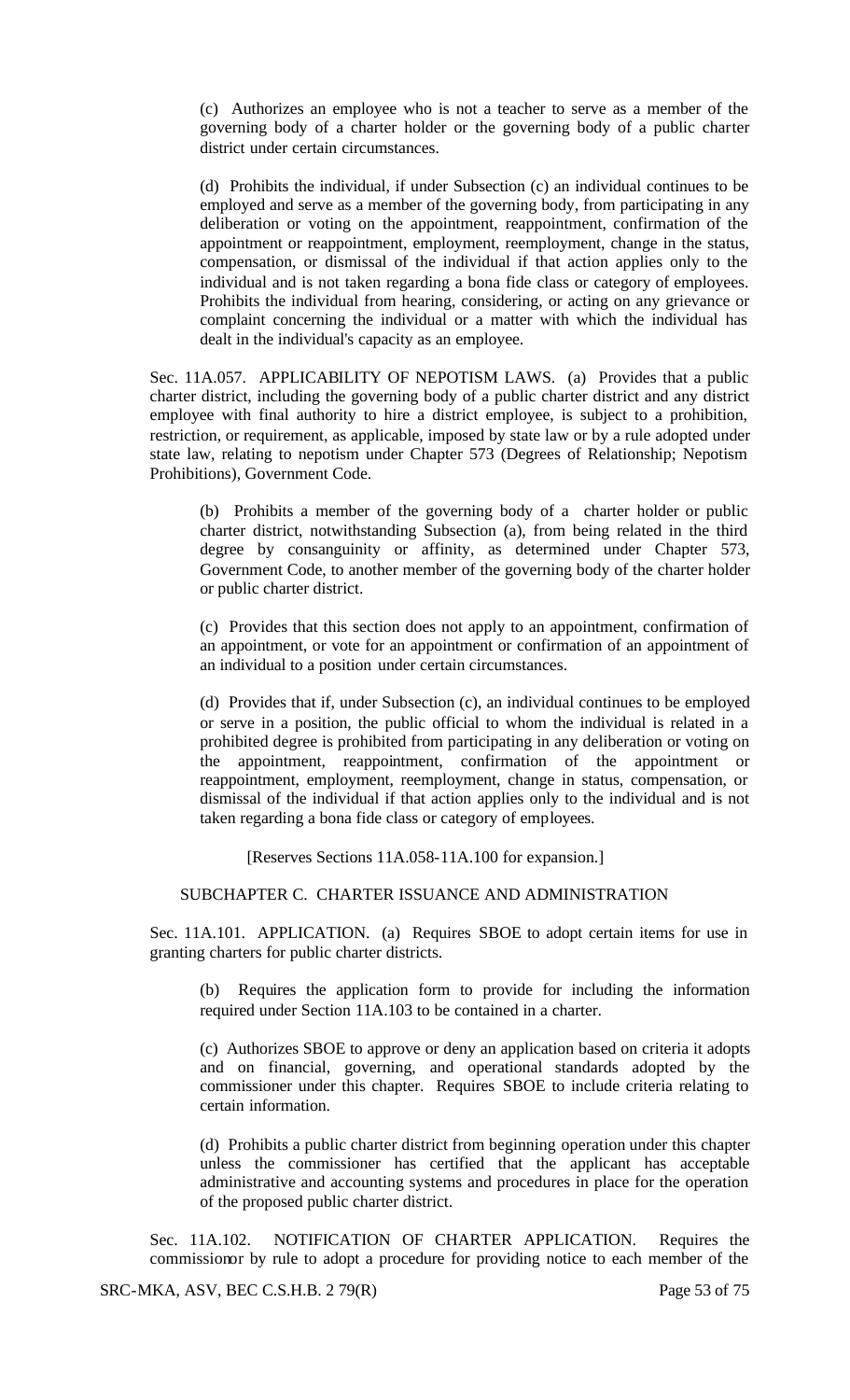legislature that represents the geographic area to be served by the proposed public charter district, as determined by the commissioner, on receipt by SBOE of an application for a charter for a public charter district under Section 11A.101.

Sec. 11A.103. CONTENT. (a) Sets forth certain requirements for each charter granted under this chapter.

(b) Requires a charter holder of a public charter district to consider including in the district's charter a requirement that the district develop and administer personal graduation plans under Section 28.0212, as added by Chapter 1212, Acts of the 78th Legislature, Regular Session, 2003.

(c) Prohibits the terms of a charter from including plans for future increases in student enrollment, grades levels, campuses, or geographical area, except under certain authorizations.

Sec. 11A.104. FORM. Requires a charter for a public charter district to be in the form of a license issued by SBOE to the charter holder.

Sec. 11A.1041. GRANT OF CHARTER REQUIRED FOR CERTAIN ENTITIES. (a) Requires the commissioner, notwithstanding Section 11A.101, to immediately grant a charter under this chapter to certain entities on or before August 1, 2006.

(b) Provides that assessment instrument results for fewer than five students are not considered for purposes of Subsection  $(a)(1)(B)$  or  $(C)$ .

(c) Requires the commissioner to determine which entities are eligible for a charter under this section as soon as practicable.

(d) Requires the content and terms of a charter granted to an eligible entity under this section to be the same as those under which the entity operated under Subchapter D, Chapter 12, as that subchapter existed on January 1, 2005, except that where the terms conflict with this chapter, this chapter prevails.

(e) Prohibits an eligible entity holding multiple charters prior to January 1, 2005, from combining those Charters into one charter for a public charter district but requires the entity to retain each of those charters which count towards the limit imposed under Section 11A.002(c).

(f) Provides that Section 11A.157 does not apply to an entity granted a charter under this section.

(g) Provides that a decision of SBOE or the commissioner under this section is not subject to a hearing or an appeal to a district court.

(h) Provides that this section expires January 1, 2008.

Sec. 11A.1042. DETERMINATION OF ACCEPTABLE PERFORMANCE. (a) Requires the commissioner, for purposes of Section 11A.1041(a), to compute the percentage of students who performed satisfactorily on an assessment instrument in a manner consistent with this section.

(b) Authorizes the commissioner to only consider the performance of a student who was enrolled as of the date for reporting enrollment for the fall semester under PEIMS.

(c) Requires the commissioner, in computing performance under this section, to calculate certain results.

(d) Requires the commissioner, to the extent consistent with this section, to use the methodology used to compute passing rates for reading and mathematics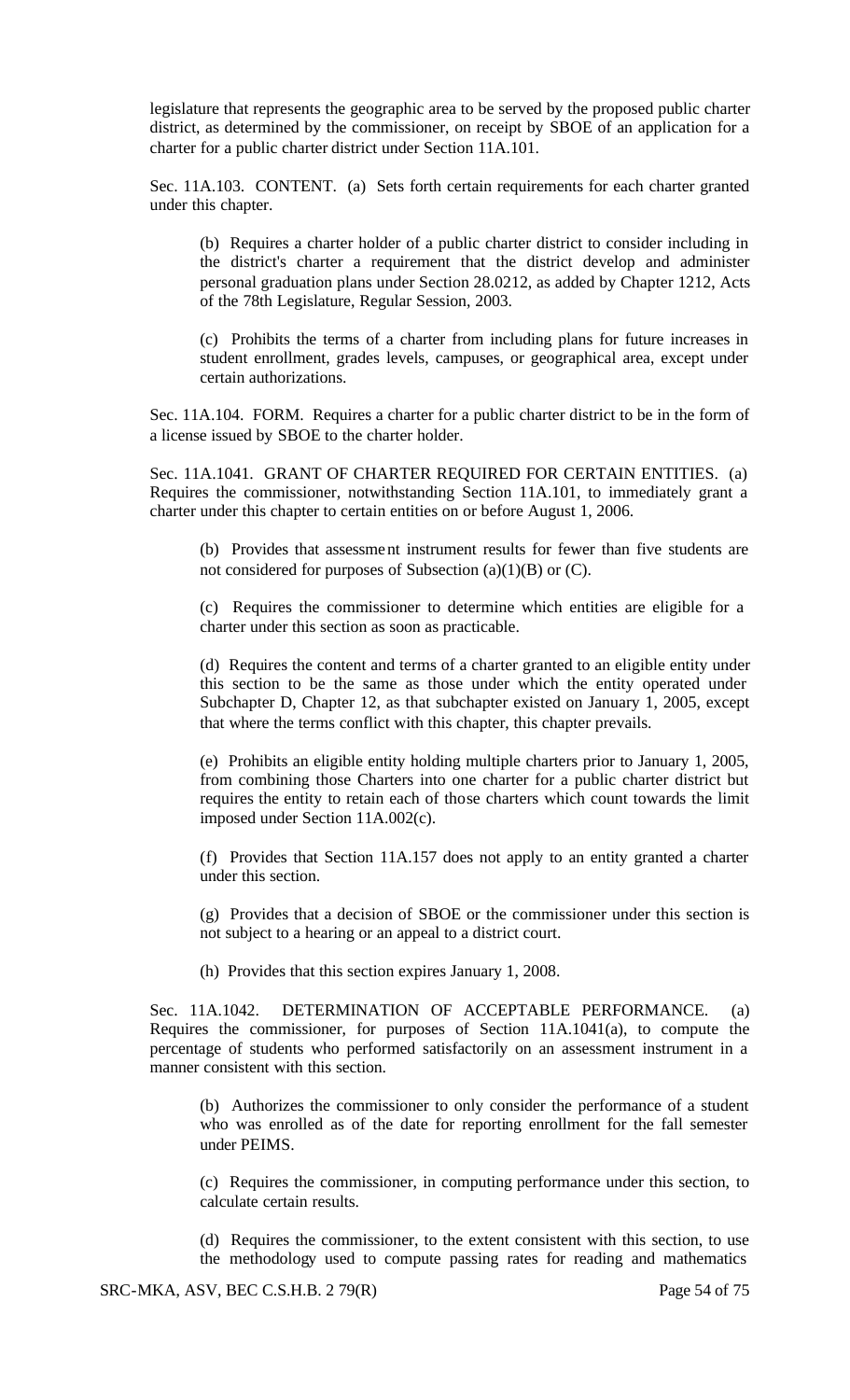assessment instruments for purposes of determining accountability ratings under Chapter 39 for the 2004-2005 school year as provided by 19 T.A.C. Section 97.1002.

(e) Provides that this section expires January 1, 2008.

Sec. 11A.105. CHARTER GRANTED. Requires each charter SBOE grants for a public charter district to meet certain criteria.

Sec. 11A.106. REVISION. (a) Authorizes a revision of a charter of a public charter to be made only with the approval of the commissioner.

(b) Authorizes a public charter district, not more than once each year, to request approval to revise the maximum student enrollment described by the district's charter.

(c) Prohibits the commissioner from approving a charter revision that increases a public charter district's enrollment, increases the grade levels offered, increases the number of campuses, or changes the boundaries of the geographic area served by the program unless the commissioner makes certain determinations.

(d) Requires the commissioner, in making a determination under Subsection (c)(6), to review all available information relating to the charter holder including certain other charter holder information.

(e) Prohibits the commissioner from approving a charter revision that proposes an increase in certain enrollment or grade levels, unless certain actions are taken.

(f) Authorizes the commissioner to approve a charter revision authorizing a public charter district to serve students in a geographical area that is not contiguous with the existing boundaries of the district, but prohibits the commissioner from approving a statewide geographical boundary.

Sec. 11A.107. BASIS FOR MODIFICATION, PLACEMENT ON PROBATION, OR REVOCATION. (a) Authorizes the commissioner to modify, place on probation, or revoke the charter of a public charter district if the commissioner determines under Section 11A.108 that the charter holder failed to perform their duties in a certain manner, or failed to meet certain standards.

(b) Requires the commissioner to revoke the charter of a public charter district without a hearing if the public charter district exhibits certain inadequacies.

(c) Provides that a revocation under Subsection  $(b)(1)$  is effective on January 1 following the school year in which the public charter district received a second unacceptable rating.

Sec. 11A.108. PROCEDURE FOR MODIFICATION, PLACEMENT ON PROBATION, OR REVOCATION. (a) Requires the commissioner to adopt a procedure to be used for modifying, placing on probation, or revoking the charter of a public charter district under Section 11A.107(a).

Requires the procedures adopted under Subsection (a) to provide an opportunity for a hearing to the charter holder.

Sec. 11A.109. APPEAL OF MODIFICATION, PLACEMENT ON PROBATION, OR REVOCATION. Authorizes a charter holder to appeal a modification, placement on probation, or revocation under this subchapter only in the manner provided by the applicable procedures adopted by the commissioner under Section 11A.108. Prohibits the charter holder from otherwise appealing to the commissioner and from appealing to a district court.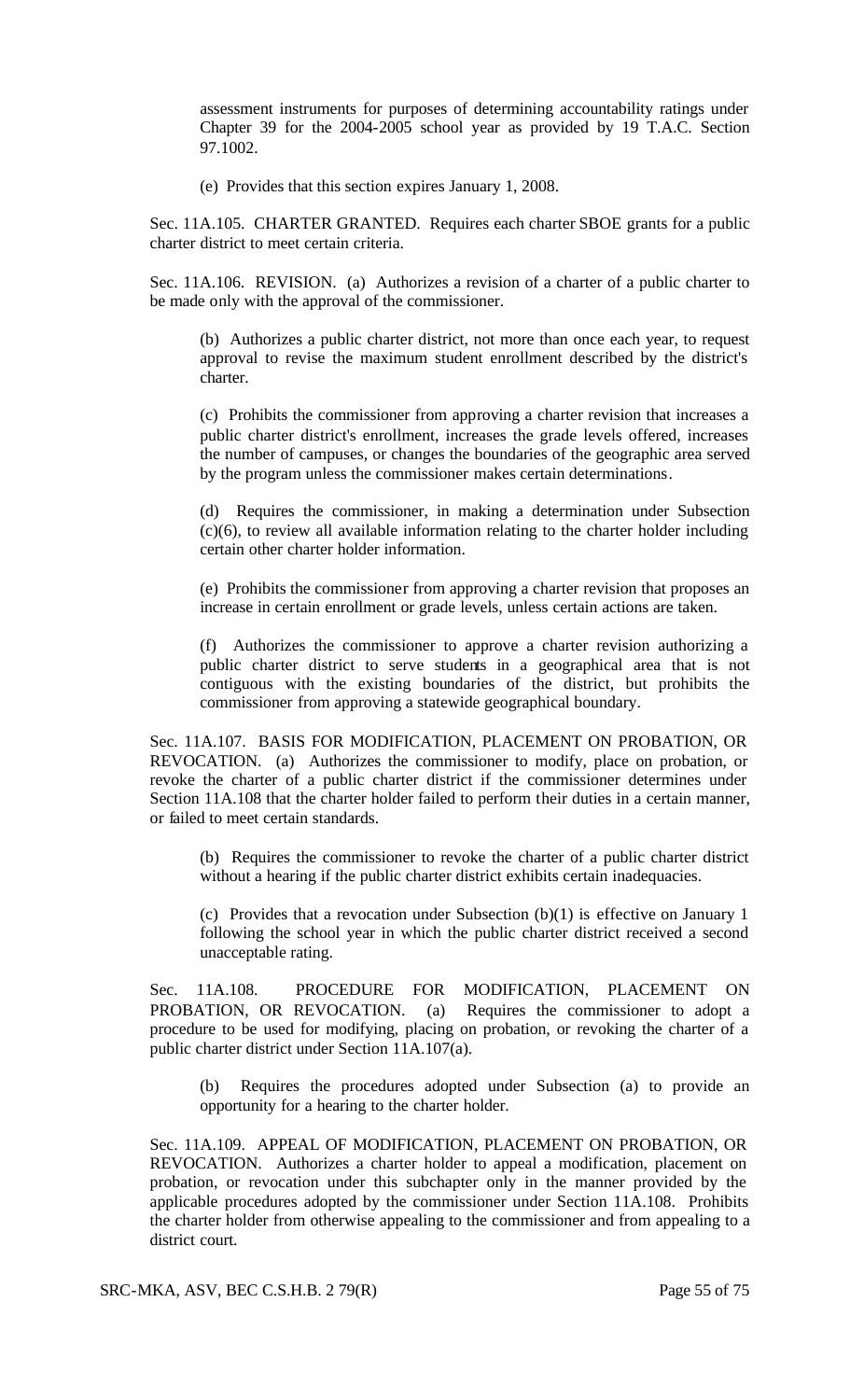Sec. 11A.110. EFFECT OF REVOCATION OR SURRENDER OF CHARTER. Prohibits the district, if the commissioner revokes a charter of a public charter district, if a district is ordered closed under Chapter 39, or if a public charter district surrenders its charter, from continuing to operate or receiving state funds under this chapter.

[Reserves Sections 11A.111-11A.150 for expansion.]

### SUBCHAPTER D. POWERS AND DUTIES OF GOVERNING BODIES OF CHARTER HOLDERS, PUBLIC CHARTER DISTRICTS, AND MANAGEMENT COMPANIES

Sec. 11A.151. RESPONSIBILITY FOR PUBLIC CHARTER DISTRICT. Provides that the governing body of a charter holder is responsible for the management, operation, and accountability of the public charter district, regardless of whether the governing body delegates the governing body's powers and duties to another person.

Sec. 11A.152. COMPOSITION OF GOVERNING BODY OF CHARTER HOLDER. Requires the governing body of a charter holder to be composed of at least five members.

Sec. 11A.153. RESTRICTIONS ON SERVING AS MEMBER OF GOVERNING BODY OF CHARTER HOLDER OR PUBLIC CHARTER DISTRICT OR AS OFFICER OR EMPLOYEE. (a) Prohibits a person, except as provided by Subsection (b), from serving as a member of the governing body of a charter holder district, or as an officer or employee of a public charter district if the person possesses certain characteristics.

(b) Authorizes a person who has been convicted of an offense described by Subsection (a)(1), (a)(2), or (a)(3), to serve as a member of the governing body of a charter holder, as a member of the governing body of a public charter district, or as an officer or employee of a public charter district if the commissioner determines in a hearing held in accordance with Chapter 2001 (Administrative Procedure), Government Code, that the person is fit to serve in that capacity. Requires the commissioner to take certain considerations into account in making a determination under this subsection.

(c) Sets forth the characteristics which determine whether a person has a substantial interest in a management company, for purposes of Subsection (a)(4).

Sec. 11A.154. LIABILITY OF MEMBERS OF GOVERNING BODY OF CHARTER HOLDER. (a) Requires the attorney general, notwithstanding the Texas Non-Profit Corporation Act (Article 1396-1.01 et seq., V.T.C.S.), Chapter 22 (Nonprofit Corporations), Business Organizations Code, or other law, on request of the commissioner, to bring suit against a member of the governing body of a charter holder for a breach of a fiduciary duty by the member, including misapplication of public funds.

(b) Authorizes the attorney general to bring suit under Subsection (a) for certain reasons.

(c) Provides that this section is cumulative of all other remedies.

Sec. 11A.155. TRAINING FOR MEMBERS OF GOVERNING BODY OF CHARTER HOLDER. (a) Requires the commissioner to adopt rules prescribing training for members of governing bodies of charter holders.

(b) Authorizes rules adopted under Subsection (a) to contain certain provisions.

Sec. 11A.156. BYLAWS; ANNUAL REPORT. (a) Requires a charter holder to file with SBOE a copy of its articles of incorporation and bylaws, or comparable documents if the charter holder does not have articles of incorporation or bylaws, within the period and in the manner prescribed by SBOE.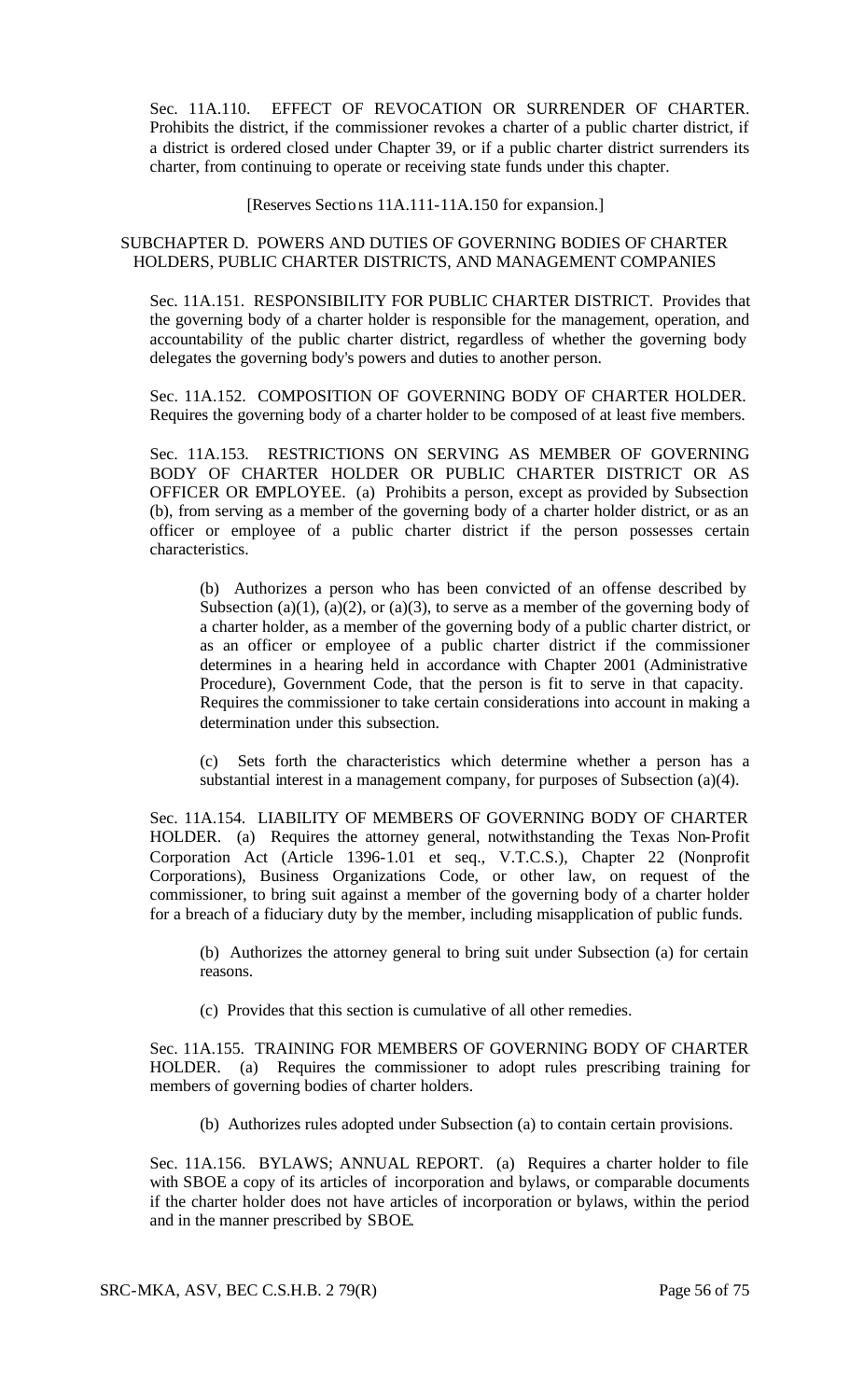(b) Requires each public charter district to file annually with SBOE certain information in a form prescribed by SBOE.

Sec. 11A.157. QUARTERLY FINANCIAL REPORTS REQUIRED. Requires the charter holder, during a public charter district's first year of operation, to submit quarterly financial reports to the commissioner. Requires the commissioner by rule to determine the form and content of the financial reports under this section.

Sec. 11A.158. PEIMS INFORMATION. Requires the governing body of a public charter district to comply with Section 42.006 (Public Education Information Management System).

Sec. 11A.159. LIABILITY OF MANAGEMENT COMPANY. (a) Provides that a management company that provides management services to a public charter district is liable for damages incurred by the state or a school district as a result of the failure of the company to comply with its contractual or other legal obligation to provide services to the district.

(b) Authorizes the attorney general, on request of the commissioner, to bring suit on behalf of the state against a management company liable under Subsection (a) for certain damages, injunctive relief, and any other certain equitable remedy.

(c) Provides that this section is cumulative of all other remedies and does not affect certain liabilities.

Sec. 11A.160. LOANS FROM MANAGEMENT COMPANY PROHIBITED. (a) Prohibits the charter holder or the governing body of a public charter district from accepting a loan from a management company that has a contract to provide management services to the district or another certain public charter district.

(b) Prohibits a charter holder or the governing body of a public charter district that accepts a loan from a management company from entering into a contract with that management company to provide management services to the district.

Sec. 11A.161. CONTRACT FOR MANAGEMENT SERVICES. Requires any contract, including a contract renewal, between a public charter district and a management company proposing to provide management services to the district to require the management company to maintain all records related to the management services separately from any other records of the management company.

Sec. 11A.162. CERTAIN MANAGEMENT SERVICES CONTRACTS PROHIBITED. Authorizes the commissioner to prohibit, deny renewal of, suspend, or revoke a contract between a public charter district and a management company providing management services to the district if the commissioner determines that the management company has failed to meet certain requirements or has violated certain rules, obligations, and protections.

[Reserves Sections 11A.163-11A.200 for expansion.]

# SUBCHAPTER E. FUNDING AND FINANCIAL OPERATIONS

Sec. 11A.201. STATE FUNDING. (a) Entitles a charter holder, to the extent consistent with Subsection (c), to receive for the public charter district funding under Chapter 42 as if the public charter district were a school district without a local share for purposes of Section 42.253 and without any local revenue for purposes of Section 42.302. Provides that, in determining funding for a public charter district, adjustments under Sections 42.102, 42.103, and 42.105 and the district enrichment tax rate under Section 42.302 are based on the average adjustment and average district enrichment tax rate for the state.

(a-1) Entitles an entity granted a charter under Section 11A.1041 to receive funding for each student in weighted average daily attendance in an amount equal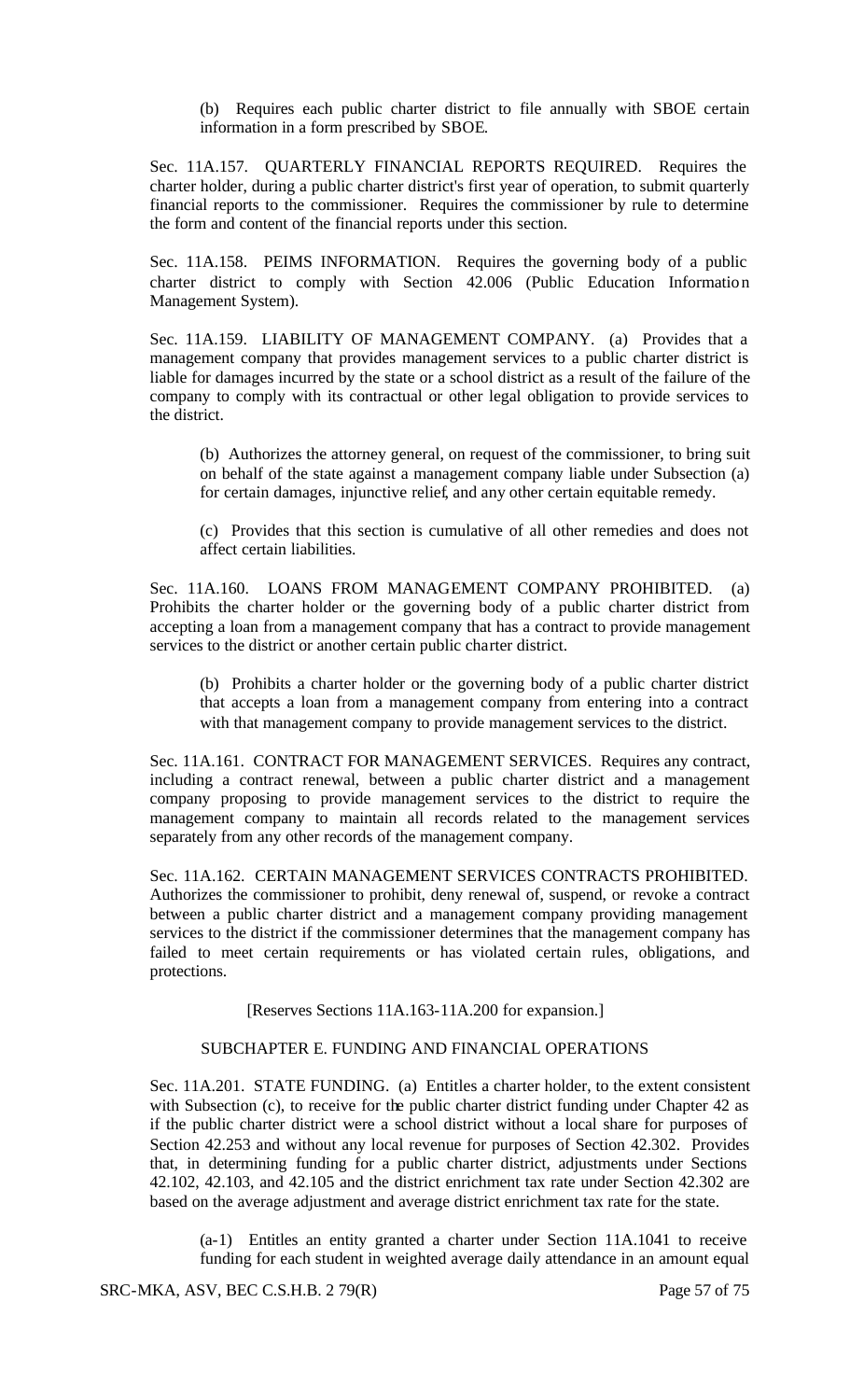to the greater of the amount determined under Subsection (a) or the amount to which the entity was entitled for the 2003-2004 or 2004-2005 school year, as determined by the commissioner. Provides that a determination of the commissioner under this subsection is final and not subject to appeal. Provides that this subsection expires September 1, 2013.

(b) Entitles a public charter district, to the extent consistent with Subsection (c), to funds that are available to school districts from TEA or the commissioner in the form of grants or other discretionary funding unless the statute authorizing the funding explicitly provides that a public charter district is not entitled to the funding.

(c) Entitles a charter holder to receive for a public charter district funding under this section only if the holder satisfies certain conditions.

(d) Requires the commissioner to suspend the funding of a charter holder that fails to comply with Subsection (c) until the commissioner determines that the charter holder is in compliance or has cured any noncompliance and has adopted adequate procedures to prevent future noncompliance.

(e) Authorizes the commissioner to adopt rules to provide and account for state funding of public charter districts under this section. Authorizes a rule adopted under this section to be similar to a provision of this code that is not similar to Section 11A.052(b) if the commissioner determines that the rule is related to financing of public charter districts and is necessary or prudent to provide or account for state funds.

Sec. 11A.2011. ADDITIONAL STATE AID FOR CERTAIN STAFF SALARIES. (a) Provides that this section applies only to a charter holder that on January 1, 2005 operated a certain charter school and participated in the program under Chapter 1579, Insurance Code.

(b) Provides that in addition to any amounts to which a charter holder is entitled under this chapter, a charter holder is entitled to state aid in an amount, as determined by the commissioner, equal to certain sums.

Sec. 11A.202. INSTRUCTIONAL FACILITIES ALLOTMENTS. (a) Defines "instructional facility."

(b) Provides that a charter holder is initially eligible for instructional facilities allotments in accordance with this section if certain qualities have been demonstrated.

(c) Provides that once a public charter district satisfies the initial eligibility requirements under Subsection (b) and receives an allotment under this section, the district continues to remain eligible until the district receives an accountability rating of unacceptable under Subchapter D (Accreditation Status), Chapter 39, at which point the district is again subject to the eligibility requirements of Subsection (b).

(d) Requires the commissioner to annually review the eligibility of a public charter district campus for purposes of this section.

(e) Entitles a charter holder, except as otherwise provided by this section, to an annual allotment in an amount determined by the commissioner, not to exceed \$1,000 or a different amount provided by appropriation, for each student in average daily attendance during the preceding year at a campus of a public charter district for which the charter holder has been granted a charter that is eligible for an allotment under the section.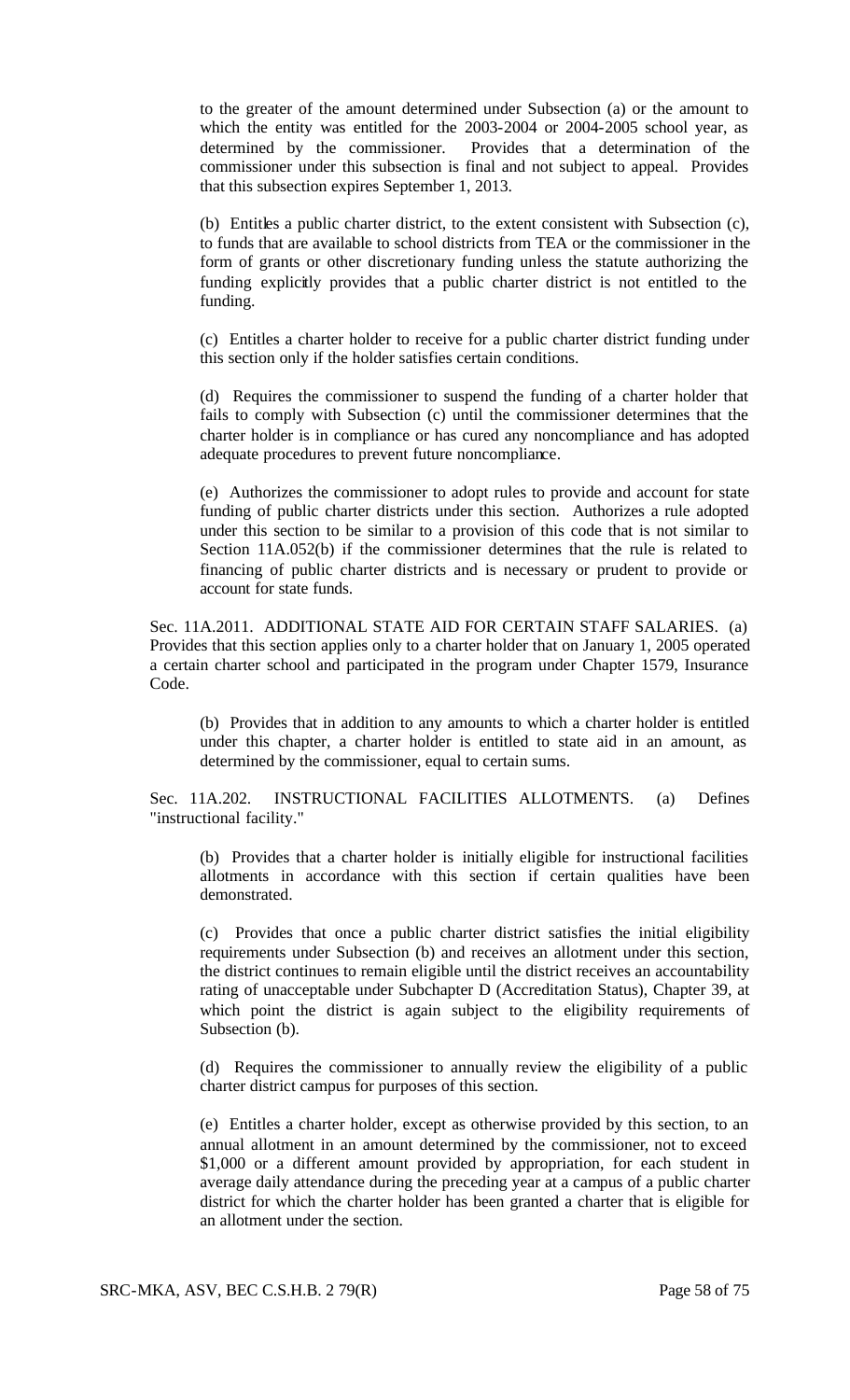(f) Authorizes a charter holder who receives funds under this section to use the funds only for certain purposes.

(g) Provides that a decision of the commissioner under Subsection (e) is final and not subject to appeal.

(h) Requires the commissioner by rule to establish procedures to ensure that funds a charter holder claims to be using for purposes of Subsection (f)(3) are used only for that purpose.

Sec. 11A.203. STATUS AND USE OF FUNDS. (a) Sets forth certain aspects of funds received under Section 11A.201 or 11A.202 by a charter holder.

(b) Authorizes funds deposited under Subsection (a)(4) to be directly deposited into an account controlled by a bond trustee acting for the charter holder pursuant to a bond indenture agreement requiring direct deposit.

(c) Requires the commissioner to adopt rules for identifying public funds in accordance with Subsection (a).

(d) Authorizes the commissioner to bring an action in district court in Travis County for injunctive or other relief to enforce this section. Requires the court, in identifying public funds held by a charter holder, to use the criteria adopted by the commissioner under Subsection (c). Requires the court, except as otherwise provided by this subsection, to enter any order under this subsection concerning public funds held by the charter holder necessary to best serve the interests of the students of a public charter district. Requires the court, in the case of a public charter district that has ceased to operate, to enter any order under this subsection concerning public funds held by the charter holder necessary to best serve the interests of this state.

Sec. 11A.204. DEPOSITORY CONTRACT; BOND. (a) Requires each bank selected as a school depository and the charter holder to enter into a depository contract, bond, or other necessary instrument setting forth the duties and agreements pertaining to the depository, in a form and with the content prescribed by the board.

(b) Requires the depository bank to attach to the contract and file with the charter holder a bond in an initial amount equal to the estimated highest daily balance, determined by the charter holder, of all deposits that the charter holder will have in the depository during the term of the contract, less any applicable Federal Deposit Insurance Corporation insurance. Requires the bond to be payable to the charter holder and to be signed by the depository bank and by a surety company authorized to engage in business in this state. Requires the depository bank to increase the amount of the bond if the charter holder determines the increase is necessary to adequately protect the funds of the charter holder deposited with the depository bank.

(c) Sets forth the required conditions of the bond.

(d) Requires the bond and the surety on the bond to approved by the charter holder. Prohibits a premium on the depository from being paid out of charter holder funds related to operation of the public charter district.

(e) Requires the charter holder to file a copy of the depository contract and bond with TEA.

(f) Authorizes the depository bank, instead of the bond required under Subsection (b), to deposit or pledge, with the charter holder or with a trustee designated by the charter holder, approved securities, as defined by Section 45.201, in an amount sufficient to adequately protect the funds of the charter holder deposited with the depository bank. Requires the charter holder to periodically designate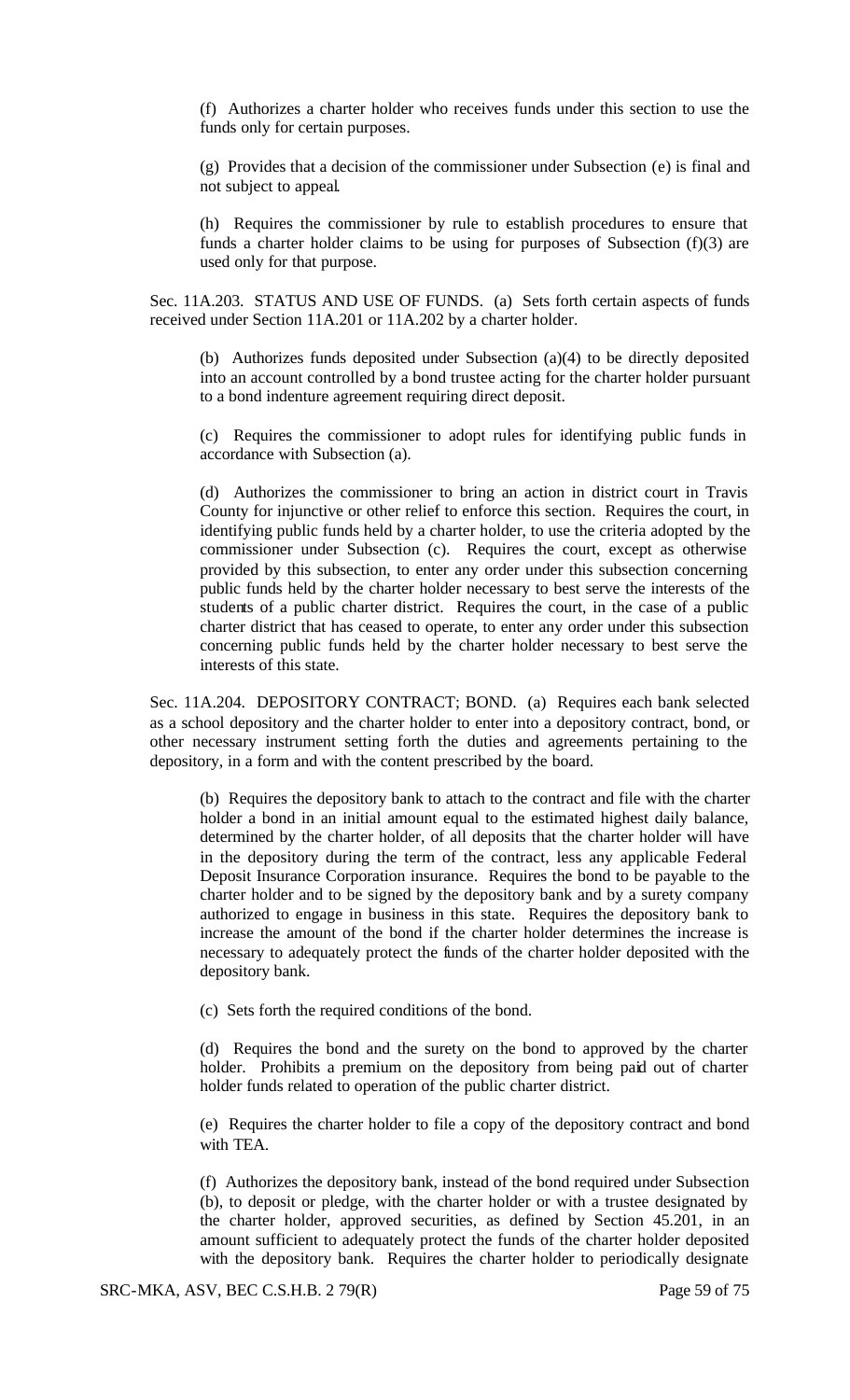the amount of approved securities or the aggregate amount of the bond and approved securities necessary to adequately protect the charter holder. Prohibits the charter holder from designating an amount less than the balance of charter holder funds on deposit with the depository bank from day to day, less any applicable Federal Deposit Insurance Corporation insurance. Authorizes the depository bank to substitute approved securities on obtaining the approval of the charter holder. Provides that for the purposes of this subsection, the approved securities are valued at their market value.

Sec. 11A.205. EFFECT OF ACCEPTING STATE FUNDING. Provides that a charter holder who accepts state funds under Section 11A.201 or 11A.202 agrees to be subject to all requirements, prohibitions, and sanctions authorized under this chapter.

Sec. 11A.206. PROPERTY PURCHASED OR LEASED WITH STATE FUNDS. (a) Sets forth certain aspects of property purchased or leased with funds received by a charter holder under Section 11A.201 or 11A.202.

(b) Requires the commissioner to take certain actions in regard to the property described in Subsection (a).

(c) Provides that this section does not affect the priority of a security interest in or lien on property established by a creditor in compliance with law if the security interest or lien arose in connection with the sale or lease of the property to the charter holder.

(d) Requires the commissioner to adopt rules for identifying public property in accordance with Subsection (a).

(e) Authorizes the commissioner to bring an action in district court in Travis County for injunctive or other relief to enforce this section. Requires the court, in identifying public property held by a charter holder, to use the criteria adopted by the commissioner under Subsection (d). Requires the court, except as otherwise provided by this subsection, to enter any order under this subsection concerning public property held by the charter holder necessary to best serve the interests of the students of a public charter district. Requires the court, in the case of a public charter district that has ceased to operate, to enter any order under this subsection concerning public property held by the charter holder necessary to best serve the interests of this state. Authorizes the court to order title to real or personal public property held by the charter holder transferred to a trust established for the purpose of managing the property or is authorized to make other disposition of the property necessary to best serve the interests of this state.

Sec. 11A.207. USE OF MUNICIPAL FUNDS FOR PUBLIC CHARTER DISTRICT LAND OR FACILITIES. Authorizes a municipality to which a charter is granted under this chapter to borrow funds, issue obligations, or otherwise spend its funds to acquire land or acquire, construct, expand, or renovate school buildings or facilities and related improvements for its public charter district within the city limits of the municipality in the same manner the municipality is authorized to borrow funds, issue obligations, or otherwise spend its funds in connection with any other public works project.

Sec. 11A.208. TEXTBOOK FUNDING. Entitles a public charter district to funding for textbooks under Chapter 31 and provides that the public charter district is subject to that chapter as if the public charter district were a school district.

Sec. 11A.209. ANNUAL BUDGET. Requires the governing body of a public charter district to annually adopt a budget for the district.

Sec. 11A.210. ANNUAL AUDIT. Requires the governing body of a public charter district to conduct an annual audit in a manner that complies with Section 44.008 (Annual Audit; Report).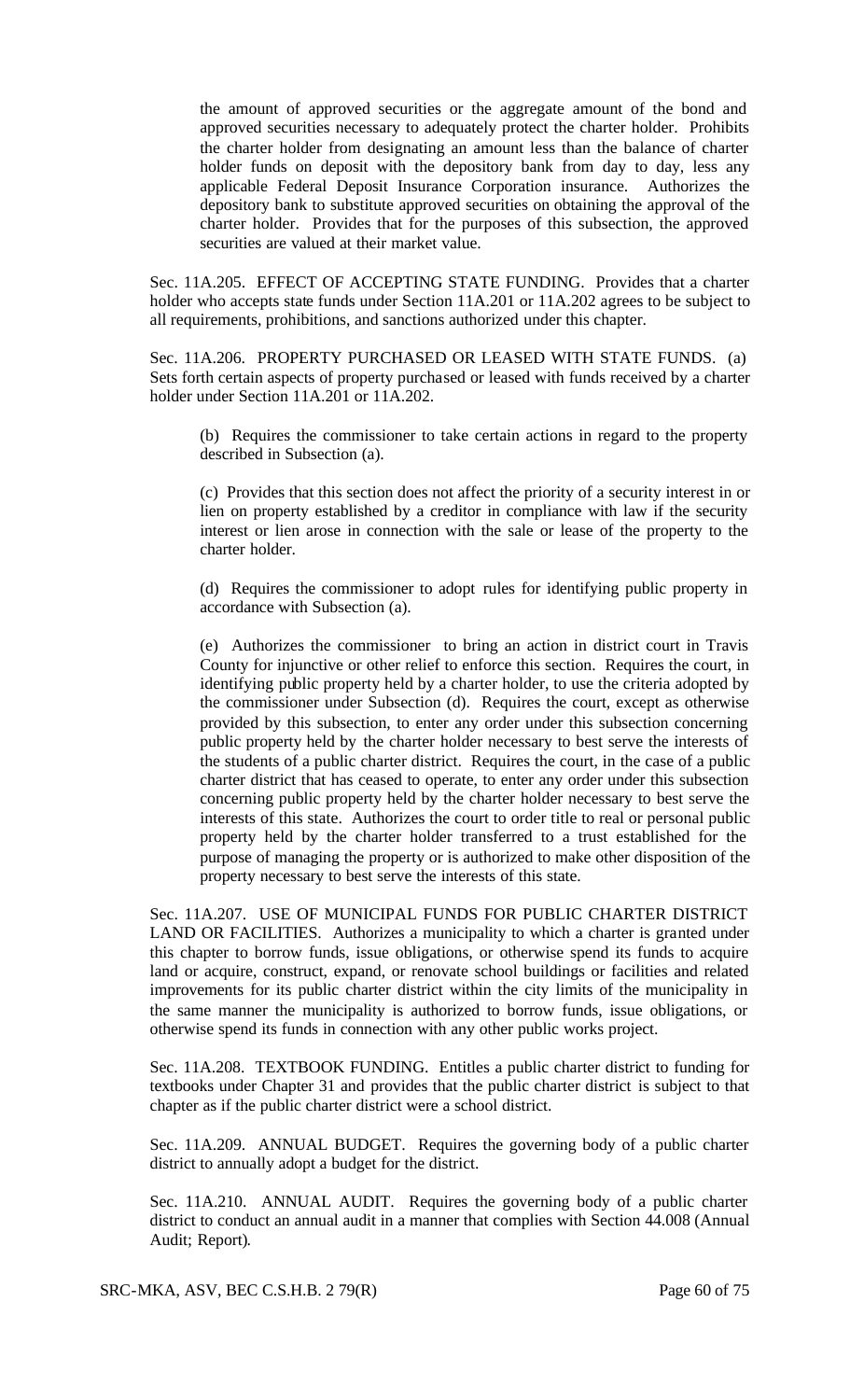### SUBCHAPTER F. OPERATION OF PUBLIC SCHOOL CHARTER DISTRICT

Sec. 11A.251. ADMISSION POLICY. (a) Prohibits a public charter district from discriminating in admission policy on the basis of sex, national origin, ethnicity, religion, disability, or academic, artistic, or athletic ability or the district the child would otherwise attend in accordance with this code.

(b) Authorizes a public charter district admission policy to provide for the exclusion of a student who has a documented history of a criminal offense, a juvenile court adjudication, or discipline problems under Subchapter A (Alternative Settings for Behavior Management), Chapter 37.

Sec. 11A.252. ADMISSION OF STUDENTS. (a) Requires the governing body of the district, for admission to a public charter district campus, to take certain actions to ensure equity and efficiency in the admission process.

(b) Authorizes a public charter district to fill applications for admission under Subsection (a) $(2)(B)$  only if the district published a notice of the opportunity to apply for admission to the district. Requires a notice published under this subsection to contain certain information and be circulated in a certain manner.

(c) Authorizes a public charter district to exempt an applicant from the requirements of Subsection (a)(2) if the applicant is a child or sibling of certain people.

Sec. 11A.253. STUDENT ENROLLMENT. (a) Requires a public charter district, except as provided by Subsection (b) or as otherwise determined impracticable by the commissioner, during a public charter district's first year of operation, to have a student enrollment of at least 100 and not more than 500 at any time during the school year.

(b) Authorizes a public charter district to have a student enrollment of less than 100 if approved by the commissioner.

(c) Requires at least 25 percent of the district's students, not later than a public charter district's third year of operation, to be enrolled in one or more grade levels for which assessment instruments are administered under Section 39.023(a).

(d) Authorizes the commissioner to grant a waiver from the requirements of Subsection (c) for a public charter district that opens a campus serving prekindergarten or kindergarten students and agrees to certain procedures and compliances.

(e) Authorizes the commissioner to grant a waiver from the requirements of Subsection (c) for a public charter district that was operating an open-enrollment charter school campus on January 1, 2005, serving prekindergarten, and first, second, and third grade students if the public charter district meets certain criteria and standards.

(f) Requires the commissioner to adopt rules necessary to implement this section.

Sec. 11A.254. TUITION AND FEES RESTRICTED. (a) Prohibits a public charter district from charging tuition to an eligible student who applies for admission to the district under this chapter.

(b) Authorizes the governing body of a public charter district to require a student to pay any fee that the board of trustees of a school district is authorized to charge under Section 11.158(a). Prohibits the governing body from requiring a student to pay a fee that the board of trustees of a school district is prohibited from charging under Section 11.158(b).

SRC-MKA, ASV, BEC C.S.H.B. 2 79(R) Page 61 of 75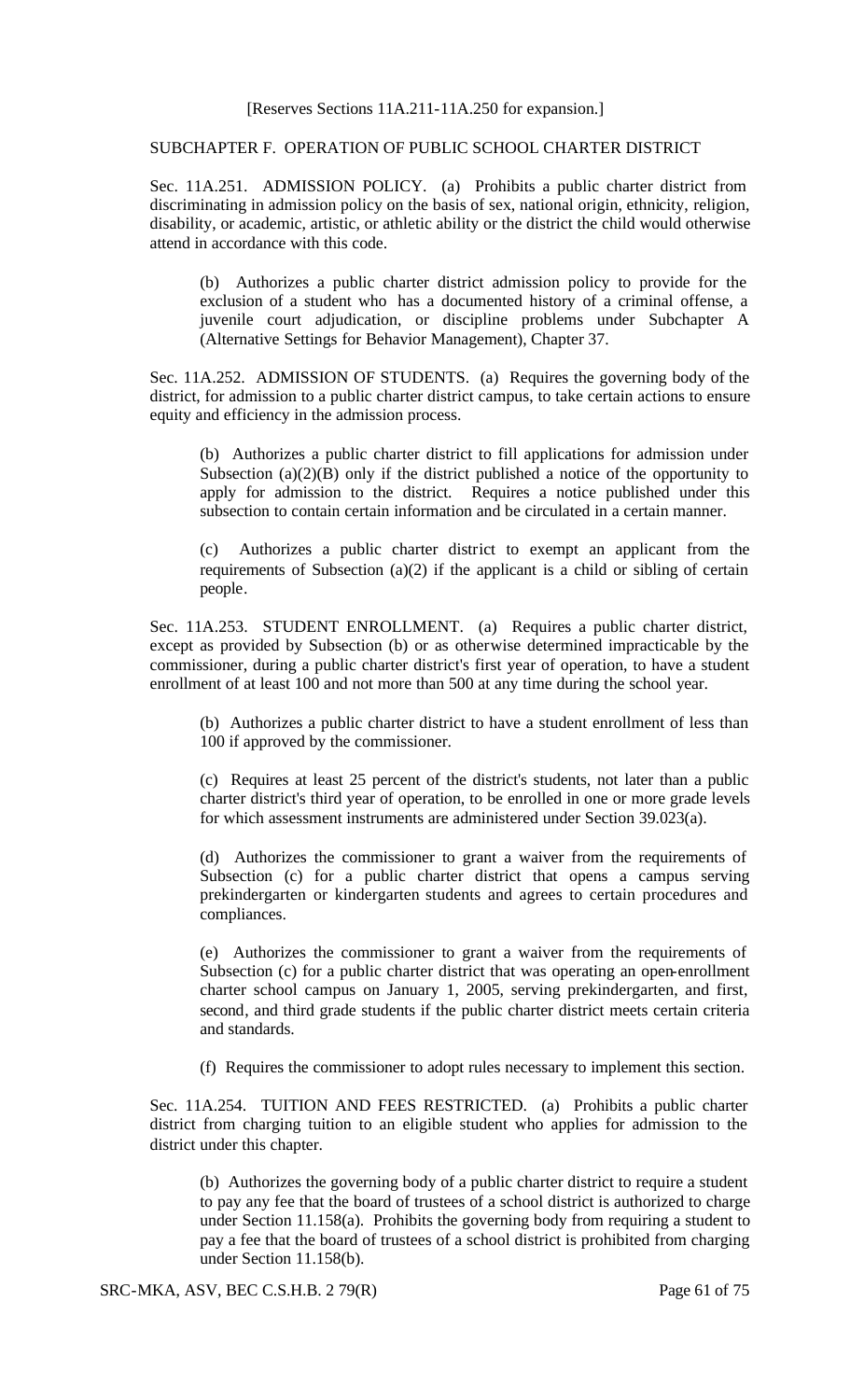Sec. 11A.255. TRANSPORTATION. Requires a public charter district to provide transportation to each student attending the school to the same extent a school district is required by law to provide transportation to district students.

Sec. 11A.256. REMOVAL OF STUDENTS TO DISCIPLINARY ALTERNATIVE EDUCATION PROGRAM; EXPULSION OF STUDENTS. (a) Requires the governing body of a public charter district to adopt a code of conduct for the district or for each campus in the district.

(b) Requires the code of conduct to include certain procedural guidelines.

(c) Prohibits a final decision of the governing body of a public charter district regarding action taken under the code of conduct from being appealed.

(d) Prohibits a public charter district from expelling a student for a reason that is not authorized by Section 37.007 or specified in the district's code of conduct as conduct that may result in expulsion.

(e) Provides that Section 37.002 does not apply to a public charter district except to the extent specified by the governing body of the public charter district in the district's code of conduct.

[Reserves Sections 11A.257-11A.300 for expansion.]

## SUBCHAPTER G. PUBLIC CHARTER DISTRICT EMPLOYEES

Sec. 11A.301. MINIMUM TEACHER QUALIFICATIONS. Requires a person employed as a teacher by a public charter district to hold a high school diploma, except as otherwise required by this chapter.

Sec. 11A.302. NOTICE OF PROFESSIONAL EMPLOYEE QUALIFICATIONS. (a) Requires each public charter district to provide to the parent or guardian of each student enrolled at a campus in the district written notice of the qualifications of each professional employee, including each teacher, employed at the campus.

(b) Sets forth certain information required to be included in the notice.

Sec. 11A.303. COLLECTION OF FINGERPRINTS REQUIRED. Requires the governing body of a public charter district to obtain a complete set of fingerprints from each person described by Section 21.0032(a) (Definition).

Sec. 11A.304. CRIMINAL HISTORY AND DISCIPLINARY HISTORY OF CERTAIN APPLICANTS. Requires a public charter district to comply with Section 21.0032 before employing or otherwise securing the services of a person as a teacher, teacher intern or trainee, librarian, educational aide, administrator, or counselor, regardless of whether the applicant is certified under Subchapter B, Chapter 21.

Sec. 11A.305. MEMBERSHIP IN TEACHER RETIREMENT SYSTEM OF TEXAS. (a) Requires an employee of a public charter district who qualifies for membership in the Teacher Retirement System of Texas to be covered under the system to the same extent a qualified employee of a school district is covered.

(b) Provides that, for each employee of a public charter district covered under the system, the public charter district is responsible for making any contribution that otherwise would be the legal responsibility of a school district, and the state is responsible for making contributions to the same extent it would be lega lly responsible if the employee were a school district employee.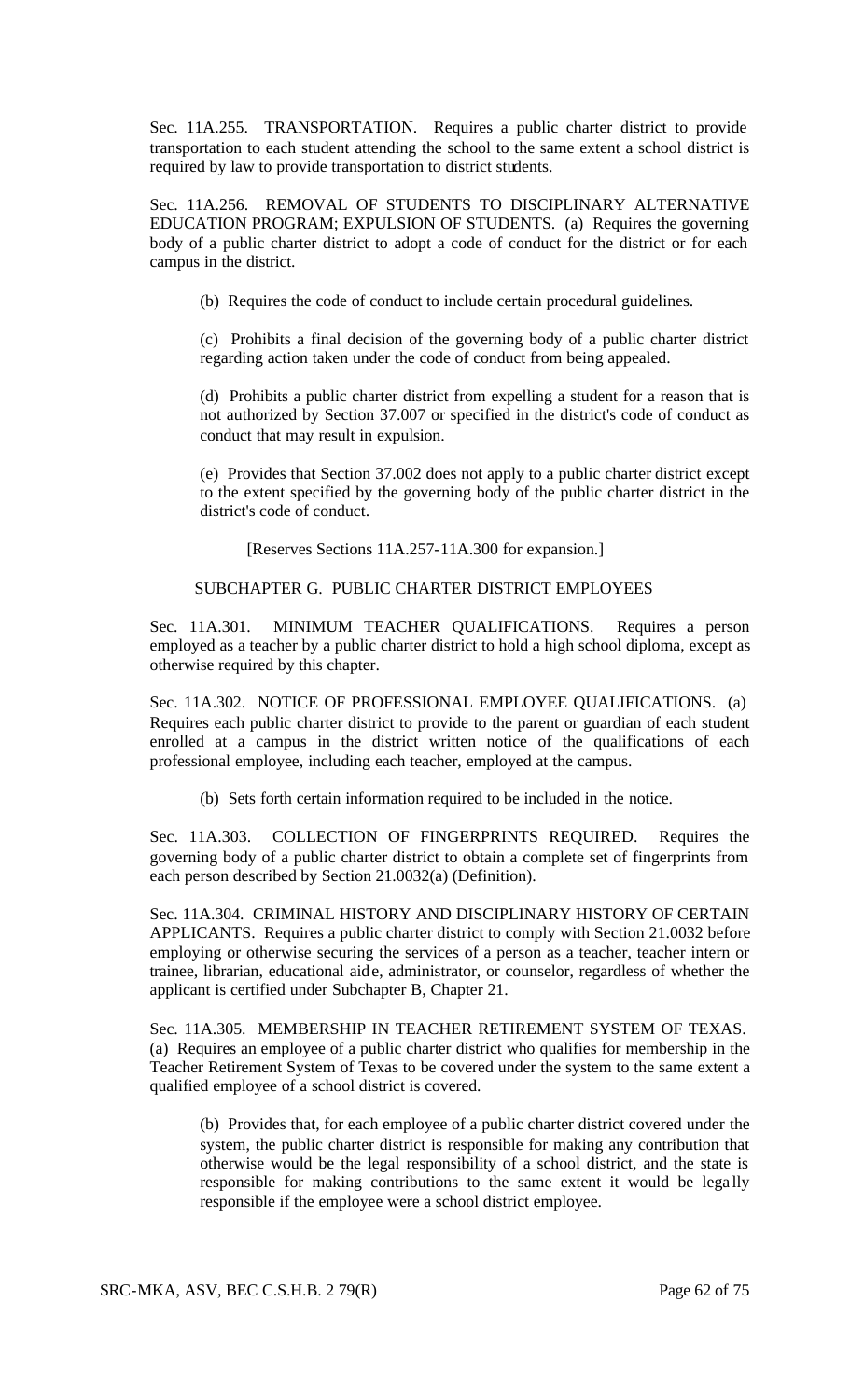Sec. 11A.306. WAGE INCREASE FOR CERTAIN PROFESSIONAL STAFF. (a) Provides that this section applies only to a charter holder that on January 1, 2005, operated a certain charter school and participated in a certain program.

(b) Requires a charter holder each year, using state funds received by the charter holder for that purpose under Section 11A.2011, to pay certain employees employed by the charter holder at a public charter district an amount at least equal to certain sums.

(c) Provides that a payment under this section is in addition to wages the charter holder would other wise pay the employee during the school year.

[Reserves Sections 11A.307-11A.350 for expansion.]

### SUBCHAPTER H. POWERS AND DUTIES OF COMMISSIONER

Sec. 11A.351. AUDIT. (a) Authorizes the commissioner, to the extent consistent with this section, to audit the records of certain entities.

(b) Requires an audit under Subsection (a) to be limited to matters directly related to the management or operation of a public charter district, including any financial, student, and administrative records.

(c) Prohibits the commissioner, unless the commissioner has specific cause to conduct an additional audit from conducting more than one on-site audit of a public charter district under this, this section during any fiscal year under this section during any fiscal year, including any audit of financial, student, and administrative records. Provides that, for purposes of this subsection, an audit of a charter holder or management company associate with a public charter district is not considered an audit of the district.

Sec. 11A.352. SUBPOENA. (a) Authorizes the commissioner to issue a subpoena to compel the attendance and testimony of a witness or the production of materials relevant to an audit or investigation under this chapter.

(b) Authorizes a subpoena to be issued throughout the state and to be served by any person designated by the commissioner.

(c) Authorizes the commissioner, acting through the attorney general, to file suit to enforce the subpoena in a district court in Travis County or in the county in which the audit or investigation is conducted if a person fails to comply with a subpoena issued under this section. Requires the court to order compliance with the subpoena if the court finds that good cause exists to issue the subpoena.

(d) Provides that this section expires September 1, 2007.

Sec. 11A.353. SANCTIONS. (a) Requires the commissioner to take any of the actions described by Subsection (b) or by Section 39.131(a), to the extent the commissioner determines necessary, if a public charter district, as determined by a report issued under Section 39.076(b), demonstrates certain inadequacies.

(b) Authorizes the commissioner to temporarily withhold funding, suspend the authority of a public charter district to operate, or take any other reasonable action the commissioner determines necessary to protect the health, safety, or welfare of students enrolled at a district campus based on evidence that conditions at the district campus present a danger to the health, safety, or welfare of the students.

(c) Prohibits the public charter district, after the commissioner acts under Subsection (b), from receiving funding and from resuming operation until a certain determination is made.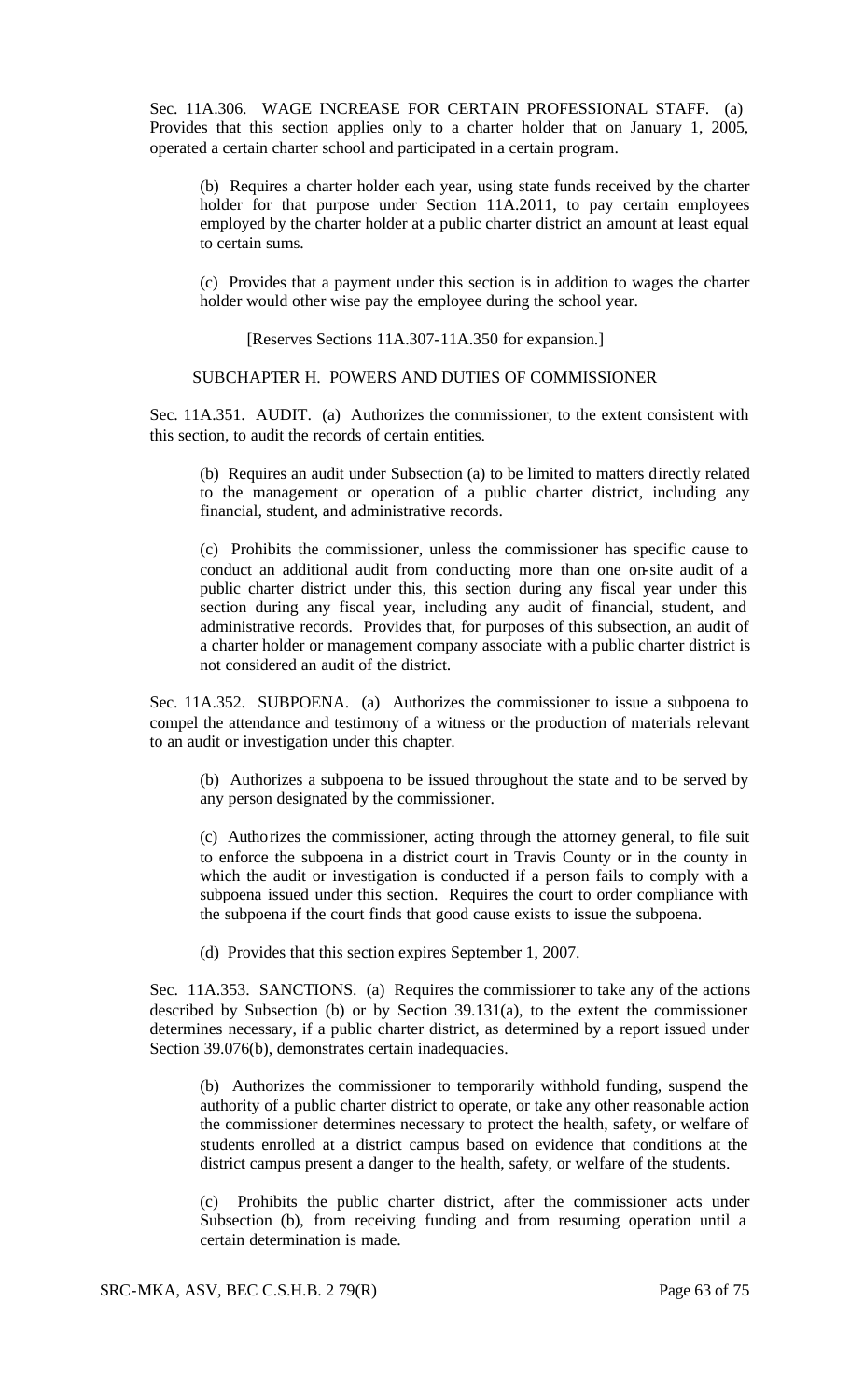(d) Requires the commissioner, not later than the third business day after the date the commissioner acts under Subsection (b), to provide the charter holder an opportunity for a hearing. Provides that this subsection does not apply to an action taken by the commissioner under Chapter 39 (Public School System Accountability).

(e) Requires the commissioner, immediately after a hearing under Subsection (d), to cease the action under Subsection (b) or initiate action under Section 11A.108.

Sec. 11A.3531. SUPERVISION OF ADMINISTRATION OF CERTAIN ASSESSMENT INSTRUMENTS. (a) Requires the commissioner, using funds appropriated for the Foundation School Program, to reduce the total amount of state funds allocated to each district from any source in the same manner described for a reduction in allotments under Section 42.253 and adopt and implement a program for supervising the administration of assessments instruments under Section 39.023 during the 2005-2006 school year at an open-enrollment charter school, other than a school operated by an entity described by Section  $11a.1041(a)(2)$ ,  $(3)$ , or  $(4)$ , at which less than 25 percent of all students enrolled at the school and administered an assessment instrument under Section 39.023(a), (c), or (l) performed satisfactorily on certain assessment instruments.

(b) Requires the program adopted under Subsection (a) to be designed to accomplish certain purposes.

(c) Authorizes the commissioner to adopt rules necessary to administer this section and to take any action that the commissioner determines necessary to ensure the integrity of the results of an assessments instrument administered at an open-enrollment charter school described by Subsection (a).

(d) Requires the commissioner, after deducting the amount withheld under Subsection (a) from the total amount appropriated for the Foundation School Program, to reduce the total amount of state funds allocated to each district from any source in the same manner described for a reduction in allotments under Section 421.253.

(e) Provides that an open-enrollment charter school's failure to fully cooperate with the commissioner under this section is sufficient grounds for revocation of the district's charter, as determined by the commissioner.

(f) Provides that this section expires September 1, 2006.

Sec. 11A.354. CONSULTATION WITH CHARTER HOLDERS. Requires the commissioner to periodically consult with representatives of charter holders regarding the duties and mission of TEA relating to the operation of public charter districts. Requires the commissioner to determine the frequency of the consultations.

Sec. 11A.355. EFFECT ON COMMISSIONER'S AUTHORITY. Provides that nothing in this chapter may be construed to limit the commissioner's authority under Chapter 39.

Sec. 11A.356. RULES. Authorizes the commissioner to adopt rules for the administration of this chapter.

## [Reserves Sections 11A.357-11A.400 for expansion.]

## SUBCHAPTER I. BLUE RIBBON CHARTER CAMPUS PILOT PROGRAM

Sec. 11A.401. AUTHORIZATION. (a) Defines "eligible entity."

(b) Authorizes the commissioner, in accordance with subchapter, to authorize not more than three charter holders to grant a charter to an eligible entity to operate a blue ribbon charter campus if certain criteria is met.

SRC-MKA, ASV, BEC C.S.H.B. 2 79(R) Page 64 of 75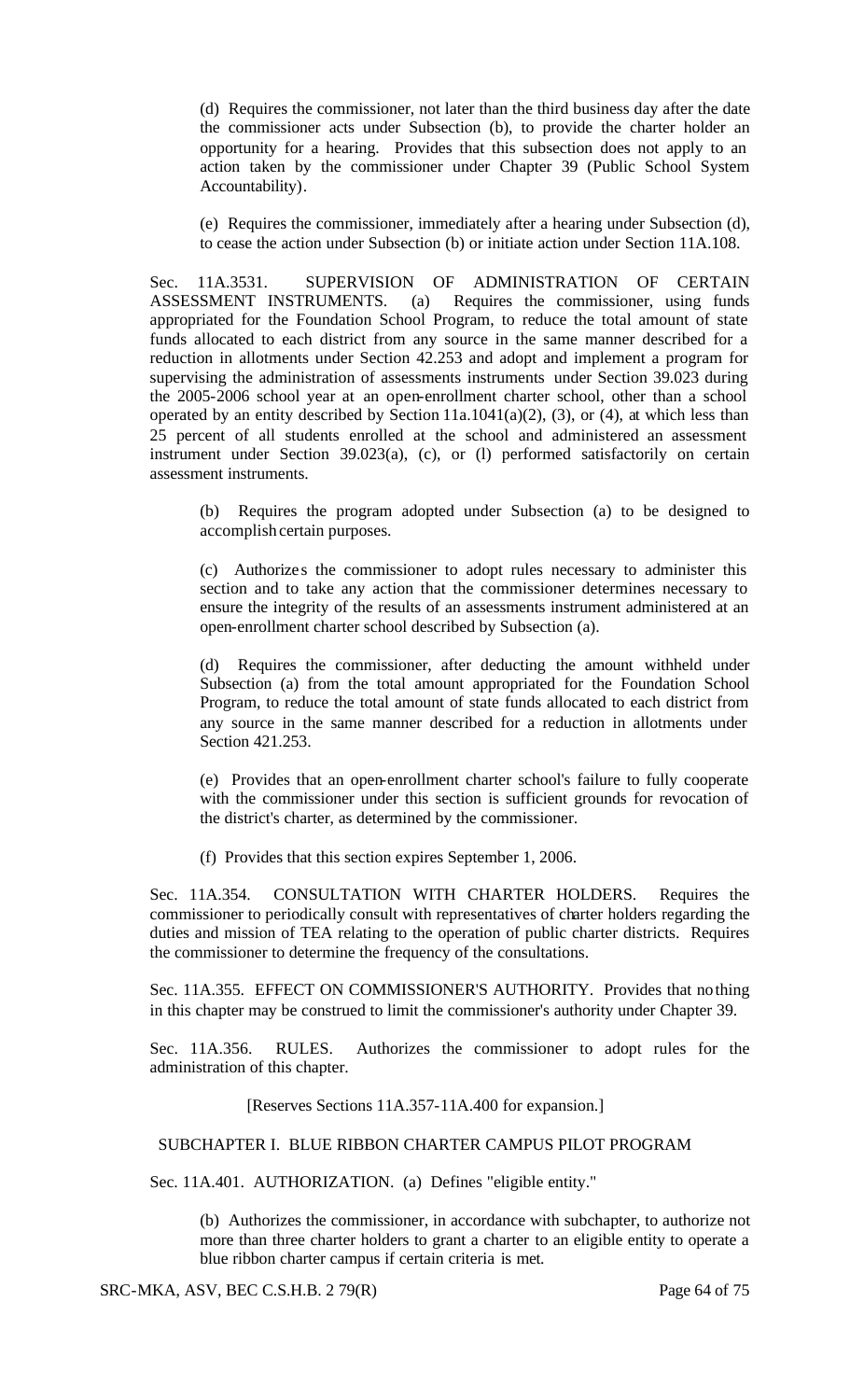(b-1) Provides that an eligible entity that assumed operation of an existing charter school program during the seven years preceding the proposed authorization under Subsection (b) may be authorized to grant a blue ribbon charter under Subsection (b) if certain performance levels and qualifications are met.

(c) Authorizes a charter holder to a grant a blue ribbon charter only to an applicant that meets any financial, governing, and operational standards adopted by the commissioner under this subchapter.

(d) Prohibits a charter holder from granting more than two blue ribbon charters under this subchapter.

Sec. 11A.402. APPLICABILITY OF CERTAIN LAWS. (a) Provides that a blue ribbon charter campus is considered a public charter district campus for purposes of state and federal law.

(b) Provides that a blue ribbon charter granted under this subchapter is not considered for purposes of the limit on the number of public charter districts imposed by Section 11A.002.

Sec. 11A.403. RELATIONSHIP BETWEEN CHARTER HOLDER AND BLUE RIBBON CHARTER CAMPUS. (a) Provides that the governing body of the public charter district authorizing a blue ribbon charter is responsible for the management and operation of the campus operated under a blue ribbon charter. Provides that a blue ribbon charter campus is subject to the rules and policies of the governing body of the charter holder that granted the blue ribbon charter.

(b) Provides that for purposes of academic and financial accountability and all other purposes under this chapter and Chapter 39, a blue ribbon charter campus is considered a campus of the public charter district operated by the charter holder that granted the blue ribbon charter.

(c) Provides that a charter holder is entitled to receive funding for a blue ribbon charter campus as if the blue ribbon charter campus were a campus of the public charter district operated by the charter holder.

Sec. 11A.404. APPLICATION FOR AUTHORIZATION. (a) Requires the commissioner by rule to adopt an application form and procedures for a charter holder to apply for authorization to grant a blue ribbon charter to an eligible entity under this subchapter.

(b) Requires the application to specify certain standards, criteria, and procedures.

(c) Provides that a determination by the commissioner regarding an application under this section is final and is not subject to appeal.

Sec. 11A.405. REVOCATION OF AUTHORIZATION. (a) Authorizes the commissioner to revoke a charter holder's authorization to grant blue ribbon charter or operate a campus granted a blue ribbon charter if the commissioner determines that the purposes of this subchapter are not being satisfied.

(b) Requires a charter holder, on revocation of the charter holder's authority under this section, to operate a campus granted a blue ribbon charter as a standard campus of the charter holder under this chapter or close the campus effective at the end of the school year in which the commissioner revokes the authorization.

Sec. 11A.406. CONTENT. (a) Sets forth requirements for blue ribbon charters granted under this subchapter.

SRC-MKA, ASV, BEC C.S.H.B. 2 79(R) Page 65 of 75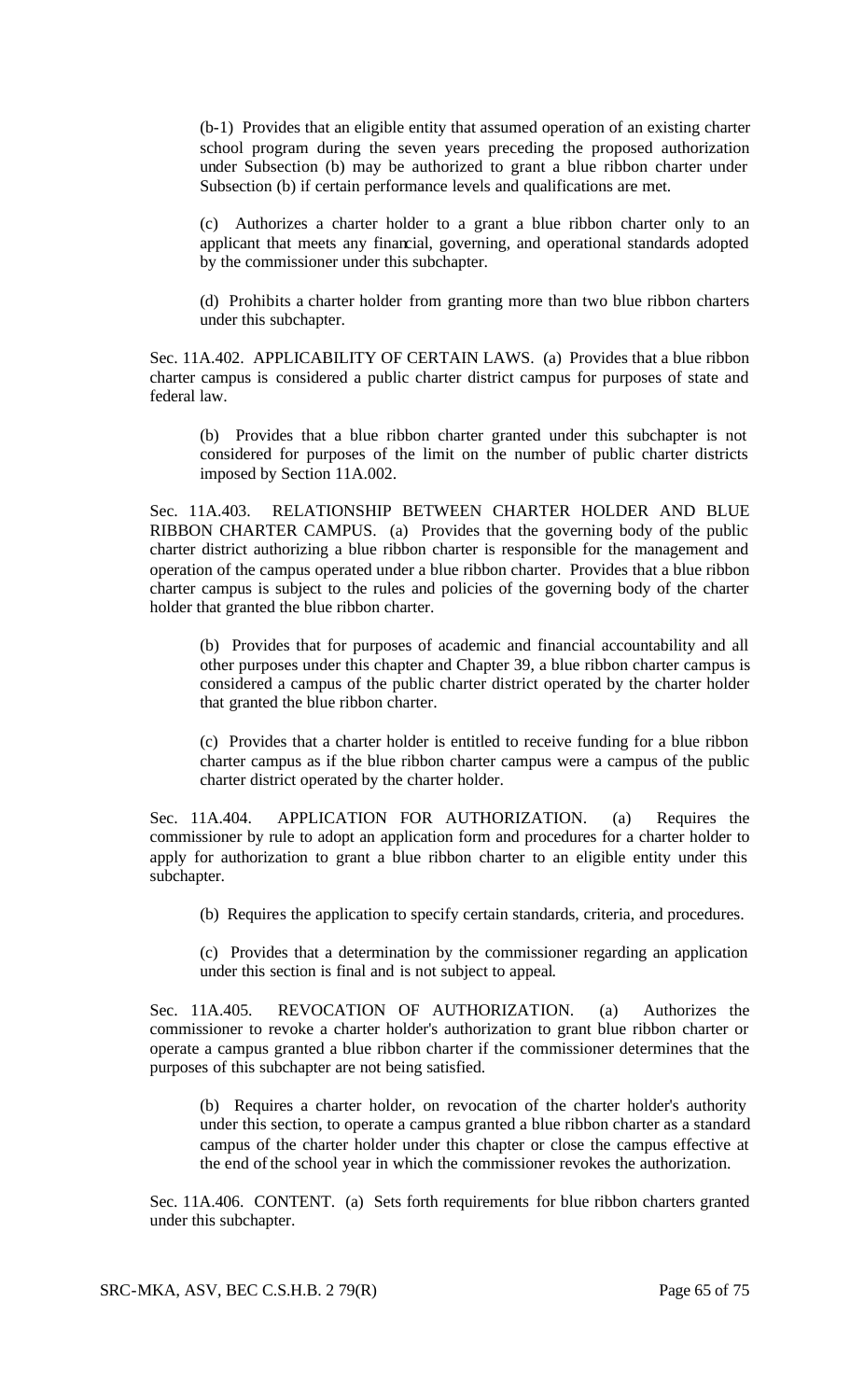(b) Authorizes a charter holder to reserve the right to approve contracts, governance alterations, personnel decisions, and other matters affecting the operation of the blue ribbon charter campus.

(c) Requires a blue ribbon charter to specify the basis and procedure to be used by the charter holder for placing the blue ribbon charter campus on probation or revoking the charter, which is required to include an opportunity for an informal review of the blue ribbon charter campus and governing body of the campus by the charter holder. Provides that a charter holder's decision to place on probation or revoke a blue ribbon charter campus is final and is not subject to appeal.

Sec. 11A.407. FORM. Requires a blue ribbon charter issued under this subchapter to be in the form and substance of a written contract signed by the president or equivalent officer of the governing body of the charter holder granting the blue ribbon charter and the president or equivalent officer of the governing body of the eligible entity to which the blue ribbon charter is granted.

Sec. 11A.408. REVISION. Authorizes a blue ribbon charter granted under this subchapter to be revised with the approval of the charter holder that granted the charter.

### [Reserves Sections 11A.409-11A.450 for expansion.]

## SUBCHAPTER J. RECEIVERSHIP FOR CERTAIN OPEN-ENROLLMENT CHARTER **SCHOOLS**

Sec. 11A.451. DEFINITIONS. Defines "assets" and "records."

Sec. 11A.452. APPLICABILITY. Requires the commissioner to appoint a receiver under this subchapter for each open-enrollment charter school that on June 1, 2005, was operating under a charter issued under Subchapter D, Chapter 12, as that subchapter existed on January 1, 2005, and satisfies certain conditions.

Sec. 11A.453. APPOINTMENT OF RECEIVER; BOND REQUIRED. (a) Requires the commissioner to appoint a receiver to protect the assets and direct the dissolution of open-enrollment charter schools subject to this subchapter.

(b) Requires the receiver to execute a bond in an amount set by the commissioner to ensure the proper performance of the receiver's duties.

(c) Requires the receiver, until discharged by the commissioner, to perform the duties that the commissioner directs to preserve the assets and direct the dissolution of the open-enrollment charter school under this subchapter.

Sec. 11A.454. POWERS AND DUTIES OF RECEIVER. (a) Requires the receiver, after appointment and execution of bond under Section 11A.453, to take possession of certain assets and funds.

(b) Requires the attorney general, on request of the receiver, to file a suit for attachment, garnishment, or involuntary bankruptcy and take any other actions necessary for the dissolution of an open-enrollment charter school under this subchapter.

(c) Authorizes the receiver, if the charter holder of an open-enrollment charter school or an officer or employee of such a school refuses to transfer school assets or records to a receiver under this subsection, to ask the attorney general to petition a court for recovery of the assets or records. Requires the court, if the court grants the petition, to award attorney's fees and court costs to the state.

(d) Provides that a record described by this section is a public school record for purposes of Section 37.10(c)(2) (Tampering With Governmental Record), Penal Code.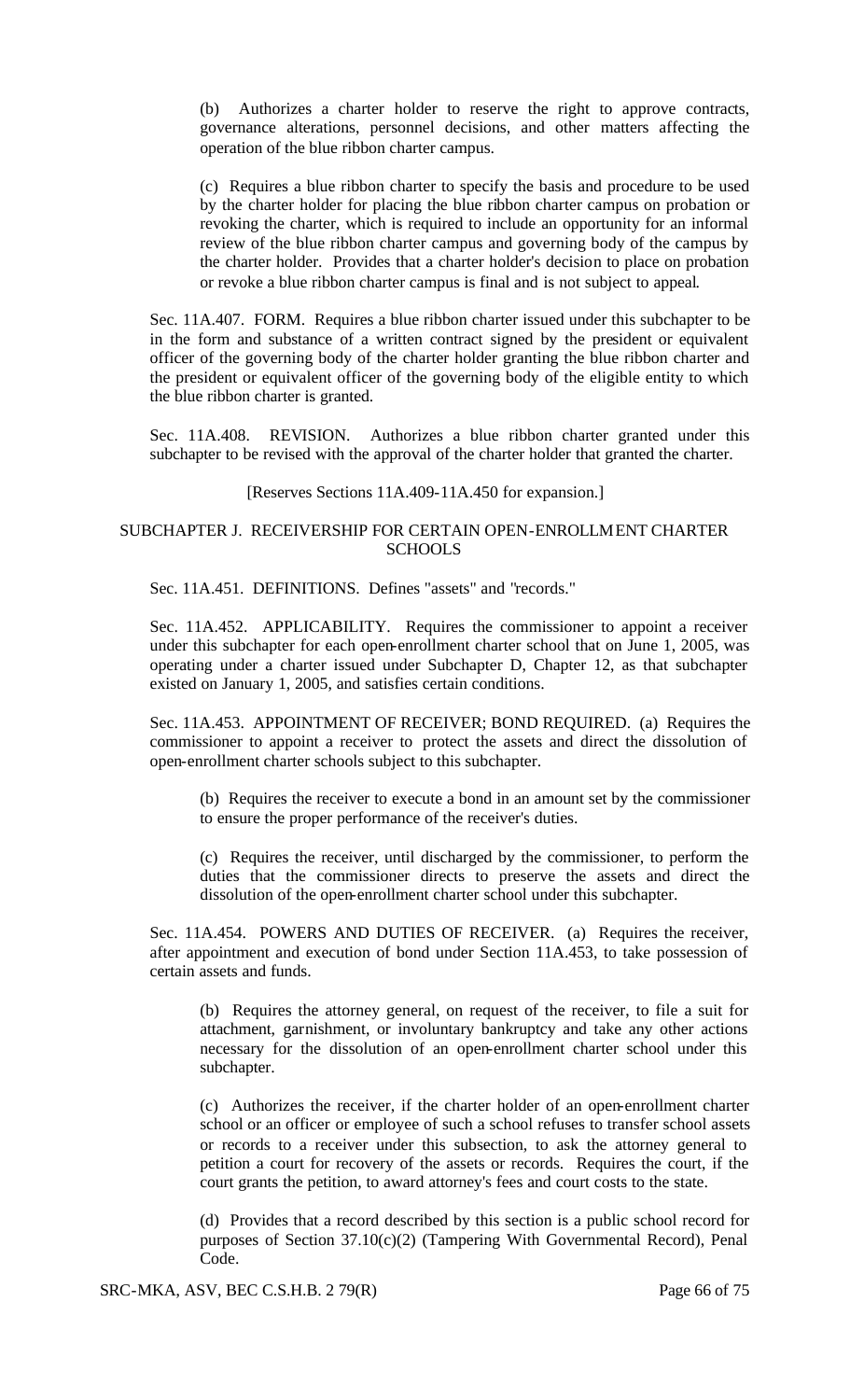Sec. 11A.455. DISPOSITION OF ASSETS. (a) Requires a receiver to wind up the affairs of an open-enrollment charter school and, except as provided by Subsection (b), reduce its assets to cash for the purpose of discharging all existing liabilities and obligations of the school. Requires the receiver, in winding up the affairs of school, to cooperate in any bankruptcy proceeding affecting the school. Requires the receiver to distribute any remaining balance to the commissioner.

(b) Requires a receiver to offer free of charge any equipment and supplies of an open-enrollment charter school dissolved under this subchapter to school districts, giving priority to districts based on the percentage of the charter school's students that reside in the districts.

(c) Requires the commissioner to use money in the foundation school fund and money received under this section to pay the costs described by Section 11A.458 and discharge liabilities and obligations of open-enrollment charter schools under this subchapter. Requires the commissioner to deposit any remaining balance in the foundation school fund.

Sec. 11A.456. DISPOSITION OF RECORDS. (a) Requires the records of an openenrollment charter school subject to this subchapter to be transferred in the manner specified by the commissioner to a custodian designated by the commissioner. Authorizes the commissioner to designate any appropriate entity to serve as custodian of records, including TEA, a regional education service center, or a school district. Requires the commissioner, in designating a custodian, to ensure that the transferred records, including student and personnel records, are transferred to a custodian capable of performing certain duties.

(b) Entitles the commissioner to access any records transferred to a custodian under this section as the commissioner determines necessary for auditing, investigative, or monitoring purposes.

Sec. 11A.457. LIABILITY. Provides that a receiver is not personally liable for actions taken by the receiver under this subchapter.

Sec. 11A.458. COSTS OF RECEIVERSHIP. Authorizes the commissioner to authorize reimbursement of certain reasonable costs related to the receivership.

Sec. 11A.459. EXEMPTION FROM COMPETITIVE BIDDING. Provides that the competitive bidding requirements of this code and the contracting requirements Chapter 2155 (Purchasing: General Rules and Procedures), Government Code, do not apply to the appoint of a receiver, attorney, accountant, or other person appointed under this subchapter.

SECTION 4.03. Amends Subchapter D, Chapter 12, Education Code, by adding Section 12.1058, as follows:

Sec. 12.1058. APPLICABILITY OF PUBLIC CHARTER DISTRICT PROVISIONS. (a) Provides that an open-enrollment charter school is subject to certain statutes.

(b) Authorizes the commissioner to bring an action for injunctive or other relief as provided by Section 11A.203(d) to enforce Section 12.107 (Status and Use of Funds).

(c) Provides that for purposes of this section, a reference in a law described by this section to a public charter district means an open-enrollments charter school.

SECTION 4.04. Amends Sections 12.152 and 12.156, Education Code, as follows:

Sec. 12.152. AUTHORIZATION. (a) Authorizes SBOE, in accordance with this subchapter and Chapter 11A, rather than Subchapter D, to grant a charter on the

SRC-MKA, ASV, BEC C.S.H.B. 2 79(R) Page 67 of 75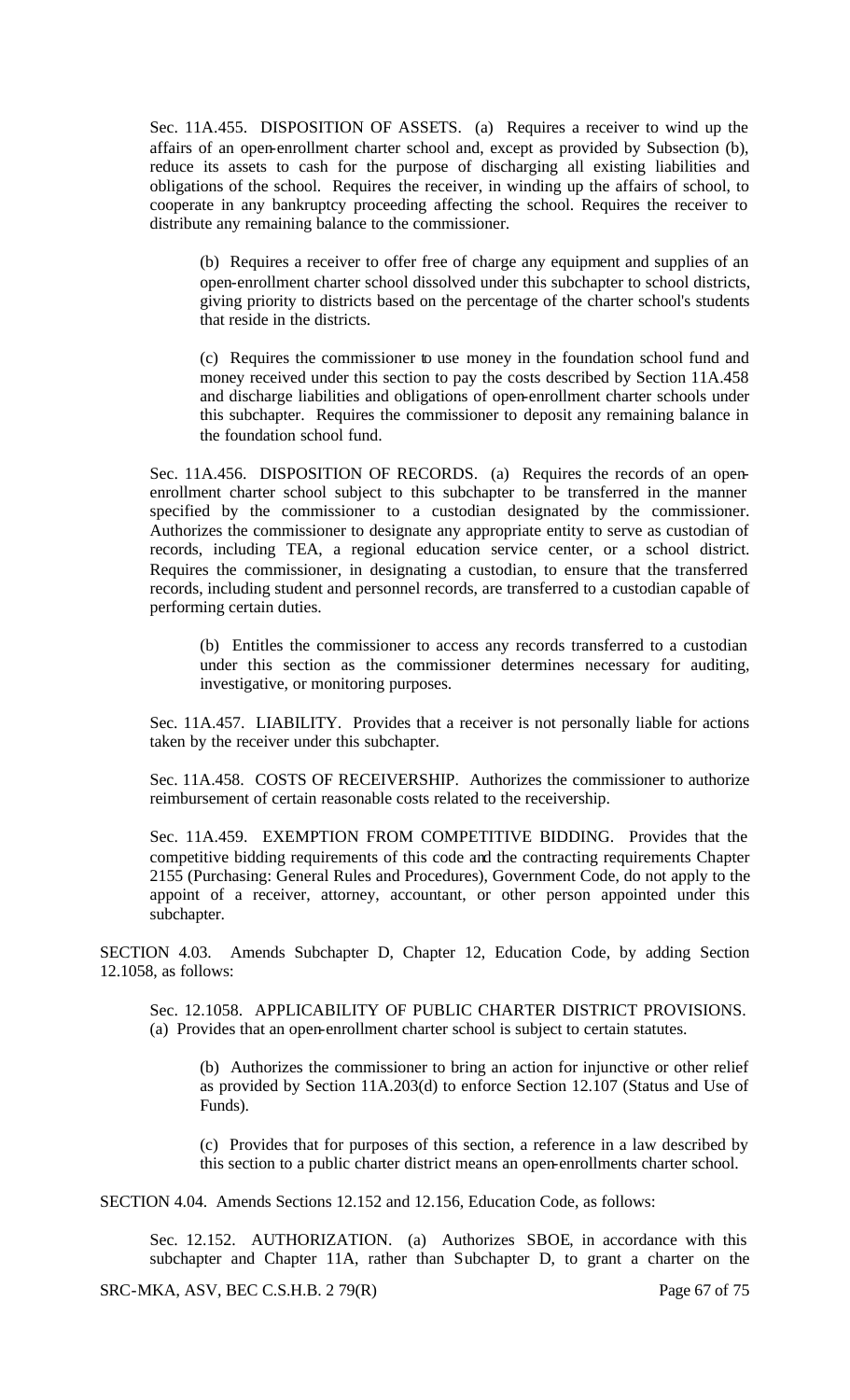application of a public senior college or university for a public charter district, rather than an open-enrollment charter school, to operate on the campus of the public senior college or university or in the same county in which the campus of the public senior college or university is located.

Sec. 12.156. APPLICABILITY OF CERTAIN PROVISIONS. (a) and (b) Makes conforming changes.

(c) Provides that a college or university charter school is not subject to a prohibition, restriction, or requirement relating to certain information.

(d) Provides that a college or university charter school and the governing body of the school are subject to regulations and procedure that govern a public senior college or university relating to open meetings, records retention, purchasing, contracting, conflicts of interest, and nepotism.

SECTION 4.05. Amends Section 5.001, Education Code, by amending Subdivision (6) and adding Subdivision (5-a), to define "public charter campus" and redefine "public charter district." Deletes existing text defining "open-enrollment charter school."

SECTION 4.06. Amends Section 7.003, Education Code, to delete existing text referring to open-enrollment charter schools.

SECTION 4.07. Amends Section 7.027(b), Education Code, as added by Chapter 201, Acts of the 78th Legislature, Regular Session, 2003, to provide that the board of trustees of a school district or the governing body of a public charter district, rather than an open-enrollment charter school, has primary responsibility for ensuring that the district complies with all applicable requirements of state educational programs. Makes a conforming change.

SECTION 4.08. Amends Section 7.055(b)(17), Education Code, to make conforming changes.

SECTION 4.09. Amends Section 7.102(c)(9), Education Code, to authorize the board to grant a charter for public charter district. Makes a conforming change.

SECTION 4.10. Amends Section 12.002, Education Code, to make a conforming change.

SECTION 4.11. Amends Subchapter A, Chapter 21, Education Code, by adding Section 21.0032, as follows:

Sec. 21.0032. CLEARANCE REQUIRED FOR CERTAIN PUBLIC CHARTER DISTRICT PERSONNEL; APPEAL. (A) Prohibits a person from being employed by or serving as a teacher, teacher intern or teacher trainee, librarian, educational aide, administrator, educational diagnostician, or counselor for a public charter district unless the person has been cleared by SBEC following a national criminal history record review and investigation under this section.

(b) Requires a public charter district, before or immediately after employing or securing the services of a person described by Subsection (a), to send to SBEC the person's fingerprints and social security number. Authorizes the person to be employed or serve pending action by SBEC.

(c) Requires SBEC to review and investigate the person's national criminal history record information, educator certification discipline history in any state, and other information in the same manner as a review or investigation conducted regarding an initial application for educator certification. Requires SBEC, if it finds the person would not be eligible for educator certification, to notify the public charter in writing that the person is prohibited from being employed or serve in a capacity described by Subsection (a).

(d) Prohibits a public charter district, on receipt of written notice under Subsection (c), from employing or permitting the person to serve unless the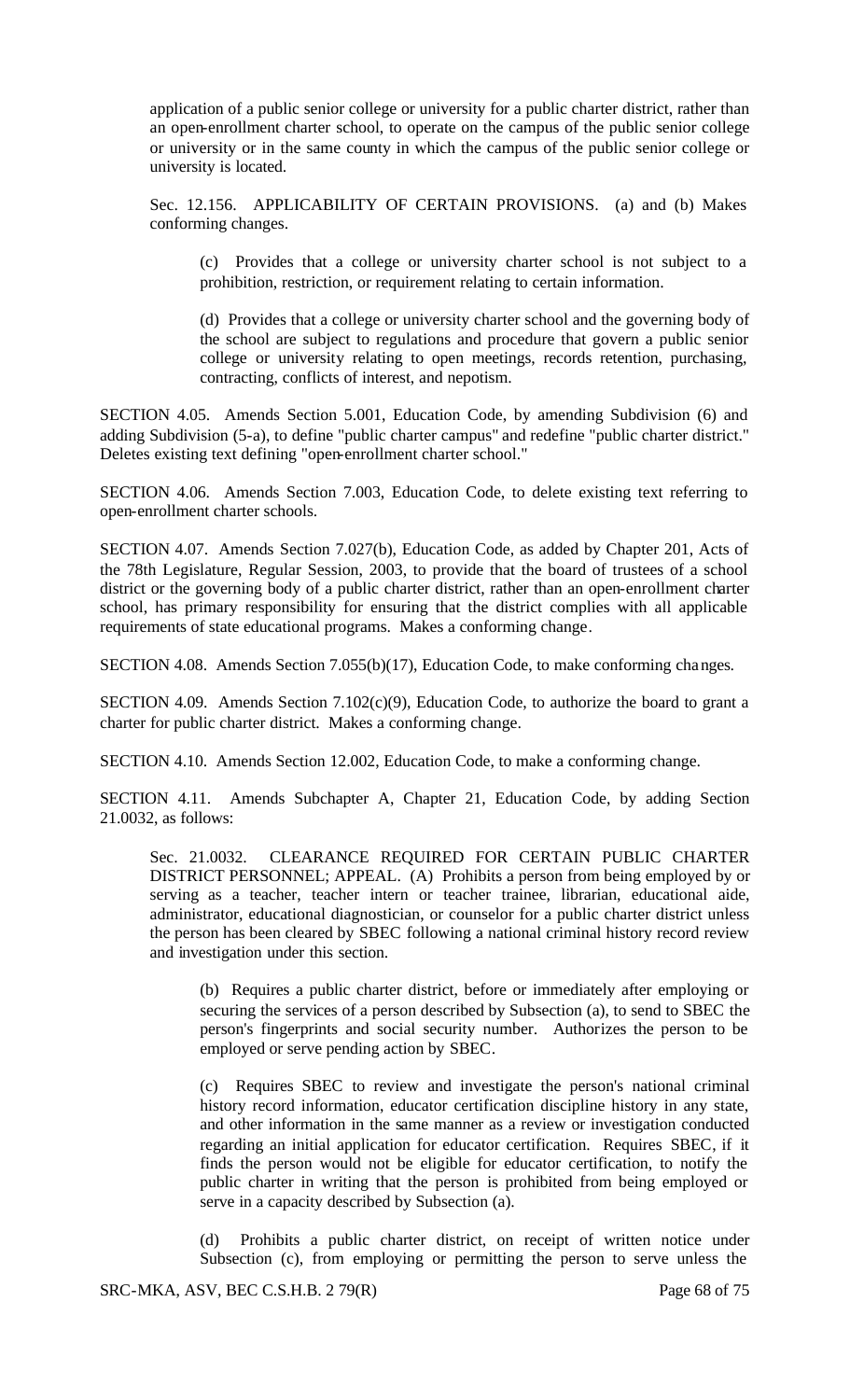person timely submits a written appeal under this section. Requires SBEC to conduct an appeal under this subsection in the same manner as an appeal regarding the denial of an initial application for educator certification.

SECTION 4.12. Amends Sections 21.058(b) and (c), Education Code, to make conforming changes.

SECTION 4.13. Amends Sections 22.083(b)-(d), Education Code, as follows:

(b) Authorizes a public charter district to obtain from the Department of Public Safety (DPS), rather than any law enforcement or criminal justice agency, all criminal history record information that relates to certain persons seeking association with the district, rather than the school. Makes conforming changes.

(c) Authorizes certain educational entities to obtain from a federal or state, rather than any, law enforcement or criminal agency all criminal history record information that relates to certain persons seeking association with certain educational institutions. Makes conforming changes.

(d) Makes a conforming change.

SECTION 4.14. Amends Section 22.084, Education Code, to make conforming changes.

SECTION 4.15. Amends Section 22.085, Education Code, to make a conforming change.

SECTION 4.16. Amends Section 22.086, Education Code, to make a conforming change.

SECTION 4.17. Amends Section 25.088, Education Code, to make a conforming change.

SECTION 4.18. Amends Section 25.089(a), Education Code, to make a conforming change.

SECTION 4.19. Amends Section 25.090(b), Education Code, to make conforming changes.

SECTION 4.20. Amends Sections 25.093(d) and (e), Education Code, to make conforming changes.

SECTION 4.21. Amends Sections 25.095(a) and (b), Education Code, to make conforming changes.

SECTION 4.22. Amends Sections 25.0951(a) and (b), Education Code, to make conforming changes.

SECTION 4.23. Amends Section 26.006(c), Education Code, to make conforming changes.

SECTION 4.24. Amends Sections 26.0085(a), (c), (d), and (e), Education Code, to make conforming changes.

SECTION 4.25. Amends Section 28.0211(j), Education Code, to make a conforming change.

SECTION 4.26. Amends Section 29.010(f), Education Code, to make a conforming change.

SECTION 4.27. Amends Sections 29.012(a) and (c), Education Code, to make conforming changes.

SECTION 4.28. Amends Sections 29.062(c)-(e), Education Code, to make conforming changes.

SECTION 4.29. Amends Sections 29.087(a)-(c), (e), (k), and (l), Education Code, to make conforming changes.

SECTION 4.30. Amends Sections 29.155(a)-(d), (i), and (j), Education Code, to make conforming changes.

SRC-MKA, ASV, BEC C.S.H.B. 2 79(R) Page 69 of 75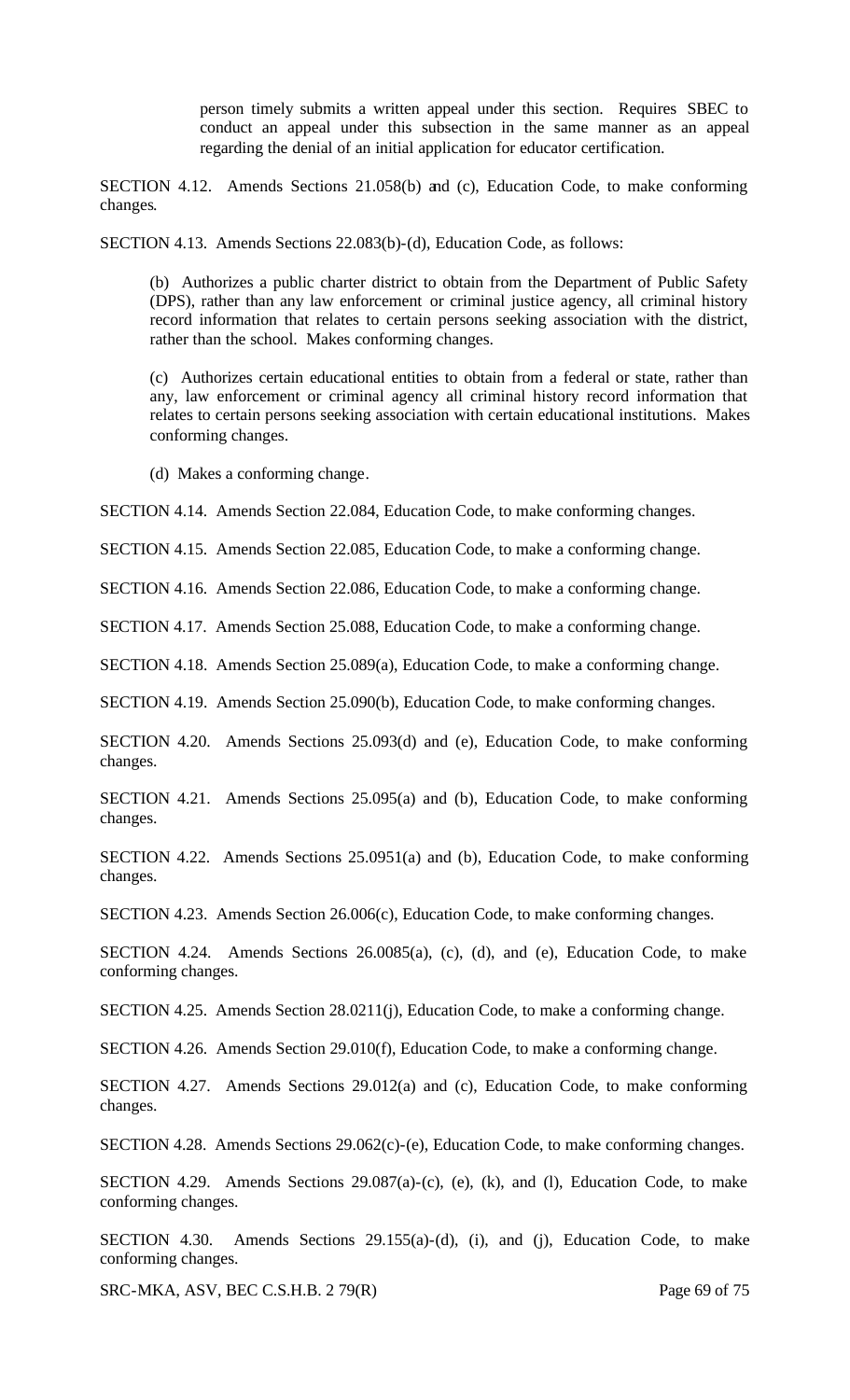SECTION 4.31. Amends Section 29.905(b), Education Code, to make conforming changes.

SECTION 4.32. Amends Section 31.021(b), Education Code, to make conforming changes.

SECTION 4.33. Amends Section 31.027(a), Education Code, to make a conforming change.

SECTION 4.34. Amends Section 31.030, Education Code, to make a conforming change.

SECTION 4.35. Amends Section 31.101, Education Code, to make conforming changes.

SECTION 4.36. Amends Section 31.102(c), Education Code, to make conforming changes.

SECTION 4.37. Amends Section 31.103, Education Code, to make conforming changes.

SECTION 4.38. Amends Sections 31.104(a), (b), and (d), Education Code, to make conforming changes.

SECTION 4.39. Amends Section 31.105, Education Code, to make a conforming change.

SECTION 4.40. Amends Section 31.106, Education Code, to make a conforming change.

SECTION 4.41. Amends Section 31.151(a), Education Code, to make conforming changes.

SECTION 4.42. Amends Section 31.201(c), Education Code, to make a conforming change.

SECTION 4.43. Amends Subchapter C, Chapter 32, Education Code, by adding Section 32.1011, as follows:

Sec. 32.1011. APPLICABILITY TO PUBLIC CHARTER DISTRICTS. Provides that this subchapter applies to a public charter district as if the public charter district were a school district.

SECTION 4.44. Amends Section 32.102, Education Code, to make conforming changes.

SECTION 4.45. Amends Section 32.103, Education Code, to make conforming changes.

SECTION 4.46. Amends Section 32.104, Education Code, to make conforming changes.

SECTION 4.47. Amends Section 32.105, Education Code, to make a conforming change.

SECTION 4.48. Amends Section 32.106, Education Code, to make conforming changes.

SECTION 4.49. Amends Section 33.007, Education Code, to make conforming changes.

SECTION 4.50. Amends Section 33.901, Education Code, to make conforming changes.

SECTION 4.51. Amends Section 37.007(e), Education Code, to make a conforming change.

SECTION 4.52. Amends Section 37.008(j), Education Code, to make conforming changes.

SECTION 4.53. Amends Section 37.021(a)(2), Education Code, as added by Chapter 631, Acts of the 78th Legislature, Regular Session, 2003, to make a conforming change.

SECTION 4.54. Amends Section 39.072(c), Education Code, to make a conforming change.

SECTION 4.55. Amends Section 39.131(a), Education Code, to make conforming changes.

SECTION 4.56. Amends Section 39.182(a), Education Code, to require the report to specific government officials and entities to include information regarding a disciplinary alternative education program, rather than an alternative education program. Makes conforming changes.

SRC-MKA, ASV, BEC C.S.H.B. 2 79(R) Page 70 of 75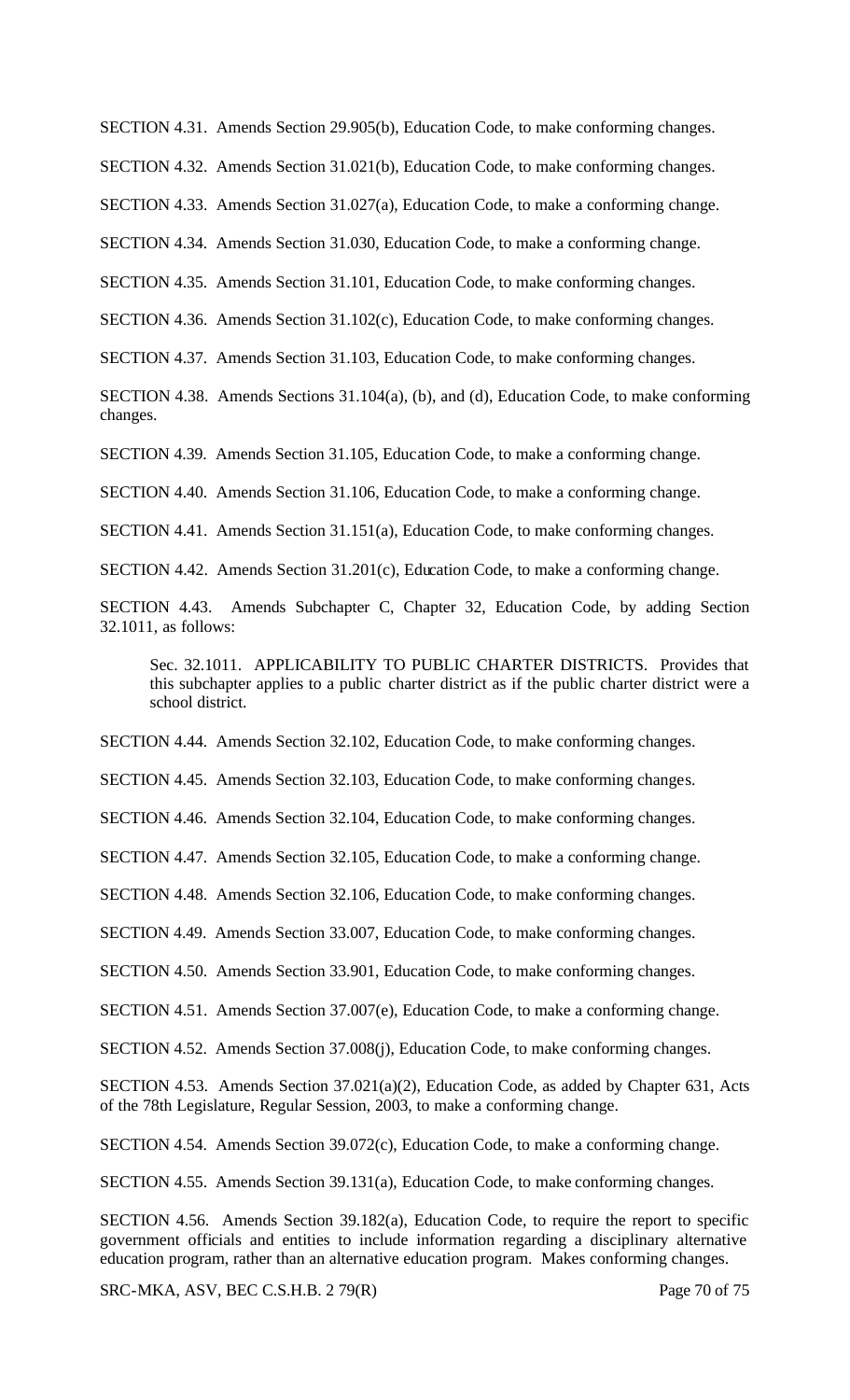SECTION 4.57. Amends Section 42.005(f), Education Code, to make a conforming change.

SECTION 4.58. Amends Section 42.152(c), Education Code, to make a conforming change.

SECTION 4.59. Amends Section 44.008(a), Education Code, to require an accountant employed to conduct a school district's annual audit, except as determined impracticable by the commissioner, to have completed at least one peer-reviewed audit of a school district, governmental entity, quasi-governmental entity, or nonprofit corporation and received an unqualified opinion from the peer review.

SECTION 4.60. Amends Section 46.012, Education Code, to make conforming changes.

SECTION 4.61. Amends Section 46.036, Education Code, to make conforming changes.

SECTION 4.62. Amends Section 53.02(13), Education Code, to make conforming changes.

SECTION 4.63. Amends the heading to Section 53.351, Education Code, to read as follows:

Sec. 53.351. BONDS FOR AUTHORIZED CHARTER SCHOOL FACILITIES.

SECTION 4.64. Amends Sections 53.351(a), (c), (d), (f), and (g), Education Code, as follows:

(a) Makes a conforming change.

(c) Authorizes the nonprofit corporation established to issue revenue bonds on behalf of authorized charter schools to make expenditures from the fund described by Subsection (e) and to solicit and accept grants for deposit into the fund. Makes conforming changes.

(d), (f), and (g) Make conforming changes.

SECTION 4.65. Amends Section 411.097(c), Government Code, to make conforming changes.

SECTION 4.66. Amends Sections 2175.128(a) and (b), Government Code, to make conforming changes.

SECTION 4.67. Amends Section 2306.630(a), Government Code, to authorize a public charter district approved by SBOE, rather than TEA, to apply to receive a grant for an eligible project under this subchapter. Makes a conforming change.

SECTION 4.68. Amend Section 1575.002(6), Insurance Code, to make conforming changes.

SECTION 4.69. Amends Section 1579.002(3), Insurance Code, to make conforming changes.

SECTION 4.70. Amends Section 140.005, Local Government Code, to make a conforming change.

SECTION 4.71. Amend Section 140.006(c), Local Government Code, to make a conforming change.

SECTION 4.72. Amend Section 375.303(2), Local Government Code, to make conforming changes.

SECTION 4.73. Amends Sections 375.308(b) and (c), Local Government Code, to make conforming changes.

SECTION 4.74. Amends Section 541.201(15), Transportation Code, to make a conforming change.

SECTION 4.75. Amends Section 57.042(9), Utilities Code, to make a conforming change.

SRC-MKA, ASV, BEC C.S.H.B. 2 79(R) Page 71 of 75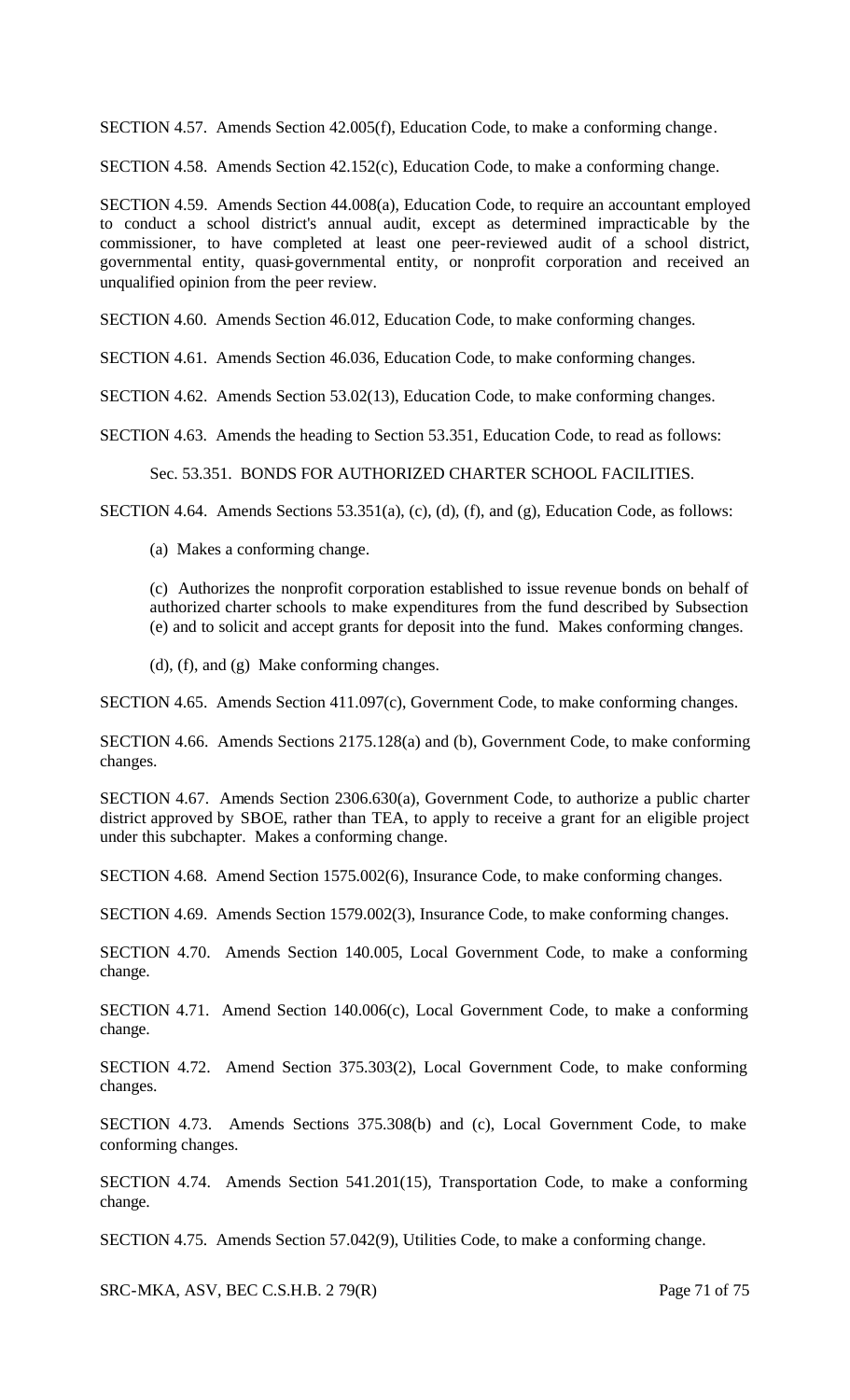SECTION 4.76. Amend Section 4(2), Chapter 22, Acts of the 57th Legislature, 3rd Called Session, 1962 (Article 6228a-5, V.T.C.S.), to make a conforming change.

SECTION 4.77. Repealer: (1) Section 12.106 (State Funding), Education Code; and

(2) Section 40, Chapter 40, Chapter 1504, Acts of the 77th Legislature, Regular Session, 2001.

SECTION 4.78. Provides that, notwithstanding the repeal of Sections 12.107 and 12.128, Education Code, by this Act, those sections continue to apply to state funds and property received or purchased by an open-enrollment charter school before September 1, 2006.

SECTION 4.79. Makes application of Sections 4.04-4.78 of this article prospective to August 1, 2006, except that Sections 4.11, 4.12, 4.59, and 4.77 are prospective to September 1, 2005.

### ARTICLE 5. CONFORMING AMENDMENTS

### PART A. CONFORMING AMENDMENTS EFFECTIVE SEPTEMBER 1, 2005

SECTION 5A.01. Amends Section 22.04(c), Education Code, to make conforming changes.

SECTION 5A.02. Amends Section 822.201(c), Government Code, to make conforming changes.

SECTION 5A.03. Makes application of this part prospective to the 2005-2006 school year.

### PART B. CONFORMING AMENDMENTS RELATED TO EDUCATION FUNDING AND STATE PROPERTY TAX

SECTION 5B.01. Amends Section 12.013(b), Education Code, to make conforming changes.

SECTION 5B.02. Amends Section 12.029(b), Education Code, to make a conforming change.

SECTION 5B.03. Amends Section 21.410(h), Education Code, to delete existing text relating to grants paid under this section to certain school districts.

SECTION 5B.04. Amends Section 21.411(h), Education Code, to make a conforming change.

SECTION 5B.05. Amends Section 21.412(h), Education Code, to make a conforming change.

SECTION 5B.06. Amends Section 21.413(h), Education Code, as added by Section 2, Chapter 430, Acts of the 78th Legislature, Regular Session, 2003, to make a conforming change.

SECTION 5B.07. Amends Section 29.014(d), Education Code, to make a conforming change.

SECTION 5B.08. Amends Section 29.087(j), Education Code, to make a conforming change.

SECTION 5B.09. Amends Section 29.203(b), Education Code, to delete existing text relating to entitling a district to state aid if certain circumstances are present.

SECTION 5B.10. Amends Section 30.003, Education Code, by adding Subsection (f-1), to require the commissioner to determine the total amount that the Texas School for the Blind and Visually Impaired and the Texas School for the Deaf would have received from school districts pursuant to this section if H.B. No. 2, Acts of the 79th Legislature, Regular Session, 2005, had not reduced the districts' share of the cost of providing education services. Requires that amount, minus any amount the schools do receive from school districts, to be set apart as a separate account in the foundation school fund and appropriated to those schools for educational purposes.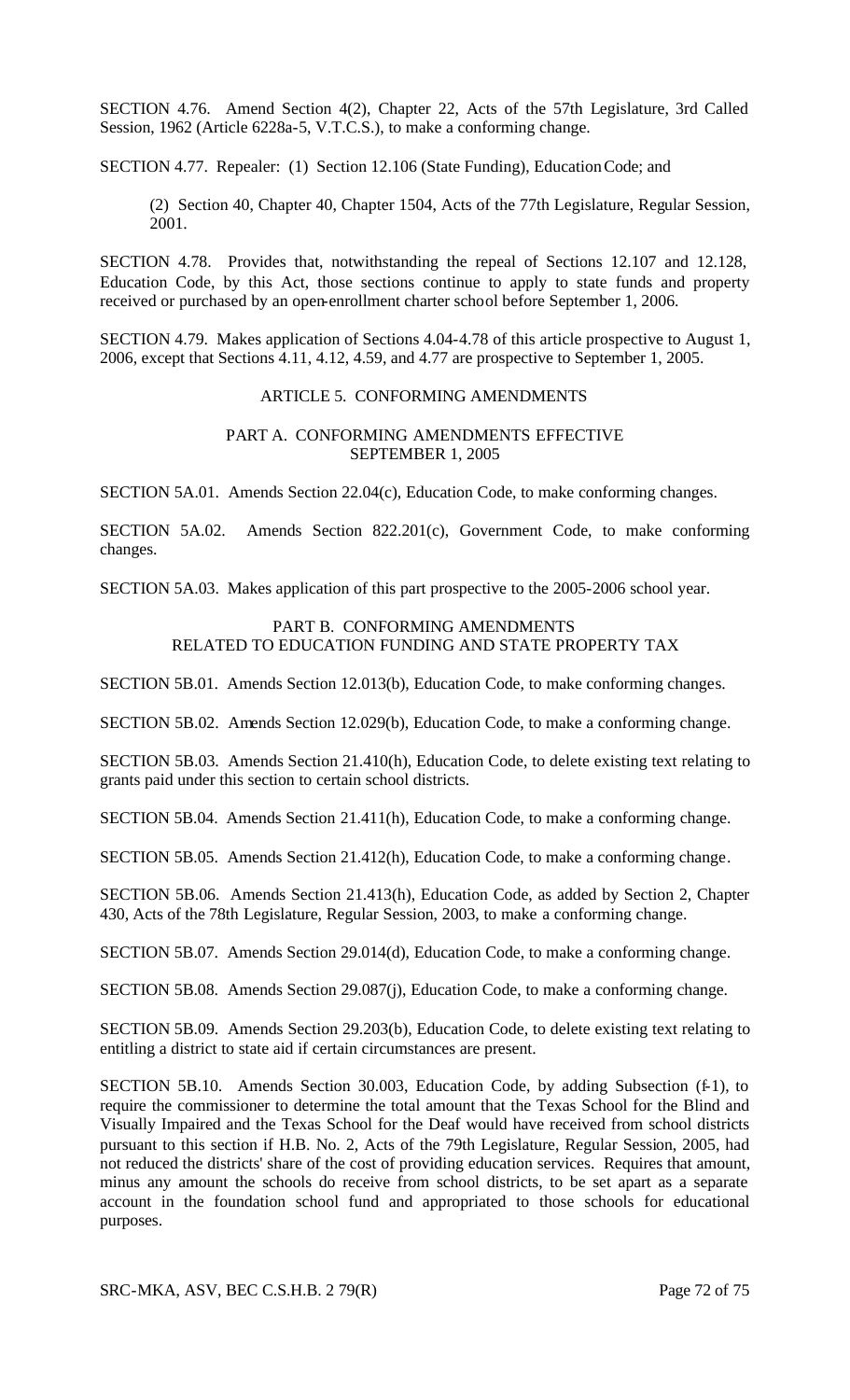SECTION 5B.11. Amends Section 37.0061, Education Code, to delete existing text relating to a school district's appropriate course of action regarding the transfer of funds if the district's student is ordered by a court to be confined to a juvenile residential facility.

SECTION 5B.12. Amends Section 87.208, Education Code, to provide the method for determining funding for the Seaborne Conservation Corps program in accordance with Chapter 42, Education Code. Makes conforming changes.

SECTION 5B.13. Amends Section 96.707(k), Education Code, to provide the method for determining funding for the Texas Academy for Leadership in the Humanities in accordance with Chapter 42. Makes conforming changes.

SECTION 5B.14. Amends Section 105.301(e), Education Code, to provide the method for determining funding for the Texas Academy of Mathematics and Science in accordance with Chapter 42. Makes conforming changes.

SECTION 5B.15. Amends Section 317.005(f), Government Code, to make conforming changes.

SECTION 5B.16. Amends Section 403.302(a), Government Code, to make a conforming change.

SECTION 5B.17. Amends Section 2175.304(c), Government Code, to delete existing text relating to certain taxable wealth per student. Makes conforming changes.

SECTION 5B.18. Amends Section 1579.251(a), Insurance Code, to include text relating to the manner in which the state contribution is distributed through the school finance formulas under Chapter 42, Education Code. Makes conforming changes.

SECTION 5B.19. Amends Section 6.02(b), Tax Code, to delete existing text relating to a school district choosing to participate in a single appraisal district.

SECTION 5B.20. Amends Section 21.01, Tax Code, to make a conforming change.

SECTION 5B.21. Amends Section 21.02(a), Tax Code, to make conforming and nonsubstantive changes.

SECTION 5B.22. Amends Section 39.901(d), Utilities Code, to make a conforming change.

SECTION 5B.23. Makes application of this part prospective to the 2006-2007 school year.

## ARTICLE 6. REPEALER; TRANSITION; EFFECTIVE DATE

SECTION 6.01. Provides that, effective September 1, 2005, the following laws are repealed:

(1) Sections 1 (repealing provisions of the Education Code), 2 (State Responsibility for Provision of Public Education), 3 (relating to enacting certain provisions of a school finance system), and 57 (relating to state funds allocated for school districts), Chapter 201, Acts of the 78th Legislature, Regular Session, 2003; and

(2) Chapter 313 (relating to a health reimbursement arrangement program for active school employees), Acts of the 78th Legislature, Regular Session, 2003; and

(3) Section 1.01 (Texas School Employees Uniform Group Health Coverage Act and Benefits for School Employees), Chapter 366, Acts of the 78th Legislature, Regular Session, 2003;

(4) Sections 7.006, 29.056(h), 37.004(g), 39.027(b), (c), and (f), and 42.253(e-1), Education Code; and

(5) Sections 401.054(b)-(e), and 401.314(e), (f), and (g), Occupations Code.

SRC-MKA, ASV, BEC C.S.H.B. 2 79(R) Page 73 of 75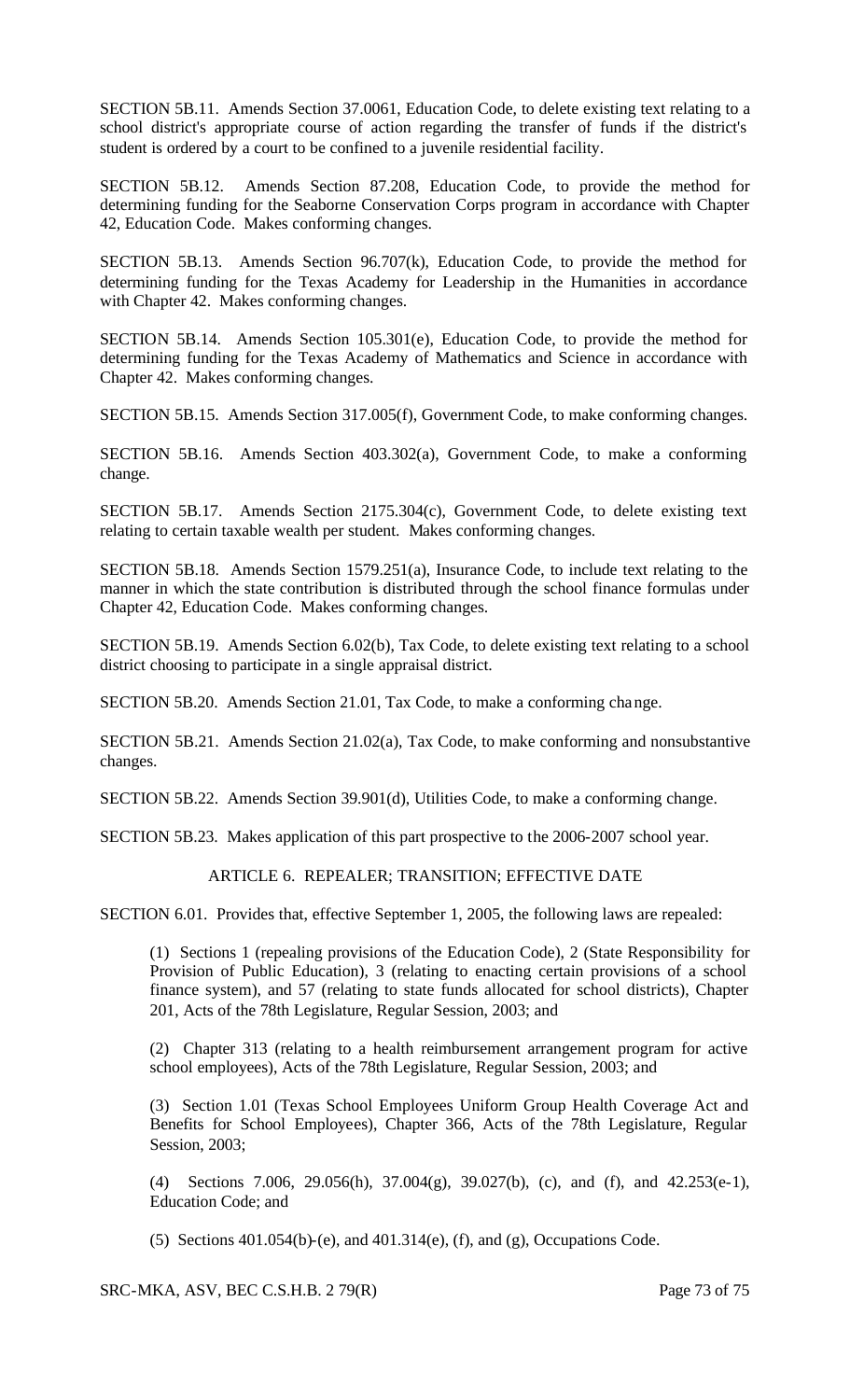SECTION 6.02. Provides that, effective September 1, 2006, the following laws are repealed:

(1)(A) Chapter 41 (Equalized Wealth Level), Education Code;

(1)(B) Subchapter F (Guaranteed Yield Program), Chapter 42, Education Code, as it existed on November 1, 2005;

(1)(C) Sections 7.055(b)(34) (relating to the commissioner's duties in connection with the equalized wealth level), 21.402(b) (relating to the amount of state and local funds per weighted student as that amount influences the minimum sala ry schedule for certain professional staff), 29.203(c) (relating to additional facilities to which a school district is entitled) and (g) (definitions of "equalized wealth level," "guaranteed wealth level," and "wealth per student"), 31.025 (Limitation on Cost), 31.1031 (Shortage of Requisitioned Textbooks), 42.103(b) (relating to the basic allotment of school districts) and (e) (relating to the adjustment of small and mid-sized districts based upon a school district's wealth per student), 42.158(e) (relating to new instructional facility allotment based upon a school district's wealth per student), 42.2514 (Additional State Aid for School Employee), 42.2517 (Excess Funds for Cost of Education Adjustment), 42.259 (Foundation School Fund Transfers), 42.260 (Use of Certain Funds), and 42.4101 (Additional Assistance for Districts With Students Using Public Education Grants), Education Code;

(1)(D) Sections 42.2512 (a-1) (relating to the amount of a school district's entitlement in terms of receiving state aid) and 42.2541 (Additional Transitional Aid), Education Code, as added by Part A, Article 1, of this Act;

(2)(A) Section 1581.053(b) (relating to the use of state funds to compute a school district's compliance with Section 1581.052 (Required Minimum Effort)), Insurance Code;

(2)(B) Subchapter C (State Assistance for Meeting Minimum Effort), Chapter 1581, Insurance Code; and

(3) Sections 6.02(g) (District Boundaries), 6.03(m) (Board of Directors), 21.02(b) and (c) (Tangible Personal Property Generally), and 25.25(k) (Correction of Appraisal Roll), Tax Code.

SECTION 6.03. (a) Provides that, except as provided by Subsection (b) of this section, a school district maintenance tax rate imposed under Sections 45.002 and 45.003, Education Code, before November 8, 2005, is void.

(b) Provides that an election held before November 8, 2005, authorizing a maintenance tax at a rate of at least \$0.25 on the \$100 valuation of taxable property in a school district is sufficient to authorize a rate not to exceed \$0.25.

SECTION 6.04. (a) Provides that, except as provided by Subsection (b) of this section, if two or more sections of this Act amend the same provision of law, the sections of the Act should be harmonized, if possible, so that effect may be given to each section.

(b) Provides that if a section of this Act repeals a provision of Chapter 12, Education Code, that section prevails over a section of this Act that amends the same provision.

SECTION 6.05. Makes application of this Act prospective to the 2005-2006 school year, except as specifically provided otherwise by this Act.

SECTION 6.06. (a) Provides that the following provisions of this Act take effect only if the constitutional amendment proposed by (\_\_.J.R. No.\_\_), 79th Legislature, Regular Session, 2005, is approved by the voters:

(1) Part B, Article 1;

SRC-MKA, ASV, BEC C.S.H.B. 2 79(R) Page 74 of 75